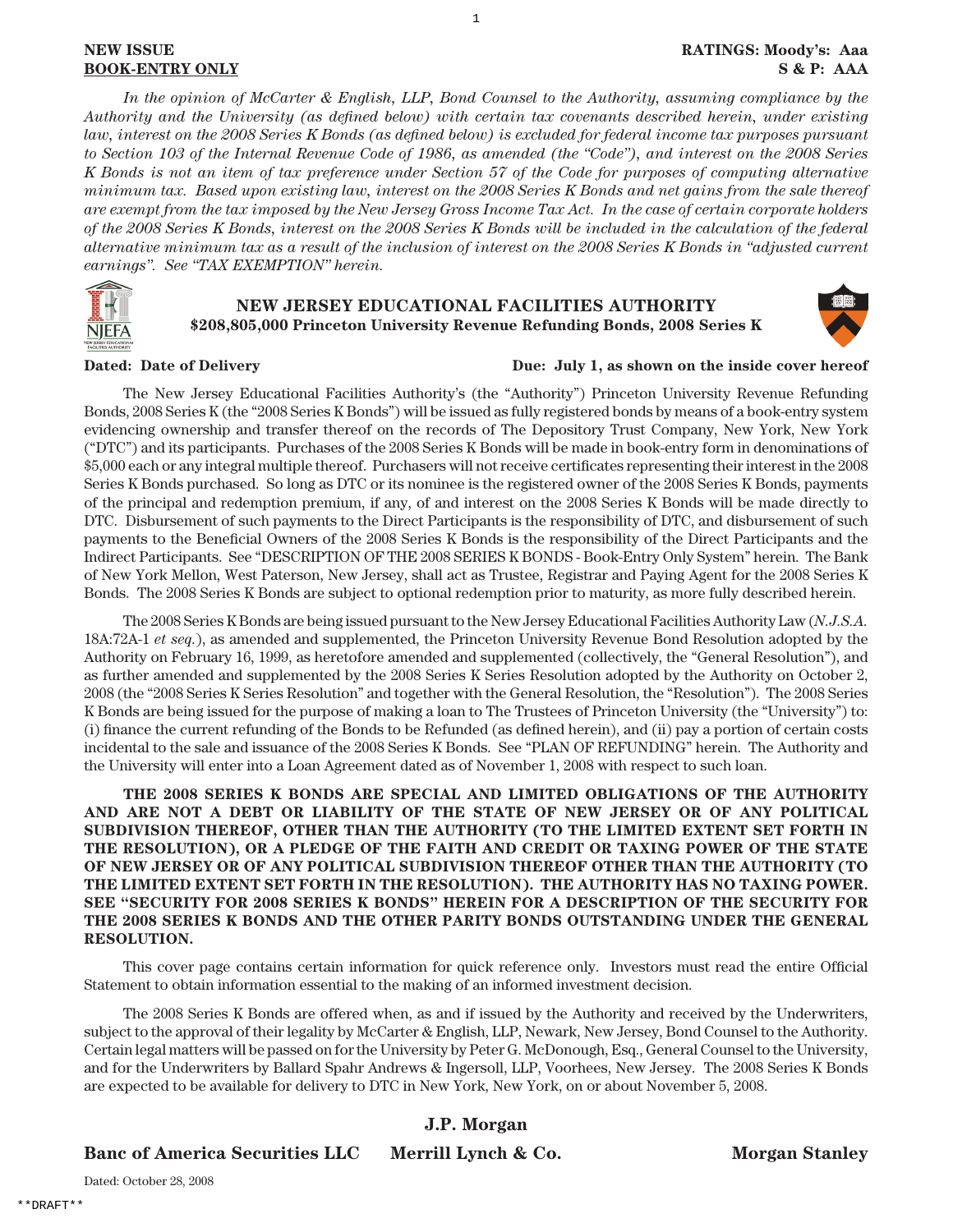| <b>Maturity Date</b> | Principal     | <b>Interest</b> |              | CUSIP**         |
|----------------------|---------------|-----------------|--------------|-----------------|
| (July 1)             | <b>Amount</b> | <b>Rate</b>     | <b>Yield</b> | (646065)        |
| 2009                 | \$11,270,000  | 3.500%          | 1.500%       | VU3             |
| 2010                 | 8,600,000     | 5.000           | 2.610        | VW9             |
| 2010                 | 2,775,000     | 3.250           | 2.610        | VV1             |
| 2011                 | 8,040,000     | 5.000           | 2.970        | VY5             |
| 2011                 | 3,885,000     | 3.500           | 2.970        | VX7             |
| 2012                 | 5,495,000     | 5.000           | 3.290        | WA6             |
| 2012                 | 6,985,000     | 3.300           | 3.290        | VZ <sub>2</sub> |
| 2013                 | 9,185,000     | 5.000           | 3.480        | WC <sub>2</sub> |
| 2013                 | 3,800,000     | 4.000           | 3.480        | WB4             |
| 2014                 | 10,335,000    | 5.000           | 3.660        | WE8             |
| 2014                 | 3,275,000     | 4.000           | 3.660        | WD <sub>0</sub> |
| 2015                 | 11,860,000    | 5.000           | 3.820        | WG3             |
| 2015                 | 2,495,000     | 4.000           | 3.820        | WF5             |
| 2016                 | 11,670,000    | 5.000           | 3.990        | WJ7             |
| 2016                 | 3,370,000     | 4.000           | 3.990        | WH1             |
| 2017                 | 10,870,000    | 5.000           | 4.160        | WL <sub>2</sub> |
| 2017                 | 4,960,000     | 4.125           | 4.160        | WK4             |
| 2018                 | 10,225,000    | 5.250           | 4.340        | WN8             |
| 2018                 | 6,430,000     | 4.250           | 4.340        | WM <sub>0</sub> |
| 2019                 | 13,540,000    | 5.000           | $4.500*$     | WQ1             |
| 2019                 | 3,985,000     | 4.375           | 4.500        | WP3             |
| 2020                 | 16,230,000    | 5.000           | $4.640*$     | WS7             |
| 2020                 | 2,200,000     | 4.500           | 4.640        | WR9             |
| 2021                 | 15,485,000    | 5.000           | $4.730*$     | WU <sub>2</sub> |
| 2021                 | 3,895,000     | 4.500           | 4.730        | WT5             |
| 2022                 | 11,700,000    | 5.000           | 4.790 *      | WW8             |
| 2022                 | 955,000       | 4.625           | 4.790        | WV <sub>0</sub> |
| 2023                 | 5,290,000     | 4.750           | 4.840        | WX6             |

## **NEW JERSEY EDUCATIONAL FACILITIES AUTHORITY \$208,805,000 Princeton University Revenue Refunding Bonds, 2008 Series K**

\* Yield to first call.

\*\* Copyright 2008, American Bankers Association. CUSIP data herein are provided by Standard & Poor's CUSIP Service Bureau, a division of The McGraw-Hill Companies, Inc. The CUSIP numbers listed above are being provided solely for the convenience of Bondholders only at the time of issuance of the 2008 Series K Bonds and the Authority does not make any representation with respect to such numbers or undertake any responsibility for their accuracy now or at any time in the future. The CUSIP number for a specific maturity is subject to being changed after the issuance of the 2008 Series K Bonds as a result of the procurement of secondary market portfolio insurance or other similar enhancement by investors that is applicable to all or a portion of certain maturities of the 2008 Series K Bonds.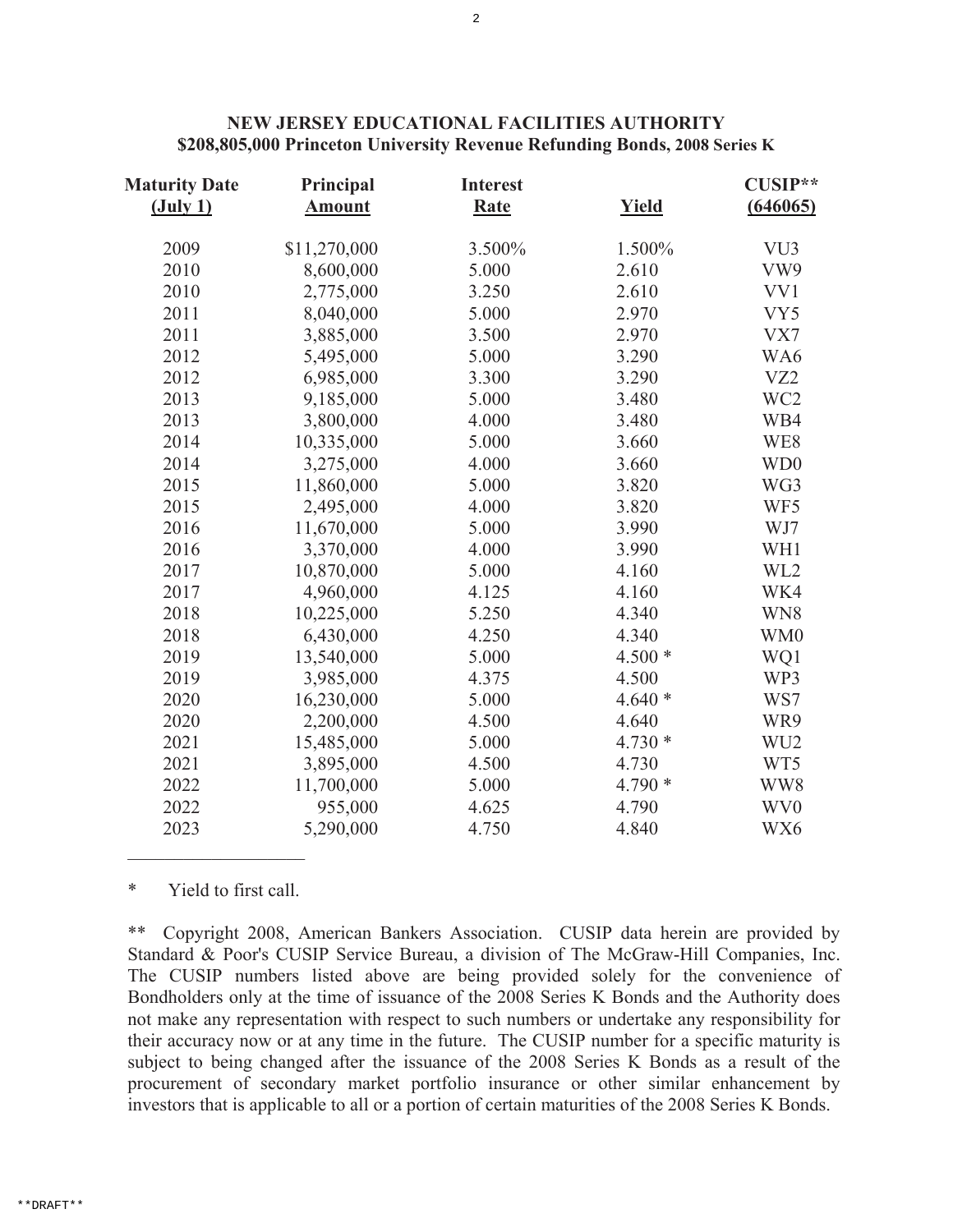IN CONNECTION WITH THE OFFERING OF THE 2008 SERIES K BONDS, THE UNDERWRITERS MAY OVERALLOT OR EFFECT TRANSACTIONS THAT STABILIZE OR MAINTAIN THE MARKET PRICE OF THE 2008 SERIES K BONDS AT LEVELS ABOVE THOSE THAT MIGHT OTHERWISE PREVAIL IN THE OPEN MARKET. SUCH STABILIZING, IF COMMENCED, MAY BE DISCONTINUED AT ANY TIME.

THE ORDER AND PLACEMENT OF MATERIALS IN THIS OFFICIAL STATEMENT INCLUDING THE APPENDICES, ARE NOT TO BE DEEMED TO BE A DETERMINATION OF RELEVANCE, MATERIALITY OR IMPORTANCE, AND THIS OFFICIAL STATEMENT, INCLUDING THE APPENDICES, MUST BE CONSIDERED IN ITS ENTIRETY. THE OFFERING OF THE 2008 SERIES K BONDS IS MADE ONLY BY MEANS OF THIS ENTIRE OFFICIAL STATEMENT.

No dealer, broker, salesman or other person has been authorized by the Authority, the University or any Underwriter to give any information or to make any representations with respect to the 2008 Series K Bonds other than those contained in this Official Statement, and, if given or made, such other information or representations must not be relied upon as having been authorized by any of the foregoing. This Official Statement does not constitute an offer to sell or the solicitation of any offer to buy, nor shall there be any sale of the 2008 Series K Bonds by any person in any such jurisdiction in which it is unlawful for such person to make such offer, solicitation or sale. Certain information contained herein has been obtained from the University and other sources which are believed to be reliable, but it is not guaranteed as to accuracy or completeness, and it is not to be construed as a representation of the Authority or any Underwriter. The information set forth herein relative to The Depository Trust Company, New York, New York ("DTC") and DTC's book-entry only system has been supplied to the Authority by DTC for inclusion herein, and the Authority takes no responsibility for the accuracy thereof. Such information has not been independently verified by the Authority, the University or the Underwriters and none of the Authority, the University and the Underwriters makes any representation as to the accuracy or completeness of such information.

The 2008 Series K Bonds have not been registered under the Securities Act of 1933, as amended, and the Resolution has not been qualified under the Trust Indenture Act of 1939, as amended, in reliance upon certain exemptions contained in such federal laws. In making an investment decision, investors must rely upon their own examination of the 2008 Series K Bonds and the security therefor, including an analysis of the risk involved. The 2008 Series K Bonds have not been recommended by any federal or state securities commission or regulatory authority. The registration, qualification or exemption of the 2008 Series K Bonds in accordance with applicable provisions of securities laws of the various jurisdictions in which the 2008 Series K Bonds have been registered, qualified or exempted cannot be regarded as a recommendation thereof. Neither such jurisdictions nor any of their agencies have passed upon the merits of the 2008 Series K Bonds or the adequacy, accuracy or completeness of this Official Statement. Any representation to the contrary may be a criminal offense.

References in this Official Statement to statutes, laws, rules, regulations, resolutions, agreements, reports and documents do not purport to be comprehensive or definitive, and all such references are qualified in their entirety by reference to the particular document, the full text of which may contain qualifications of and exceptions to statements made herein. This Official Statement is submitted in connection with the sale of the 2008 Series K Bonds referred to herein and may not be reproduced or used, in the whole or in part, for any other purpose.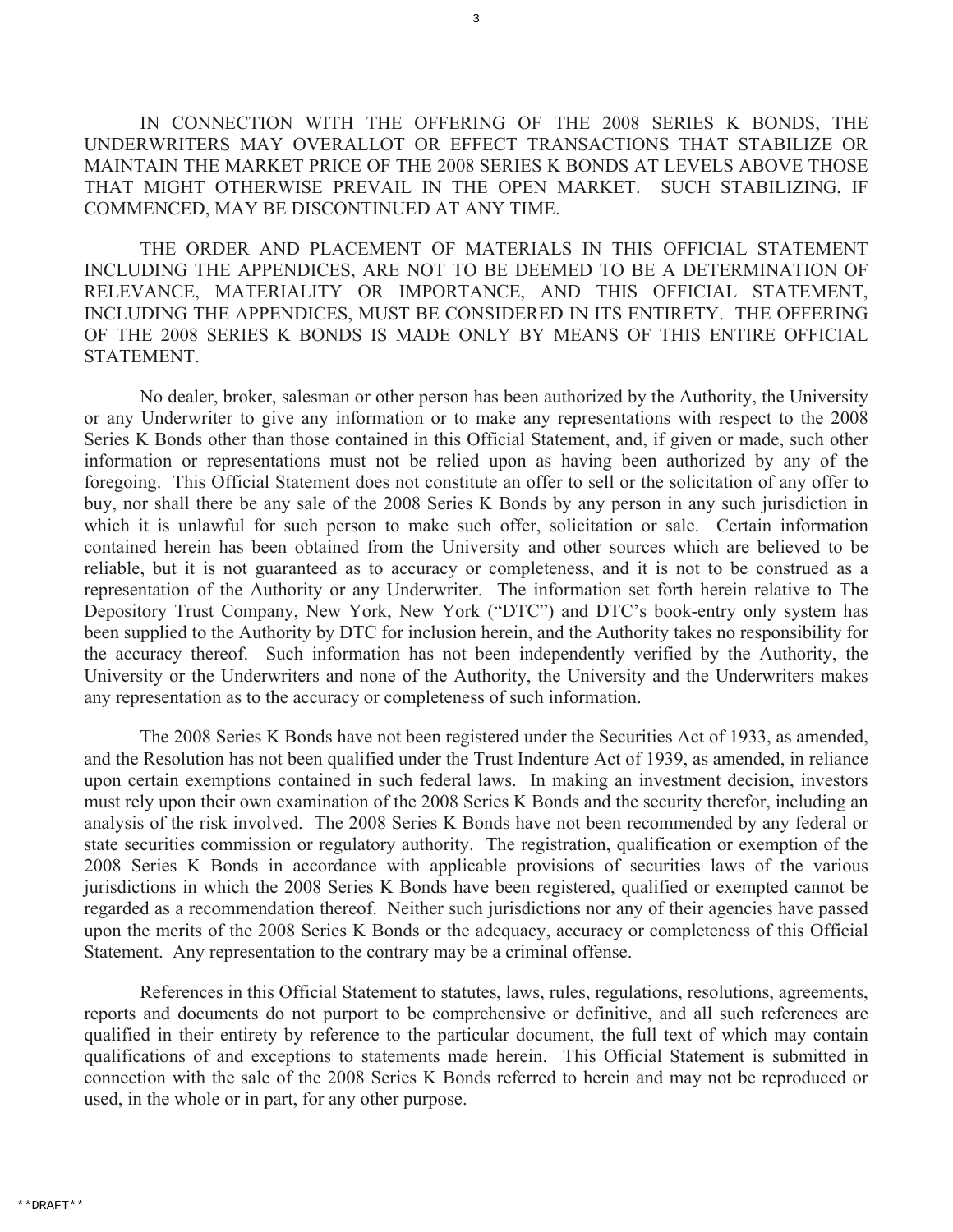The information and expressions of opinion herein are subject to change without notice and neither the delivery of this Official Statement nor any sale made hereunder shall, under any circumstance, create any implication that there has been no change in the affairs of the parties referred to above since the date hereof.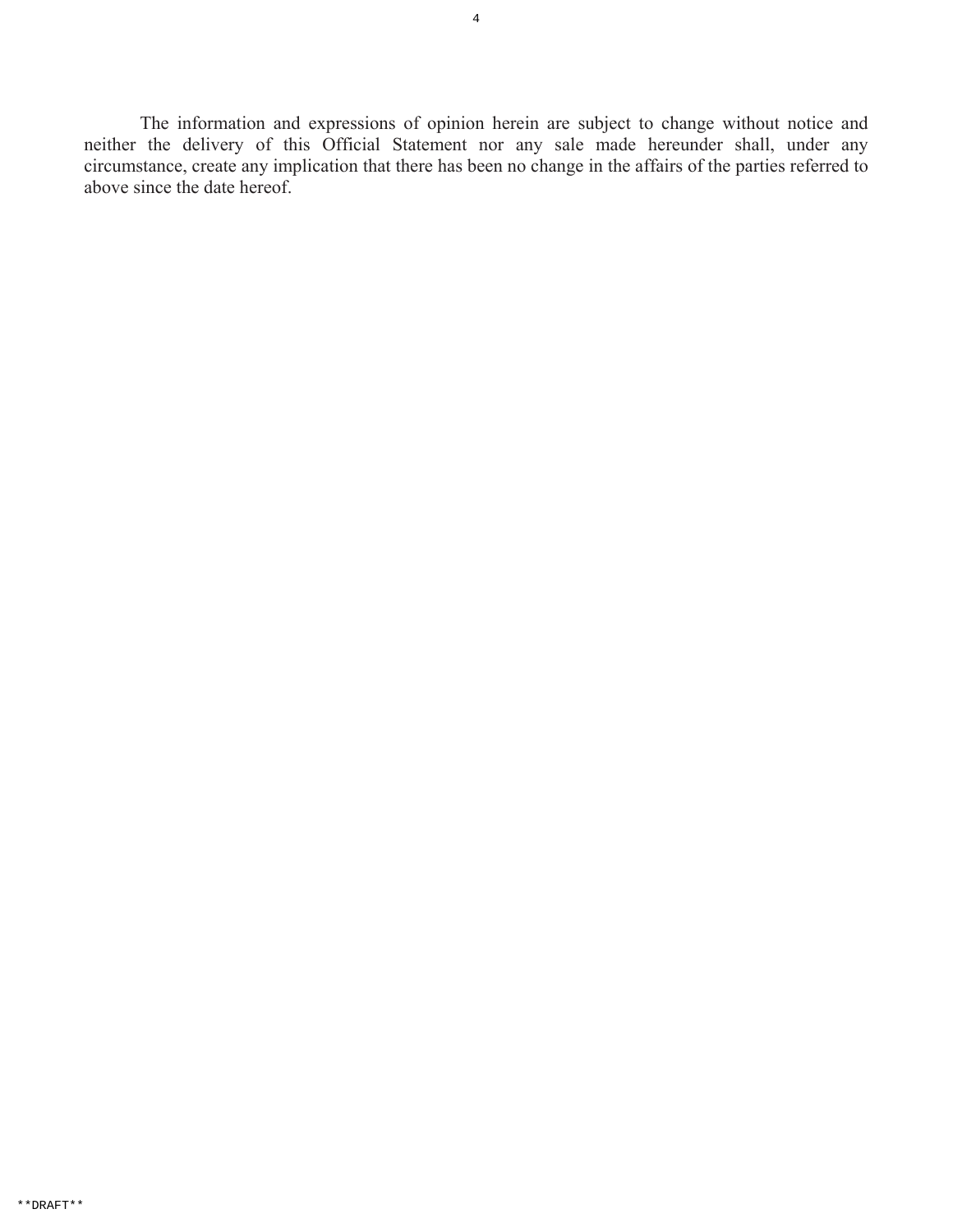## **TABLE OF CONTENTS**

## Page

| Exclusion of Interest on 2008 Series K Bonds from Gross Income for |  |
|--------------------------------------------------------------------|--|
|                                                                    |  |
|                                                                    |  |
|                                                                    |  |
|                                                                    |  |
|                                                                    |  |
|                                                                    |  |
|                                                                    |  |
|                                                                    |  |
|                                                                    |  |
|                                                                    |  |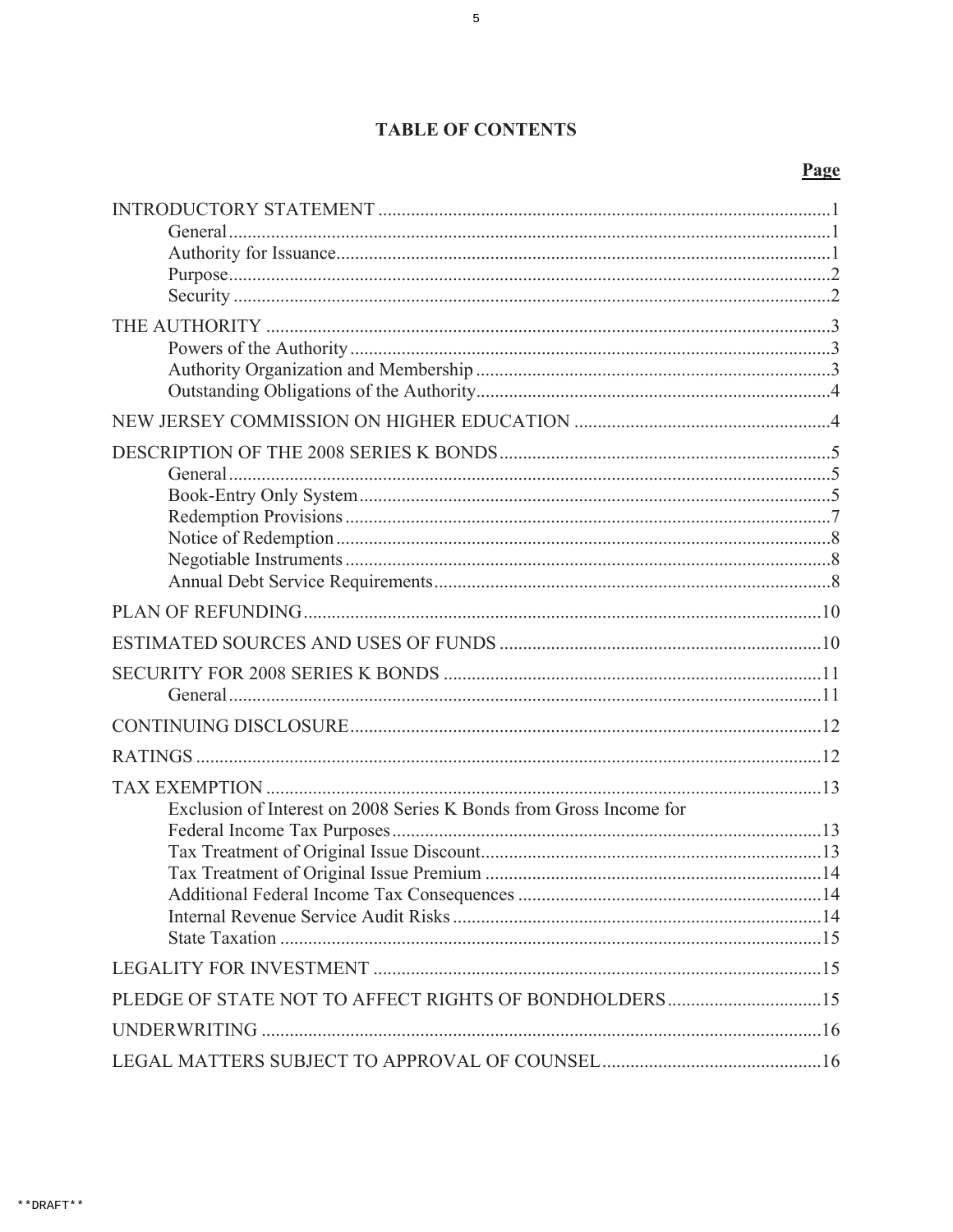# **TABLE OF CONTENTS (Continued)**

| APPENDIX B – REPORT OF THE TREASURER OF PRINCETON UNIVERSITY |  |
|--------------------------------------------------------------|--|
|                                                              |  |
|                                                              |  |
|                                                              |  |
|                                                              |  |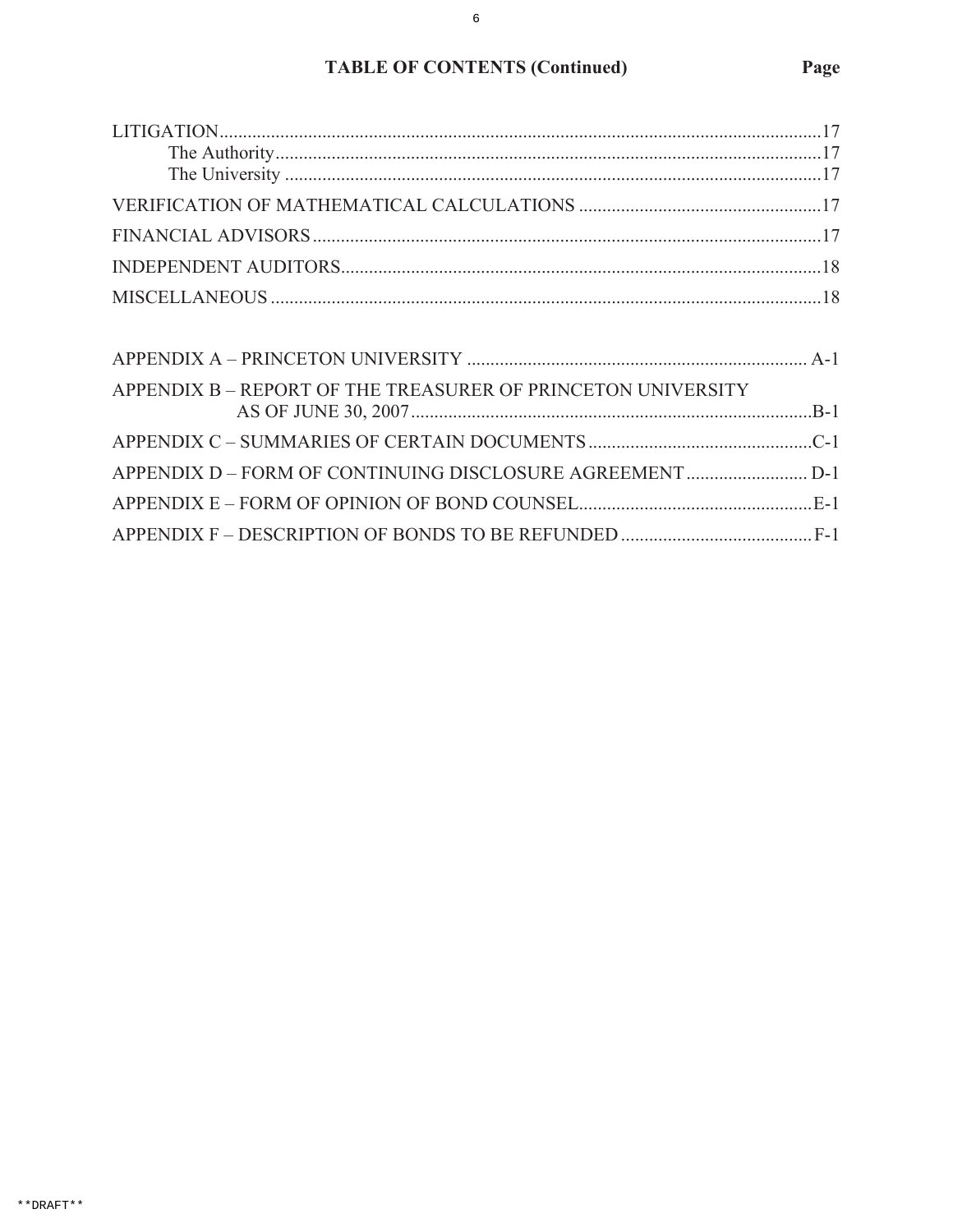## **NEW JERSEY EDUCATIONAL FACILITIES AUTHORITY 103 College Road East Princeton, New Jersey 08540-6612**

7

## **OFFICIAL STATEMENT Relating To**

## **\$208,805,000**

## **NEW JERSEY EDUCATIONAL FACILITIES AUTHORITY Princeton University Revenue Refunding Bonds, 2008 Series K**

## **INTRODUCTORY STATEMENT**

## **General**

The purpose of this Official Statement, which includes the cover page and the Appendices hereto, is to furnish information concerning the New Jersey Educational Facilities Authority (the "Authority") and its \$208,805,000 New Jersey Educational Facilities Authority, Princeton University Revenue Refunding Bonds, 2008 Series K (the "2008 Series K Bonds"), to be dated the date of issuance thereof, authorized by the Princeton University Revenue Bond Resolution, adopted by the Authority on February 16, 1999, as heretofore amended and supplemented (collectively, the "General Resolution"), and as further amended and supplemented by the 2008 Series K Series Resolution adopted by the Authority on October 2, 2008 (the "2008 Series K Series Resolution" and, together with the General Resolution, the "Resolution"). Capitalized terms used but not defined in this Official Statement shall have the respective meanings assigned to such terms in the Resolution. The information contained in this Official Statement has been prepared under the direction of the Authority for use in connection with the sale and delivery of the 2008 Series K Bonds.

### **Authority for Issuance**

The 2008 Series K Bonds are being issued pursuant to the New Jersey Educational Facilities Authority Law, constituting Chapter 72A of Title 18A of the New Jersey Statutes as enacted by Chapter 271 of the Laws of 1967, as amended and supplemented (the "Act"). The Act, among other things, empowers the Authority to issue its bonds, notes and other obligations to obtain funds to finance an eligible project as such may be required or convenient for the purpose of a public or private participating institution of higher education, such as The Trustees of Princeton University, a New Jersey corporation and a privately endowed, non-sectarian institution for higher education situated in the Borough of Princeton, Mercer County, New Jersey (the "University"). For information concerning the University, see "APPENDIX A - PRINCETON UNIVERSITY" and "APPENDIX B - REPORT OF THE TREASURER OF PRINCETON UNIVERSITY AS OF JUNE 30, 2007" included in this Official Statement.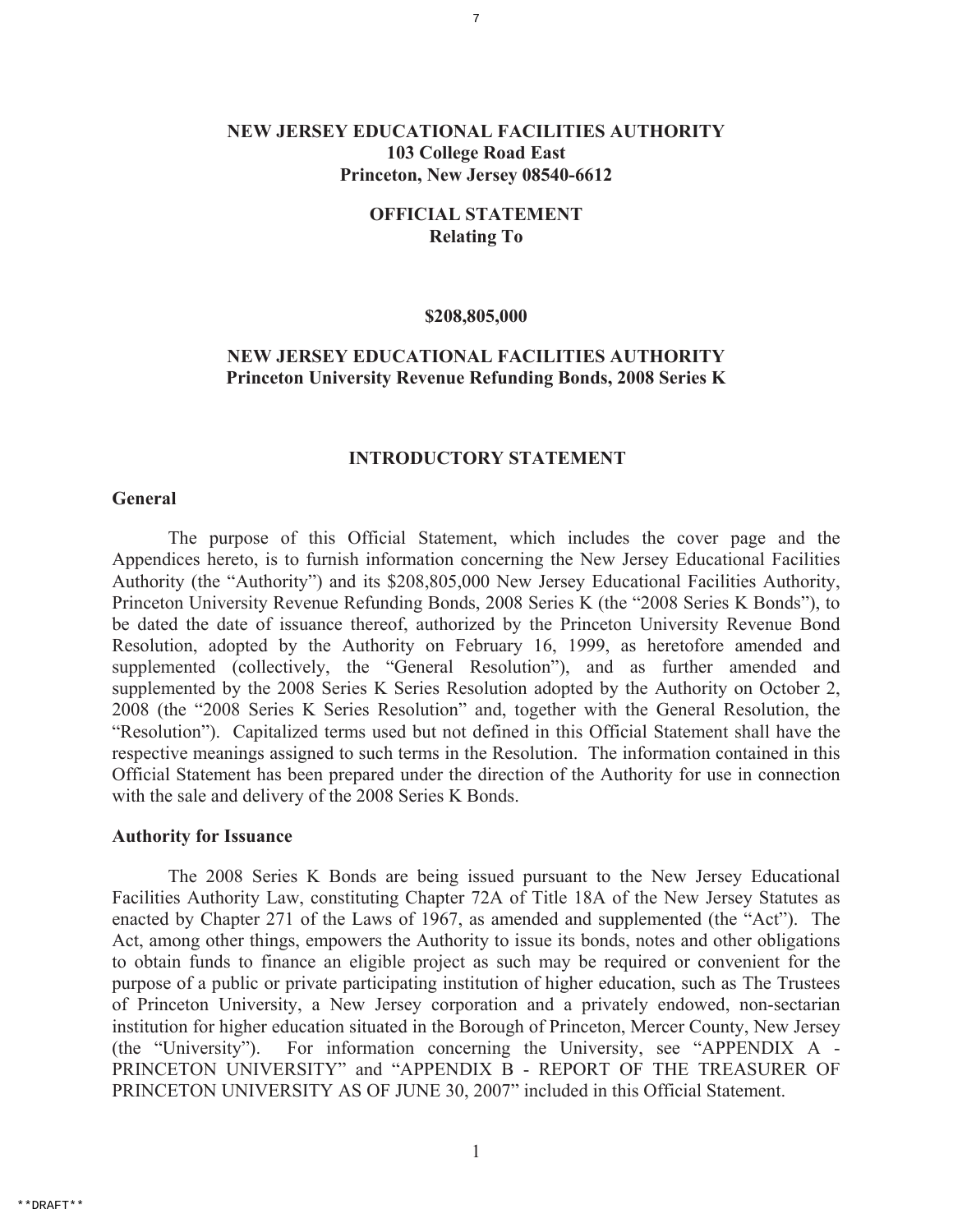### **Purpose**

The 2008 Series K Bonds are being issued to provide funds to be loaned to the University to: (i) finance the current refunding and defeasance of the Authority's outstanding Princeton University Revenue Bonds, 2001 Series B, 2002 Series B and 2003 Series F, (as more fully described in "APPENDIX F - DESCRIPTION OF THE BONDS TO BE REFUNDED" hereto, collectively, the "Bonds to be Refunded") (such refunding of the Bonds to be Refunded is defined herein as the "Refunding Project") and (ii) pay certain costs incidental to the sale and issuance of the 2008 Series K Bonds, including deposits to certain funds created under the Resolution. See "PLAN OF REFUNDING" herein.

## **Security**

The 2008 Series K Bonds will be issued on parity with those of the Authority's Princeton University Revenue Bonds, 1999 Series A, 1999 Series B, 2000 Series E, 2000 Series H, 2003 Series D, 2003 Series E, 2004 Series D, 2005 Series A, 2005 Series B, 2006 Series D, 2006 Series E, 2007 Series E, 2007 Series F and 2008 Series J heretofore issued under the General Resolution to finance certain facilities of the University and which will remain outstanding after the issuance of the 2008 Series K Bonds (the "Outstanding Parity Bonds") and any Additional Parity Bonds that may hereafter be issued under the General Resolution (the "Additional Parity Bonds"). The 2008 Series K Bonds are secured by a pledge of the revenues (the "Revenues") derived by the Authority pursuant to a (i) Loan Agreement to be dated as of November 1, 2008 (the "Loan Agreement"), by and between the Authority and the University relating to the Refunding Project, (ii) loan agreements relating to the facilities financed by the Outstanding Parity Bonds (the "Prior Loan Agreements"), and (iii) any subsequent loan agreements relating to any approved facility that the Authority may finance or refinance in the future.

Pursuant to the Loan Agreement, the Prior Loan Agreements and any subsequent loan agreements relating to any approved facility, the University agrees to make loan repayments to the Authority equal to all sums necessary for the payment of the debt service on the 2008 Series K Bonds, the Outstanding Parity Bonds and any Additional Parity Bonds, and the full faith and credit of the University is pledged to the payments required to be made thereunder. See "SECURITY FOR 2008 SERIES K BONDS" herein.

THE 2008 SERIES K BONDS ARE SPECIAL AND LIMITED OBLIGATIONS OF THE AUTHORITY AND ARE NOT A DEBT OR LIABILITY OF THE STATE OF NEW JERSEY OR OF ANY POLITICAL SUBDIVISION THEREOF, OTHER THAN THE AUTHORITY (TO THE LIMITED EXTENT SET FORTH IN THE RESOLUTION), OR A PLEDGE OF THE FAITH AND CREDIT OR TAXING POWER OF THE STATE OF NEW JERSEY OR OF ANY POLITICAL SUBDIVISION THEREOF OTHER THAN THE AUTHORITY (TO THE LIMITED EXTENT SET FORTH IN THE RESOLUTION). THE AUTHORITY HAS NO TAXING POWER. SEE "SECURITY FOR 2008 SERIES K BONDS" HEREIN FOR A DESCRIPTION OF THE SECURITY FOR THE 2008 SERIES K BONDS AND THE OTHER PARITY BONDS OUTSTANDING UNDER THE GENERAL RESOLUTION.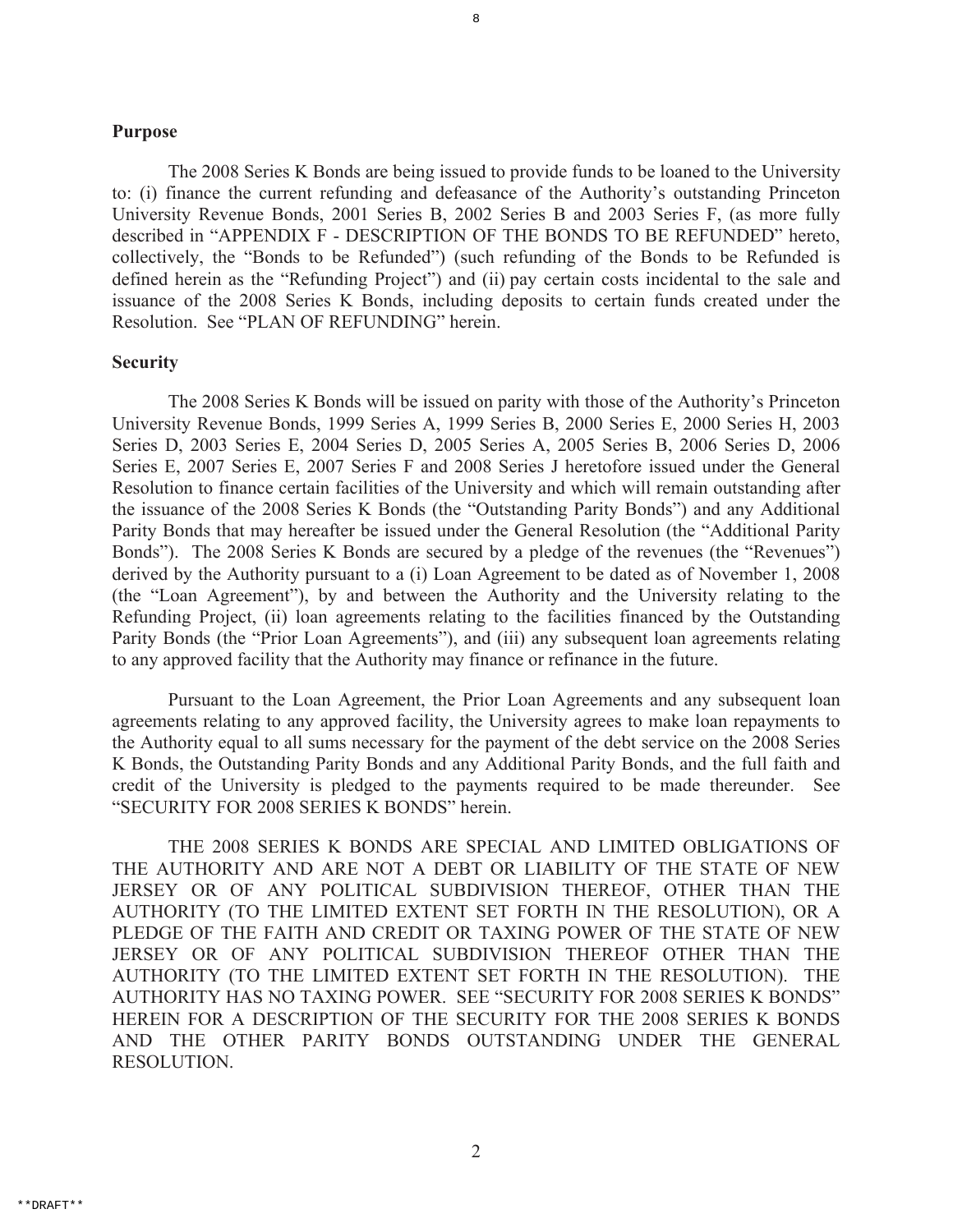## **THE AUTHORITY**

## **Powers of the Authority**

The Authority was duly created under the Act (*N.J.S.A.* 18A:72A-1 *et seq.*) as a public body corporate and politic constituting an instrumentality exercising public and essential governmental functions of the State of New Jersey (the "State"). The Act empowers the Authority, among other things, to make loans to public and private colleges and universities for the construction, improvement, acquisition, and refinancing of eligible projects in accordance with a lease agreement, a loan agreement or a mortgage approved by the Authority. The Authority is also authorized to provide financing for capital improvements at qualified public libraries.

The Act provides that the Authority shall not be required to pay taxes or assessments upon any of the property acquired or used by it or under its jurisdiction, control, possession or supervision, or upon its activities in the operation and maintenance of the facilities acquired or constructed for any participating college or university or upon any moneys, revenues or other income received therefrom by the Authority.

## **Authority Organization and Membership**

Under the Act, the Authority consists of the Treasurer of the State, the Chair of the New Jersey Commission on Higher Education, both *ex officio*, and five citizen members appointed by the Governor of the State (the "Governor") with the advice and consent of the Senate for terms of five years each. The Act provides that deputies of the *ex officio* members may be designated to act on their behalf. Members of the Authority whose terms have expired continue to serve on the Authority until their successors are appointed and qualified. The members of the Authority serve without compensation but are entitled to reimbursement of actual and necessary expenses incurred in the discharge of their official duties.

The present members and officers of the Authority, the dates of expiration of their terms as members, their business affiliations and places of residence are as follows:

Vivian Altman, Chair; term as member expired April 30, 2008; Summit.

Roger B. Jacobs, Esq., term as member expired April 30, 2007; Partner, Jacobs Rosenberg, LLC; West Orange.

Felice K. Vazquez; term as member expires April 30, 2009; Weiner, Lesniak, LLP; Elizabeth.

The Honorable R. David Rousseau, Treasurer, State of New Jersey, *ex officio*.

Laurence M. Downes, Chair, New Jersey Commission on Higher Education, *ex officio*.

Roger L. Anderson, Executive Director, serves as the Secretary to the Authority.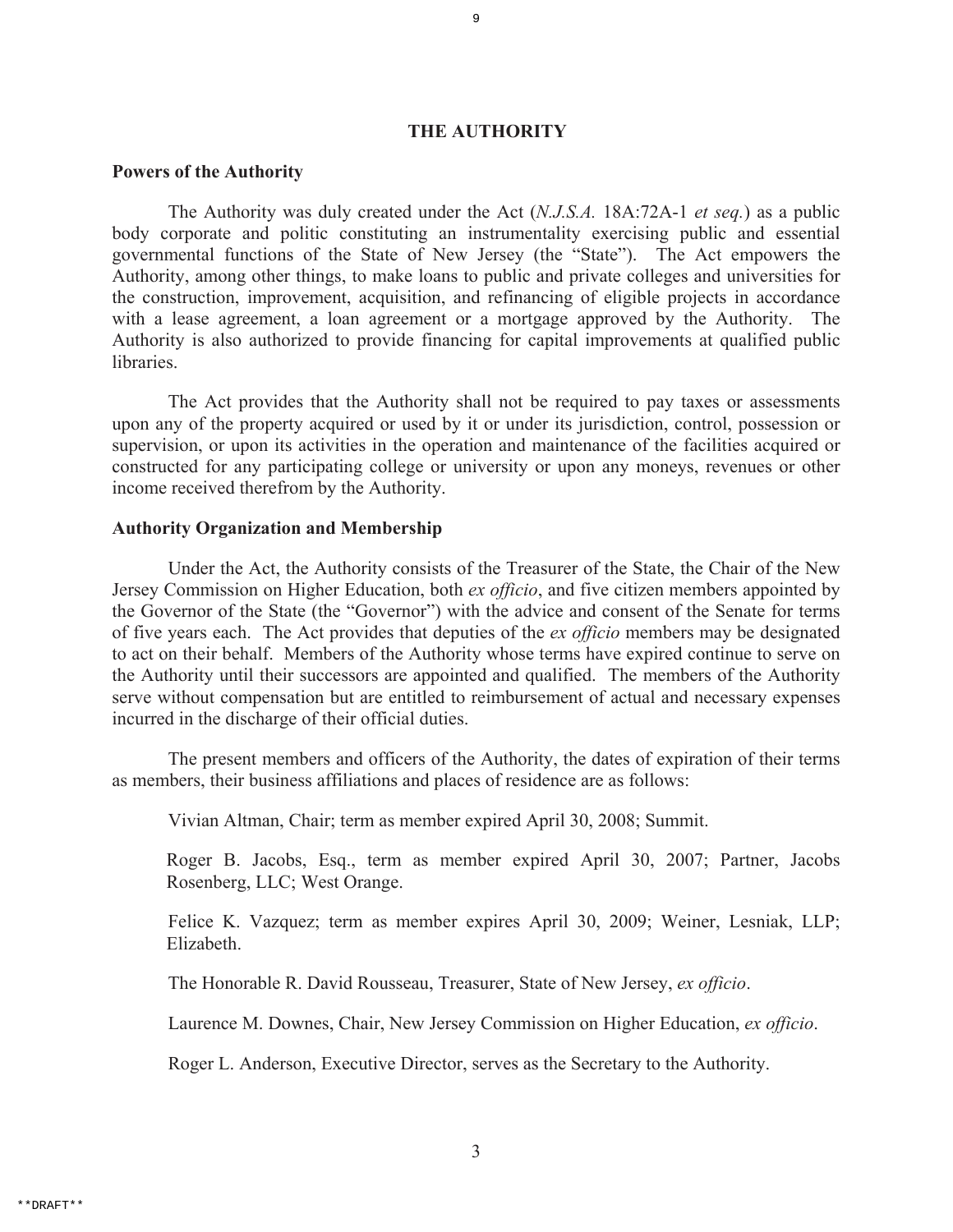Barbara L. Cannon, Deputy Executive Director, serves as an Assistant Secretary to the Authority.

Mary Jane Darby, Director of Project Management, serves as an Assistant Secretary to the Authority.

There are currently two vacancies on the Authority.

## **Outstanding Obligations of the Authority**

As of October 1, 2008, the Authority has heretofore authorized and issued its obligations in a total outstanding amount of \$4,893,558,628 to finance eligible projects at certain of the participating public and private colleges and universities and public libraries located in the State.

The Authority has never defaulted in payment of the maturing principal of or interest on any of its obligations.

## **NEW JERSEY COMMISSION ON HIGHER EDUCATION**

The New Jersey Commission on Higher Education (the "Commission") was duly created by the Higher Education Restructuring Act of 1994, L. 1994, c. 48 (as amended) (*N.J.S.A.* 18A:3B-1 *et seq*.), as an independent commission in, but not of, the New Jersey Department of State. The Commission consists of eleven members: six public members to be appointed by the Governor with the advice and consent of the Senate without regard for political affiliation; two public members to be appointed by the Governor, one upon the recommendation of the President of the Senate and one upon the recommendation of the Speaker of the General Assembly; the chairperson of the New Jersey Presidents' Council, *ex officio*; one faculty member from an institution of higher education to be appointed by the Governor with the advice and consent of the Senate; and the chairperson of the Board of the Higher Education Student Assistance Authority, *ex officio*, or a designee from the public members of the Higher Education Student Assistance Authority.

The Commission is responsible for, among other things, (i) Statewide planning, including research on higher education issues and the development of a comprehensive master plan; (ii) advocacy on behalf of higher education; (iii) making recommendations to the Governor and the State Legislature on higher education initiatives and incentives programs of Statewide significance; (iv) final administrative decisions over institutional licensure and university status; (v) final administrative decisions on academic programs that go beyond the programmatic mission of an institution; and (vi) reviewing budget requests from the institutions in relation to their Statewide goals, and proposing a coordinated budget policy statement to the Governor and the State Legislature.

The Chair of the Commission has the power of visitation at public institutions at the request of the Governor.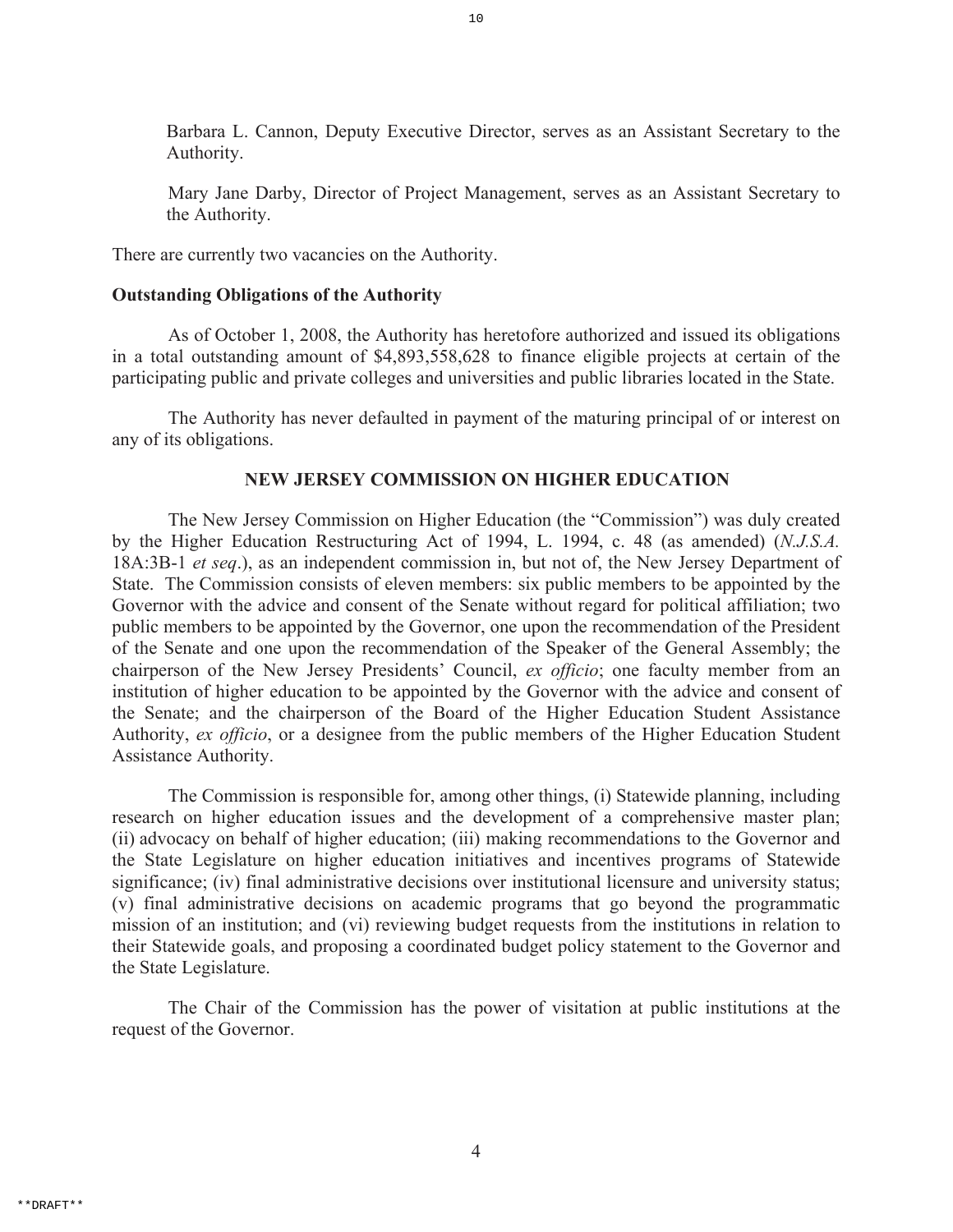## **DESCRIPTION OF THE 2008 SERIES K BONDS**

## **General**

The 2008 Series K Bonds will be issued in the aggregate principal amount of \$208,805,000. The 2008 Series K Bonds will be initially dated and bear interest from the date of issuance thereof at the rates per annum and will mature on July 1 in the years and in the principal amounts shown on the inside cover page of this Official Statement.

The 2008 Series K Bonds will be issued in fully registered form, without coupons, in denominations of \$5,000 each or in any integral multiple thereof, all in accordance with the Resolution. Interest on the 2008 Series K Bonds will be payable initially on January 1, 2009 and semiannually thereafter on each July 1 and January 1.

## **Book-Entry Only System**

The Depository Trust Company, New York, New York ("DTC"), will act as securities depository for the 2008 Series K Bonds. The 2008 Series K Bonds will be issued as fullyregistered securities registered in the name of Cede & Co. (DTC's partnership nominee) or such other name as may be requested by an authorized representative of DTC. One fully-registered 2008 Series K Bond certificate will be issued for each stated maturity of the 2008 Series K Bonds in the principal amounts shown on the inside front cover page of this Official Statement, and will be deposited with DTC.

DTC, the world's largest depository, is a limited-purpose trust company organized under the New York Banking Law, a "banking organization" within the meaning of the New York Banking Law, a member of the Federal Reserve System, a "clearing corporation" within the meaning of the New York Uniform Commercial Code, and a "clearing agency" registered pursuant to the provisions of Section 17A of the Securities Exchange Act of 1934. DTC holds and provides asset servicing for over 2.2 million issues of U.S. and non-U.S. equity issues, corporate and municipal debt issues, and money market instruments (from over 100 countries) that DTC's participants ("Direct Participants") deposit with DTC. DTC also facilitates the posttrade settlement among Direct Participants of sales and other securities transactions in deposited securities, through electronic computerized book-entry transfers and pledges between Direct Participants' accounts. This eliminates the need for physical movement of securities certificates. Direct Participants include both U.S. and non-U.S. securities brokers and dealers, banks, trust companies, clearing corporations, and certain other organizations. DTC is a whollyowned subsidiary of The Depository Trust & Clearing Corporation ("DTCC"). DTCC is the holding company for DTC, National Securities Clearing Corporation and Fixed Income Clearing Corporation, all of which are registered clearing agencies. DTCC is owned by the users of its regulated subsidiaries. Access to the DTC system is also available to others such as both U.S. and non-U.S. securities brokers and dealers, banks, trust companies, and clearing corporations that clear through or maintain a custodial relationship with a Direct Participant, either directly or indirectly ("Indirect Participants"). DTC has Standard & Poor's highest rating: AAA. The DTC Rules applicable to its Participants are on file with the Securities and Exchange Commission.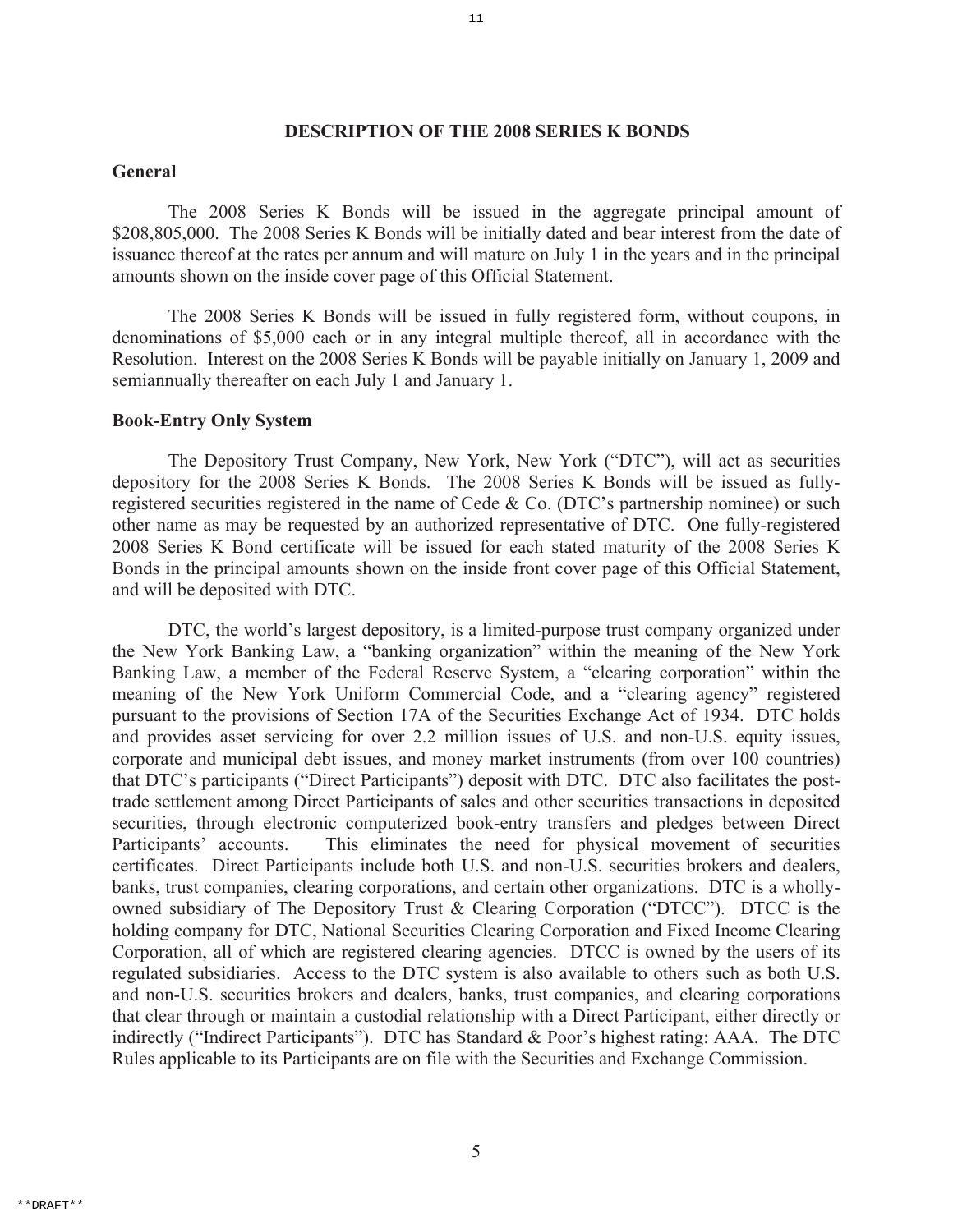Purchases of 2008 Series K Bonds under the DTC system must be made by or through Direct Participants, which will receive a credit for the 2008 Series K Bonds on DTC's records. The ownership interest of each actual purchaser of each 2008 Series K Bond ("Beneficial Owner") is in turn to be recorded on the Direct and Indirect Participants' records. Beneficial Owners will not receive written confirmation from DTC of their purchase. Beneficial Owners are, however, expected to receive written confirmations providing details of the transaction, as well as periodic statements of their holdings, from the Direct or Indirect Participant through which the Beneficial Owner entered into the transaction. Transfers of ownership interests in the 2008 Series K Bonds are to be accomplished by entries made on the books of Direct and Indirect Participants acting on behalf of Beneficial Owners. Beneficial Owners will not receive certificates representing their ownership interests in 2008 Series K Bonds, except in the event that use of the book-entry system for the 2008 Series K Bonds is discontinued.

To facilitate subsequent transfers, all 2008 Series K Bonds deposited by Direct Participants with DTC are registered in the name of DTC's partnership nominee, Cede & Co., or such other name as may be requested by an authorized representative of DTC. The deposit of the 2008 Series K Bonds with DTC and their registration in the name of Cede & Co. or such other DTC nominee do not effect any change in beneficial ownership. DTC has no knowledge of the actual Beneficial Owners of the 2008 Series K Bonds; DTC's records reflect only the identity of the Direct Participants to whose accounts such 2008 Series K Bonds are credited, which may or may not be the Beneficial Owners. The Direct and Indirect Participants will remain responsible for keeping account of their holdings on behalf of their customers.

Conveyance of notices and other communications by DTC to Direct Participants, by Direct Participants to Indirect Participants, and by Direct Participants and Indirect Participants to Beneficial Owners will be governed by arrangements among them, subject to any statutory or regulatory requirements as may be in effect from time to time. Beneficial Owners of the 2008 Series K Bonds may wish to take certain steps to augment transmission to them of notices of significant events with respect to the 2008 Series K Bonds, such as redemptions, defaults and proposed amendments to the security documents. For example, Beneficial Owners of the 2008 Series K Bonds may wish to ascertain that the nominee holding the 2008 Series K Bonds for their benefit has agreed to obtain and transmit notices to Beneficial Owners. In the alternative, Beneficial Owners may wish to provide their names and addresses to the registrar and request that copies of the notices be provided directly to them.

Redemption notices shall be sent to DTC. If less than all of the 2008 Series K Bonds within a maturity are being redeemed, DTC's practice is to determine by lot the amount of the interest of each Direct Participant in such maturity to be redeemed.

Neither DTC nor Cede & Co. (nor any other DTC nominee) will consent or vote with respect to 2008 Series K Bonds unless authorized by a Direct Participant in accordance with DTC's Procedures. Under its usual procedures, DTC mails an Omnibus Proxy to the Authority as soon as possible after the record date. The Omnibus Proxy assigns Cede & Co.'s consenting or voting rights to those Direct Participants to whose accounts the 2008 Series K Bonds are credited on the record date (identified in a listing attached to the Omnibus Proxy).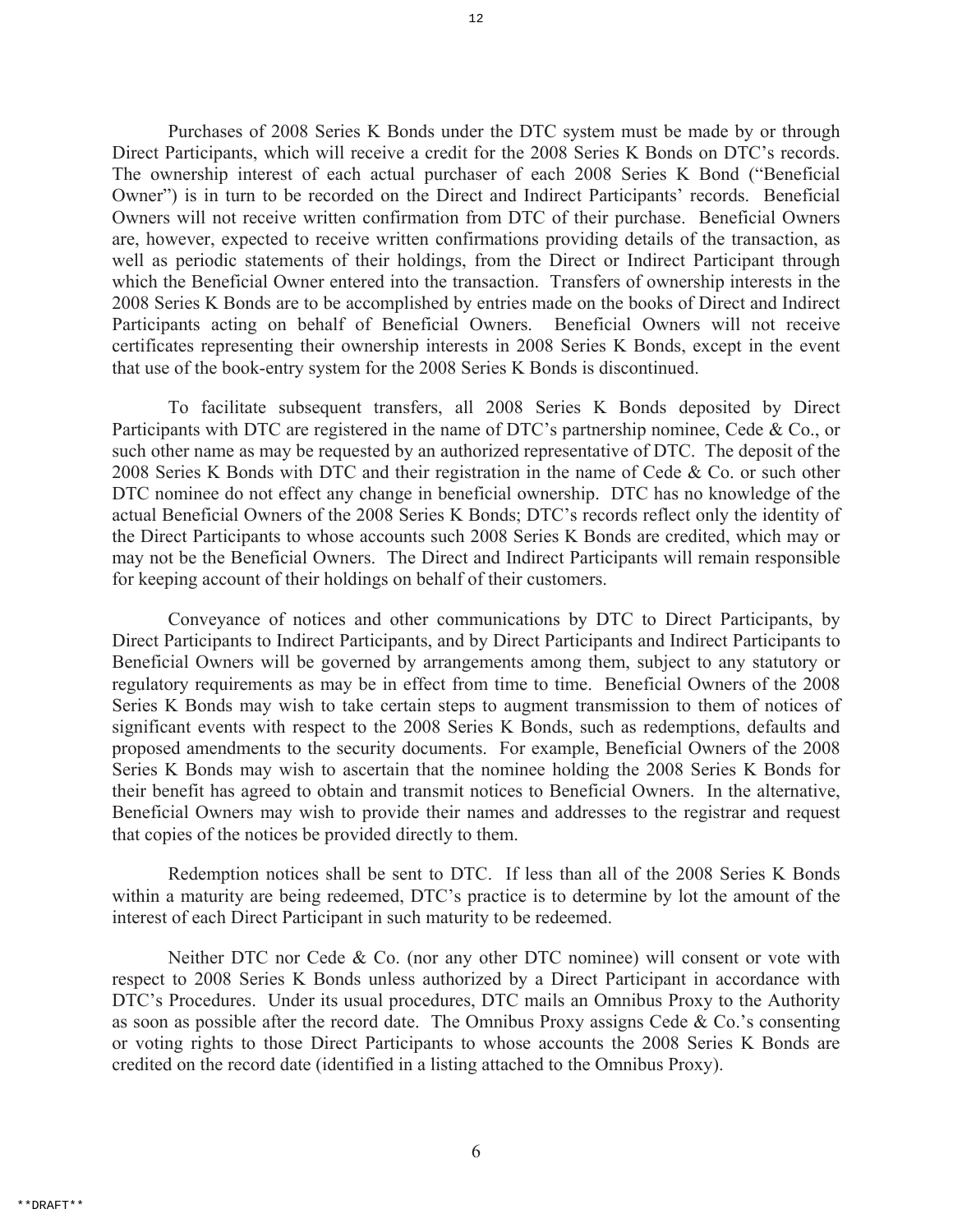Redemption proceeds, and principal and interest payments on the 2008 Series K Bonds will be made to Cede & Co., or such other nominee as may be requested by an authorized representative of DTC. DTC's practice is to credit Direct Participants' accounts upon DTC's receipt of funds and corresponding detail information from the Authority or the Trustee, on the payable date in accordance with their respective holdings shown on DTC's records. Payments by Participants to Beneficial Owners will be governed by standing instructions and customary practices, as is the case with securities held for the accounts of customers in bearer form or registered in "street name", and will be the responsibility of such Participant and not of DTC (nor its nominee), the Trustee or the Authority, subject to any statutory or regulatory requirements as may be in effect from time to time. Payment of redemption proceeds and principal and interest payments to Cede & Co. (or such other nominee as may be requested by an authorized representative of DTC) is the responsibility of the Authority or the Trustee, disbursement of such payments to Direct Participants will be the responsibility of DTC, and disbursement of such payments to the Beneficial Owners will be the responsibility of the Direct and Indirect Participants.

DTC may discontinue providing its services as depository with respect to the 2008 Series K Bonds at any time by giving reasonable notice to the Authority or the Trustee. Under such circumstances, in the event that a successor depository is not obtained, certificated bonds are required to be printed and delivered.

The Authority may decide to discontinue use of the system of book-entry transfers through DTC (or a successor securities depository). In such event, certificated bonds will be printed and delivered.

The information in this section concerning DTC and DTC's book-entry system has been obtained from sources that the Authority believes to be reliable, but the Authority takes no responsibility for the accuracy thereof.

The principal or Redemption Price of, and interest on the 2008 Series K Bonds are payable to DTC by the Trustee.

## **Redemption Provisions**

**Optional Redemption***.* The 2008 Series K Bonds maturing on or before July 1, 2018 are not subject to optional redemption prior to their stated maturities. The 2008 Series K Bonds maturing on or after July 1, 2019 are subject to redemption prior to their stated maturities on or after July 1, 2018 at the option of the Authority upon the consent of the University or by operation of the Redemption Fund, as a whole or in part at any time (if less than all of the 2008 Series K Bonds Outstanding of any maturity shall be called for redemption, such 2008 Series K Bonds to be so redeemed shall be selected by the Trustee by lot or in any customary manner of selection as determined by the Trustee), at a redemption price equal to 100% of the principal amount to be redeemed, plus interest accrued to the redemption date.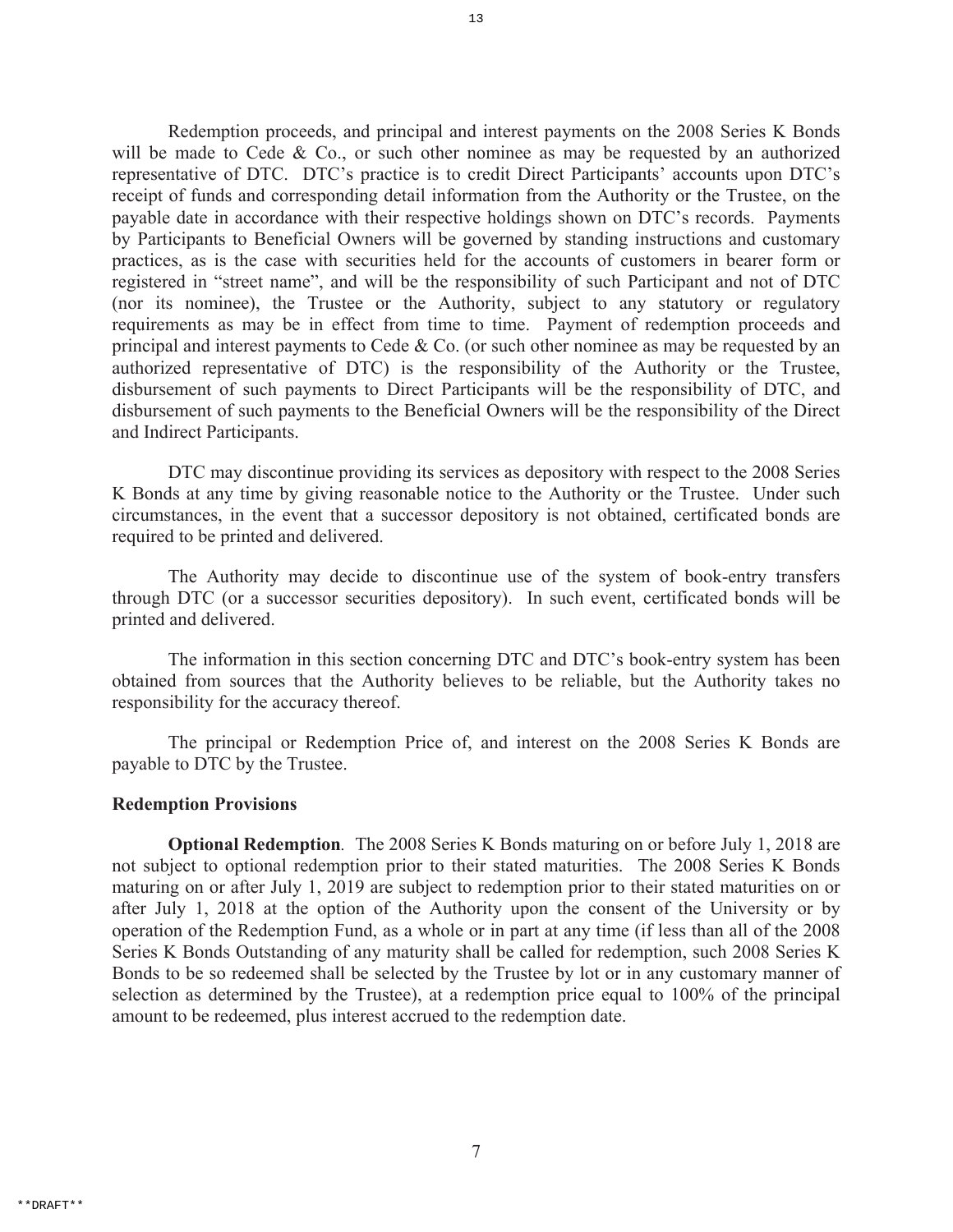## **Notice of Redemption**

Notice of redemption will be mailed by the Trustee to DTC, as the registered owner of the 2008 Series K Bonds, and such mailing shall be a condition precedent to such redemption; *provided*, *however*, that the failure of any holder to receive any such notice, or any defect therein, shall not affect the validity of any proceedings for the redemption of any 2008 Series K Bonds. If less than all of the 2008 Series K Bonds of one maturity shall be called for redemption, the Trustee, at the direction of the Authority, shall notify DTC not less than 30 nor more than 60 days prior to the date fixed for redemption of the particular amount of such maturity to be redeemed. DTC shall determine the amount of each Participant's interest in such maturity to be called for redemption, and each Participant shall then select the ownership interest in such maturity to be redeemed. At such time as DTC or its nominee is not the registered owner of the 2008 Series K Bonds, the transfer provisions and notice of redemption provisions applicable to the 2008 Series K Bonds will be adjusted pursuant to the Resolution.

## **Negotiable Instruments**

The 2008 Series K Bonds will be fully negotiable within the meaning of the Uniform Commercial Code of the State, subject only to the provisions for registration contained in the 2008 Series K Bonds.

## **Annual Debt Service Requirements**

The following table sets forth, for each 12-month period ending on June 30, the amounts required for the payment of the principal of and interest on the Outstanding Parity Bonds issued under and pursuant to the General Resolution, the principal of and interest on the 2008 Series K Bonds, and the total of all of such principal and interest. In accordance with the Resolution, the principal and interest requirements for each 12-month period ending on June 30 are defined to include the respective amounts required to provide for the payment of interest due on each January 1 and each next July 1 and for the payment of principal due on each next July 1.

## [REMAINDER OF PAGE INTENTIONALLY LEFT BLANK]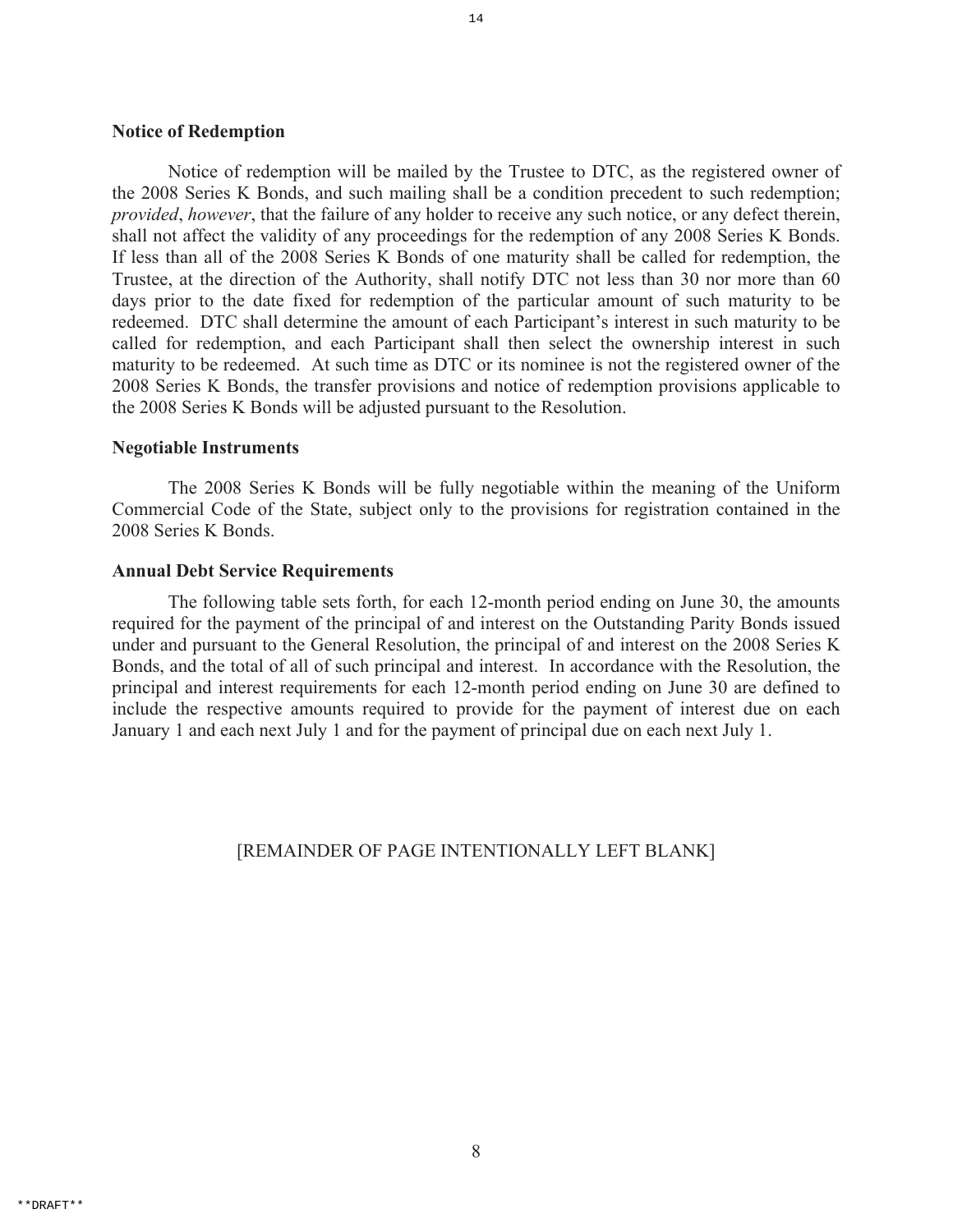|                                                |                                    | <u>ZUU8 Series K Bonas</u> |                 |                                           |
|------------------------------------------------|------------------------------------|----------------------------|-----------------|-------------------------------------------|
| 12 Months<br><b>Ending June 30<sup>1</sup></b> | General<br>Resolution <sup>2</sup> | <b>Principal</b>           | <b>Interest</b> | <b>Total Debt</b><br>Service <sup>3</sup> |
| 2009                                           | $\mathbb{S}$<br>80,730,433         | \$11,270,000               | \$6,410,001     | 98,410,434<br>$\mathbb{S}$                |
| 2010                                           | 87,796,982                         | 11,375,000                 | 9,383,518       | 108,555,500                               |
| 2011                                           | 87,774,275                         | 11,925,000                 | 8,863,330       | 108,562,605                               |
| 2012                                           | 87,401,170                         | 12,480,000                 | 8,325,355       | 108,206,525                               |
| 2013                                           | 87, 342, 463                       | 12,985,000                 | 7,820,100       | 108,147,563                               |
| 2014                                           | 87,302,563                         | 13,610,000                 | 7,208,850       | 108,121,413                               |
| 2015                                           | 87,262,638                         | 14,355,000                 | 6,561,100       | 108,178,738                               |
| 2016                                           | 87,280,763                         | 15,040,000                 | 5,868,300       | 108,189,063                               |
| 2017                                           | 87,316,963                         | 15,830,000                 | 5,150,000       | 108,296,963                               |
| 2018                                           | 87,331,331                         | 16,655,000                 | 4,401,900       | 108,388,231                               |
| 2019                                           | 86,665,413                         | 17,525,000                 | 3,591,813       | 107,782,226                               |
| 2020                                           | 83,055,562                         | 18,430,000                 | 2,740,469       | 104,226,031                               |
| 2021                                           | 78,947,037                         | 19,380,000                 | 1,829,969       | 100,157,006                               |
| 2022                                           | 78,956,163                         | 12,655,000                 | 880,444         | 92,491,607                                |
| 2023                                           | 78,967,975                         | 5,290,000                  | 251,275         | 84,509,250                                |
| 2024                                           | 78,995,075                         |                            |                 | 78,995,075                                |
| 2025                                           | 77,634,825                         |                            |                 | 77,634,825                                |
| 2026                                           | 77,102,913                         |                            |                 | 77,102,913                                |
| 2027                                           | 77,320,825                         |                            |                 | 77,320,825                                |
| 2028                                           | 77,373,100                         |                            |                 | 77,373,100                                |
| 2029                                           | 69,755,063                         |                            |                 | 69,755,063                                |
| 2030                                           | 54,449,137                         |                            |                 | 54,449,137                                |
| 2031                                           | 47,927,262                         |                            |                 | 47,927,262                                |
| 2032                                           | 42,806,987                         |                            |                 | 42,806,987                                |
| 2033                                           | 42,810,800                         |                            |                 | 42,810,800                                |
| 2034                                           | 42,817,087                         |                            |                 | 42,817,087                                |
| 2035                                           | 42,837,400                         |                            |                 | 42,837,400                                |
| 2036                                           | 35,880,500                         |                            |                 | 35,880,500                                |
| 2037                                           | 35,899,700                         |                            |                 | 35,899,700                                |
| 2038                                           | 15,622,750                         |                            |                 | 15,622,750                                |
| TOTAL*                                         | \$2,093,365,155                    | \$208,805,000              | \$79,286,422    | \$2,381,456,577                           |

1 With respect to principal and interest payments by the University, the table reflects the amount of principal and interest payments required to be provided by the University to the Trustee during each 12-month period ending on June 30. Includes principal and interest as paid on July 1 of the following period.

2 Includes the 1999 Series A Bonds, the 1999 Series B Bonds, the 2000 Series E Bonds, the 2000 Series H Bonds, the 2003 Series D Bonds, the 2003 Series E Bonds, the 2004 Series D Bonds, the 2005 Series A Bond, the 2005 Series B Bonds, the 2006 Series D Bonds, the 2006 Series E Bonds, the 2007 Series E Bonds, the 2007 Series F Bonds and the 2008 Series J Bonds.

<sup>3</sup> Does not include the University's portion of the Authority's Capital Improvement Fund, Dormitory Safety Fund or Equipment Leasing Fund, which are not part of the General Resolution, or other Third Party Debt. See Appendix A - "Princeton University – Third Party Debt" herein.

\* Totals may not foot due to rounding.

## **2008 Series K Bonds**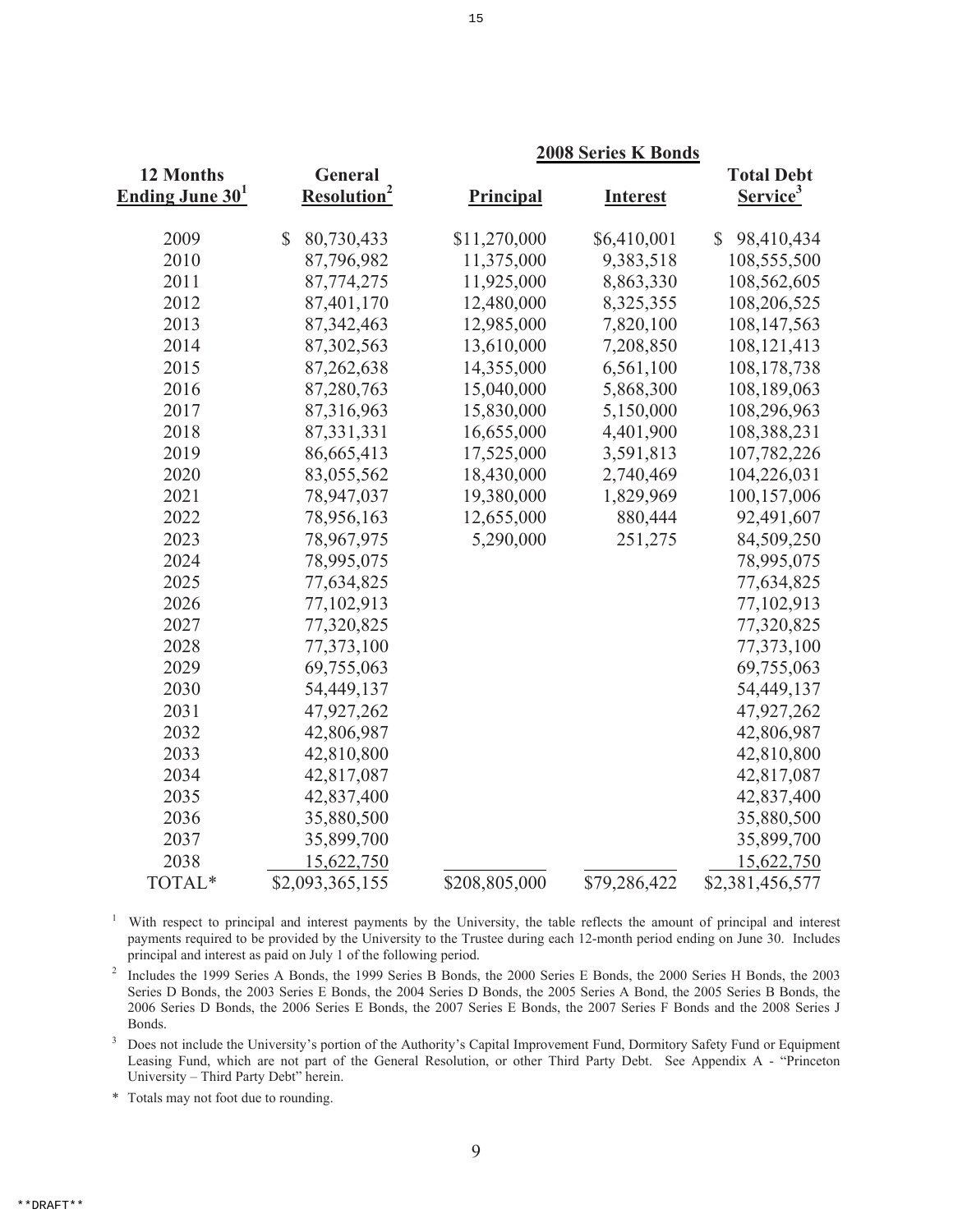## **PLAN OF REFUNDING**

16

The proceeds of the 2008 Series K Bonds will be used to finance the costs of current refunding and defeasance of the Bonds to be Refunded. See "APPENDIX F – DESCRIPTION OF THE BONDS TO BE REFUNDED" hereto. In order to effect the current refunding and defeasance of the Bonds to be Refunded, the net proceeds of the 2008 Series K Bonds, together with funds of the University, will be deposited with The Bank of New York Mellon, as Escrow Agent (the "Escrow Agent"), for the Bonds to be Refunded in an escrow fund (the "Escrow Deposit Fund") pursuant to the terms of an escrow deposit agreement with the Authority (the "Escrow Deposit Agreement"). Amounts on deposit in the Escrow Deposit Fund will be applied to redeem the Bonds to be Refunded in full on their earliest respective redemption dates at their respective redemption prices of their respective outstanding principal amounts, plus interest accrued to the redemption date. Pending their application to redeem the Bonds to be Refunded, the amounts on deposit in the Escrow Deposit Fund will be held as cash or invested in direct obligations of, or obligations the principal of and interest on which are guaranteed by, the United States of America.

The holders of the Bonds to be Refunded will have a lien on all cash and securities in the Escrow Deposit Fund. Upon payment of all of the Bonds to be Refunded, the Escrow Deposit Agreement, subject to certain conditions precedent, shall terminate. The amount deposited in the Escrow Deposit Fund, without regard to interest earnings thereon, will be verified to be sufficient to meet all required payments of principal of and interest on the Bonds to be Refunded. See "VERIFICATION OF MATHEMATICAL CALCULATIONS" herein.

## **ESTIMATED SOURCES AND USES OF FUNDS**

The proceeds to be received from the sale of the 2008 Series K Bonds will be applied approximately as follows:

*Sources:* 

 $\mathcal{L}_\text{max}$  , where  $\mathcal{L}_\text{max}$ 

|          | Principal Amount of 2008 Series K Bonds<br>Net Original Issue Premium<br>University Equity Contribution | \$208,805,000.00<br>6,931,060.90<br>2,187,882.48 |
|----------|---------------------------------------------------------------------------------------------------------|--------------------------------------------------|
|          | <b>TOTAL SOURCES</b>                                                                                    | \$217,923,943.38                                 |
| $Uses$ : | Deposit to Escrow Fund<br>Underwriters' Discount<br>Costs of Issuance Expenses <sup>1</sup>             | \$216,731,017.00<br>936,426.38<br>256,500.00     |
|          | <b>TOTAL USES</b>                                                                                       | \$217,923,943.38                                 |

<sup>1</sup> Includes fees and expenses of Bond Counsel, the Trustee, the Authority's financial advisor and other associated issuance costs.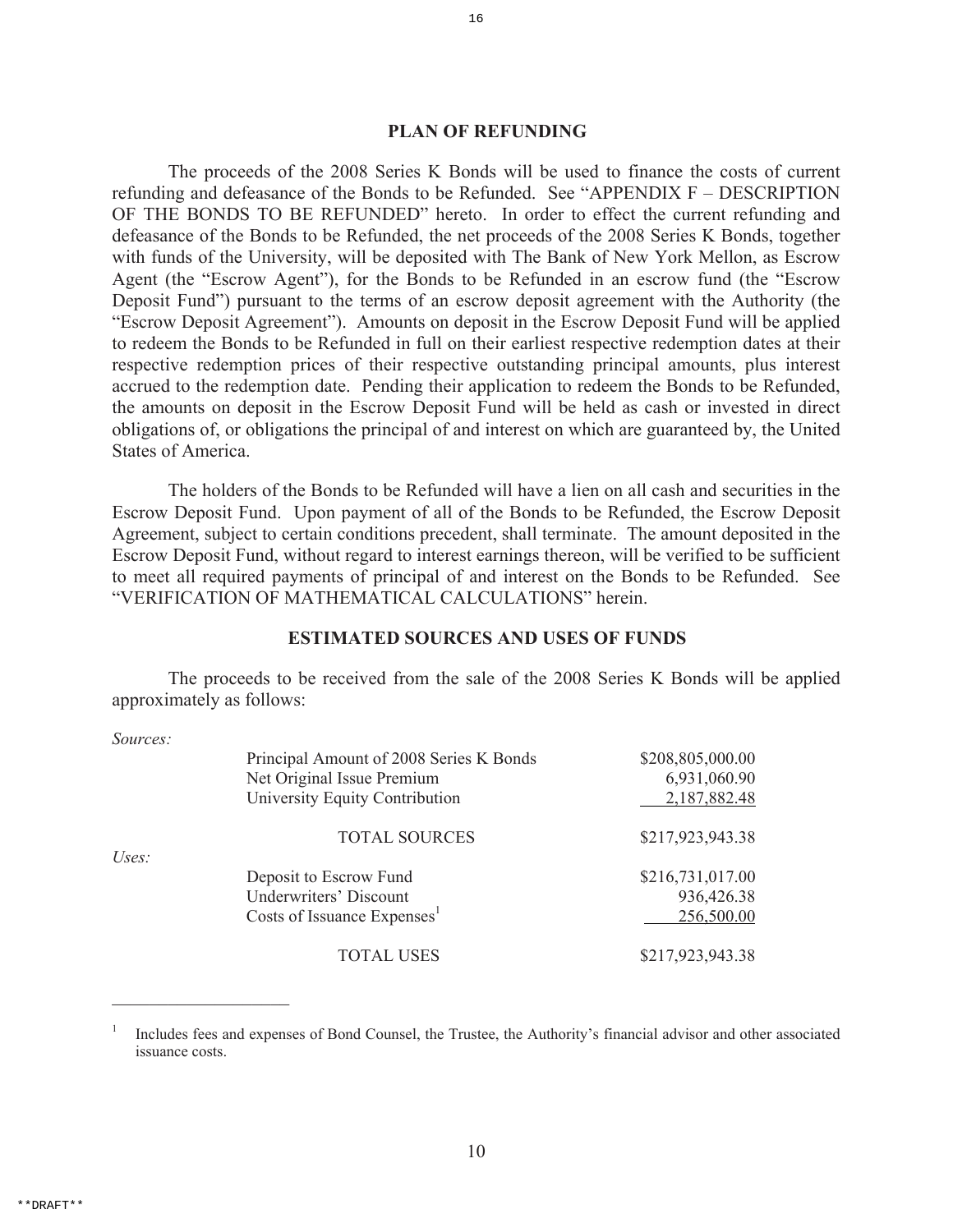## **SECURITY FOR 2008 SERIES K BONDS**

## **General**

The 2008 Series K Bonds, the Outstanding Parity Bonds and any Additional Parity Bonds that may hereafter be issued under the General Resolution are special and limited obligations of the Authority payable from the Revenues received by the Authority pursuant to the Loan Agreement, the Prior Loan Agreements and any subsequent loan agreements relating to future facilities to be financed or refinanced by Additional Parity Bonds.

The General Resolution provides, among other things, that (i) the General Resolution shall be deemed to be and shall constitute a contract among the Authority, the Trustee and the owners, from time to time, of the 2008 Series K Bonds, the Outstanding Parity Bonds and any Additional Parity Bonds; (ii) the pledge made and the covenants and agreements set forth to be performed by or on behalf of the Authority shall be for the equal and ratable benefit, protection and security of the owners of all of the 2008 Series K Bonds, the Outstanding Parity Bonds and any Additional Parity Bonds, which, regardless of their times of issue or maturity, shall be of equal rank without preference, priority or distinction of any of the 2008 Series K Bonds, the Outstanding Parity Bonds or any Additional Parity Bonds over any other thereof, except as expressly provided or permitted under the Resolution; (iii) the Authority pledges and assigns to the Trustee the Revenues as security for the payment of the 2008 Series K Bonds, the Outstanding Parity Bonds and any Additional Parity Bonds and the interest thereon and as security for the performance of any other obligation of the Authority under the General Resolution; (iv) the pledge made by the General Resolution is valid and binding from the time when such pledge is made, the Revenues shall immediately be subject to the lien of such pledge without any physical delivery thereof or further act, and the lien of such pledge shall be valid and binding as against all parties having claims of any kind in tort, contract or otherwise against the Authority irrespective of whether such parties have notice thereof; and (v) the 2008 Series K Bonds, the Outstanding Parity Bonds and any Additional Parity Bonds shall be special and limited obligations of the Authority payable from and secured by a pledge of the Revenues as provided in the General Resolution.

**THE 2008 SERIES K BONDS ARE SPECIAL AND LIMITED OBLIGATIONS OF THE AUTHORITY AND ARE NOT A DEBT OR LIABILITY OF THE STATE OR OF ANY POLITICAL SUBDIVISION THEREOF, OTHER THAN THE AUTHORITY (TO THE LIMITED EXTENT SET FORTH IN THE RESOLUTION), OR A PLEDGE OF THE FAITH AND CREDIT OR TAXING POWER OF THE STATE OR OF ANY POLITICAL SUBDIVISION THEREOF OTHER THAN THE AUTHORITY (TO THE LIMITED EXTENT SET FORTH IN THE RESOLUTION). THE AUTHORITY HAS NO TAXING POWER.** 

The 2008 Series K Bonds are secured by a pledge of the Revenues. The payments of the University required under the Loan Agreement are general, unconditional obligations of the University. The University has pledged its full faith and credit to make such payments pursuant to the Loan Agreement.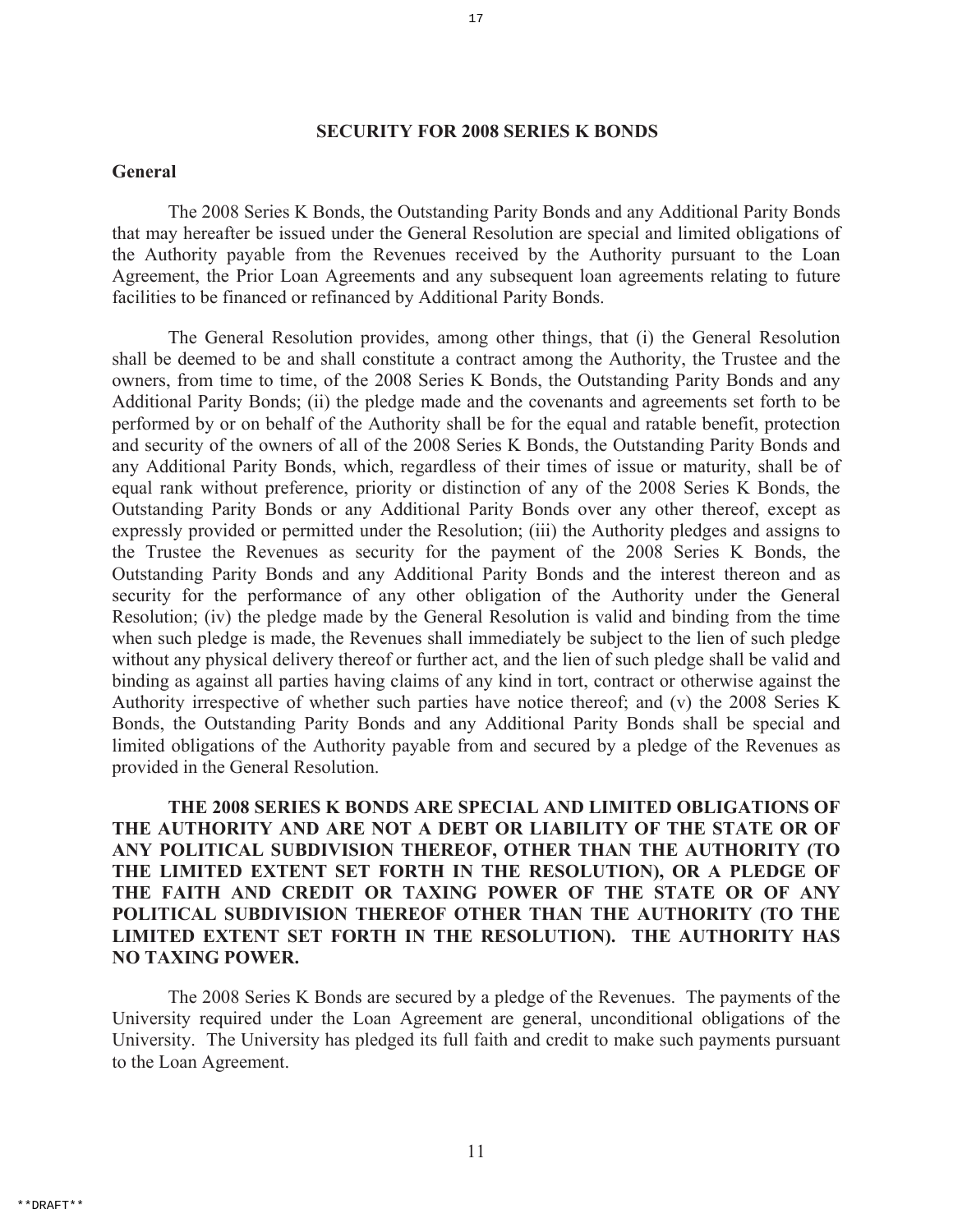## **CONTINUING DISCLOSURE**

Pursuant to the requirements of paragraph (b)(5) of Rule 15c2-12 adopted by the Securities and Exchange Commission under the Securities Exchange Act of 1934, as amended, the University will enter into an undertaking in the form of a Continuing Disclosure Agreement, substantially in the form included as Appendix D to this Official Statement, in which the University will covenant, for the benefit of the holders of the 2008 Series K Bonds, to provide or cause a dissemination agent to provide certain financial information and operating data and notice of certain enumerated events to each National Repository and to the appropriate State Information Depository, if any (as such terms are defined in the Continuing Disclosure Agreement).

The Underwriters' obligation to purchase and accept delivery of the 2008 Series K Bonds is conditioned upon their receiving, at or prior to the delivery of the 2008 Series K Bonds, evidence that the University has made the continuing disclosure undertaking set forth in the Continuing Disclosure Agreement.

A failure by the University to observe, perform or comply with any covenant, condition or agreement on its part to be observed or performed in the Continuing Disclosure Agreement will not constitute an Event of Default under either the Resolution or the Loan Agreement, and the holders of the 2008 Series K Bonds are limited to the remedies set forth in the Continuing Disclosure Agreement.

The Authority and the holders of the 2008 Series K Bonds are recognized under the Continuing Disclosure Agreement as being third-party beneficiaries thereunder and may enforce any such right, remedy or claim conferred, given or granted thereunder in favor of the Trustee or the holders of the 2008 Series K Bonds, as the case may be.

The University has never failed to comply, in all material respects, with any previous undertakings to provide continuing disclosure in compliance with the requirements of Rule 15c2- 12.

### **RATINGS**

Moody's Investors Service ("Moody's") and Standard & Poor's Ratings Services, a division of The McGraw-Hill Companies ("S&P") have assigned the 2008 Series K Bonds ratings of "Aaa" and "AAA", respectively. The ratings represent the respective rating agency's evaluation of debt service repayment capacity of the University.

Such ratings reflect the view of Moody's and S&P at the time such ratings were given and the Authority makes no representation as to the appropriateness of the ratings. Any explanation of the significance of the ratings may be obtained from Moody's and S&P. There is no assurance that the ratings will continue for any given period of time or that they will not be revised downward or withdrawn entirely by Moody's and S&P if, in the judgment of Moody's and S&P, circumstances so warrant. Any such downward revision, qualification or withdrawal of the ratings can be expected to have an adverse effect on the market price of the 2008 Series K Bonds.

18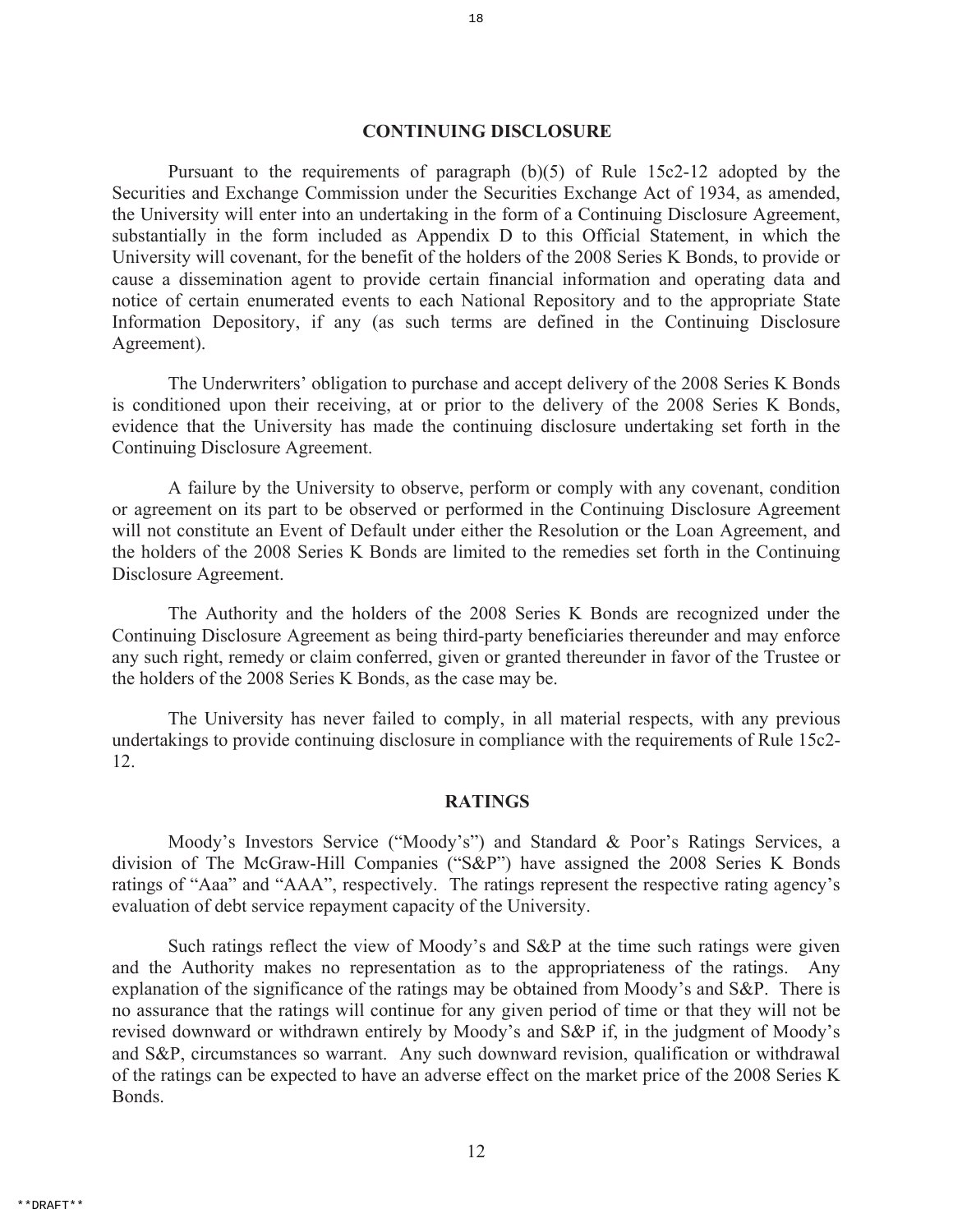## **TAX EXEMPTION**

## **Exclusion of Interest on 2008 Series K Bonds from Gross Income for Federal Income Tax Purposes**

The Internal Revenue Code of 1986, as amended (the "Code"), imposes certain requirements that must be met on a continuing basis subsequent to the issuance of the 2008 Series K Bonds in order to assure that interest on the 2008 Series K Bonds will be excluded from gross income for federal income tax purposes under Section 103 of the Code. Failure of the Authority or the University to comply with such requirements may cause interest on the 2008 Series K Bonds to lose the exclusion from gross income for federal income tax purposes, retroactive to the date of issuance of the 2008 Series K Bonds. The Authority and the University have covenanted to comply with the provisions of the Code applicable to the 2008 Series K Bonds, and have covenanted not to take any action or fail to take any action that would cause interest on the 2008 Series K Bonds to lose the exclusion from gross income under Section 103 of the Code.

Assuming the Authority and the University observe their covenants with respect to compliance with the Code, McCarter & English, LLP, Bond Counsel to the Authority, is of the opinion that, under existing law, interest on the 2008 Series K Bonds is excluded from gross income of the owners thereof for federal income tax purposes pursuant to Section 103 of the Code, and interest on the 2008 Series K Bonds is not an item of tax preference under Section 57 of the Code for purposes of computing alternative minimum tax.

## **Tax Treatment of Original Issue Discount**

The initial public offering price of certain 2008 Series K Bonds is less than the principal amount payable on such 2008 Series K Bonds at maturity (the "OID Bonds"). The difference between the initial public offering price at which a substantial amount of each of the OID Bonds was sold and the principal amount payable at maturity of each of the OID Bonds constitutes original issue discount. Bond Counsel is of the opinion that the appropriate portion of the original issue discount allocable to the original and each subsequent owner of the OID Bonds will be treated for federal income tax purposes as interest not includable in gross income under Section 103 of the Code to the same extent as stated interest on the 2008 Series K Bonds.

Under Section 1288 of the Code, original issue discount on the OID Bonds accrues on the basis of economic accrual. The basis of an initial purchaser of an OID Bond acquired at the initial public offering price of the OID Bond will be increased by the amount of such accrued discount.

Owners of the OID Bonds should consult their personal tax advisors with respect to the determination for federal income tax purposes of the original issue discount properly accruable with respect to the OID Bonds and the tax accounting treatment of accrued interest.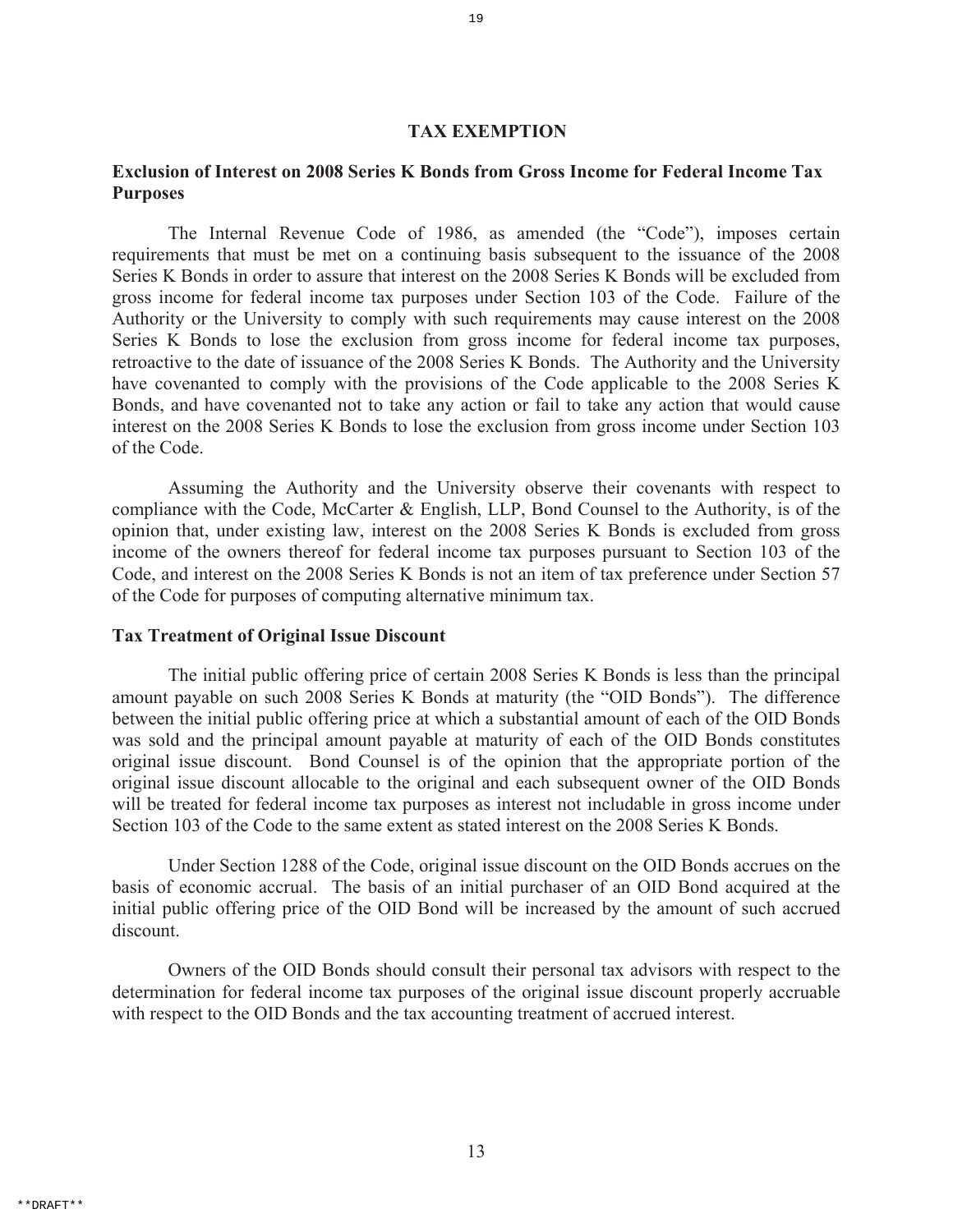$20$ 

## **Tax Treatment of Original Issue Premium**

The excess, if any, of the tax basis of the 2008 Series K Bonds to a purchaser (other than a purchaser who holds such 2008 Series K Bonds as inventory, stock in trade or for sale to customers in the ordinary course of business) over the amount payable at maturity (the "Premium Bonds") is amortizable bond premium, which is not deductible from gross income for federal income tax purposes.

Amortizable bond premium, as it amortizes, will reduce the owner's tax cost of the Premium Bonds used to determine, for federal income tax purposes, the amount of gain or loss upon the sale, redemption at maturity or other disposition of the Premium Bonds. Accordingly, an owner of a Premium Bond may have taxable gain from the disposition of the Premium Bond, even though the Premium Bond is sold, or disposed of, for a price equal to the owner's original cost of acquiring the Premium Bond. Bond premium amortizes over the term of the Premium Bonds under the "constant yield method" described in regulations interpreting Section 1272 of the Code. Owners of Premium Bonds should consult their own tax advisors with respect to the calculation of the amount of bond premium which will be treated for federal income tax purposes as having amortized for any taxable year (or portion thereof) of the owner and with respect to other federal, state and local tax consequences of owning and disposing of the Premium Bonds.

## **Additional Federal Income Tax Consequences**

In the case of certain corporate holders of the 2008 Series K Bonds, interest on the 2008 Series K Bonds will be included in the calculation of the alternative minimum tax as a result of the inclusion of interest on the 2008 Series K Bonds in "adjusted current earnings" of certain corporations.

Prospective purchasers of the 2008 Series K Bonds should be aware that ownership of, accrual or receipt of interest on or disposition of tax-exempt obligations, such as the 2008 Series K Bonds, may have additional federal income tax consequences for certain taxpayers, including, without limitation, taxpayers eligible for the earned income credit, recipients of certain Social Security and certain Railroad Retirement benefits, taxpayers that may be deemed to have incurred or continued indebtedness to purchase or carry tax-exempt obligations, financial institutions, property and casualty companies, foreign corporations and certain S corporations.

Bond Counsel expresses no opinion regarding any federal tax consequences other than its opinion with regard to the exclusion of interest on the 2008 Series K Bonds from gross income pursuant to Section 103 of the Code and interest on the 2008 Series K Bonds not constituting an item of tax preference under Section 57 of the Code. Prospective purchasers of the 2008 Series K Bonds should consult their tax advisors with respect to all other tax consequences (including, but not limited to, those listed above) of holding the 2008 Series K Bonds.

## **Internal Revenue Service Audit Risks**

The Internal Revenue Service has routine programs of auditing tax-exempt organizations, such as the University, as well as tax-exempt obligations, such as the 2008 Series K Bonds. The University is currently the subject of such a routine audit examining the activities relating to the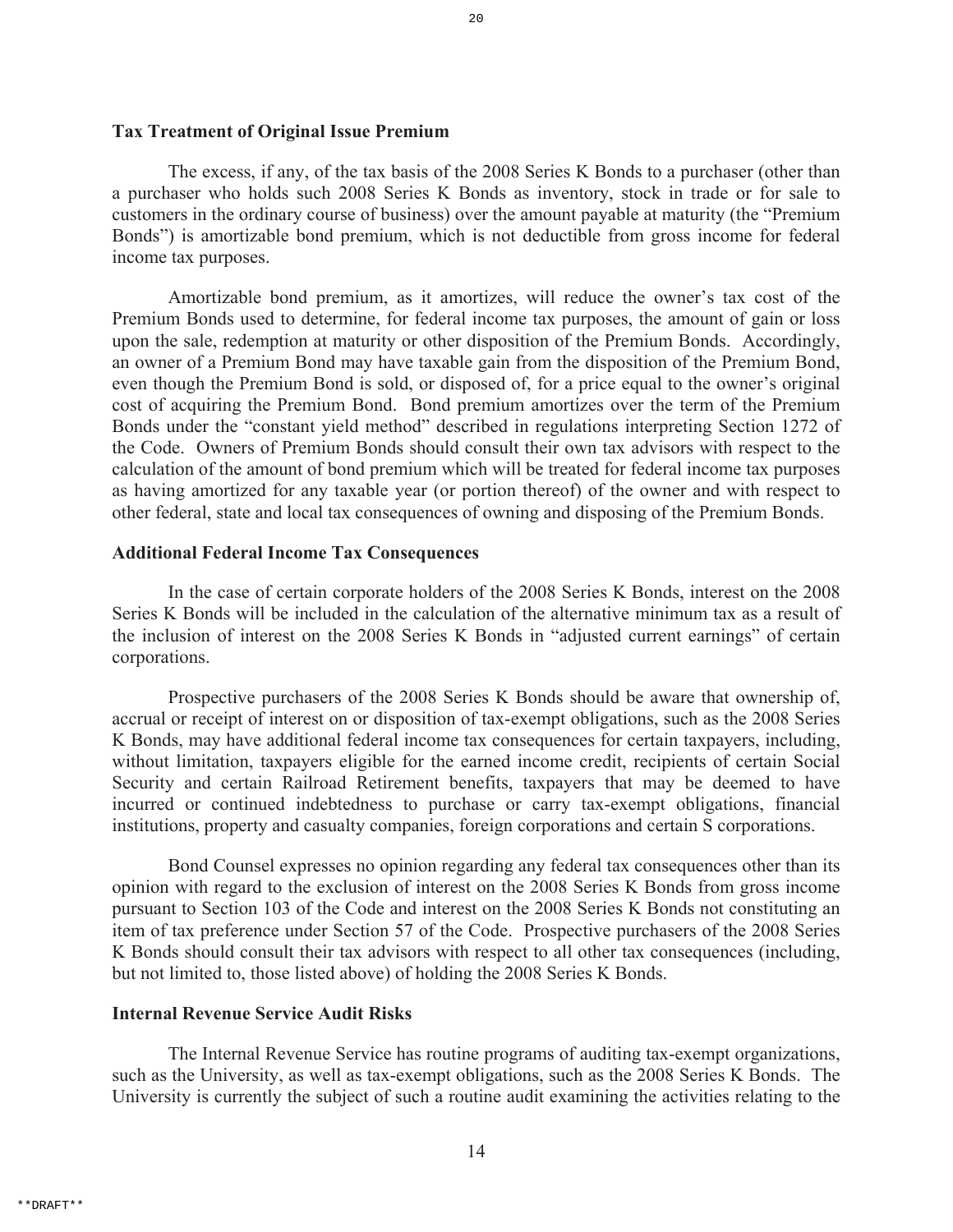University's tax-exempt status. As part of the audit, the Internal Revenue Service is also examining the prior tax-exempt bonds issued for the benefit of the University to determine whether the interest on such bonds is includable in the gross income of the owners thereof for federal income tax purposes. The University is cooperating fully with the Internal Revenue Service in connection with the audit but cannot predict the outcome of the examination. No assurances can be given as to whether or not the Internal Revenue Service will also audit the 2008 Series K Bonds.

Under the Code, an adverse determination by the Internal Revenue Service with respect to the University's tax-exempt status could have an adverse effect on the exclusion from gross income of interest on the 2008 Series K Bonds. The Authority and the University are not aware of any issues relating to the University's tax-exempt status or the bonds issued for the benefit of the University that would affect the exclusion from gross income of interest on the tax-exempt bonds issued for the University's benefit, including the 2008 Series K Bonds.

## **State Taxation**

Bond Counsel is of the opinion that, based upon existing law, interest on the 2008 Series K Bonds and net gains from the sale thereof are exempt from the tax imposed by the New Jersey Gross Income Tax Act.

## **LEGALITY FOR INVESTMENT**

Pursuant to the Act, all bonds, notes and other obligations issued by the Authority under the provisions of the Act, including the 2008 Series K Bonds, are securities in which the State and all political subdivisions of the State, their officers, boards, commissions, departments or other agencies, all banks, bankers, savings banks, trust companies, savings and loan associations, investment companies and other persons carrying on a banking business, all insurance companies, insurance associations and other persons carrying on an insurance business, all administrators, executors, guardians, trustees and other fiduciaries, and all other persons whatsoever who now or hereafter may be authorized to invest in bonds or other obligations of the State, may properly and legally invest any funds, including capital belonging to them or within their control. Bonds, notes or other securities or obligations of the Authority are also securities that may properly and legally be deposited with and received by any State or municipal officer or agency of the State for any purpose for which the deposit of bonds or other obligations of the State are authorized by law.

## **PLEDGE OF STATE NOT TO AFFECT RIGHTS OF BONDHOLDERS**

Pursuant to the provisions of the Act, the State has pledged to and agrees with the holders of the 2008 Series K Bonds issued pursuant to authority contained in the Act, and with those parties who may enter into contracts with the Authority pursuant to the provisions of the Act, that the State will not limit, alter or restrict the rights vested by the Act in the Authority and the participating colleges (as defined in the Act) to maintain, construct, reconstruct and operate any project (as defined in the Act) or to establish and collect such rents, fees, receipts or other charges as may be convenient or necessary to produce sufficient revenues to meet the expenses of maintenance and operation thereof and to fulfill the terms of any agreements made with the

21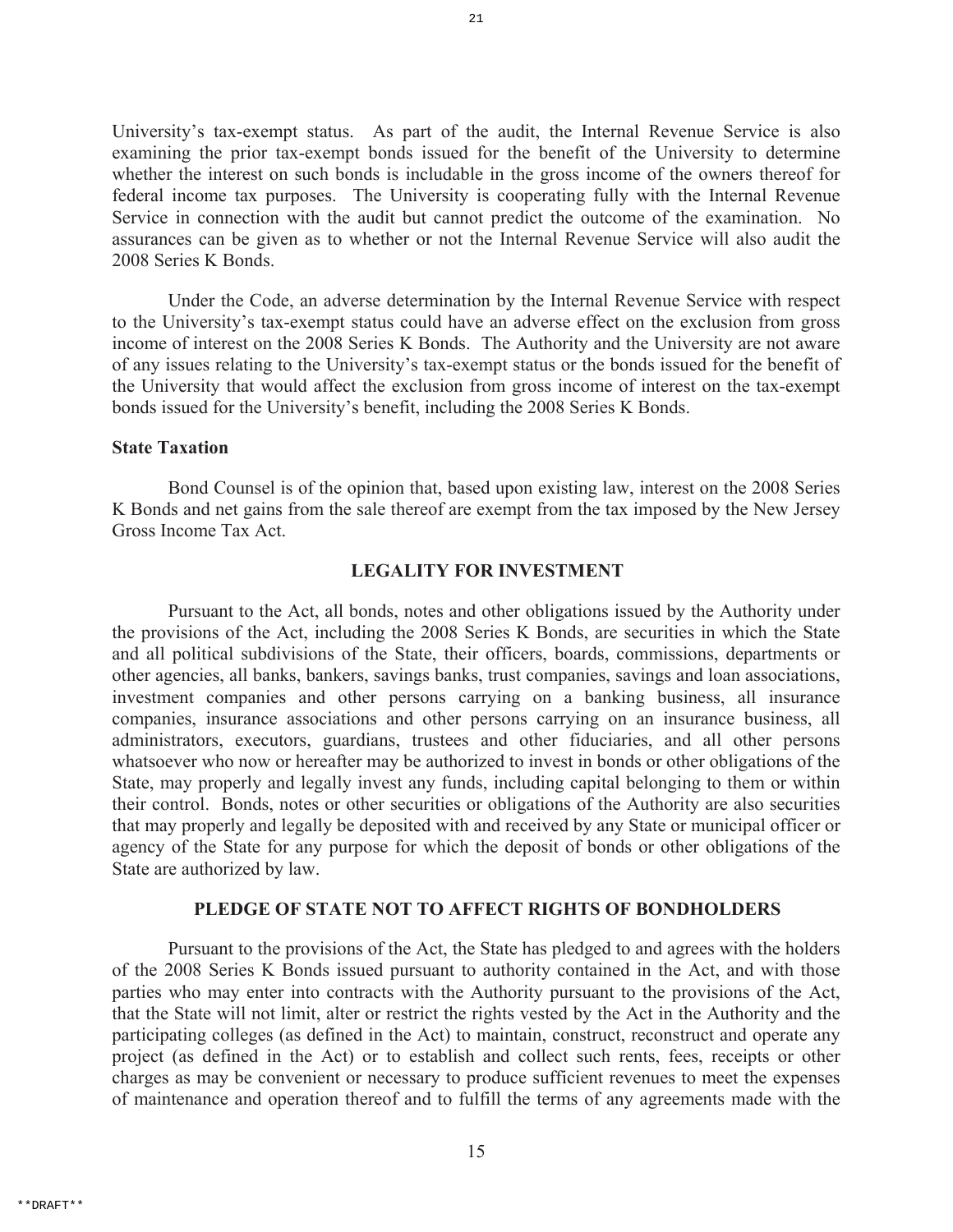Bondholders authorized by the Act, and with the parties who may enter into contracts with the Authority pursuant to the provisions of the Act, or in any way impair the rights or remedies of such Bondholders or such parties until the 2008 Series K Bonds, together with interest thereon, are fully paid and discharged and such other contracts are fully performed on the part of the Authority.

## **UNDERWRITING**

The 2008 Series K Bonds will be purchased by the underwriters listed on the front cover of this Official Statement (the "Underwriters"), pursuant to the terms of a bond purchase agreement (the "Bond Purchase Agreement") among the Authority, the University and J.P. Morgan Securities Inc., as representative of the Underwriters. The obligation of the Underwriters to accept delivery of and pay for the 2008 Series K Bonds is subject to various conditions contained in the Bond Purchase Agreement. The Underwriters have agreed to purchase the 2008 Series K Bonds at an aggregate purchase price of \$214,799,634.52, which represents the principal amount of the 2008 Series K Bonds, plus net original issue premium of \$6,931,060.90, less an Underwriters' discount of \$936,426.38. The Underwriters will be obligated to purchase all the 2008 Series K Bonds if any 2008 Series K Bonds are purchased. The 2008 Series K Bonds may be offered and sold to certain dealers (including dealers depositing such 2008 Series K Bonds into investment trusts, certain of which may be sponsored or managed by the Underwriters) at prices lower than the public offering prices as set forth on the inside front cover page of this Official Statement and such public offering prices may be changed, from time to time, by the Underwriters.

J.P. Morgan Securities Inc., one of the Underwriters, has entered into an agreement (the "Distribution Agreement") with UBS Financial Services Inc. for the retail distribution of certain municipal securities offerings at the original issue prices. Pursuant to the Distribution Agreement (if applicable for this transaction), J.P. Morgan Securities Inc. will share a portion of its underwriting compensation with respect to the 2008 Series K Bonds with UBS Financial Services Inc.

## **LEGAL MATTERS SUBJECT TO APPROVAL OF COUNSEL**

All legal matters incident to the authorization and issuance of the 2008 Series K Bonds are subject to the unqualified approving opinion of McCarter & English, LLP, Newark, New Jersey, Bond Counsel to the Authority. Copies of said approving opinion, in substantially the form included as Appendix E to this Official Statement, will be available at the time of delivery of the 2008 Series K Bonds. Certain legal matters will be passed on for the University by Peter G. McDonough, Esq., General Counsel to the University, and for the Underwriters by Ballard Spahr Andrews & Ingersoll, LLP, Voorhees, New Jersey.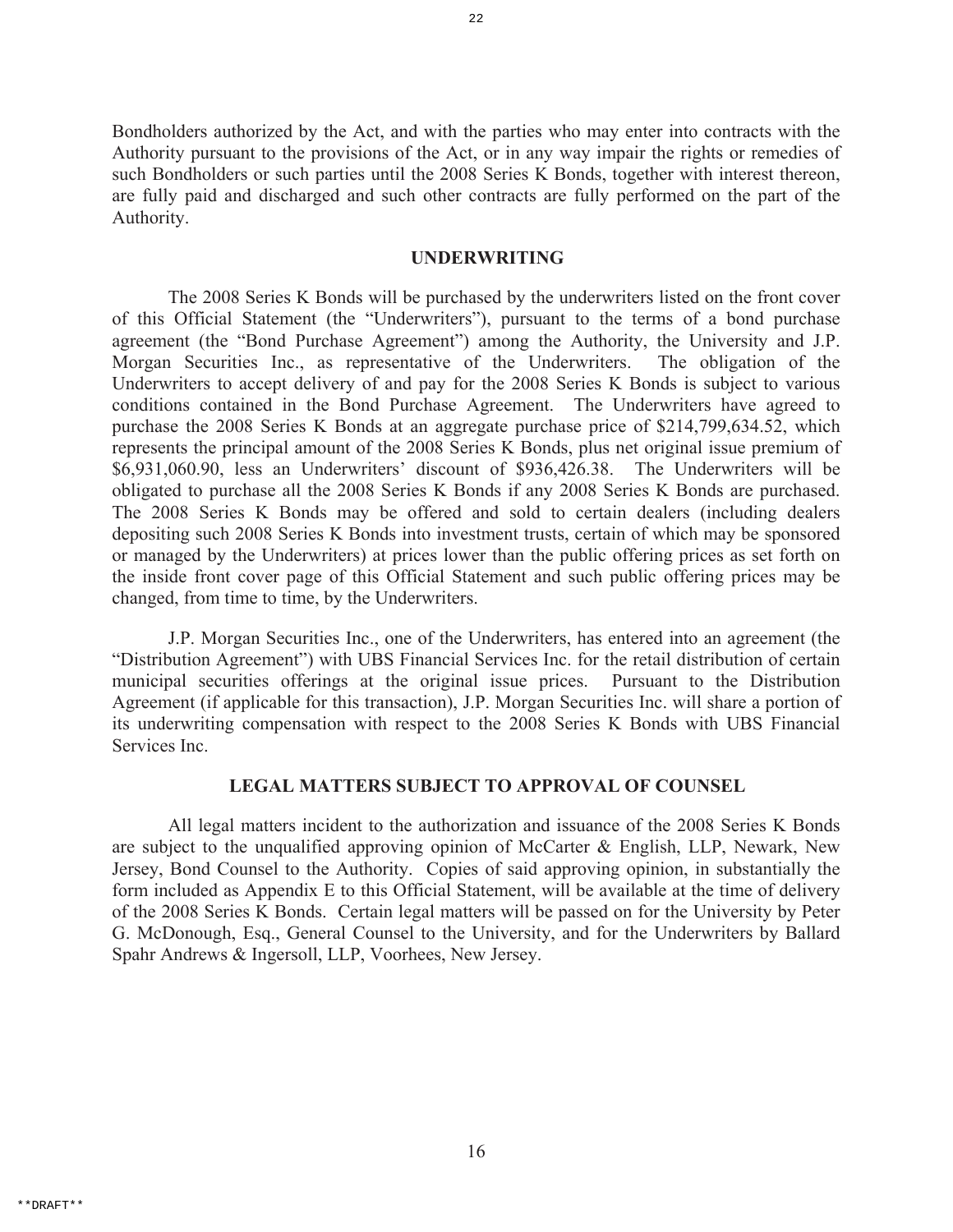## **LITIGATION**

## **The Authority**

There is not now pending or, to the knowledge of the Authority, threatened any proceeding or litigation restraining or enjoining the issuance or delivery of the 2008 Series K Bonds or questioning or affecting the validity of the 2008 Series K Bonds or the proceedings or authority under which the 2008 Series K Bonds are to be issued. There is no litigation pending or, to the knowledge of the Authority, threatened that in any manner questions the right of the Authority to adopt the Resolution, to enter into the Loan Agreement or to secure the 2008 Series K Bonds in the manner herein described.

## **The University**

There is not now pending or, to the knowledge of the University, threatened any proceeding or litigation contesting the Refunding Project, the Loan Agreement or the 2008 Series K Bonds or the ability of the University to perform its obligations under the Loan Agreement.

## **VERIFICATION OF MATHEMATICAL CALCULATIONS**

Causey, Demgen & Moore, Denver, Colorado (the "Verification Agent"), will verify from the information provided to it the mathematical accuracy, as of the date of delivery of the 2008 Series K Bonds, of the computations contained in the provided schedules to determine that the amount deposited in the Escrow Deposit Fund pursuant to the Escrow Deposit Agreement, will be sufficient to pay when due the principal of and interest on the respective Bonds to be Refunded to and including their respective redemption dates.

## **FINANCIAL ADVISORS**

Public Financial Management, Inc. serves as financial advisor to the Authority (the "Financial Advisor") in connection with the issuance of the 2008 Series K Bonds and will receive compensation contingent upon the sale and delivery of the 2008 Series K Bonds. The Financial Advisor advises the Authority in connection with the issuance of its obligations and certain other financial matters.

Government Finance Associates, Inc. serves as financial advisor to the University (the "University Financial Advisor") in connection with the issuance of the 2008 Series K Bonds. The University Financial Advisor advises the University in connection with the issuance of its obligations and certain other financial matters.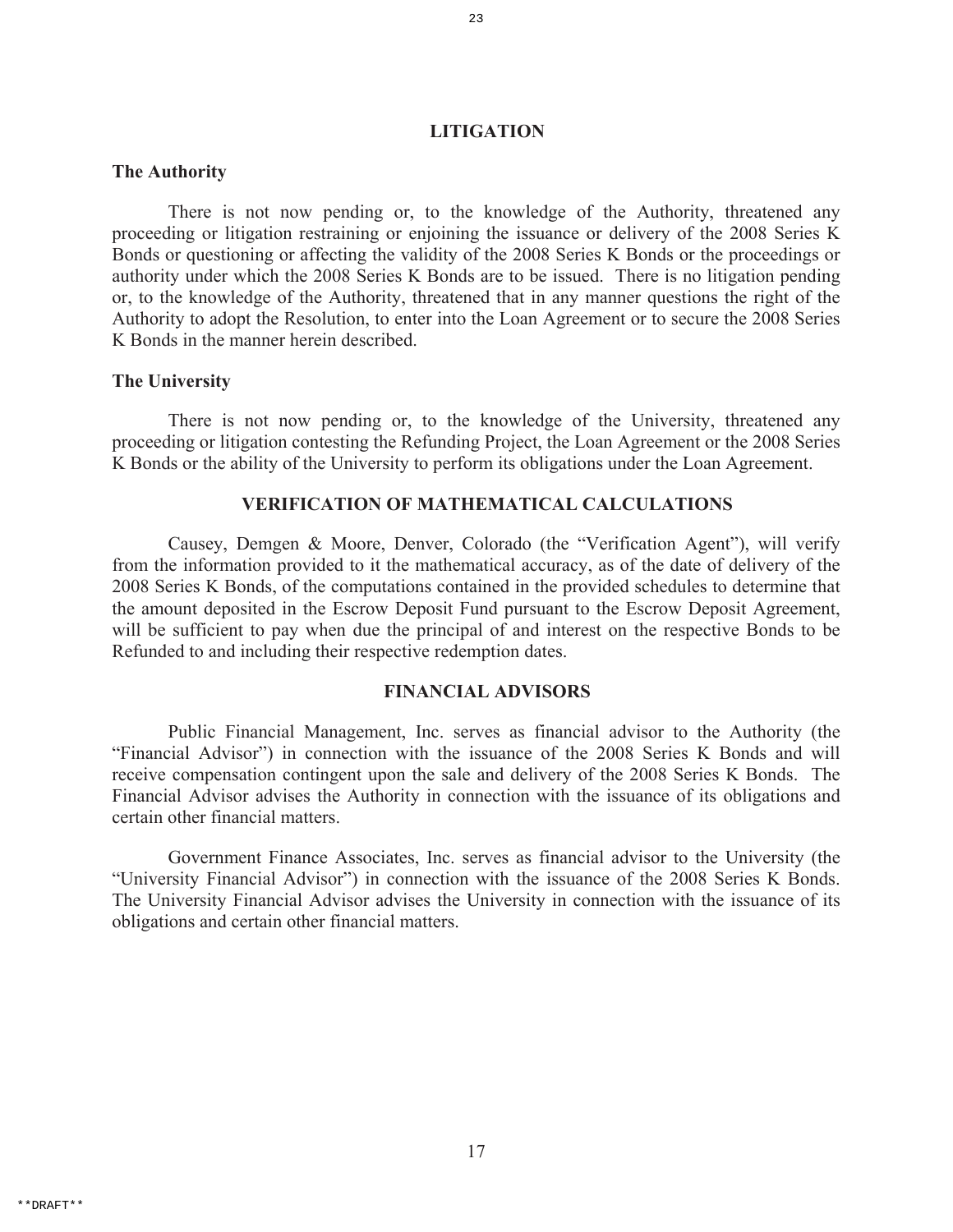## **INDEPENDENT AUDITORS**

The financial statements of the University as of June 30, 2007 and 2006 and for the years then ended, included in Appendix B to this Official Statement, have been audited by Deloitte & Touche LLP, independent auditors, as stated in their report appearing therein, which expresses an unqualified opinion on those financial statements and includes explanatory paragraphs concerning the change in method of accounting for defined benefit pension and other postretirement plans in 2007, the change in method of accounting for asset retirement obligations in 2006 and the financial statements including investments whose fair values have been estimated by management.

## **MISCELLANEOUS**

The description of the University contained in Appendix A attached hereto has been furnished by the University.

The "REPORT OF THE TREASURER OF PRINCETON UNIVERSITY AS OF JUNE 30, 2007" contained in Appendix B attached hereto has been furnished by the University.

Information herein regarding DTC has been provided by DTC.

The summaries of the General Resolution, the 2008 Series K Series Resolution and the Loan Agreement set forth in Appendix C attached hereto do not purport to be complete and are made subject to the detailed provisions thereof, to which reference is hereby made. Copies of the above documents and of the most recent financial statements of the Authority are available for inspection at the office of the Authority.

## [REMAINDER OF PAGE INTENTIONALLY LEFT BLANK]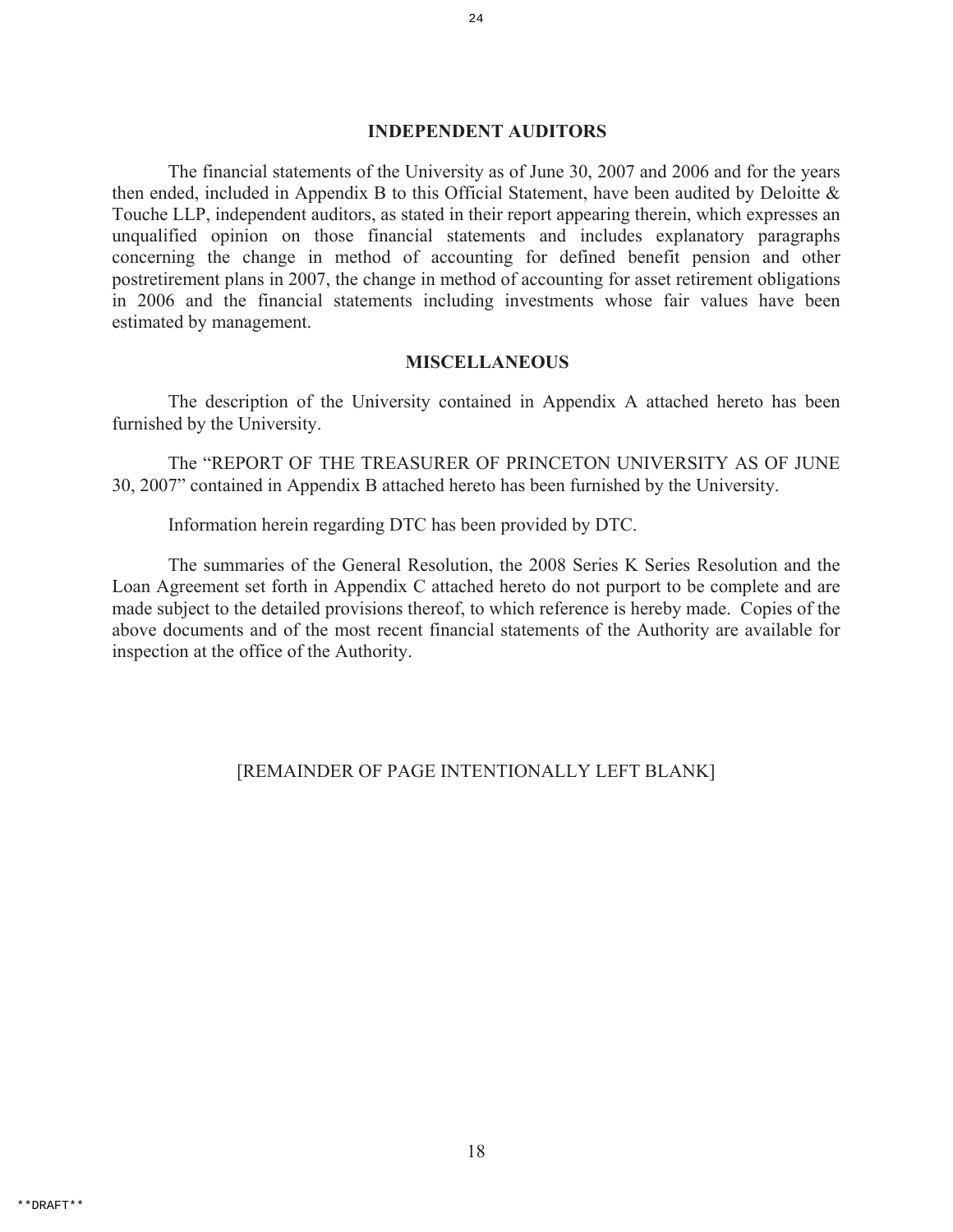The execution and delivery of this Official Statement have been duly authorized by the Authority.

> NEW JERSEY EDUCATIONAL FACILITIES **AUTHORITY**

By: /s/Roger L. Anderson

 Roger L. Anderson Executive Director

Approved:

THE TRUSTEES OF PRINCETON UNIVERSITY

By: /s/Carolyn N. Ainslie Carolyn N. Ainslie Vice President for Finance and Treasurer

Dated: October 28, 2008

25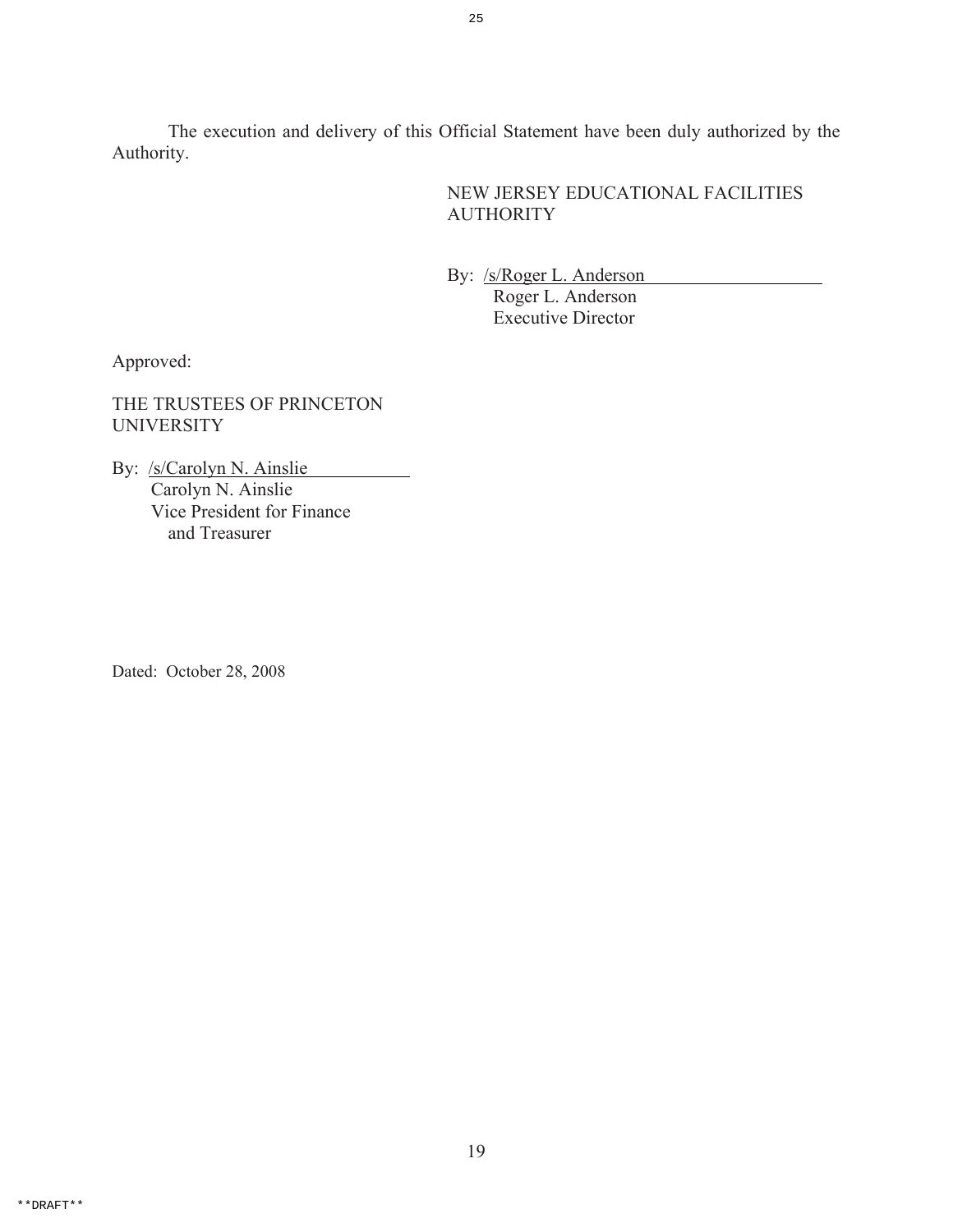[THIS PAGE INTENTIONALLY LEFT BLANK]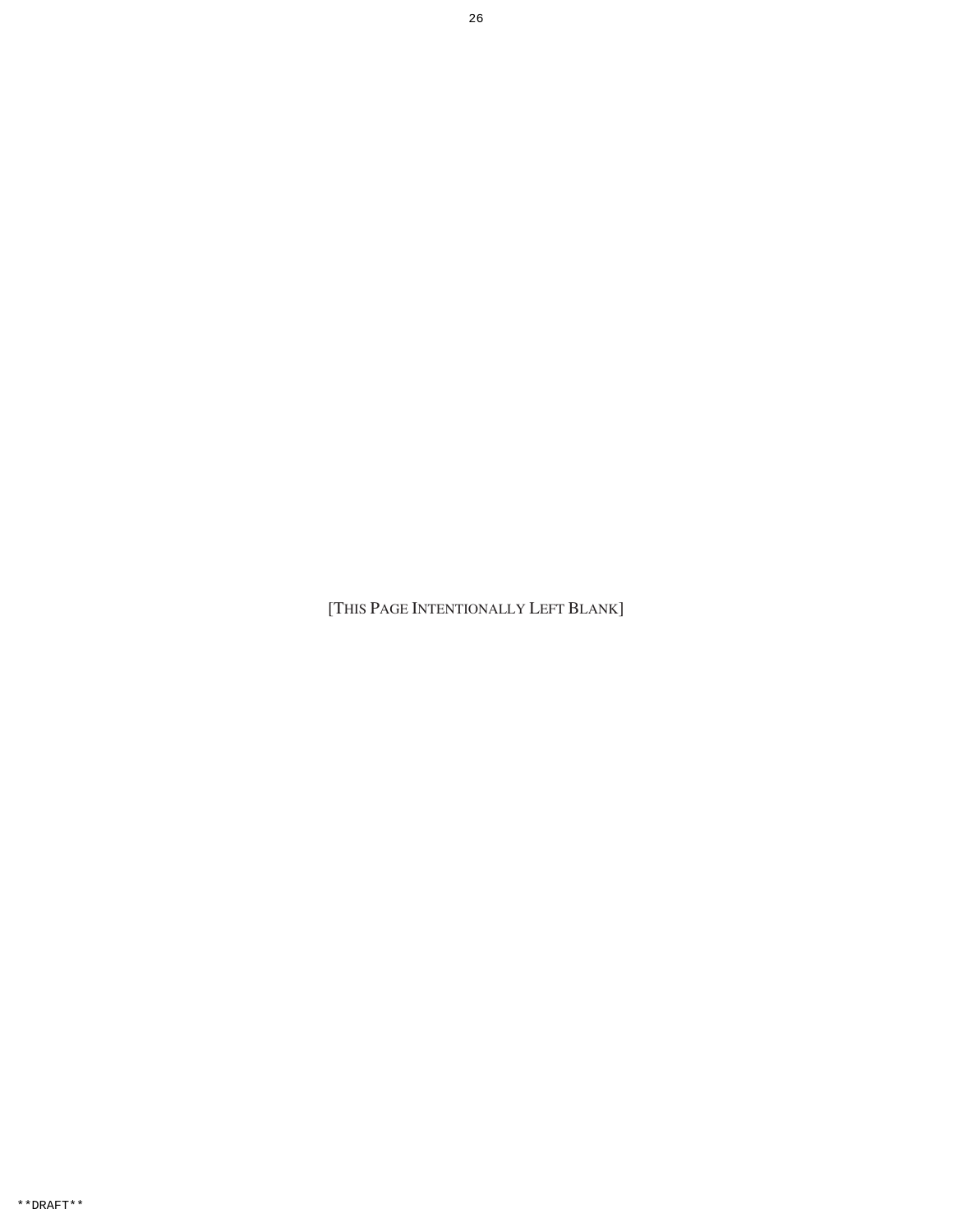## **APPENDIX A**

## **PRINCETON UNIVERSITY**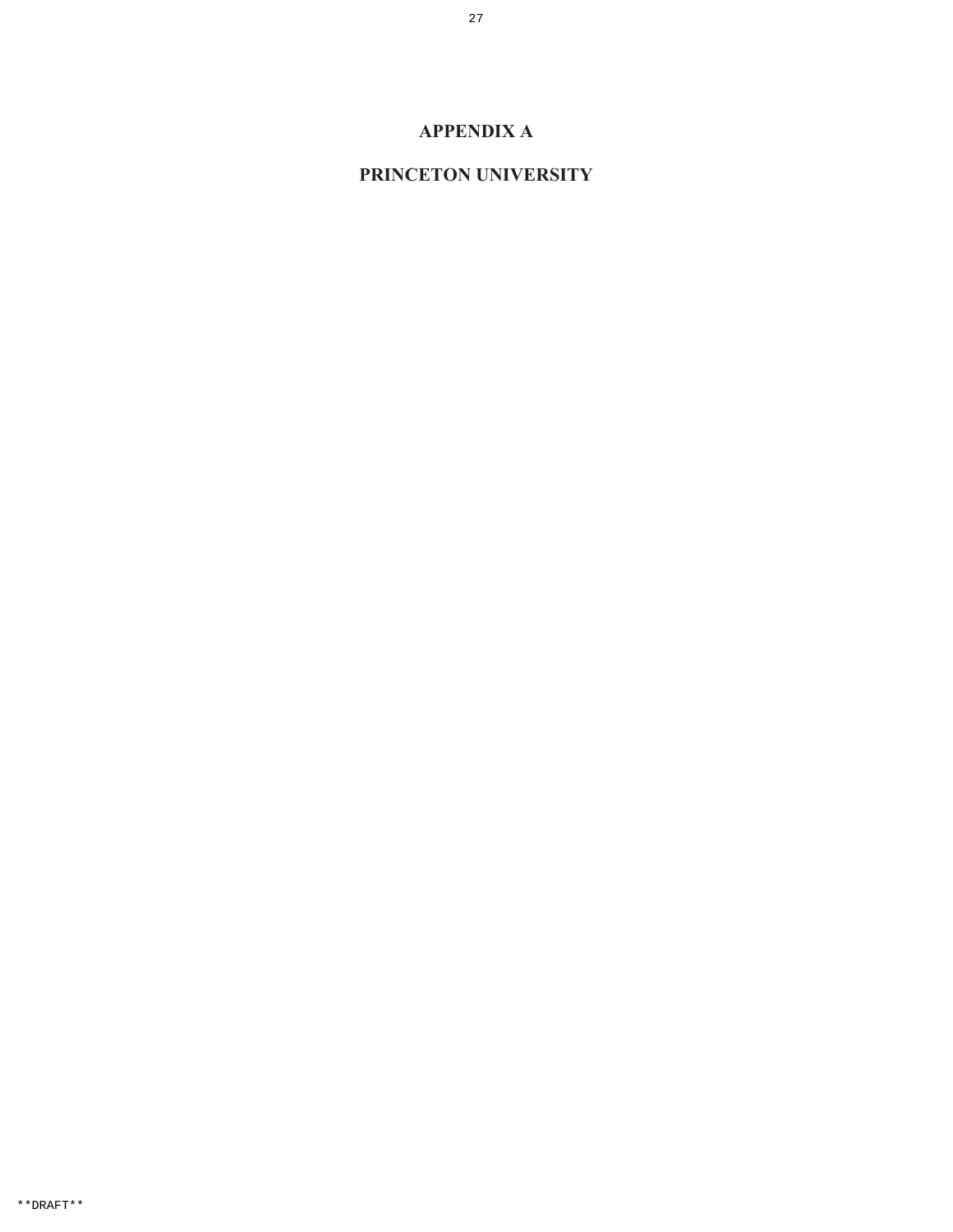[THIS PAGE INTENTIONALLY LEFT BLANK]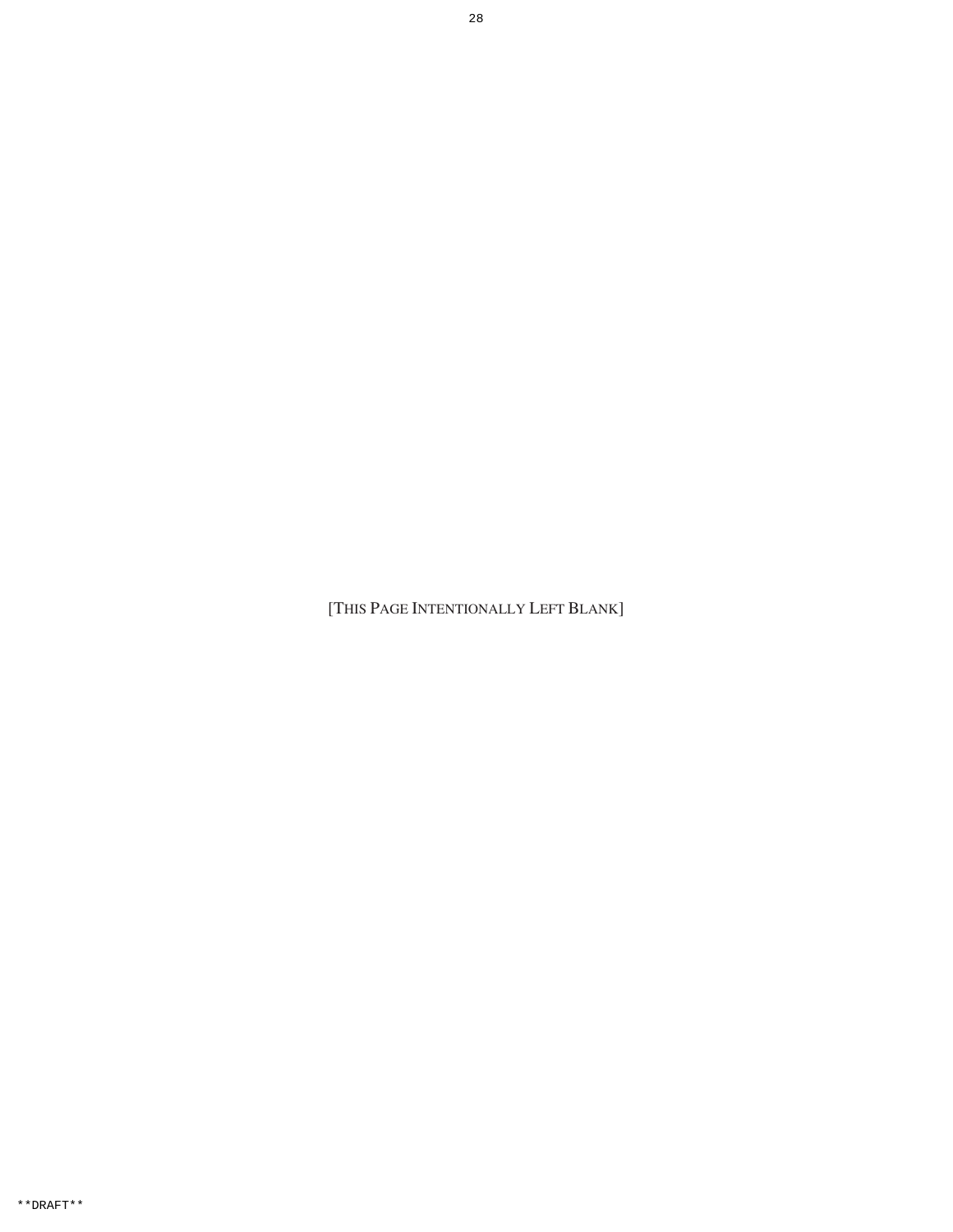#### **APPENDIX A**

## **PRINCETON UNIVERSITY**

#### **General**

Princeton University (the "University") is a privately endowed, non-sectarian institution of higher learning. When Princeton University was chartered in 1746 as The Trustees of the College of New Jersey, it became the fourth college in British North America. It was renamed Princeton University in 1896. Originally located in Elizabeth, New Jersey, and later located in Newark, New Jersey, the school was moved to Princeton, New Jersey, in 1756.

Midway between New York and Philadelphia, the University has expanded considerably since its early years. It now covers more than 2,000 acres, of which about 500 comprise the main campus. The Forrestal campus, located approximately three miles from the main campus in Plainsboro Township, adjacent to Princeton Forrestal Center, contains mostly support and research facilities. The University has approximately 10 million square feet of building space on and off campus: about 40% for academic buildings including the library, about 25% for administrative and athletic facilities, almost 25% for dormitories and graduate housing and just over 10% for off-campus housing and commercial real estate properties.

The student body numbers approximately 4,800 undergraduates and 2,100 graduate students in more than 60 departments and programs. The University offers instruction in the liberal arts and sciences and in professional programs of the School of Architecture, the School of Engineering and Applied Science and the Woodrow Wilson School of Public and International Affairs. The faculty numbers approximately 1,243, including visitors and part-time appointments.

## **Governance and Administration**

The University is governed by a Board of Trustees (the "Trustees") whose number, unless otherwise approved by the board, is set at not less than twenty-three nor more than forty, with two members *ex officio* (the Governor of the State of New Jersey and the President of the University), not more than twenty-one Charter Trustees, not less than four nor more than eight Term Trustees, and not more than thirteen Alumni Trustees. As of July 1, 2008, the Trustees are as follows:

## **Ex officio**

Shirley M. Tilghman Jon S. Corzine

#### **Charter Trustees**

Thomas A. Barron Dennis J. Brownlee John D. Diekman Kathryn A. Hall Brent L. Henry Dennis J. Keller Randall Kennedy Peter B. Lewis

President of the University Governor of the State of New Jersey

Karen Magee Heidi G. Miller Robert S. Murley Stephen A. Oxman Nancy B. Peretsman Louise S. Sams Peter C. Wendell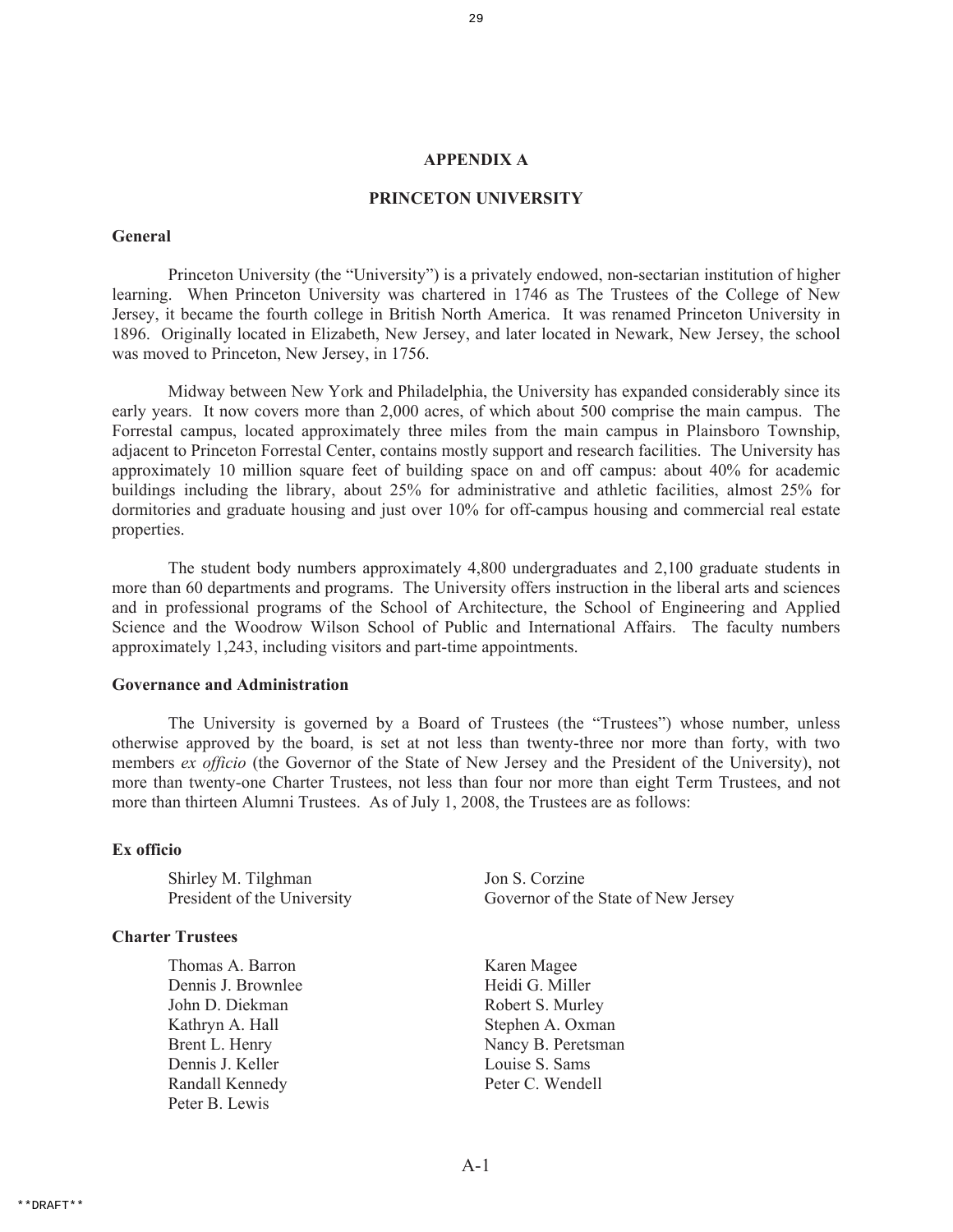30

## **Term Trustees**

| YoungSuk C. Chi            | Ellen D. Harvey       |  |
|----------------------------|-----------------------|--|
| Christopher A. Cole        | Kavita N. Ramdas      |  |
| Shelby M.C. Davis          | Sonia Sotomayor       |  |
| Carl Ferenbach III         | William H. Walton III |  |
| Charles DeW. Gibson        | Gordon Y.S. Wu        |  |
| <b>Alumni Trustees</b>     |                       |  |
| Katherine Brittain Bradley | John A. O'Brien       |  |
|                            |                       |  |

Janet L. Holmgren Jose L. Huizar Matthew J.T. Margolin Katherine Marshall Franklin H. Moss

Meaghan P. Petersac Michael E. Porter Kimberly E. Ritrievi Mark Siegler Brady P. Walkinshaw James Williamson

The principal trustee committees are the Executive Committee, the Committee on Finance, the Audit and Compliance Committee, the Committee on Grounds and Buildings, the Committee on Academic Affairs, the Committee on Student Life, Health and Athletics, and the Committee on University Resources. The Committee on Finance is responsible for the financial management and budgeting of the University. In April 1987, the responsibility for day-to-day oversight of the University's investment portfolio was delegated to the directors of the Princeton University Investment Company ("PRINCO"). The directors of PRINCO are responsible to the Trustees for the management of the portfolio, reporting directly to the Committee on Finance. PRINCO has a twelve-member Board of Directors. Eight members are elected; the President and the Treasurer of the University, the President of PRINCO and the Chair of the Committee on Finance serve as *ex officio* members. Andrew K. Golden is the President of PRINCO and Kathryn A. Hall is the Chair of its Board of Directors.

The policies of the Trustees are carried out under the direction of the President of the University, Shirley M. Tilghman. Among the other principal officers of the University are the Provost – Christopher L. Eisgruber; Vice President for Finance and Treasurer – Christopher McCrudden; Vice President and Secretary – Robert K. Durkee; Executive Vice President–Mark Burstein; Vice President for Facilities – Michael E. McKay; and General Counsel – Peter G. McDonough.

A brief description of each of these University officials, including the President of PRINCO, follows:

Shirley M. Tilghman was elected the nineteenth President of the University in May 2001. A native of Canada, President Tilghman received her B.Sc. (Honors) from Queen's University in 1968, and her Ph.D. in Biochemistry from Temple University in 1975. She joined the faculty in 1986 as the Howard A. Prior Professor of the Life Sciences, and has also been an Investigator with the Howard Hughes Medical Institute. In 1998 she took on additional responsibilities as the founding director of Princeton's multi-disciplinary Lewis-Sigler Institute for Integrative Genomics. President Tilghman has served on the Advisory Council to the Director, National Institutes of Health, as well as on the National Advisory Council for the National Center for Human Genome Research. She is a Foreign Associate of the U.S. National Academy of Sciences, a Fellow of the Royal Society of London, and a member of the American Academy of Arts and Sciences and the American Philosophical Society. She is a Trustee of the Jackson Laboratory and the Carnegie Endowment for International Peace and a director of Google Inc.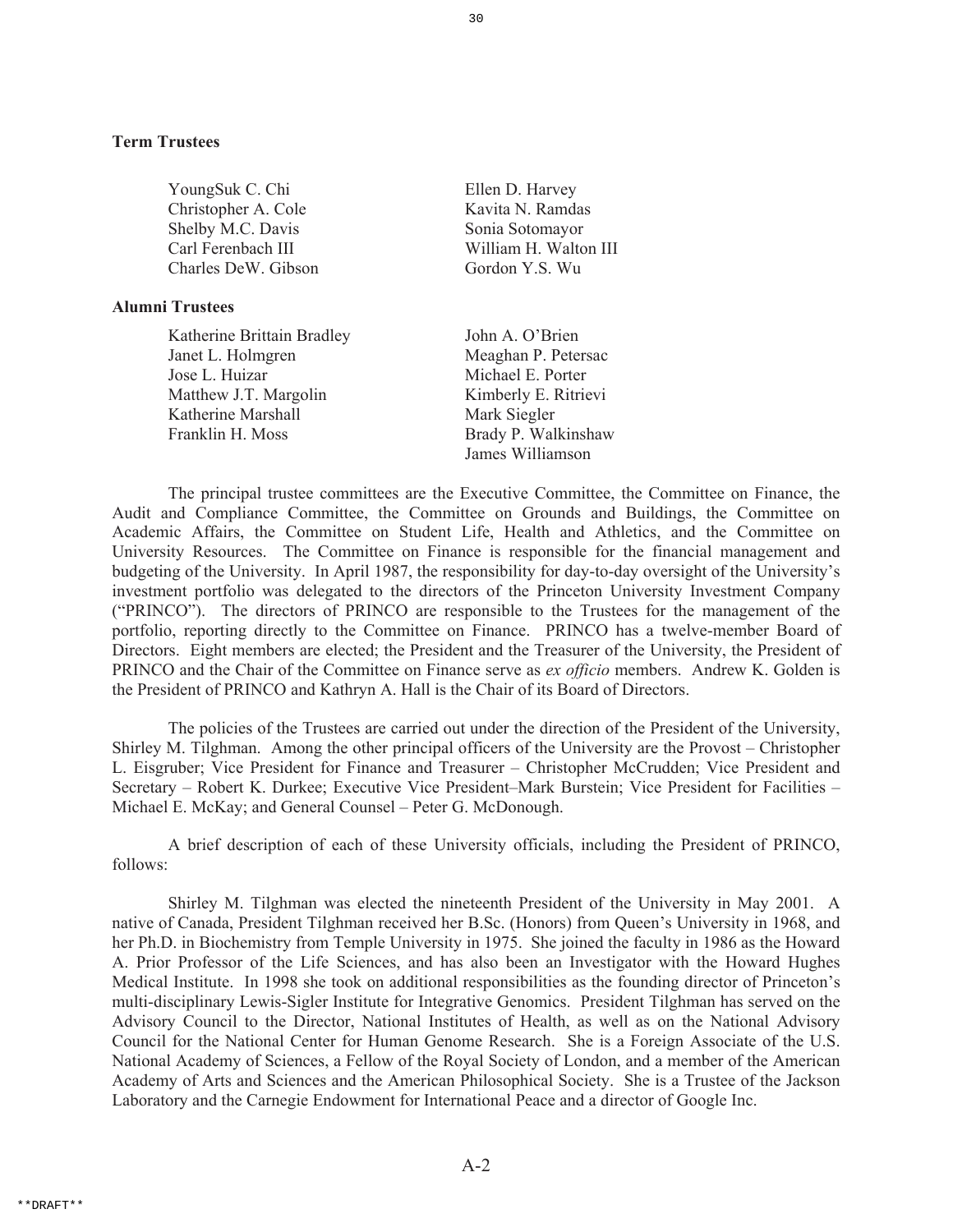Christopher L. Eisgruber became the Provost of the University on July 1, 2004. He is the Laurance S. Rockefeller Professor of Public Affairs in the Woodrow Wilson School and the University Center for Human Values. From 2001 through June 2004, he served as Director of Princeton's Program in Law and Public Affairs. He is the author of *The Next Justice: Repairing the Supreme Court Appointments Process* (Princeton 2007), *Religious Freedom and the Constitution* (Harvard 2007) (coauthored with Lawrence G. Sager), and *Constitutional Self-Government* (Harvard 2001), as well as numerous articles in books and academic journals. Before joining the faculty in 2001, he clerked for Judge Patrick Higginbotham of the United States Court of Appeals for the Fifth Circuit and for Justice John Paul Stevens of the United States Supreme Court, and then served for eleven years on the faculty of the New York University School of Law. Eisgruber received an A.B. *magna cum laude* in Physics from Princeton, a M.Litt. in Politics from Oxford University, and a J.D. from the University of Chicago Law School. He is a member of the American Law Institute.

Christopher McCrudden became the Treasurer of the University in February 2001 and Vice President for Finance and Treasurer in July 2005. Prior to assuming his current responsibilities, Mr. McCrudden, who has been with the University since 1973, served as Associate Provost for Finance and Associate Treasurer. He received his B.A. in government from Trinity College in Hartford, Connecticut, and his M.A. in public administration from Maxwell School of Citizenship and Public Affairs at Syracuse University, where he was a Mellon Fellow. Mr. McCrudden has been active in federal research costing issues, participating in numerous studies and presentations conducted by the Council on Government Relations (COGR) where he has served as chairman of the board. Mr. McCrudden will be assuming a new position as Vice President and Senior Adviser to the President effective October 1, 2008.

Carolyn Ainslie has been selected to become the Vice President for Finance and Treasurer effective October 1, 2008. Prior to her appointment she has served as Vice President for Planning and Budget at Cornell University since 1998 and has held various positions as part of the Cornell budget staff since 1986. She is a graduate of Bucknell University with an MBA from the University of Rochester. Ms. Ainslie serves on the boards of trustees of eCornell, an online learning company owned by Cornell University, and Kendal at Ithaca, a continuing care retirement community with close affiliations with Cornell.

Robert K. Durkee became Vice President and Secretary of the University on January 1, 2004. In this capacity he serves as a senior adviser to the president, provides administrative support for the Trustees and oversees the official convocations of the University such as Commencement. He also serves as the University's vice president for public affairs, a position he has held since 1978. In addition to his work at the University, Mr. Durkee's board memberships have included the Washington, D.C.-based Fair Labor Association (which he has served as acting chair), the Association of Independent Colleges and Universities of New Jersey, the Council for Advancement and Support of Education, the Consortium on Financing Higher Education, and McCarter Theater. Mr. Durkee received his A.B. degree *magna cum laude* from the University in 1969, and earned a master of arts in teaching degree from Montclair State University in 1971.

Mark Burstein was appointed Vice President for Administration of the University effective August 2, 2004 and became Executive Vice President in July 2005. Burstein previously served as Columbia University's Vice President for Facilities Management, and before that as Vice President for Student Services and acting Vice President for Human Resources. An honors graduate of Vassar College with an MBA from the Wharton School at the University of Pennsylvania (where he was awarded the Morgenthau Fellowship in Public Finance), Burstein joined the Columbia administration in 1994 after a series of positions in consulting, investment banking and New York City government.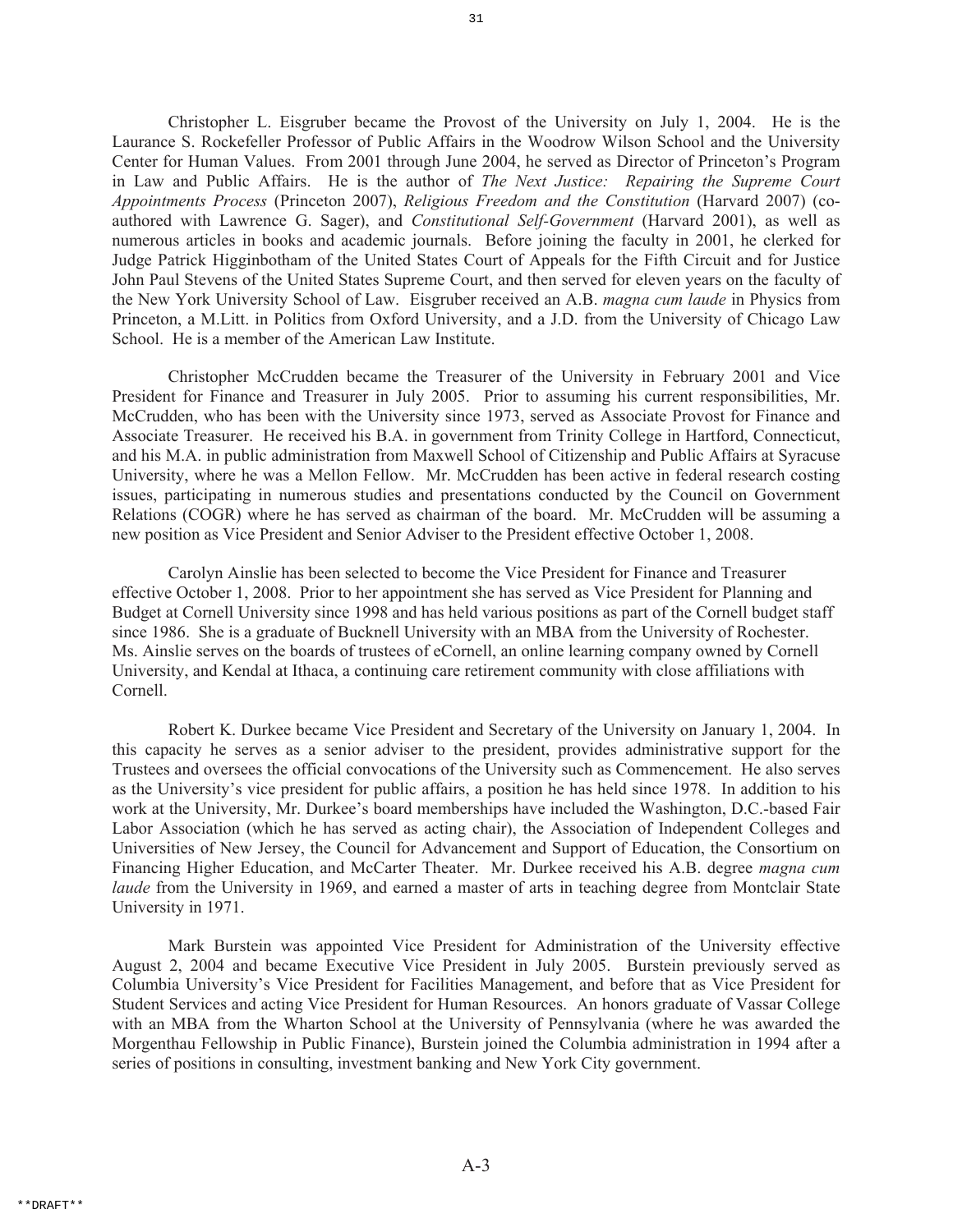Peter G. McDonough is General Counsel for the University. He has been with the University since 1990. Prior to being elevated to General Counsel as of February 1, 2002, Mr. McDonough served as University Counsel. Mr. McDonough came to the University in 1990 from Morgan, Lewis & Bockius' New York office, where he practiced as a litigator and trial lawyer in federal and state courts, as well as various arbitration forums. He received his A.B. (in Economics) and J.D. from Georgetown University.

Andrew K. Golden became the third President of Princeton University Investment Company in January 1995. He came to PRINCO from Duke Management Company where he was an Investment Director. Prior to that time, he served as a Senior Associate in the Investments Office at Yale University. Mr. Golden holds a B.A. from Duke University and an M.P.P.M. from the Yale School of Organization and Management.

## **Academic Programs and Facilities**

The University is a relatively small university that combines many of the advantages of a small liberal arts college with those of a large research-oriented university. With approximately 6,900 students, the University is smaller than most major research universities, yet its faculty is one of the most distinguished in the world and its research activities are internationally recognized.

The University offers two undergraduate degree programs: the Bachelor of Arts and the Bachelor of Science in Engineering. Programs of study in the humanities, the natural sciences and the social sciences lead to the Bachelor of Arts degree, with courses and programs of study offered in approximately sixty subjects. The Bachelor of Science in Engineering degree is offered in the departments of chemical engineering, civil and environmental engineering, operations research and financial engineering, electrical engineering, computer science, and mechanical and aerospace engineering; additionally, students may study in the subject areas of applications of computing, architecture and engineering, engineering and management systems, engineering biology, engineering physics, geological engineering, materials science and engineering, and robotics and intelligent systems.

The Graduate School comprises forty-three degree granting academic departments and programs offering over sixty areas of concentration. Fields of study leading to the doctorate are offered in the arts and sciences, engineering, architecture and public affairs. In addition, the Graduate School offers courses of study leading to the degree of Master of Architecture, Master of Arts in Near Eastern Studies, Master in Public Affairs, Master in Public Affairs and Urban and Regional Planning, Master in Public Policy, Master of Engineering (1 year), Master of Finance, Master of Science in Engineering (2 years) and Master of Science in Chemistry. The Master of Arts and Master of Fine Arts (music only) are incidental degrees for which doctoral students may apply after passing the General Examination.

The University is accredited by the Middle States Association of Colleges and Schools. It also has professional accreditation from the National Architectural Accreditation Board and the Engineering Accrediting Commission of the Accreditation Board for Engineering and Technology.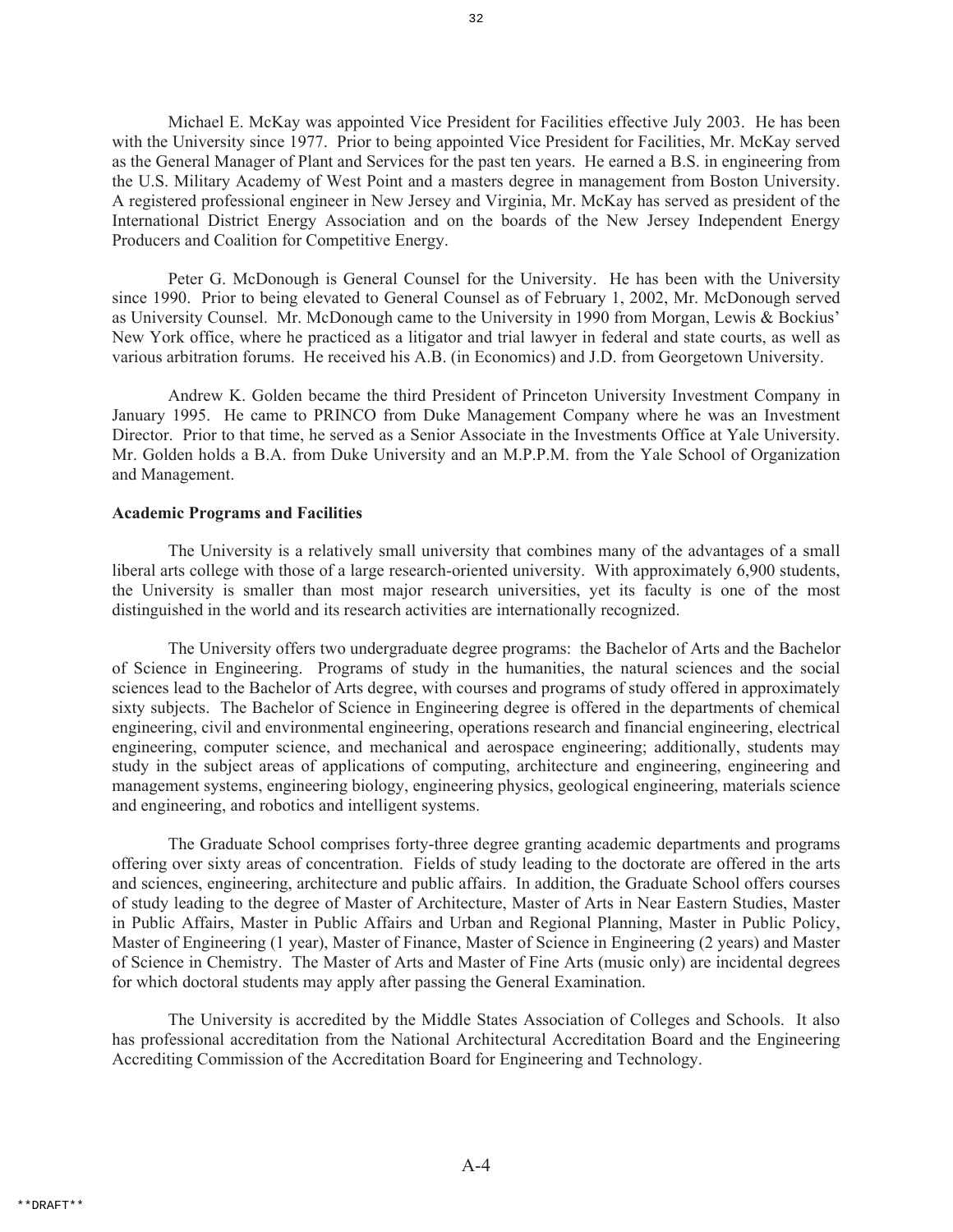The University is a member of the American Academy of Arts and Sciences, American Council on Education, American Council of Learned Societies, Association of American Universities, Association of American Universities Data Exchange, The College Board, Consortium of Social Science Associations, Council on Government Relations, Council for Higher Education Accreditation, Folger Institute, Forum for the Future of Higher Education, Greater Mercer Transportation Management Association, Ivy League Magazine Network, Mercer County Chamber of Commerce, Metropolitan Trenton African American Chamber of Commerce, National Association of College and University Business Officers, National Association of Independent Colleges and Universities, New Jersey Association of Colleges and Universities, New Jersey Biotechnology Life Sciences Coalition, New Jersey Business & Industry Association, New Jersey Presidents Council, New Jersey Project, Recording for the Blind and Dyslexic, PlanSmart NJ, the Rotary Club of Princeton, and the Rotary Club of Princeton Foundation.

The University maintains a major library facility, with a substantial number of works in numerous fields. The Library contains over six (6) million volumes and has over 41,000 serial subscriptions. In addition, the University maintains instructional and research libraries in almost 20 departments mainly in the natural sciences and engineering, plus sophisticated computer facilities serving faculty and students in all fields of study.

### **Faculty**

The University consists of a single faculty that teaches on both the graduate and undergraduate levels. There are approximately 848 full-time faculty members with the titles Professor, Associate Professor, Assistant Professor, Instructor, Senior Lecturer and Lecturer. In addition, approximately 321 people each year are appointed to positions as visiting or part-time faculty. Counting all faculty, there is approximately one faculty member for each six students (graduate plus undergraduate), one of the most favorable ratios of any school in the country.

Approximately 63% of the University's full-time faculty is tenured. The University has generally followed a policy of not paying the academic year salaries of its tenured faculty members with sponsored research funds. Although there are certain exceptions to this policy, the University has been generally successful in allocating other funds to support faculty positions, including endowment earnings and tuition revenues. This policy is specifically designed to protect the University's instructional program from the inevitable fluctuations in Federal support for sponsored research.

Below is the record of full-time equivalent faculty over the last five years:

|                  |         | Full-Time Equivalent Faculty   |                       |       |
|------------------|---------|--------------------------------|-----------------------|-------|
| Academic<br>Year | Tenured | Non-Tenured<br>on Tenure Track | Others<br>Non-Tenured | Total |
| 2003-04          | 502     | 172                            | 241                   | 915   |
| 2004-05          | 515     | 171                            | 232                   | 918   |
| 2005-06          | 520     | 160                            | 238                   | 918   |
| 2006-07          | 534     | 157                            | 234                   | 925   |
| 2007-08          | 538     | 153                            | 249                   | 940   |

 \* The actual number of people appointed to the faculty is slightly higher than indicated, but the University maintains budget control by limiting the number of "full-time equivalents".

l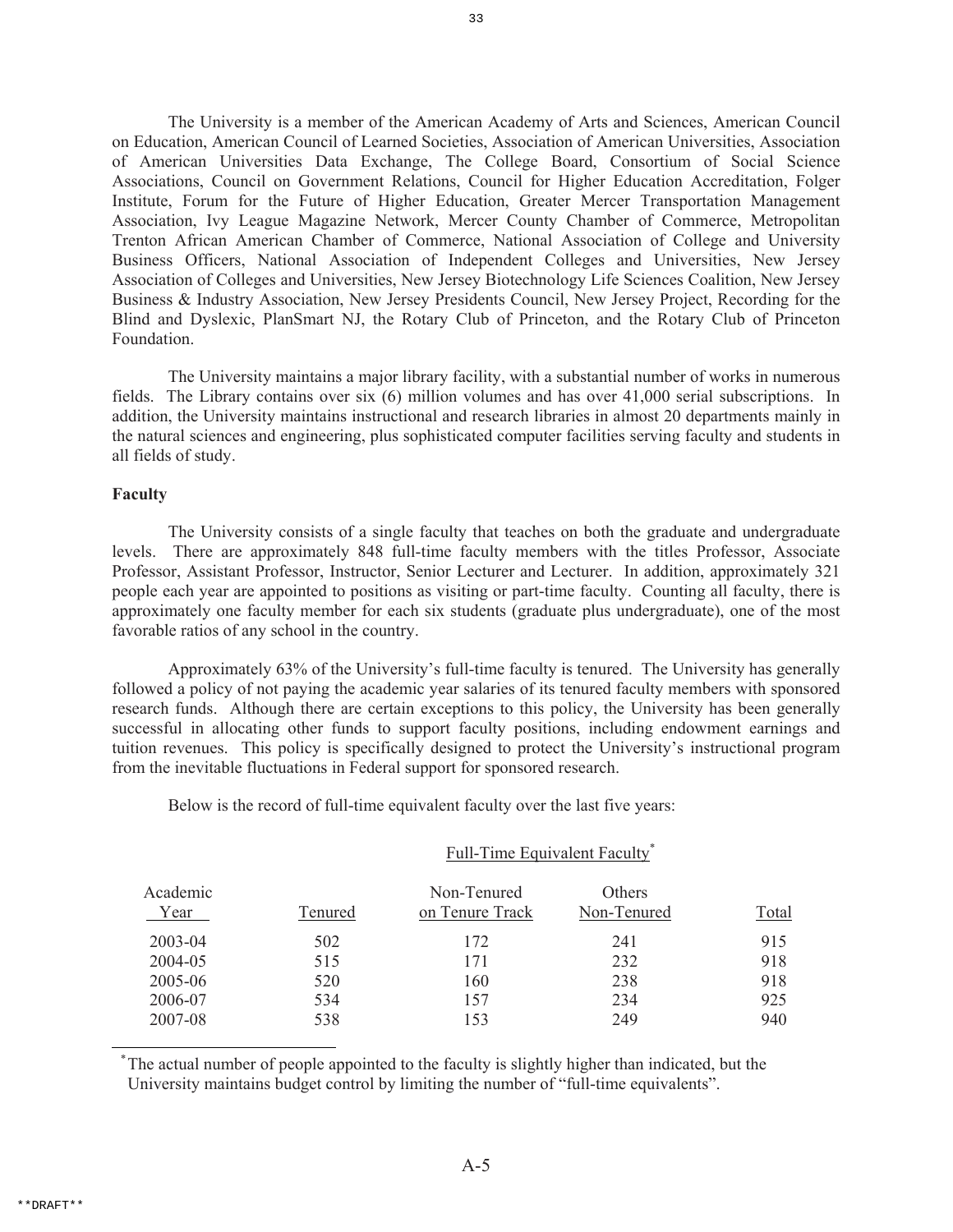### **Student Enrollments**

l

The University places primary emphasis on undergraduate education within the setting of a major research university. The following table provides data on student enrollments and the number of degrees awarded in the past five academic years:

|                  | Enrollments   |          |       |                 | Degrees Awarded |
|------------------|---------------|----------|-------|-----------------|-----------------|
| Academic<br>Year | Undergraduate | Graduate | Total | <b>Bachelor</b> | Advanced        |
| 2003-04          | 4,676         | 2,009    | 6,685 | 1,113           | 686             |
| 2004-05          | 4,678         | 2,030    | 6,708 | 1,145           | 688             |
| 2005-06          | 4,761         | 2,031    | 6,792 | 1,124           | 661             |
| 2006-07          | 4,790         | 2,095    | 6,885 | 1,144           | 716             |
| 2007-08          | 4,845         | 2,115    | 6,960 | 1,137           | 743             |

The University's students come from every section of the country, with each of the fifty states being represented in the student body almost every year. The University's high retention rate of 98% and high graduation rate of 96% results primarily from the academic quality of the students who are admitted.

The Trustees have approved an increase in the size of the undergraduate student body of approximately 10% to enhance the quality of the overall educational experience at the University and make more effective use of the University's extraordinary resources. This growth of 500 students began with a gradual increase of students admitted for the fall of 2005, followed by similar increases for subsequent years, with a goal of 125 new freshman in each class, or approximately 1,300 total freshman. The gradual expansion to the freshman class is continuing as planned, and we expect to enroll a class of 1,300 in the future.

The table below sets forth the recent undergraduate applicants to the University, the number of such applicants accepted by the University and the number of those accepted who enrolled:

| Academic Year<br>of Matriculation | Completed<br>Applications | Total<br>Acceptances | Total<br>Enrolled |
|-----------------------------------|---------------------------|----------------------|-------------------|
| 2004-05                           | 13,695                    | 1,732                | 1,175             |
| 2005-06                           | 16,510                    | 1,807                | 1,229             |
| 2006-07                           | 17,564                    | 1,790                | 1,231             |
| 2007-08                           | 18,942                    | 1,838                | 1,246             |
| 2008-09                           | 21,370                    | 2,122                | 1,246             |

 $\overline{a}$ 

The average freshman typically scores in the top 5% of the high school seniors who annually take the College Entrance Examination Board's Scholastic Aptitude Test (SAT) and ranks in the top 10% of his or her high school class. The middle 50 percent of the fall 2007 freshman class scored between 690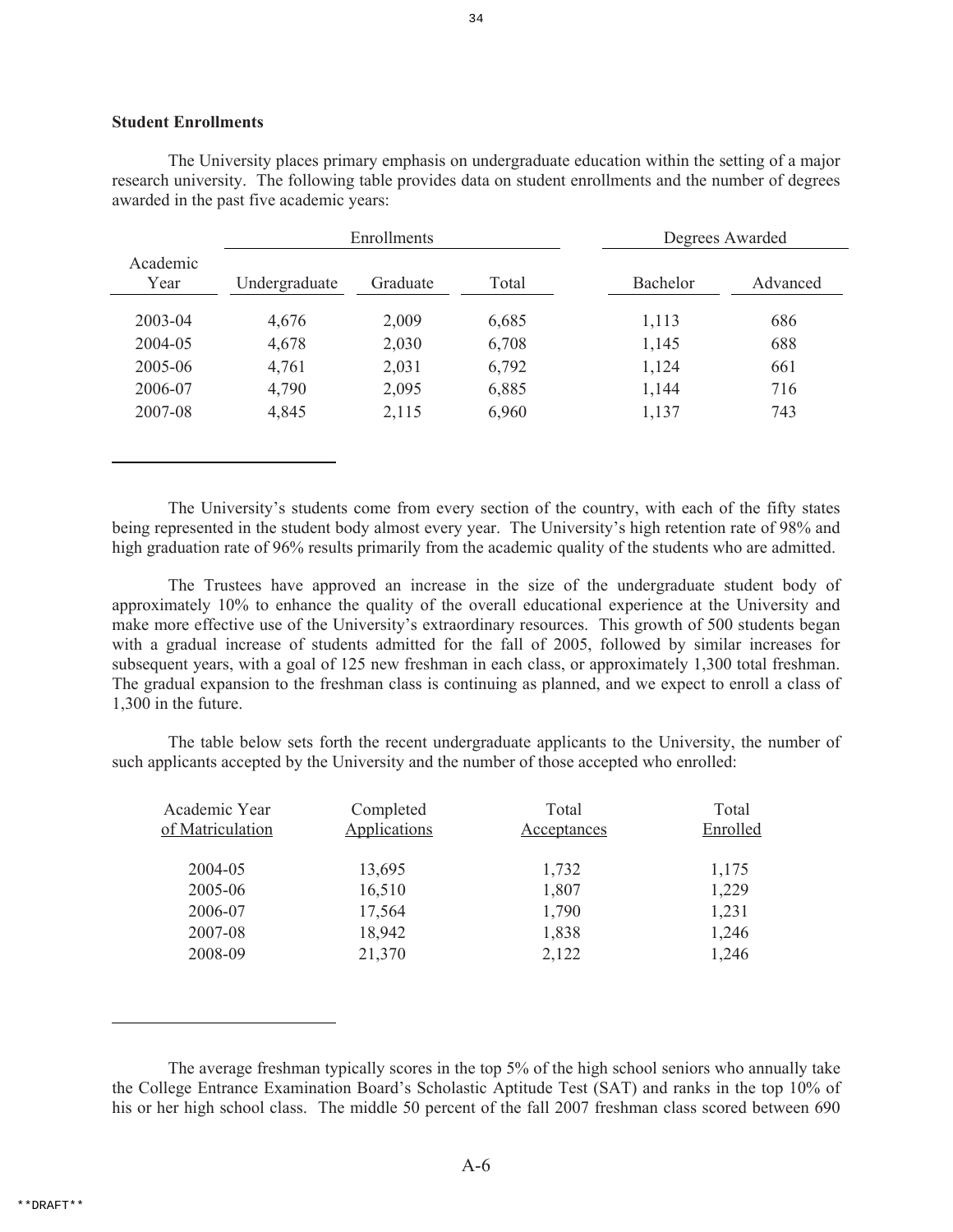and 790 on the critical reading section of the SAT I and between 700 and 790 on the math SAT I. Approximately 2.5% of recent graduating classes have been awarded scholarships for graduate study which include the Rhodes, Marshall and Fulbright awards. A high percentage of Princeton graduates pursue graduate and professional education. In recent years, roughly 20-23% of each senior class has planned to attend graduate or professional school after graduation from the University.

The University expects the number of applications to remain quite high for the foreseeable future.

The following table sets forth similar statistics for the graduate school:

| Academic Year    | Completed    | Total       | Total    |
|------------------|--------------|-------------|----------|
| of Matriculation | Applications | Acceptances | Enrolled |
| 2004-05          | 7,739        | 1,056       | 541      |
| 2005-06          | 8,120        | 1,044       | 516      |
| 2006-07          | 8,633        | 1,136       | 586      |
| 2007-08          | 8,778        | 1,128       | 594      |
| 2008-09          | 9,238        | 1,216       | 620      |
|                  |              |             |          |

Excludes visitors and non-degree candidates.

## **Tuition and Fees**

l

The full-time tuition charge for the 2008-2009 academic year is \$34,290 for both undergraduate and graduate students. A five-year summary of annual tuition rates follows:

| Academic Year | <b>Tuition Rate</b> |
|---------------|---------------------|
| 2004-05       | \$29,910            |
| 2005-06       | 31,450              |
| 2006-07       | 33,000              |
| 2007-08       | 33,000              |
| 2008-09       | 34,290              |

In addition, the standard room rate for undergraduates for the 2008-2009 academic year is \$6,205 and the board rate is \$5,200. For graduate students, the average room rate is \$5,305 and the average board rate is \$3,205.

Tuition and room and board expenses are expected to increase somewhat over the next five years. Although no assurances can be given that such increases will exactly match the general rate of inflation, it is the intention of the University to make every effort to moderate such increases. Studies conducted at the University and elsewhere indicate that tuition increases should not have a significant effect on the size and quality of the University's pool of applicants.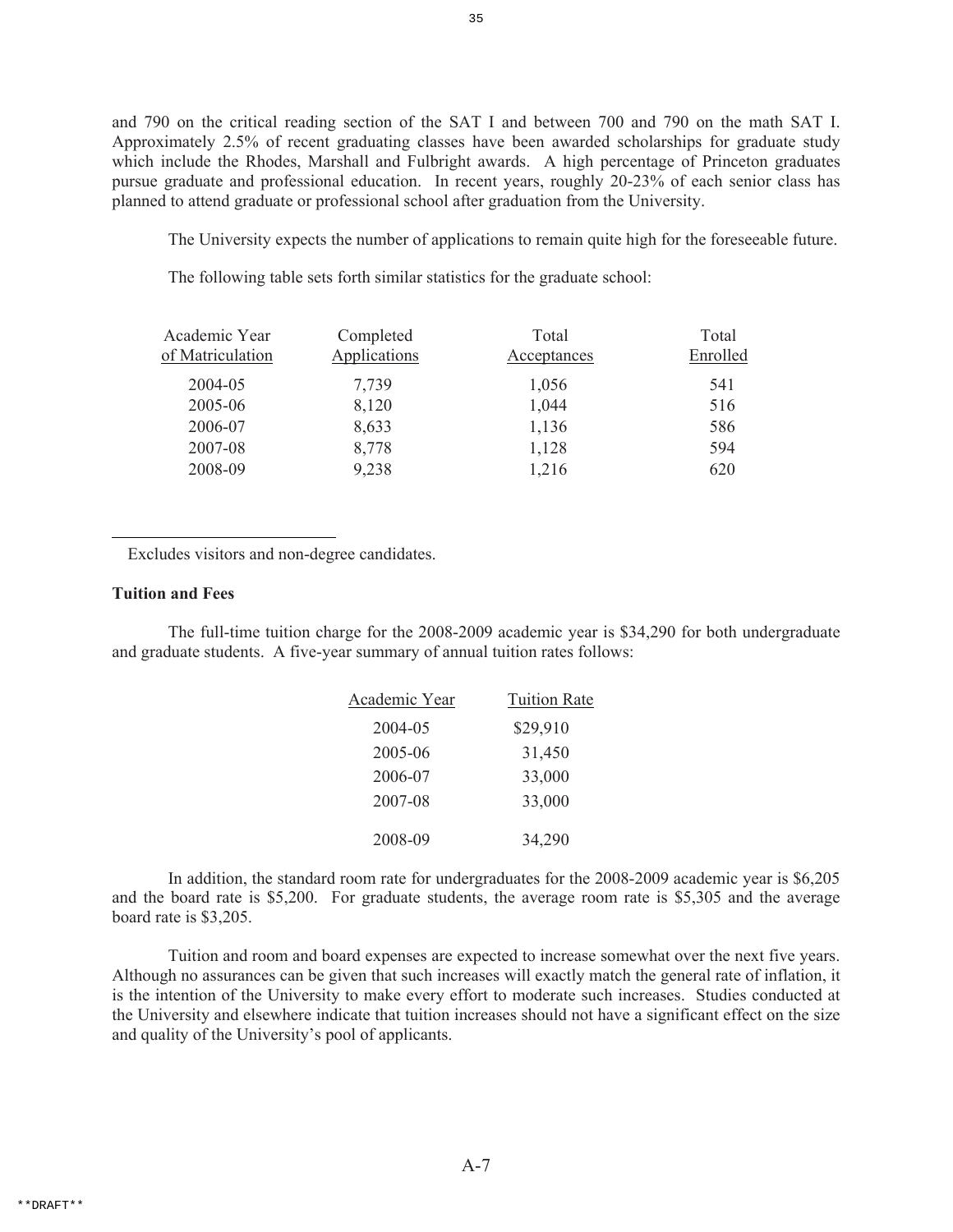#### 36

#### **Financial Aid**

As a matter of policy, the University's undergraduate admission decisions are made without any consideration to a student's financial need, and all admitted students who have demonstrated financial need are provided the financial aid they require. A portion of each student's financial aid package has traditionally comprised loans and part-time employment, but scholarship assistance is provided as well. The formulas for determining student and parental contributions were substantially liberalized for all classes entering in 1998 and subsequent years. Starting with the 2001-2002 academic year, the Trustees approved further significant expansions in aid for undergraduate and graduate students, including the elimination of any loan requirement for all undergraduate aid students. The University has been able to sustain this commitment to financial aid for several reasons. First, financial aid has been given a high priority in the normal budgeting process. Second, alumni and other benefactors have been especially generous in providing endowment support for the financial aid program; earnings from the endowment are expected to provide approximately \$73 million for undergraduate scholarships in the 2008-2009 academic year. Third, State and Federal student aid programs complement the funds the University itself has provided in this area. The University expects to meet all of its commitments to students, using University funds as necessary in order to continue to admit students without consideration of financial need.

Greater than 50% of the current undergraduate student body annually receives need-based financial aid from the University or from outside sources and current trends suggest this percentage will increase slightly over the next few years. In 2008-2009, a total of \$86.7 million is budgeted for undergraduate scholarship aid through the University. State and Federal government funds account for 4% of this figure, and outside scholarships (such as National Merit awards and other similar scholarships supported by non-University groups) make up another 8% of the total. The remaining 88% is provided from income earned on the endowment or from general University funds.

Graduate student aid is substantial and awarded on the basis of need and merit. During the 2008- 2009 academic year, approximately \$120 million is budgeted for this purpose, including research and teaching assistantships. This total reflects expanded support for first-year fellowships in engineering and the natural sciences and summer support for students in the humanities and social sciences both of which began in 2001-2002 along with the undergraduate aid enhancements described above.

#### **Alumni**

Princeton University alumni have contributed with leadership and distinction to many fields of human endeavor. Indeed, its alumni have included Presidents of the United States, distinguished public servants and diplomats, Nobel Prize winners in several academic fields, outstanding writers and recognized leaders in business, law and finance. The University has assisted in the education of talented and diverse individuals from throughout the country and the world. At present, the University has approximately 78,000 living alumni with the greatest concentrations in New York, California, New Jersey, Massachusetts and Pennsylvania.

#### **Fund Raising**

For the Fiscal Years 2004 through 2008, the University has received, on average, approximately \$189.1 million per year in gifts from alumni and other supporters of the University, not including the substantial support provided by the Federal government for sponsored research and student aid. Support from alumni, corporations and foundations is used for capital projects or is added to the University's endowment, and substantial sums, primarily from the University's Annual Giving campaign, are included in the annual operating budget.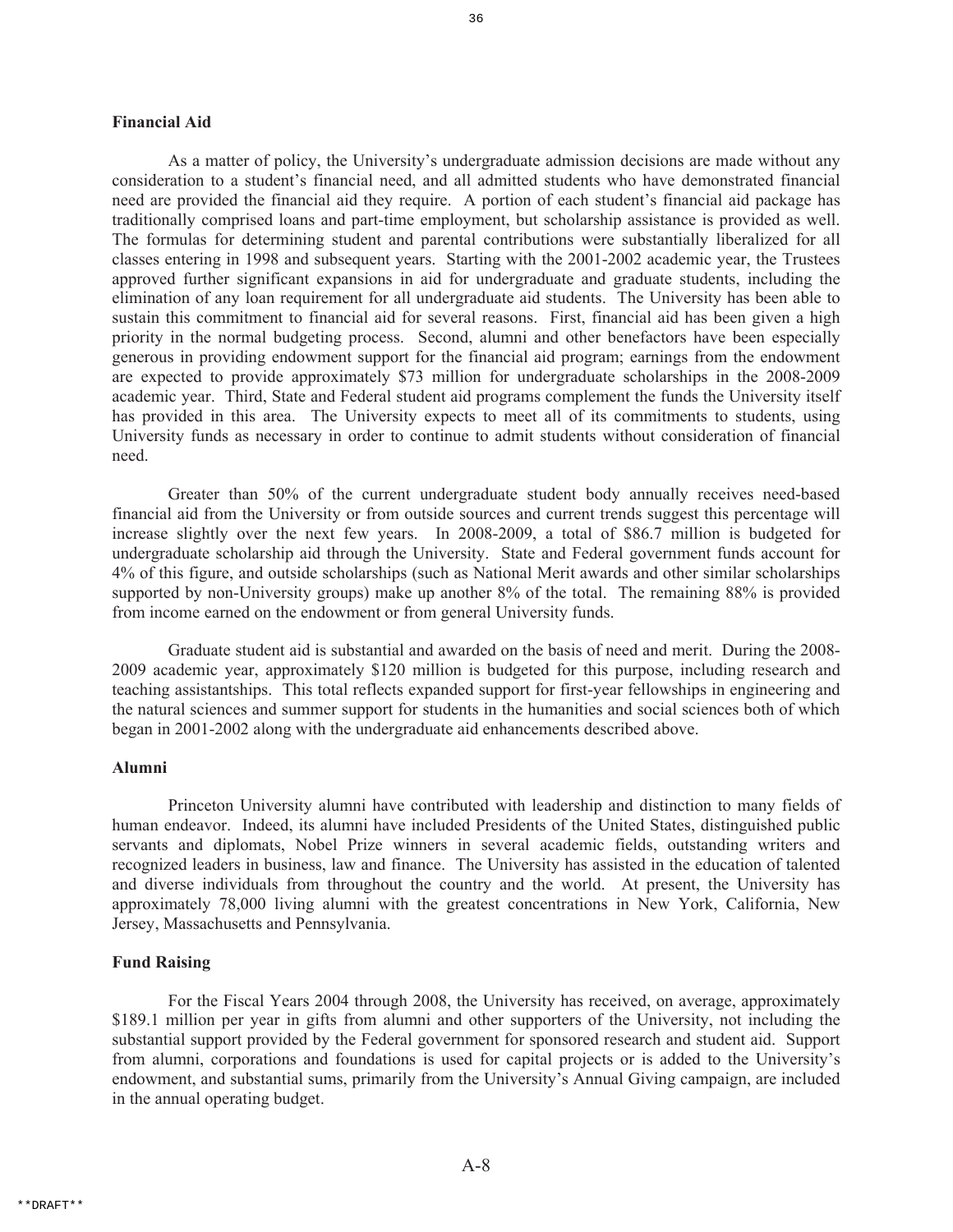For the year ended June 30, 2008, receipts from private gifts and grants totaled \$227.2 million, while the value of outstanding pledges at year-end was \$326.4 million. Annual Giving for fiscal year 2008 was \$54.1 million, with 59.2% participation by undergraduate alumni.

# **Financial Statements**

The University presents its financial statements in accordance with the reporting and accounting standards established by the Financial Accounting Standards Board for not-for-profit organizations. Under these standards, resources are grouped into separate classes of net assets based on the existence or absence of donor-imposed use and/or time restrictions. Net assets that have similar characteristics are combined into one of the net asset classes briefly described below:

Unrestricted net assets are derived from gifts and other institutional resources that are not subject to explicit donor-imposed restrictions. The unrestricted category also includes income and gains on these funds.

Restricted net assets are generally established in support of schools or departments of the University, often for specific purposes such as professorships, research, faculty support, scholarships and fellowships, athletics, library and art museum, building construction and other donor-specified purposes. Temporarily restricted net assets include gifts, pledges, trusts and remainder interests, and income and gains which can be expended but for which restrictions have not yet been met. Such restrictions include purpose restrictions and time restrictions imposed by donors or implied by the nature of the gift, or by the interpretations of law. Temporary restrictions are normally released upon the passage of time or the incurrence of expenditures that fulfill the donor-imposed purpose. Permanently restricted net assets include gifts, pledges, trusts and remainder interests, and income and gains that are required to be permanently retained. Investment earnings are spent for general or specific purposes in accordance with donor wishes, based on the University's endowment spending rule.

The financial statements of the University include the Statements of Financial Position as of June 30, 2007 and 2006, and the Statements of Activities and the Statements of Cash Flows for the fiscal years ended June 30, 2007 and 2006. The University's consolidated financial statements include assets and operations of several foundations of which the University is the principal beneficiary.

The Statement of Activities reflects the annual change in the amount and nature of the University's net assets. A summary of the consolidated Statement for the year ended June 30, 2007 is as follows (in thousands):

| Operating activities:                                  |              |
|--------------------------------------------------------|--------------|
| Total revenues                                         | 996,987<br>S |
| Total expenses                                         | (981, 281)   |
| Net increase                                           | 15,706<br>\$ |
| Nonoperating activities:<br>Net increase               | \$2,814,170  |
| Cumulative effect of change in<br>accounting principle | 18.681       |
| Increase in net assets                                 |              |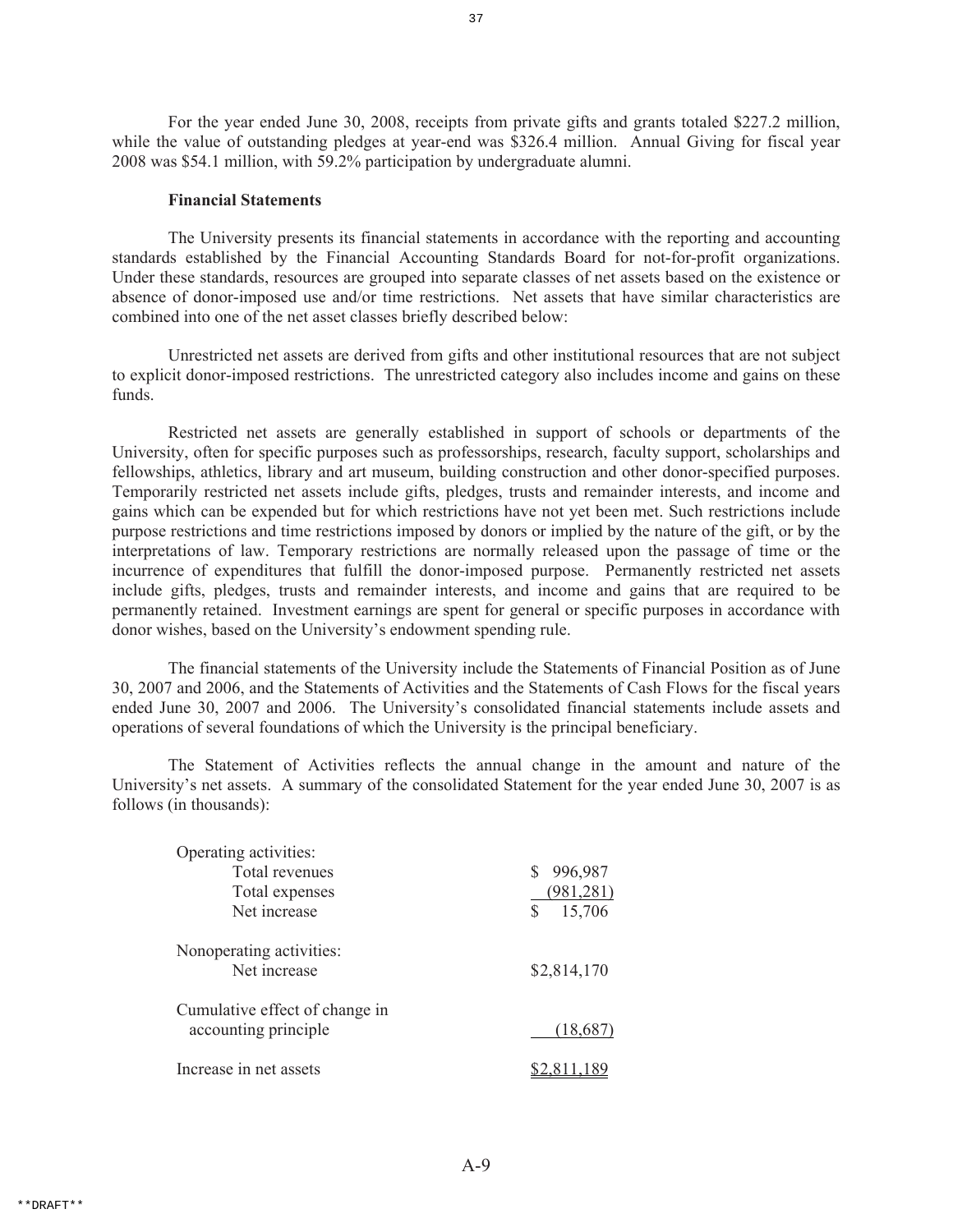Operating activity includes sources of revenue such as tuition, gifts and grants, auxiliary activities and investment income made available for spending pursuant to the University's spending rule. The costs and expenses necessary to meet the University's education and research mission are deducted from operating revenue. Non-operating activity includes all investment income (less the amount made available for spending), including realized and unrealized gains, the present value of promises to give and revenue from miscellaneous sources. The cumulative effect of change in accounting principle recognizes the change in the method of accounting for postretirement benefits other than pensions.

The Statement of Activities is designed to illustrate an organization's financial performance over a period of time, generally twelve months, and reflects the University's ability to meet its annual operating costs and expenses from current revenues. Explanations of the major revenue and expense categories in the Statement are given in the following paragraphs:

Tuition and Fees represent a major source of the University's income that is under its control. The full amount of tuition for each student is taken into income even though a portion may be derived from scholarships or loan funds or student employment. Under accounting requirements, scholarship and fellowship expenditures are shown as a reduction of revenue. While historically the annual increases in fees have tended to be greater than the general rate of inflation, the rate of increase has been consistently decreasing in recent years. For fiscal year 2009, the tuition rate reflects a 3.9%increase, with an overall increase in tuition and fees of 4.2%. Although tuition is now a somewhat greater percentage of median family income than it was in decades prior to the eighties and nineties, the University has increased its financial aid significantly to insure that all admitted undergraduate students can afford to attend.

Government Grants and Contracts represent another major source of University income; however, nearly 83% of these funds were restricted in fiscal year 2008. Of these restricted funds, roughly one half were for the Princeton Plasma Physics Laboratory. Although the bulk of total grant receipts comes from the Federal Government, the State of New Jersey contributed approximately \$1.7 million in fiscal year 2008 for a variety of specific purposes. There would clearly be an adverse impact on the University if government funds were eliminated or significantly reduced, but most of these funds support specific research projects that would not be continued at their existing levels if outside funds were reduced.

In addition to funds for direct research expenditures on Federal Government grants and contracts, the University is permitted to recover indirect costs for a percentage share of administrative costs, library expenditures, maintenance of the physical plant and similar items that are essential components of the University environment, and therefore are necessary to conduct research in that setting. These facilities and administrative recoveries comprised \$40 million of revenues in fiscal year 2008.

Private Gifts, Grants and Contracts consist of two major components: support for particular projects sponsored by foundations, corporations or individuals; and spendable gifts and grants, including the University's Annual Giving campaign, which are unrestricted revenue. Gift revenues include amounts that are unrestricted, temporarily restricted and permanently restricted depending on donorimposed conditions. Under Statement of Financial Accounting Standards No. 116, *Accounting for Contributions Received and Contributions Made,* unconditional promises to give are recognized as revenues in the year made, not in the year in which the cash is received, and the amounts are presentvalued based on expected collections.

Sales and Services of Auxiliary Activities include revenues from the Athletics Department, dormitory and food services, systems and technical support, and rental housing. Also included is the income from the Summer Events Program, which makes dormitories and other facilities available to groups that wish to hold meetings on the campus.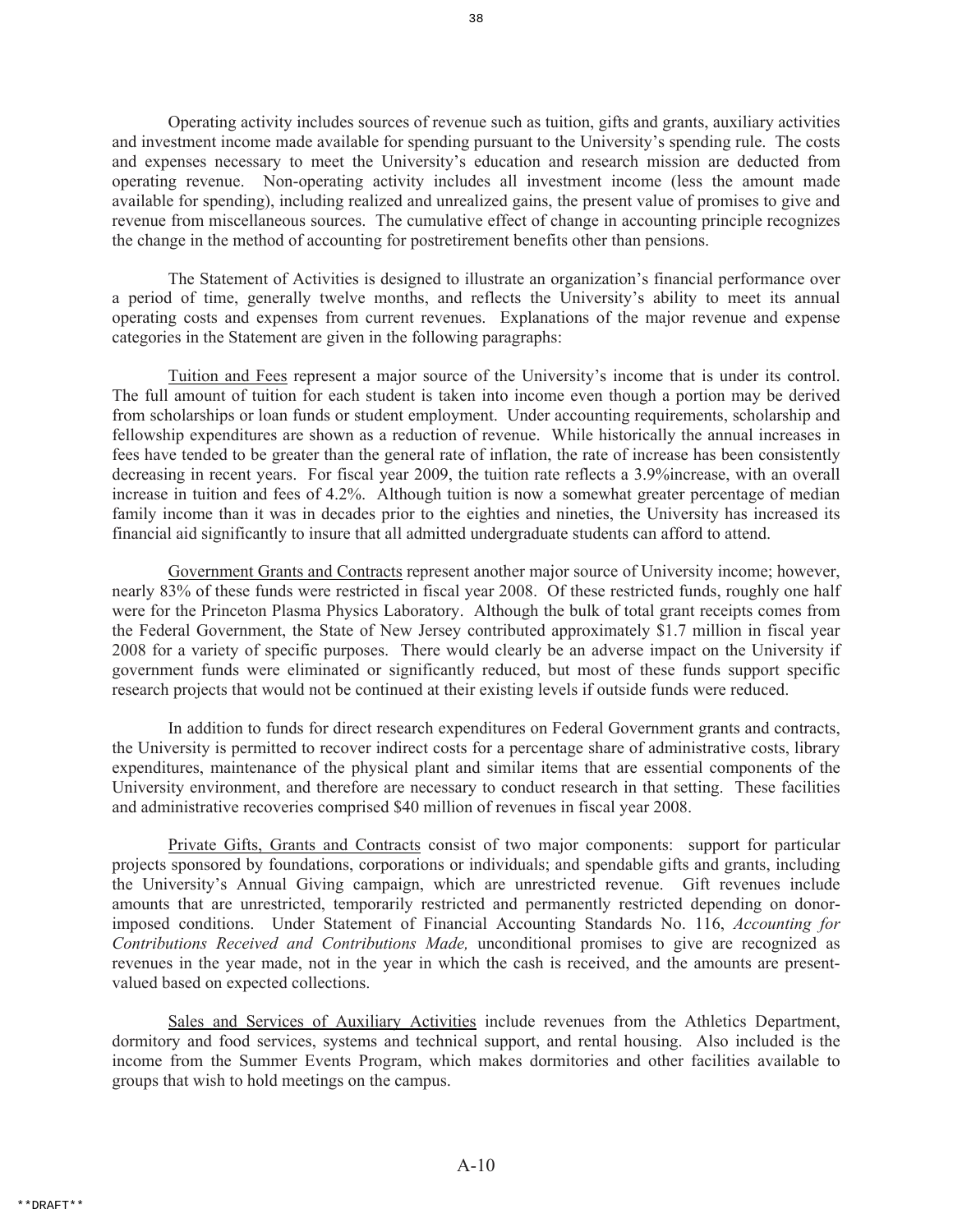Investment Income includes dividends, interest and realized and unrealized appreciation from the stocks and bonds in the University's investment portfolio. The University follows a policy of reinvesting a portion of the portfolio's total return in order to provide some protection against inflation and, in general, managing the endowment in such a way that its value will be preserved in order to meet future needs. Consistent with the spending rule, the amount of investment earnings made available for spending is shown as operating revenue and the balance as non-operating revenue.

The University's spending policy is reviewed regularly by the Trustees in light of the actual investment performance of the endowment and inflation expectations, and changes are made as required. It is anticipated that the spending rate for 2008-2009 will be approximately 4.8% of the endowment market value and the distribution growth rate for future years will be 5% annually.

The principal items affecting expenditures of the University are as follows:

Academic Departments and Programs reflect instructional and research costs of the faculty during the academic year, plus all other direct costs of operating academic departments and programs.

Student Services include the costs of those offices dealing directly with students, such as the various Deans' Offices, University Health Services, and the Athletics Department.

Library costs reflect the acquisition of books and other library materials in addition to the direct costs of operating the Library.

General Administration and General Institutional Support reflect the expenditures of the departmental "business offices" and other administrative offices that serve the entire University.

Operation and Maintenance of Plant, which reflects the cost of maintaining the University's buildings and grounds, excluding auxiliary enterprises, is allocated among functional expense categories. The University expenses operating maintenance as incurred, and has followed a policy of not deferring maintenance costs in order to avoid even larger capital rehabilitation expenditures in the future.

# **Investments**

Below are the market values of all of the University's investments at the end of the past five fiscal years:

# INVESTMENTS (in thousands of dollars)

| Year Ended<br>June 30 | Market Value |
|-----------------------|--------------|
|                       |              |
| 2003                  | \$9,409,100  |
| 2004                  | 10,392,708   |
| 2005                  | 11,904,679   |
| 2006                  | 13,619,000   |
| 2007                  | 16,542,000*  |

<sup>\*</sup> The market value of all the University's investments as of May 31, 2008 was approximately \$17.2 billion.

l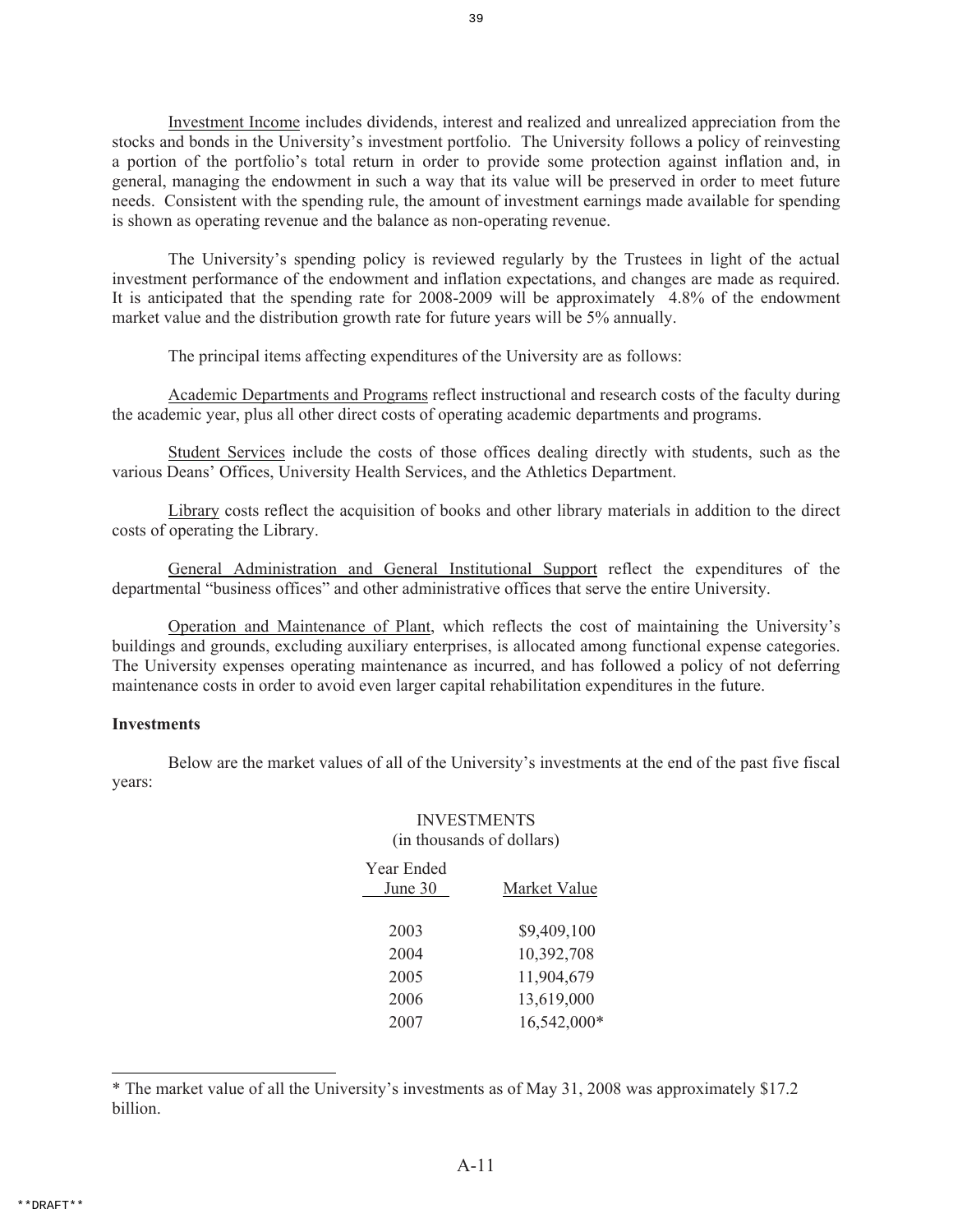In order to oversee the management of the endowment and related investments, the University established the Princeton University Investment Company in January 1987. PRINCO administers the procedures for selection and oversight of external investment managers and advisors who will continue to make daily decisions about individual securities and other particular investments.

## **Self-Liquidity**

The University provides its own liquidity, if necessary, for its existing variable rate bond issuances from its endowment resources of \$16.5 billion. At June 30, 2008, there was available more than \$297 million in same-day and next-day funds, consisting primarily of United States Treasury Securities, Treasury Repos, and cash. The same resources are available to accommodate, if required, the University's \$120 million commercial paper program which was increased to \$300 million in June 2008 and is in the process of implementation. At June 30, 2008, \$12.7 million of commercial paper was outstanding. While the composition of the liquid funds varies depending on investment strategies, the amounts at June 30, 2008 are believed to be representative of the University's capacity at any given time.

# **Third Party Debt**

As of June 30, 2008, the University had outstanding indebtedness of \$1,299,783,000 in the form of loans from the New Jersey Educational Facilities Authority (NJEFA or Authority), advances from the Student Loan Marketing Association ("Sallie Mae") and Bank of America to fund a parental loan program, mortgages, notes and commercial paper.

|                                                                                                  | June 30, 2008             | June 30, 2007      |  |
|--------------------------------------------------------------------------------------------------|---------------------------|--------------------|--|
|                                                                                                  | (in thousands of dollars) |                    |  |
| NJEFA Bonds – Tax-Exempt Revenue Bonds July 1,<br>1999, Series A, through June 6, 2007, Series E | \$1,232,072               | \$1,274,716        |  |
| NJEFA Higher Education Capital Improvement Fund,<br>Series 2000 A                                | 1,565                     | 1,647              |  |
| NJEFA Dormitory Safety Trust Fund Bonds, Series<br>2001A                                         | 6,658                     | 7,490              |  |
| NJEFA Equipment Leasing Fund Bonds, Series 2001A                                                 | 18                        | 26                 |  |
| Parental Loans – Sallie Mae and Bank of America                                                  | 44,664                    | 44,428             |  |
| Commercial Paper                                                                                 | 12,680                    | 12,680             |  |
| Mortgages                                                                                        | 48                        | 112                |  |
| <b>Notes</b>                                                                                     | 2,078                     | 2,248              |  |
| <b>Total Third Party Debt</b>                                                                    | <u>\$1,299,783</u>        | <u>\$1,343,347</u> |  |

The debt service on the NJEFA revenue bond issues in the above table is payable by the Authority from loan payments to be received from the University.

The 1999 Series B Bonds, the 2000 Series E Bonds, the 2001 Series B Bonds, the 2002 Series B Bonds, and the 2003 Series F Bonds were issued for the renovation and repair of various University facilities, the purchase of capital equipment and the undertaking of several large utilities-related projects.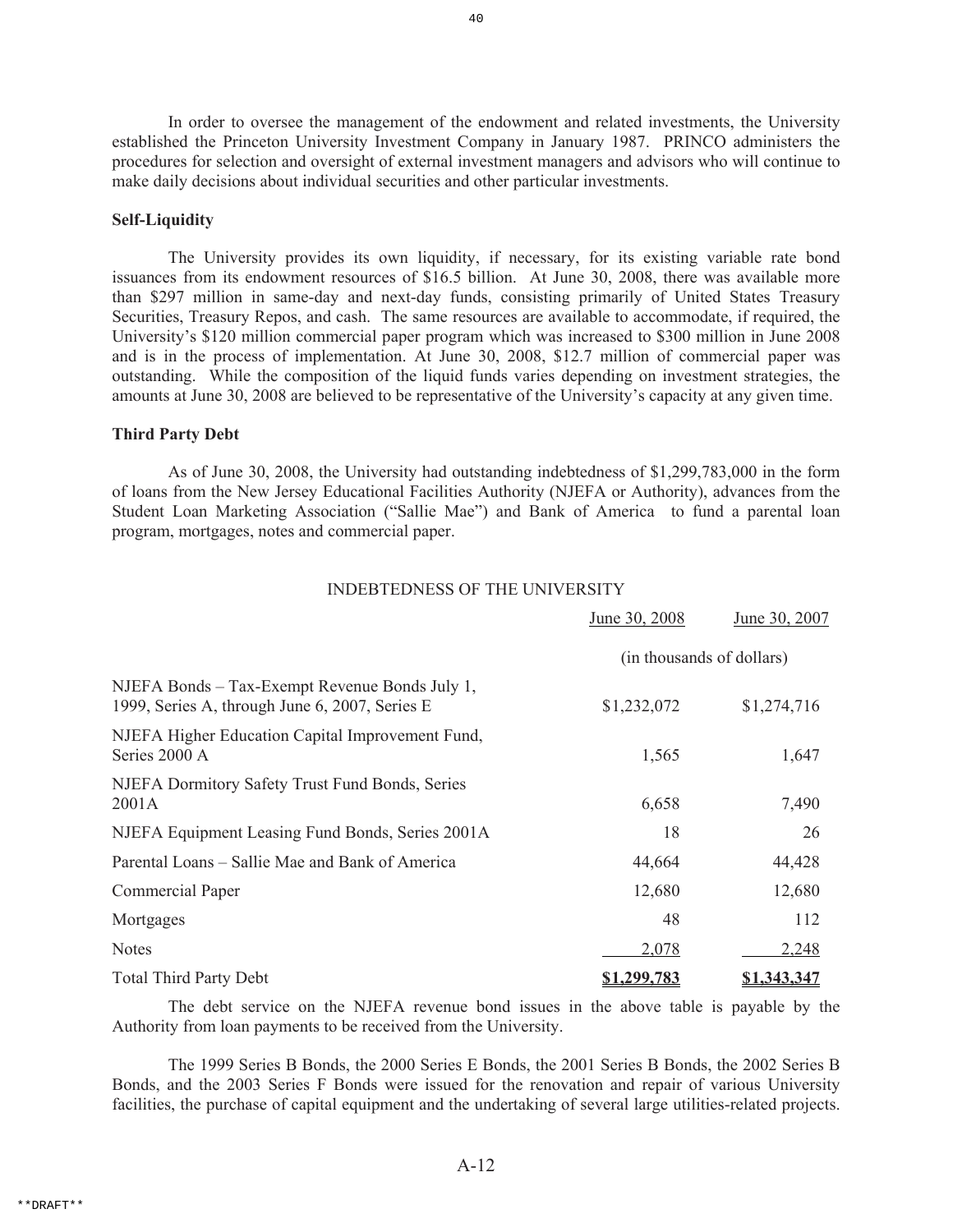The 1999 Series A Bonds, the 2000 Series H Bonds, and a portion of the 2002 Series B Bonds were issued to partially refund the 1997 Series A Commercial Paper Notes. The 2003 Series E Bonds were issued to refund all or a portion of the outstanding Commercial Paper Notes Series 1997A, Series 1999A, Series 1999B, Series 2001A, Series 2002A, and Series 2002B. The 2003 Series D Bonds were issued to partially refund the 1994 Series A Bonds, the 1995 Series C Bonds, the 1996 Series C Bonds, the 1997 Series E Bonds, the 1998 Series F Bonds, the 1999 Series B Bonds, the 2000 Series E Bonds and the 2000 Series H Bonds. The 2004 Series D Bonds were issued to provide funds for the construction, renovation and repair of various University facilities, the purchase of capital equipment, and to refund all or a portion of the Commercial Paper Notes Series 2002B and Series 2004A. The 2005 Series A Bonds were issued to partially refund the 1995 Series C Bonds, the 1998 Series E Bonds, the 1998 Series F Bonds, the 1999 Series A Bonds, the 1999 Series B Bonds, the 2000 Series E Bonds, the 2000 Series H Bonds, the 2003 Series E Bonds and the 2004 Series A Bonds. The 2005 Series B Bonds and the 2006 Series D Bonds were issued to provide funds for the construction, renovation and repair of various University facilities, and the purchase of capital equipment. The 2006 Series E Bonds were issued to partially refund the 1999 Series A Bonds, the 2000 Series H Bonds, the 2003 Series E Bonds, the 2004 Series D Bonds, and the 2005 Series B Bonds. The 2007 Series E Bonds were issued to provide funds for the construction, renovation and repair of various University facilities, the purchase of capital equipment, and to refund all or a portion of the Commercial Paper Notes Series 2002B, Series 2004A, and Series 2005A. The 2007 Series F Bonds were issued to partially refund the 1999 Series A Bonds, the 2003 Series E Bonds, the 2004 Series D Bonds, the 2005 Series A Bonds, and the 2005 Series B Bonds. See "Short-Term Borrowing" herein.

Effective in September 1989, the University established a financing program with Sallie Mae for its parental loan program. Under this program, the University drew advances semiannually against a maximum aggregate amount of \$50 million borrowed for this purpose. The advances have maturities of 14 years and are at a fixed rate tied to United States Treasury Notes or at a variable rate tied to the LIBOR rate (with semiannual adjustments). The choice of interest rate selected by the borrowers in the parental loan program is the basis for the interest rate charged to the University for each of its advances from Sallie Mae. As of June 30, 2008, approximately \$50 million had been advanced, of which \$3.48 million is outstanding. The parental loans of this program are pledged against this obligation.

Because of program reorientation at Sallie Mae, a new lender was chosen to finance the terms of the parental loan program. Effective in September 1998, the University established a financing program with Bank of America (Fleet Bank) for this purpose. The financing arrangement with Bank of America allows the University a line of credit of up to \$70 million and advances can be drawn semiannually. The advances have and will have maturities of 14 years and can be at a fixed rate tied to United States Treasury Notes or at a variable rate tied to the LIBOR rate (with semiannual adjustments). The choice of interest rate selected by the borrowers in the parental loan program is the basis for the interest rate charged to the University for each of its advances from Bank of America. As of June 30, 2008, approximately \$75.15 million has been advanced, of which \$41.18 million is outstanding.

Long-term debt service for each of the past five fiscal years has been:

| 2004 | \$63,401,000 |
|------|--------------|
| 2005 | 76,322,000   |
| 2006 | 87,803,000   |
| 2007 | 86,259,000   |
| 2008 | 104,750,000  |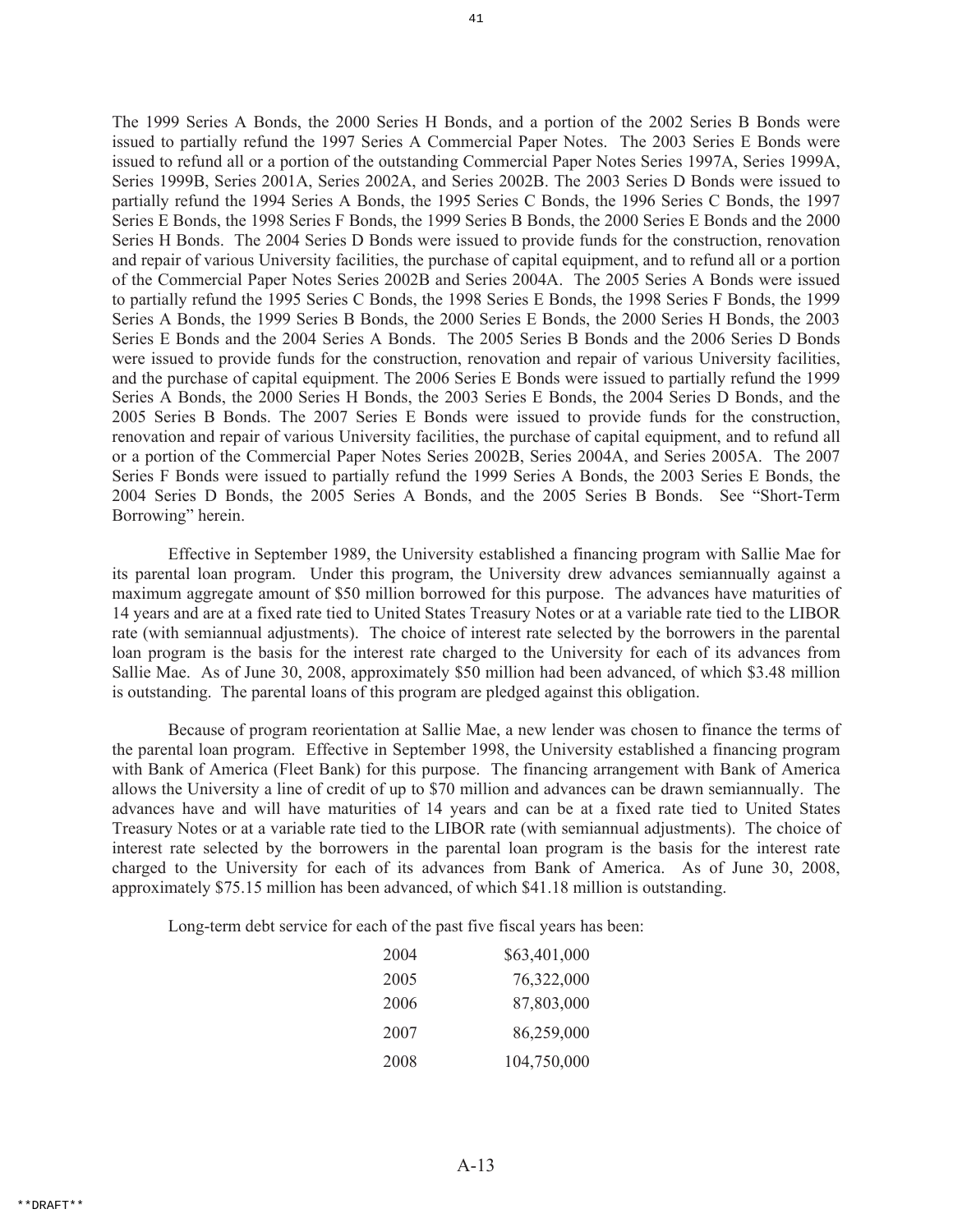The following is the projected debt service for fiscal years 2009 through 2013 for the debt outstanding as of June 30, 2008 (in thousands):

| Year Ended |           |          |           |
|------------|-----------|----------|-----------|
| June 30    | Principal | Interest | Total     |
| 2009       | \$44,806  | \$56,904 | \$101,710 |
| 2010       | 45,923    | 54,844   | 100,767   |
| 2011       | 46,976    | 52,688   | 99,664    |
| 2012       | 59,030    | 50,539   | 109,569   |
| 2013       | 49,097    | 48,078   | 97,175    |

## **Short-Term Borrowing**

In late 1997, the University initiated a program, previously approved by the Trustees, of shortterm borrowing to finance the construction costs of major capital projects. A commercial paper program through the NJEFA has allowed both taxable and tax-exempt debt to be sold to institutional and other investors. The proceeds are used to provide funds for various major capital projects, while awaiting the receipt of donor gifts, the usual funding source for capital projects. The \$120 million commercial paper program was increased to \$300 million in June 2008 and is in the process of implementation. The purpose was also expanded to include working capital needs. As of June 30, 2008, \$12.7 million was outstanding at an average nominal interest rate of 1.4%. At the conclusion of the construction period for each of these projects, it is expected that funds raised through the University's ongoing development efforts will have retired varying amounts of each project's construction debt. At that time, permanent debt financing will be utilized to cover the balance of unfunded costs.

# **Capital Budgets**

The University budgets specific operating revenues to support an ongoing program of capital expenditures in two categories: 1) major maintenance and renovation; and 2) capital equipment (new construction costs are not included here). Despite periods of financial strain, the University has invested consistently in the maintenance of its plant and equipment, and the budgets reflect that priority. For major maintenance and renovation (which does not include normal operating maintenance such as painting), the University anticipates spending approximately \$139 million per year over the next several years. The annual University budget now includes sufficient funds to support an annual level of spending in excess of two percent of the estimated replacement value of the physical plant. In addition the University may from time to time allocate dedicated funds and capital reserve funds to allow for the acceleration of specific buildings in our renovation program. This could increase total expenditure levels by as much as \$130 million over the next five years.

New construction projects are funded by a combination of moneys raised as part of a separate capital budget and the general debt capacity of the operating budget. The current plans call for approximately \$2.03 billion of new construction over the next ten years, including the following academic initiatives: \$380 million for a new Chemistry Building and associated enabling work; \$354 million for the Creative and Performing Arts, including associated infrastructure improvements; approximately \$300 million for a new Neuroscience and Psychology Building, and \$180 million for new construction in the Engineering School. Investments in student and staff housing, a data center, an off-campus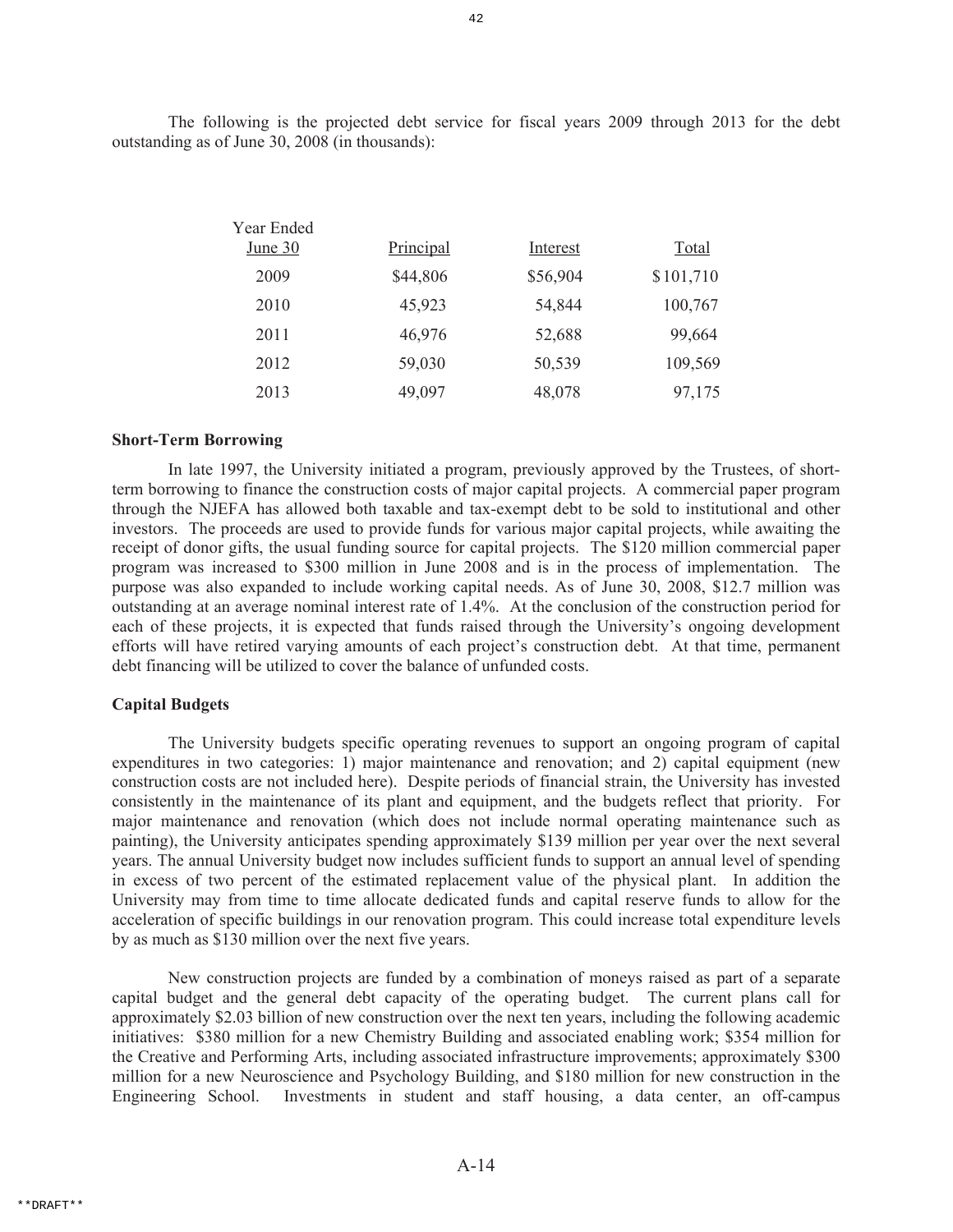administrative building, childcare, and athletics fields and complexes may result in additional expenditures of approximately \$458 million over this period. Depending on circumstances, the University will issue long-term debt to finance such projects.

Since fiscal year 1983, the University has employed a program to fund externally major maintenance and capital equipment expenditures with long-term debt. Facility N, partially funded with the proceeds of the 1999 Series B Bonds, Facility O, partially funded with the proceeds of the 2000 Series E Bonds, Facility P, partially funded with the proceeds of the 2001 Series B Bonds, Facility Q, partially funded with the proceeds of the 2002 Series B Bonds, Facility R, partially funded with the proceeds of the 2003 Series F Bonds, Facility S, partially funded with the proceeds of the 2004 Series D Bonds, Facility T, partially funded with the proceeds of the 2005 Series B Bonds, Facility U, partially funded with the proceeds of the 2006 Series D Bonds, and Facility V, partially funded with the proceeds of the 2007 Series E Bonds are in accordance with that program.

The following table summarizes the University's major maintenance and renovation and capital equipment budgets for the upcoming five years. It should be noted that these budgets are reviewed annually and are sometimes supplemented with dedicated and reserve funds.

# PROJECTED MAJOR MAINTENANCE AND RENOVATION AND CAPITAL EQUIPMENT SPENDING (in thousands of dollars)

| Year Ended<br>June 30 | Major Maintenance<br>and Renovation | Capital<br>Equipment | Total     |
|-----------------------|-------------------------------------|----------------------|-----------|
| 2009                  | \$122,000                           | \$6,100              | \$128,100 |
| 2010                  | 127,400                             | 6,200                | 133,600   |
| 2011                  | 132,900                             | 6,200                | 139,100   |
| 2012                  | 138,000                             | 6,200                | 144,200   |
| 2013                  | 143,500                             | 6,300                | 149,800   |
|                       |                                     |                      |           |

This category includes only that equipment purchased from general University funds. Most scientific equipment is purchased with sponsored research money. The amount actually spent for such equipment varies from year to year depending on the needs of different research groups and the availability of funds from sponsoring agencies (mostly within the Federal government), but it has averaged over \$2 million in recent years, excluding expenses related to the Princeton Plasma Physics Laboratory.

# **Employees**

l

As of June 2008, 5,865 people were employed by the University (other than students), consisting of 1,169 faculty members, 2,836 other professionals and 1,860 other employees. Approximately 810 maintenance, service and support staff are represented by five unions. In recent years, relationships with both organized and unorganized groups have been good with no significant labor disputes in about twenty five years.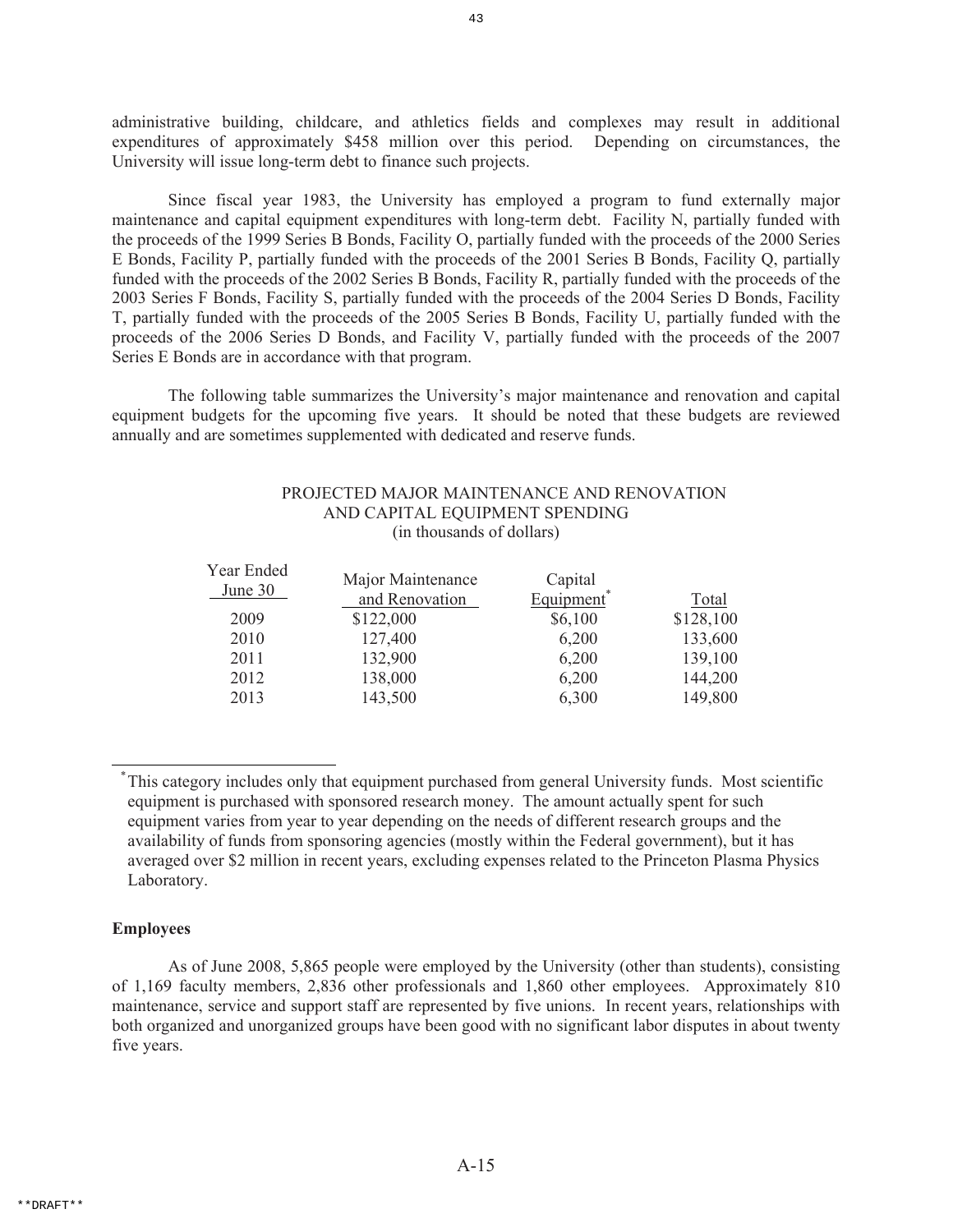# **Retirement Plans**

Effective January 1, 1994, faculty and staff who meet specific employment requirements participate in the Princeton University Retirement Plan. This is a non-contributory, tax qualified defined contribution plan funded through the Teachers Insurance and Annuity Association (TIAA) and College Retirement Equities Fund (CREF). The University also maintains a voluntary contributory Tax Deferred Annuity Plan for all faculty and staff.

Prior to January 1, 1994, faculty and monthly paid staff who met specific requirements participated in a non-contributory defined contribution plan and biweekly staff who met certain requirements participated in a non-contributory, tax-qualified defined benefit plan. The latter was terminated in 2000.

# **Litigation**

In July 2002, three members of the Robertson Foundation Board of Trustees and another Robertson family member (collectively the "Family Trustees") commenced a lawsuit against the University and the remaining four Foundation board members, one of whom is the President of the University and the other three appointed by the President (collectively the "University Trustees"). The complaint alleged that the University Trustees have breached their fiduciary duty to the Robertson Foundation by developing "a scheme to transfer control of the investment of the Foundation's assets to Princeton University Investment Company [PRINCO]." Additional claims include those pertaining to operational aspects and funding of the Woodrow Wilson School's graduate program. The Family Trustees' requested remedies include having the University removed from effective control of the Robertson Foundation (whose assets totaled approximately \$931 million at May 31,2008), thereby enabling the Foundation to support other educational institutions. An amended complaint was filed by the plaintiffs in November 2004 containing additional counts, including fraud and breach of fiduciary duties, and additional remedies, including consequential and punitive damages, which could be material to the net asset categories in the University's financial statements.

The University believes these claims are substantially without merit and is defending itself vigorously. In the Spring of 2006, the University submitted five motions, four of which were for partial summary judgment and one to strike the plaintiffs' demand for a jury trial. At that time, the plaintiffs submitted two motions for partial summary judgment. On October 25, 2007, the trial judge issued his rulings, granting two of the University's motions in their entirety, and another one in part, and denying two in their entirety. With respect to plaintiffs' motions, the trial judge denied one in its entirety and granted another one in part. In sum, the rulings set the stage for a trial (which we expect will occur in 2009), but do not significantly alter the potential exposure of the University. The outcome at this time, however, cannot be determined.

The University is subject to certain other legal proceedings and claims that arise in the normal course of operations. In the opinion of management, the ultimate outcome of these actions will not have a material effect on the University's financial position, statement of activities or cash flows.

# **Insurance**

The University currently has a primary general liability policy in the amount of \$2 million, with a deductible of \$500,000 per occurrence. The University has an automobile liability policy in the amount of \$2 million, with a deductible of \$25,000 per occurrence. Above the primary layer for general liability, the University has various umbrella and excess layers of coverage, which generally follow the form of the commercial primary coverage, with total umbrella and excess limits of \$148 million. The University also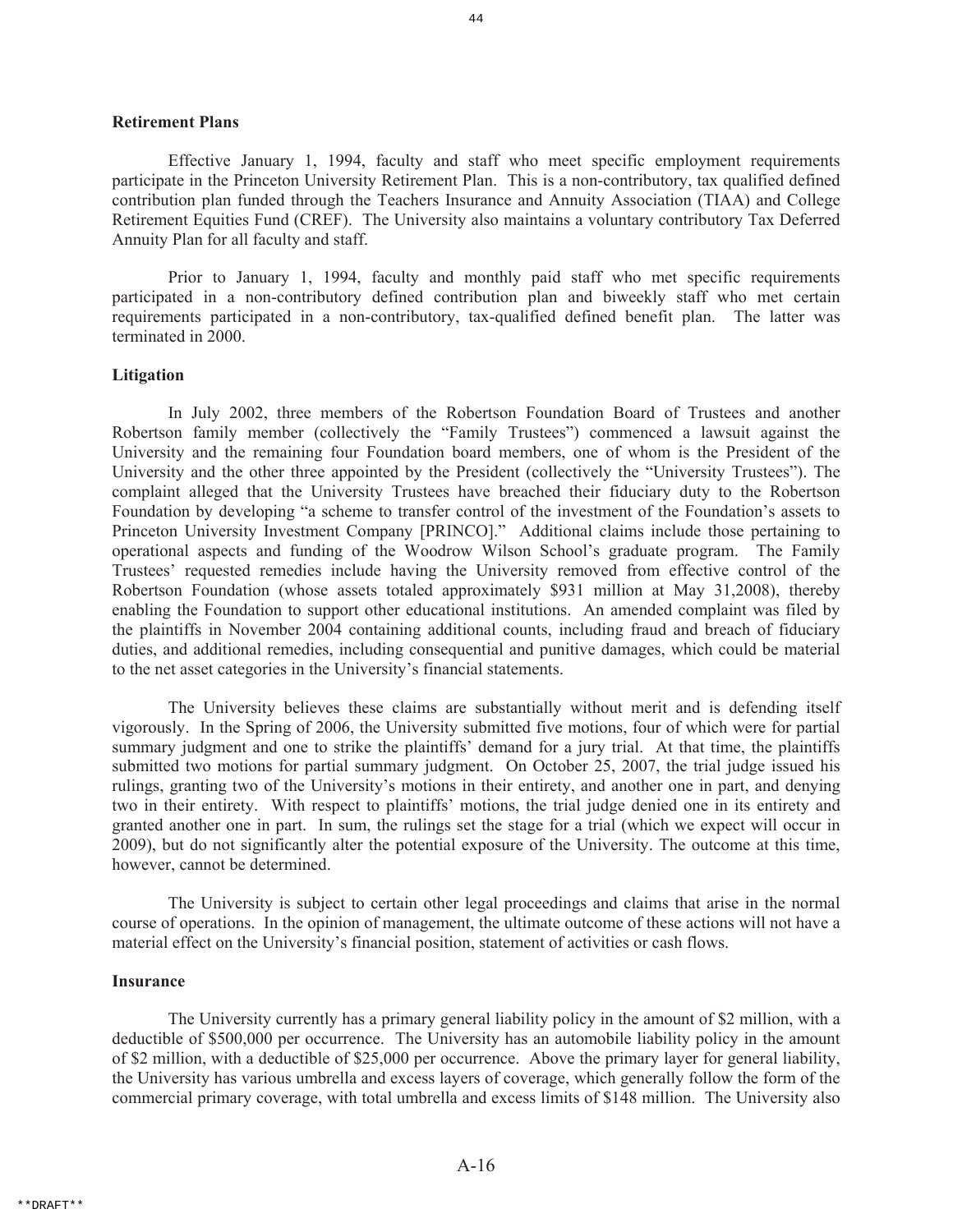carries property insurance on the insurable replacement value of all of its buildings and contents with a limit of liability of \$1.25 billion for any one occurrence at replacement cost with a deductible amount of \$250,000 per occurrence. The University separately insures its fine arts and rare books in the amount of \$750 million with a deductible of \$1,000. The University has Trustees and Officers liability coverage in the amount of \$20 million with a \$500,000 deductible for employment practice claims and \$250,000 for all other claims.

A-17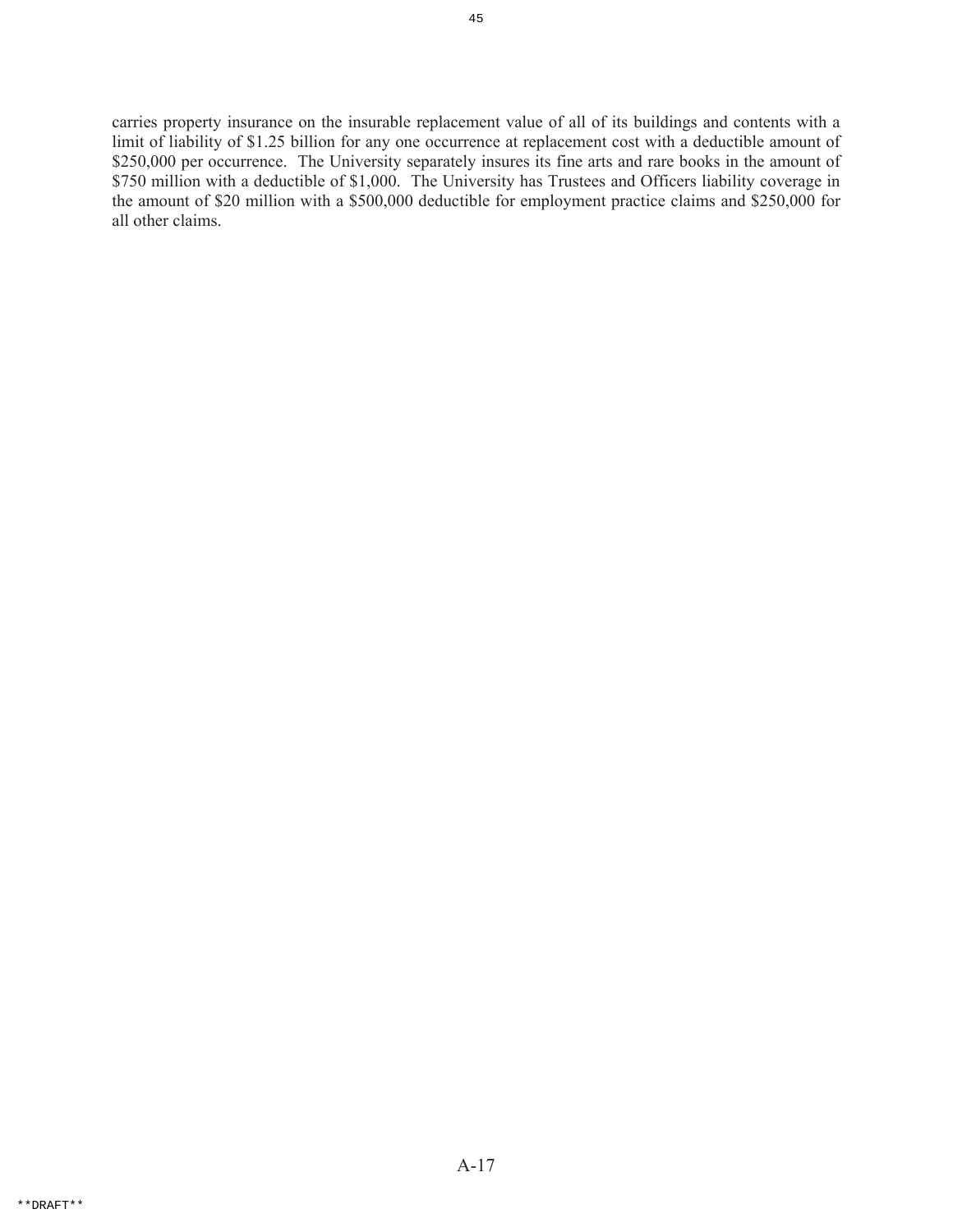[THIS PAGE INTENTIONALLY LEFT BLANK]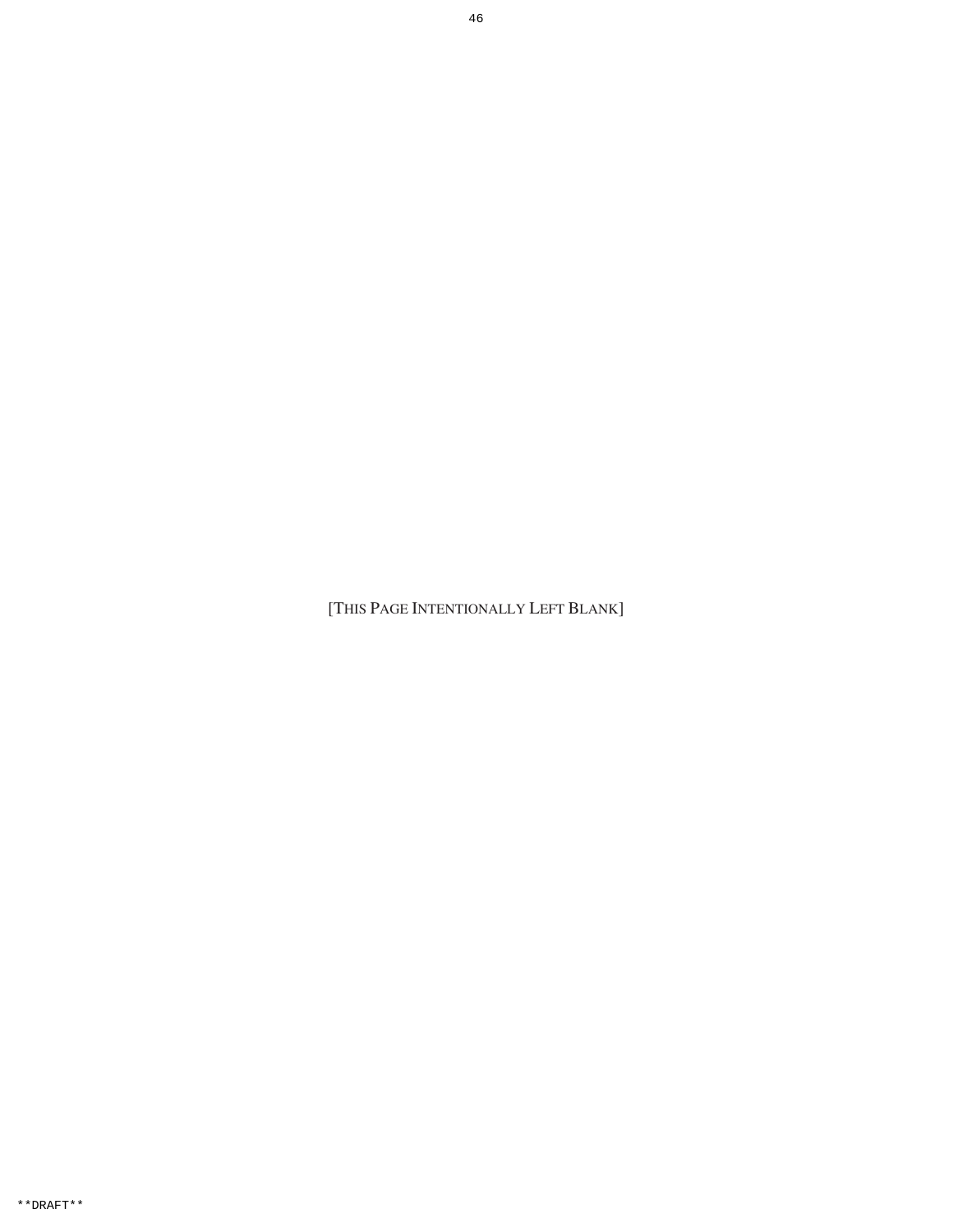# **APPENDIX B**

# **REPORT OF THE TREASURER OF PRINCETON UNIVERSITY AS OF JUNE 30, 2007**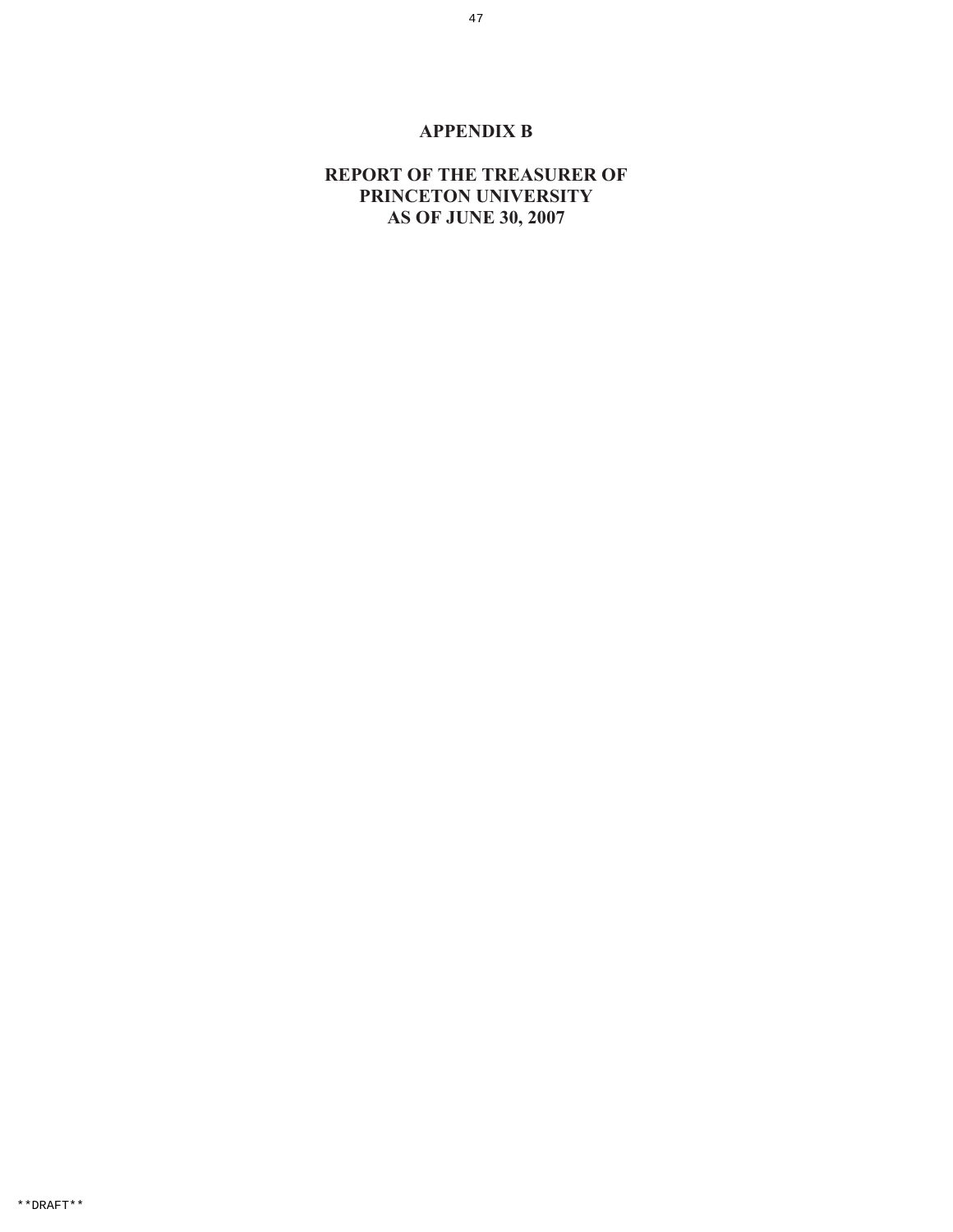[THIS PAGE INTENTIONALLY LEFT BLANK]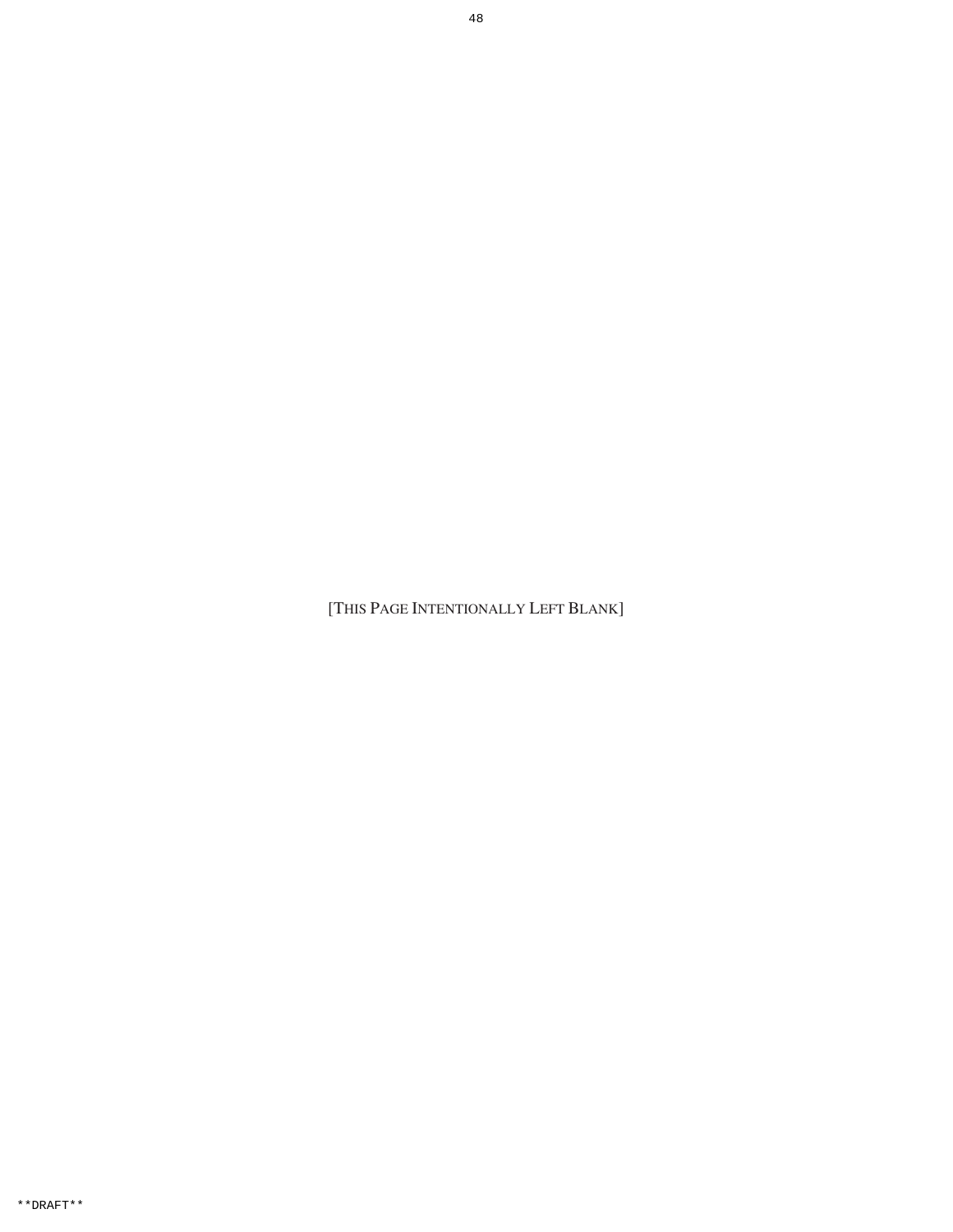# Highlights **Fiscal years ended June 30**

| (dollars in thousands)                                    | 2007                   | 2006                   |
|-----------------------------------------------------------|------------------------|------------------------|
| <b>Financial</b>                                          |                        |                        |
| Principal sources of revenues                             |                        |                        |
| Tuition and fees (net)                                    | $\mathbb{S}$<br>95,356 | $\mathbb{S}$<br>92,751 |
| Government grants and contracts                           | 196,373                | 203,127                |
| Private gifts, grants, and contracts                      | 79,320                 | 77,740                 |
| Investment earnings, including unrealized gains or losses | 3,104,256              | 2,059,470              |
| Principal purposes of expenditures                        |                        |                        |
| Educational and general                                   | 850,711                | 798,075                |
| Auxiliary                                                 | 94,446                 | 93,183                 |
| Summary of financial position                             |                        |                        |
| Assets                                                    | 19,350,754             | 16,157,398             |
| Liabilities                                               | 2,234,915              | 1,852,748              |
| Net assets                                                | 17,115,839             | 14,304,650             |
| Net assets                                                |                        |                        |
| Unrestricted/designated                                   | 14,607,370             | 12,034,334             |
| Temporarily restricted                                    | 1,225,678              | 1,050,020              |
| Permanently restricted                                    | 1,282,791              | 1,220,296              |
| Total                                                     | 17,115,839             | 14,304,650             |
| <b>Students</b>                                           |                        |                        |
| Enrollment                                                |                        |                        |
| Undergraduate students                                    | 4,790                  | 4,761                  |
| Graduate students                                         | 2,095                  | 2,029                  |
| Degrees conferred                                         |                        |                        |
| <b>Bachelor</b> degrees                                   | 1,144                  | 1,124                  |
| Advanced and all other degrees                            | 716                    | 661                    |
| Annual tuition rate                                       |                        |                        |
| Undergraduate                                             | $\mathbb{S}$<br>33,000 | $\mathbb{S}$<br>31,450 |
| Graduate                                                  | 33,000                 | 31,450                 |
| <b>Faculty</b>                                            |                        |                        |
| Full-time equivalent                                      | 925                    | 918                    |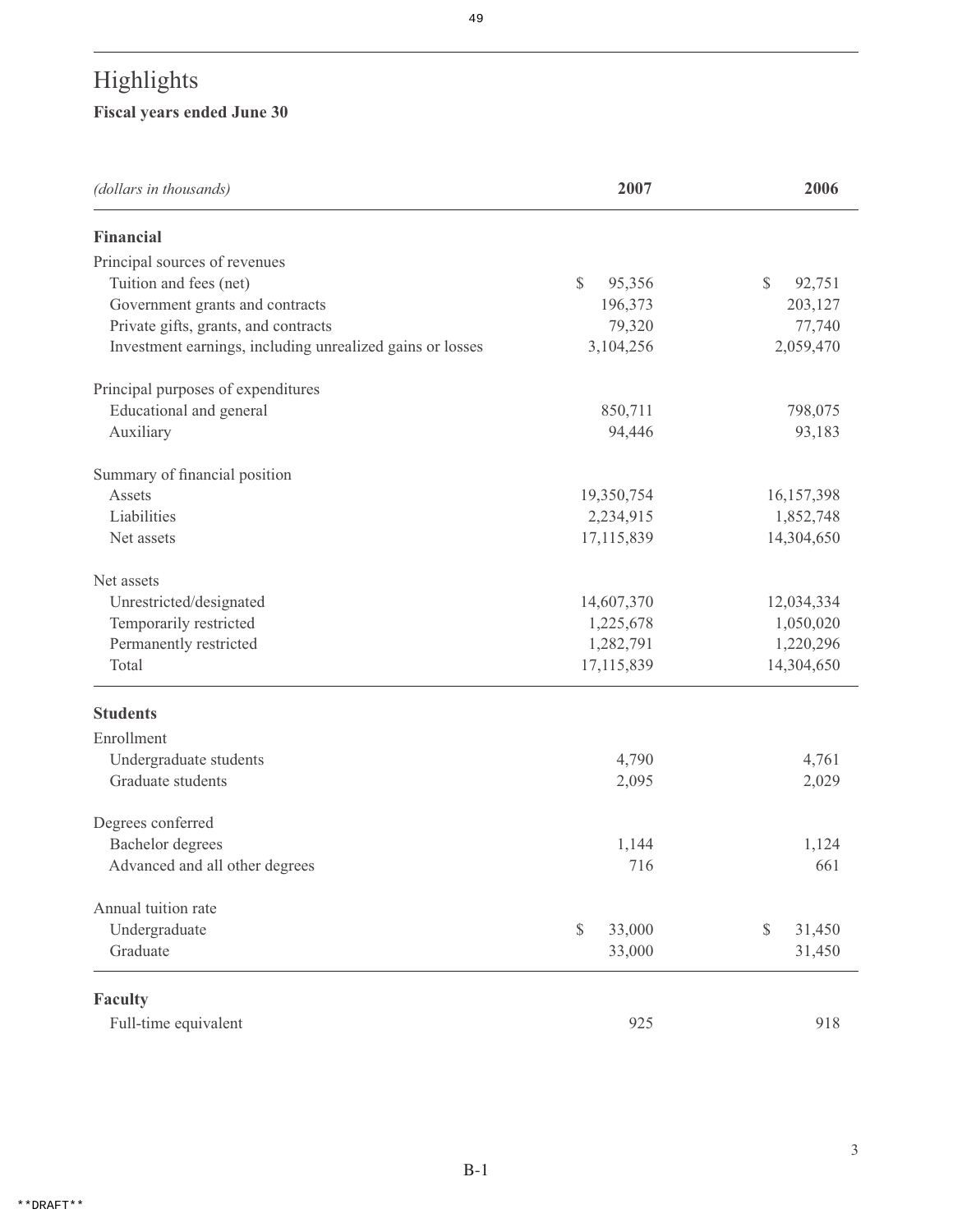# Report of the Treasurer

# **Financial Overview**

The University achieved record financial results for<br>the fiscal year ended June 30, 2007, sustaining its<br>exceptional financial condition. As a result of supe-<br>rior investment performance for the year the University was the fiscal year ended June 30, 2007, sustaining its exceptional financial condition. As a result of superior investment performance for the year, the University was able to increase its net assets by a record \$2.8 billion. The overall return of 24.7 percent from the managed portfolio was among the best of its peers. Revenues from gifts and pledges, including Annual Giving, which also established a new record, were consistent with Princeton's long history of successful fundraising. The University continued to finance its major maintenance, renovation, and capital equipment requirements through the sale of tax-exempt bonds. A commercial paper program continues to provide partial financing for capital projects during their construction phase. Each debt instrument received the highest credit rating from both Moody's and Standard & Poor's agencies.

# **Report**

This report describes the financial position of<br>Princeton University on two separate but related<br>bases. Pages 6 and 7 describe the University's<br>annual operating budget and reflect the basis on which the Princeton University on two separate but related bases. Pages 6 and 7 describe the University's annual operating budget and reflect the basis on which the budget decisions are made and executed. The operating budget includes unrestricted and restricted income utilized to cover expenses. The second method (pages 8 through 10) constitutes the basis for preparing the audited financial statements in accordance with generally accepted accounting principles (GAAP) in the United States. This approach focuses on total income and total expenses as defined by GAAP. Because the data in the two presentations are prepared with somewhat different objectives and are based on differing rules and conventions, it is not always obvious how they are related. In some cases, similar descriptions are used in both sections of this report even though the precise definitions—and thus the specific amounts—are not identical. However, both sets of figures are fair presentations within their respective rules and conventions, and both are drawn from the University's general ledger.

The schedule from the audited financial statements that most closely relates to the format used for the annual operating budget is the Consolidated Statement of Activities. The lower half of the statement deals with nonoperating activities and reflects realized and unrealized appreciation on the endowment, pledges from donors, changes in the principal value of outside trusts, and gifts for capital projects. All of these deal with factors affecting the long-term value of our assets. The upper sections of the statement

focus on basically the same set of revenue and expense items as the annual operating budget. However, this presentation differs from the operating budget in both the gross numbers and in the calculation of a surplus or deficit. Thus, a reconciliation would focus on a comparison between the total column of the upper section of the Consolidated Statement of Activities from our audited financial statements (page 16) and our operating budget, which appears in the Priorities Committee Report and pages 6 and 7 of this document.

On a gross basis, expenses on the two presentation bases differ by roughly \$66 million (\$981 million on the Consolidated Statement of Activities and \$1,047 million as total operating budget expenditures). As discussed further below, there are numerous factors that would affect these two totals. However, the single most important factor on a gross basis is that GAAP accounting rules require \$132 million of certain scholarship and fellowship expenses to be treated as reductions from tuition and fee income amounts on the Consolidated Statement of Activities. The operating budget continues to show tuition and fees as gross income and the full amount of all student aid as an expense. There are also various timing differences in the recognition of expense on the Consolidated Statement of Activities which is always on an accrual basis, as compared to the operating budget which in some categories is on a cash basis or not recognized at all. As examples, postretirement health costs and system development expenditures are recognized in the operating budget on a cash basis which results in higher GAAP expenses of approximately \$25 million. Royalty expenses paid to inventors (as well as the offsetting income) are not recognized in the operating budget which result in higher GAAP expenses of \$10 million.

The surplus or deficit as calculated by these two presentations also differs; the total column of the Consolidated Statement of Activities shows a surplus of roughly \$16 million on the line *Results of operations,* while the operating budget reports a balance of revenues and expenses. There are many factors that cause variances on both income and expense lines. While there is no prescribed formula for reconciling these differences, the following examples illustrate why the numbers vary, showing the estimated GAAP impact as compared to the operating budget presentation.

• Depreciation versus transfer to reserves — In the GAAP financial statements we allocate a cost for the depreciation of all buildings, equipment, software, and library books to the expense lines for academic, administrative, and auxiliary items. These reflect estimated useful lives that range from 10 to 50 years. The total amount of depreciation, amortization, and disposals is some \$83 million. The oper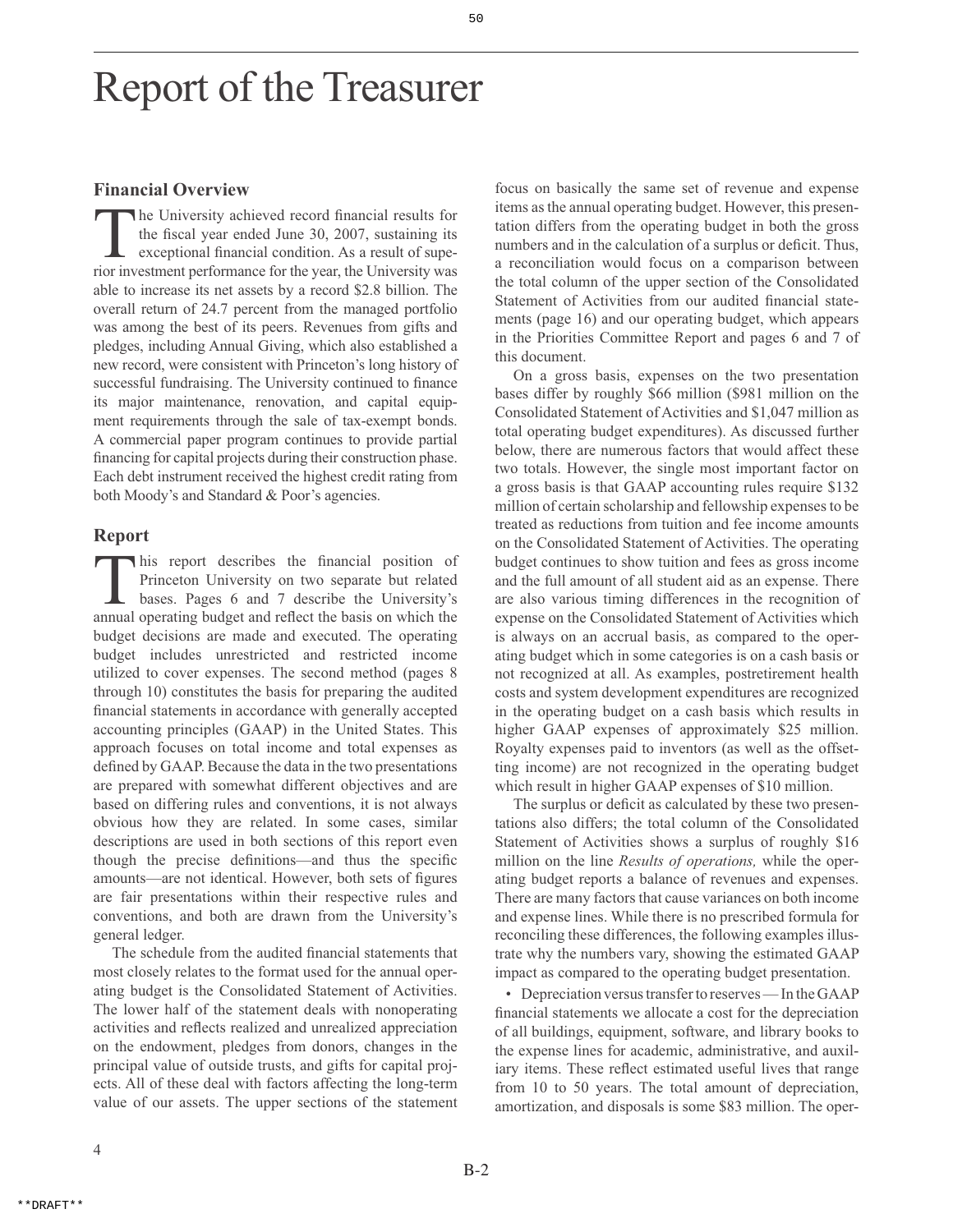ating budget treats these costs differently. All library books are expensed in the year they are purchased (\$16 million in FY 07). In addition, we normally amortize equipment over shorter periods of time, and we show as an expense monies transferred to our Renewal and Replacement Fund. This fund covers the annual debt service charges for major maintenance and equipment programs, certain capital renovation projects, and monies for laboratory renovation, equipment, and other expenses associated with the appointment of new faculty members. Most of these items, which total some \$93 million, are capitalized and depreciated for GAAP reporting purposes. Thus, the differing treatment of these items on the expense side produces an increase to the GAAP results of about \$26 million.

• The recognition of restricted income to fund capital equipment — As mentioned above, the operating budget includes a general funds transfer to reserves for renewal and replacement of the physical plant. The operating budget does not include either income or expenditures for nongeneral funds equipment. However, since the Consolidated Statement of Activities shows depreciation expense for equipment funded from all sources, these statements must also reflect restricted income given for such purposes. GAAP provides for all income associated with capital equipment purchases to be recognized in the year the expenditure is made. This results in net additional income of \$16 million, which increases the GAAP results.

• Postretirement health costs — The operating budget treats all qualified retiree medical expenses, which are primarily self-insured, on a cash basis. However, according to GAAP, the Consolidated Statement of Activities includes an amount that amortizes the potential future medical costs for past and present employees irrespective of current year payments. That net charge on the Consolidated Statement of Activities is roughly \$18 million and reduces the GAAP results.

• Interest on external debt — Under GAAP, all interest paid on external debt shows as an expense of unrestricted net assets. While the operating budget provides for interest on debt in its amortization schedules and transfers, it excludes some interest amounts associated with capital projects that have been assigned to and funded from capital gifts. The Consolidated Statement of Activities also includes amortization of bond issuance costs and earnings on capital funds, while the operating budget does not. The net of these factors is increased expense, which reduces the GAAP results by \$22 million.

• All other items — Most of these differences have to do with the recognition of unrestricted revenue and expense. While the operating budget typically covers transactions for a single fiscal year only, there are some instances where small items might carry forward from year to year. Examples would be an annual transfer to an insurance reserve or an agreement to allow a department to retain certain budget savings. In these cases, the operating budget recognizes the liability, and we actually move the amounts on our books into funds functioning as endowment until the expenditures are made. However, GAAP does not count such transfers and recognizes the expenses only when they are actually incurred. On the income side, if unrestricted income has been received but designated for a particular purpose, the operating budget does not recognize the monies until the expenditures occur. However, GAAP recognizes the unrestricted income when it is received and does not reflect internal restrictions that may have assigned funds to a particular project. Rather, it shows the expenditures when they occur without any income offset. For example, net royalty income of \$23 million is recognized as revenue from other sources in the Consolidated Statement of Activites, but has been designated for a new capital project, and hence, not recognized in the operating budget. While in any given year these conventions could cancel each other out, in fiscal year 2007 the GAAP results exceed the operating budget results by approximately \$14 million.

All these varying factors result in a \$16 million net increase in the operating budget when presented in the form of the Consolidated Statement of Activities. Each of the differing accounting treatments helps in its own way to focus on issues that need to be considered in managing annual operations in the context of our longer-term responsibilities for future years.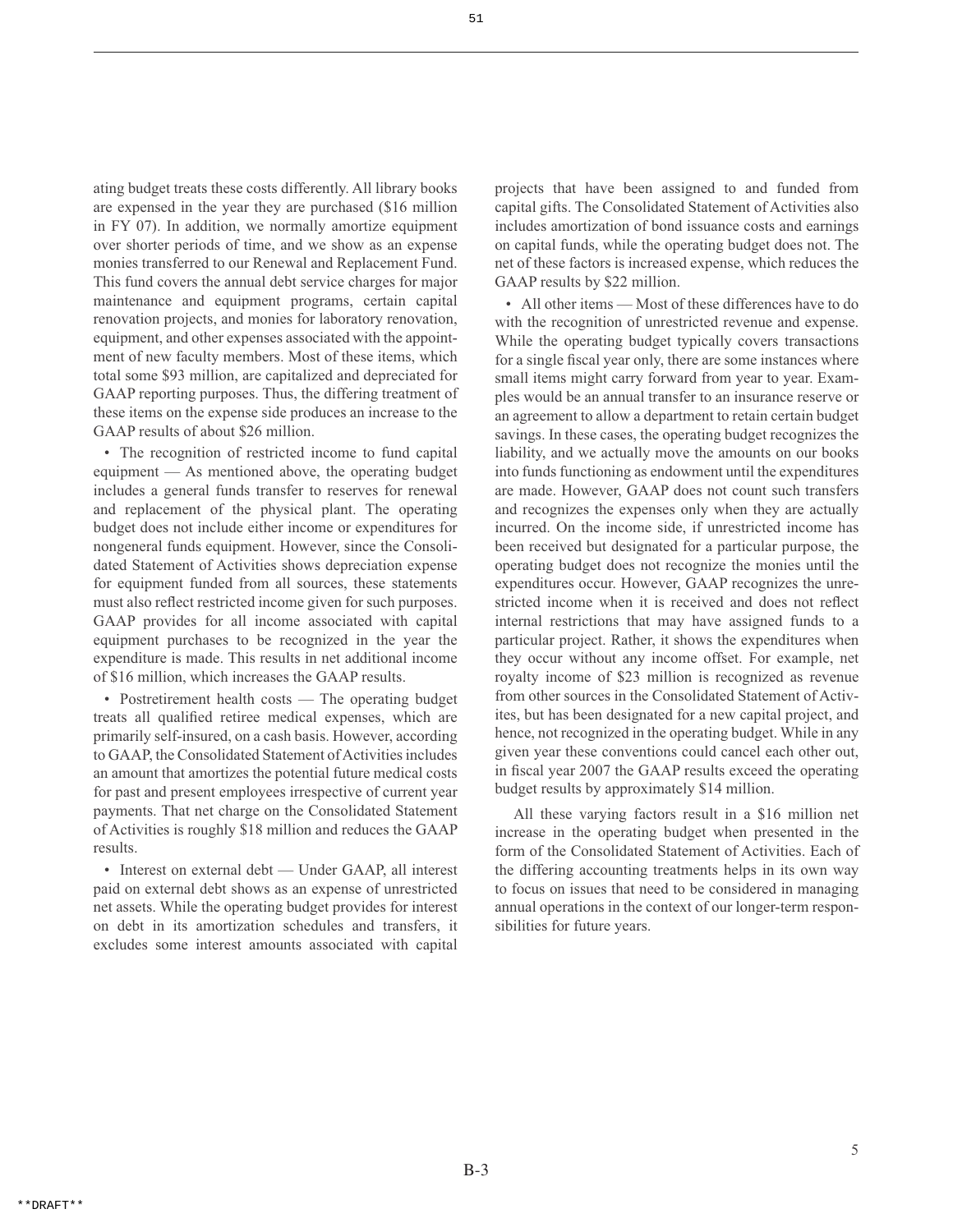# Operating Budget

# **Objectives and Policies**

The Priorities Committee of the Council of the<br>Princeton University Community (CPUC) is the<br>faculty-student-administration group that makes<br>recommendations to the president concerning the annual Princeton University Community (CPUC) is the faculty-student-administration group that makes recommendations to the president concerning the annual operating budget. The president, after approving these recommendations, submits them to the trustees for their approval in the January preceding the start of each fiscal year. All major budgetary items are reviewed by the Priorities Committee to make sure that both immediate needs and long-range plans for resource allocation are considered and evaluated.

The objective of the operating budget is to accomplish current University goals while ensuring that our physical and financial resources in the future are appropriately preserved for the longer term. Under these general guidelines, the president and the trustees have adopted a set of rules for determining the prudent division of resources between current spending and reinvestment for the future. It is the responsibility of the Priorities Committee and the president to propose annual plans which keep expenditures and revenues in balance.

# **Fiscal Year 2006–07 Results**

 $\prod_{\text{alth}}$ n January 2006 the trustees approved an operating budget for 2006–07 that anticipated a balanced budget. The actual results were essentially unchanged, although there were naturally some variances in various items of income and expense which offset each other.

|                                                                          | (in thousands)           |  |
|--------------------------------------------------------------------------|--------------------------|--|
| <b>Operating Budget Revenues</b><br><b>Operating Budget Expenditures</b> | \$1,047,252<br>1,047,252 |  |
| <b>Operating Surplus</b>                                                 | S                        |  |

A balanced budget for 2007–08 was adopted in January 2007, and we expect to sustain financial equilibrium in the foreseeable future.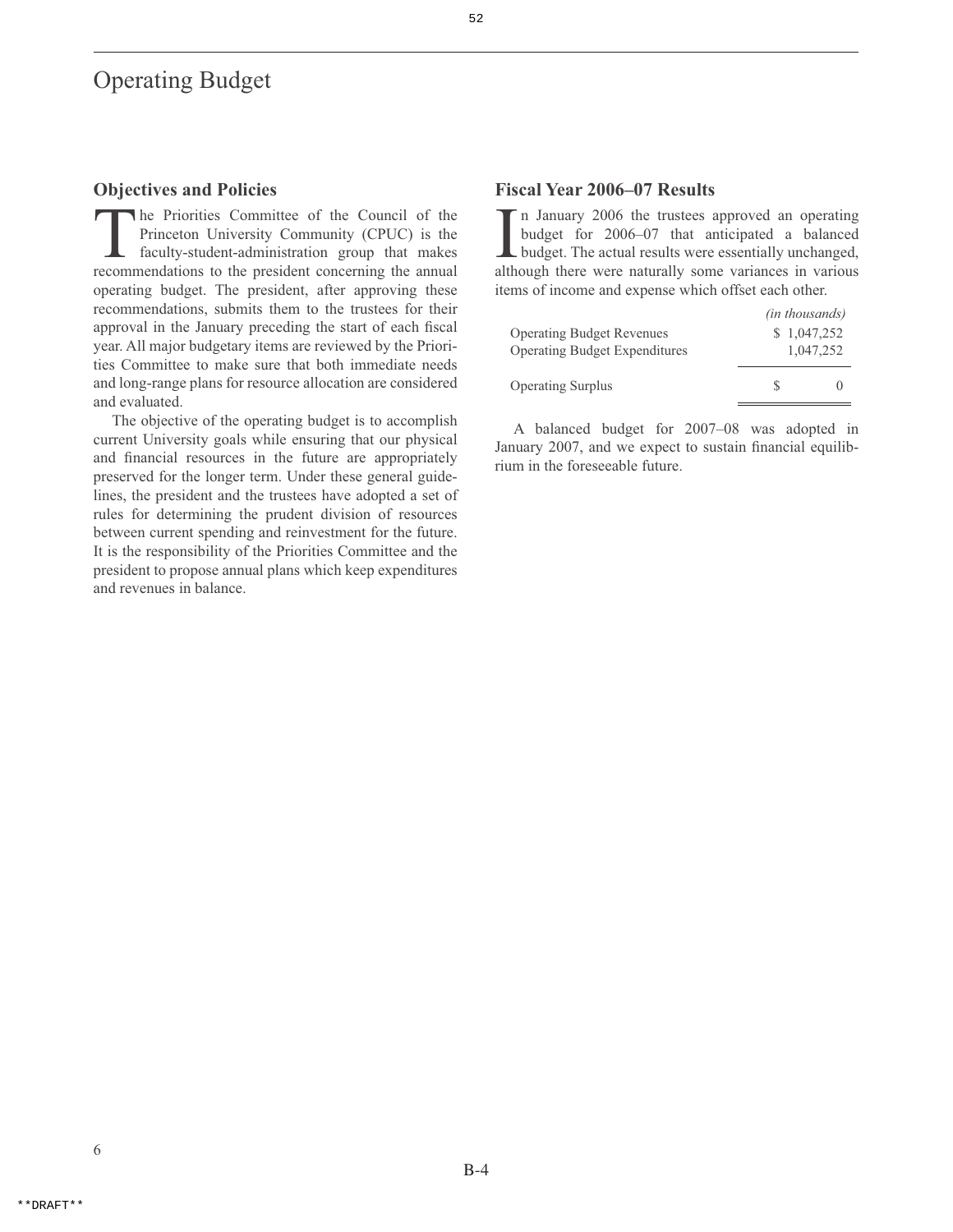# **Operating Budget Revenues Operating Budget Expenses**



## **Operating Budget Revenues**

(1) **Investment Income.** Primarily endowment earnings distributed in accordance with a spending formula approved by the trustees (normally amounting to spending between 4 and 5.75 percent of market value annually). Unlike the general financial statement treatment, income dedicated to the use of a particular department or program is counted in the operating budget only as it is spent.

(2) **Student Fees.** Undergraduate and graduate tuition, in addition to medical and application fees and other miscellaneous charges. All tuition payments are counted here even if they are paid using University-provided student aid funds.

(3) **Sponsored Research.** Support for organized research projects sponsored by the federal and state governments and by corporations and foundations.

(4) **Private Gifts and Grants.** Spendable gifts from outside groups such as corporations, foundations, and individuals, and federal support for financial aid. The largest single component is the amount provided by Annual Giving, which provides unrestricted operating funds to the University. Capital gifts are excluded and restricted gifts are recognized only as they are spent.

(5) **Auxiliary Activities.** Income from athletics, dormitory and food services, rental housing, computing, and miscellaneous support activities.



# **Operating Budget Expenses**

(1) **Academic Departments and Programs.** Instructional salaries (such as faculty and graduate teaching assistants) and all other operating costs of academic departments. Also included here are all the direct costs of carrying out sponsored research within these departments and programs.

(2) **Princeton Plasma Physics Laboratory.** The laboratory is a collaborative national center for plasma and fusion research which the University manages under contract with the U.S. Department of Energy.

(3) **Student Aid.** Undergraduate scholarships and graduate fellowships, most of which are funded from either endowment funds or general University funds.

(4) **Library and Information Technology.** Costs associated with the Library and with the Office of Information Technology.

(5) **Administration.** The cost of all central administrative functions, including the offices of the provost and deans, health services, admissions, registrar, religious life, and public safety. General administrative and business offices such as the treasurer, human resources, development, and public affairs are also included in this category.

(6) **Athletics.** Expenses of intercollegiate competition, intramural sports, and physical education.

(7) **Physical Facilities.** Operation, maintenance, and energy expenses for all campus buildings, as well as the costs of food services and other facilities-related service units. Also included are transfers to reserves to fund debt service related to major maintenance, renovation, and central capital equipment expenditures.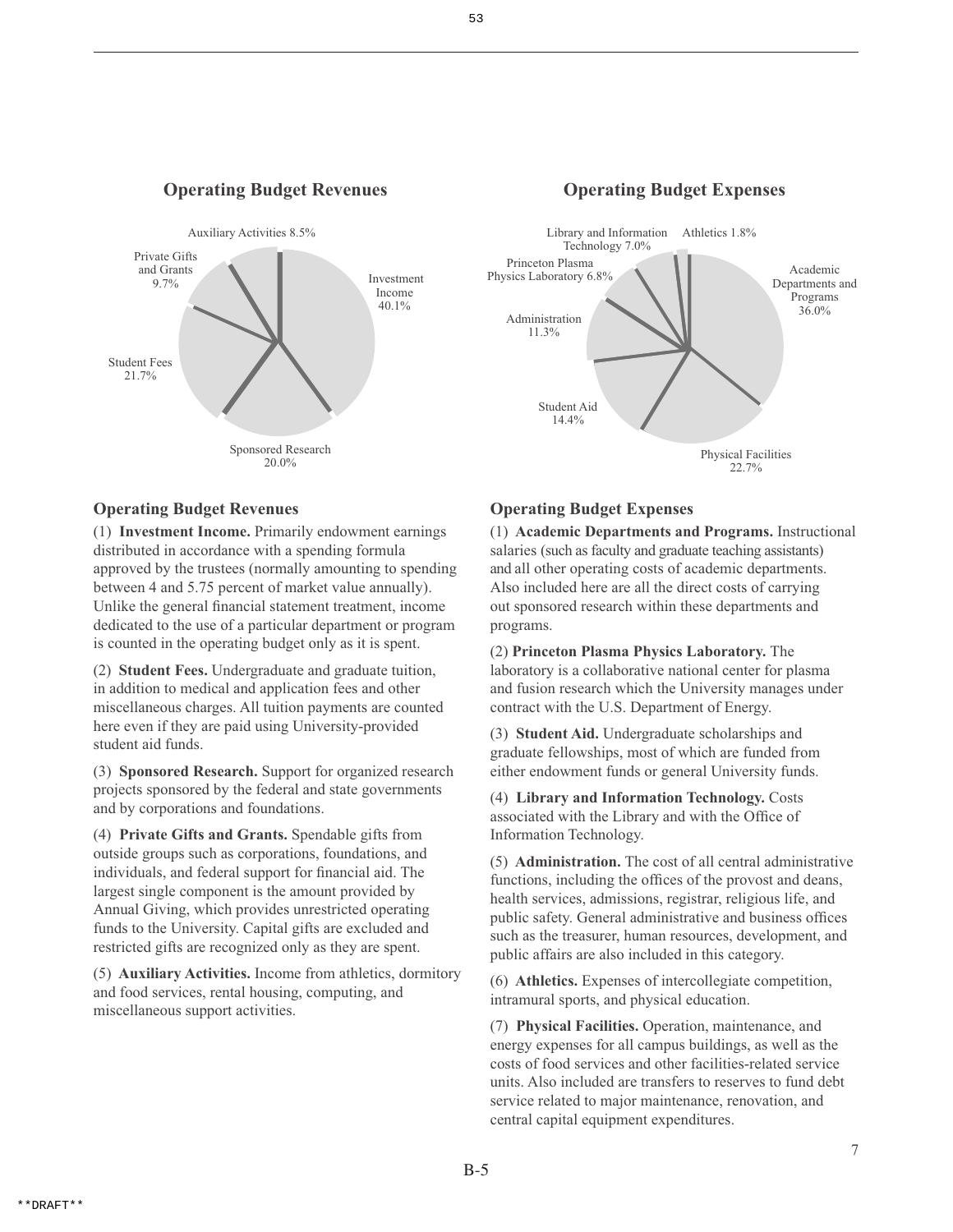# Financial Statements

## **Accounting Principles**

Frinceton University's financial statements are presented in accordance with generally accepted accounting principles set forth by the Financial Accounting Standards Board (FASB) as supplemented by the American Institute o presented in accordance with generally accepted accounting principles set forth by the Financial Accounting Standards Board (FASB) as Public Accountants (AICPA) audit and accounting guide for not-for-profit organizations. In addition to general accounting guidance, the statements reflect the impact of specific reporting requirements of not-for-profit organizations prescribed by FASB Statements 116 and 117 on the subjects of accounting for contributions and the format of general purpose external financial statements, respectively. Compliance with AICPA guidance includes the consolidation of wholly owned subsidiaries and significant trusts in which the University is a beneficiary, as well as reporting tuition discounts, primarily fellowships and scholarships, as reductions of tuition revenue. The financial statements are fully comparable, including prior year data on the Consolidated Statement of Activities.

## **Financial Reports**

The principal objectives of FASB Statement 117 are<br>to provide consistency among the financial<br>statements of not-for-profit organizations and to<br>make them more comparable to those of the for-profit to provide consistency among the financial statements of not-for-profit organizations and to make them more comparable to those of the for-profit sector. Statement 117 requires not-for-profit organizations to provide, for their external financial reports, a statement of financial position, a statement of activities, and a statement of cash flows. The organization's resources are classified among three categories of net assets, that is, gross assets less related liabilities, based solely on the existence or absence of donor-imposed restrictions. Amounts for each of the three classes of net assets—permanently restricted, temporarily restricted, and unrestricted—are displayed in a statement of financial position, and the amounts of change in each category are displayed in a statement of activities.

*Permanently restricted* net assets are those resources that may never be spent, mainly endowment funds. They are generally the results of gifts and bequests with donor stipulations that they be invested to provide a permanent source of income. They may also include gifts in kind such as works of art or real property. *Temporarily restricted* net assets include those that, again by donor stipulation, must be invested only for a certain period of time or may be used in a specified future period. *Unrestricted* net assets may be expended for any purpose and result from investment income, including net gains, and from gifts.

## **Statement of Financial Position**

54

The statement of financial position is a snapshot of the University's resources and obligations at the close of the fiscal year and is comparable to the document sometimes referred to as the balance sheet. Assets on the statement are presented in decreasing order of liquidity, from cash to property and equipment, the least liquid of its assets. A significant item is the amount for contributions receivable, a requirement under FASB Statement 116.

Liabilities are also presented in order of anticipated time of liquidation. Included are the liabilities under unitrust agreements, which represent the estimated amounts payable to donors under the University's planned giving programs. The accounting rules require donees to record a liability for the present value of the expected lifetime payments to donors and to recognize the net amount received as a contribution in the year of receipt.

In accordance with the accounting rules, certain unrestricted net assets have been partially earmarked, or designated, according to their intended use by the University. A significant portion of unrestricted net assets, realized gains on endowment assets, has been reinvested and is not treated as available for spending. Temporarily restricted net assets include promises to give that are receivable in future years as well as donor-restricted contributions, the purpose of which has not yet been fulfilled. Permanently restricted net assets include endowment gifts that cannot be spent and funds held in perpetual trust by others.

#### **Statement of Activities**

The statement of activities is a summary of the income and expenses for the year, classified according to the existence or absence of the restrictions described above. Sources such as tuition, sponsored research, and auxiliary activities are normally shown as unrestricted income, although income from certain gifts or sponsored agreements may be includible in any of the three classes of income depending upon the donor's specifications. Gifts to endowment, for example, are permanently restricted. Income from temporarily restricted sources is reclassified to unrestricted income when the circumstances of the restriction have been fulfilled. All expenditures are made from unrestricted net assets, since an amount cannot be spent until all restrictions on its use have been removed.

The statement of activities is presented in two sections, operating and nonoperating, which attempt to reflect the principles of the University's operating budget. Items of income shown in the operating section include all unrestricted receipts as well as the endowment earnings made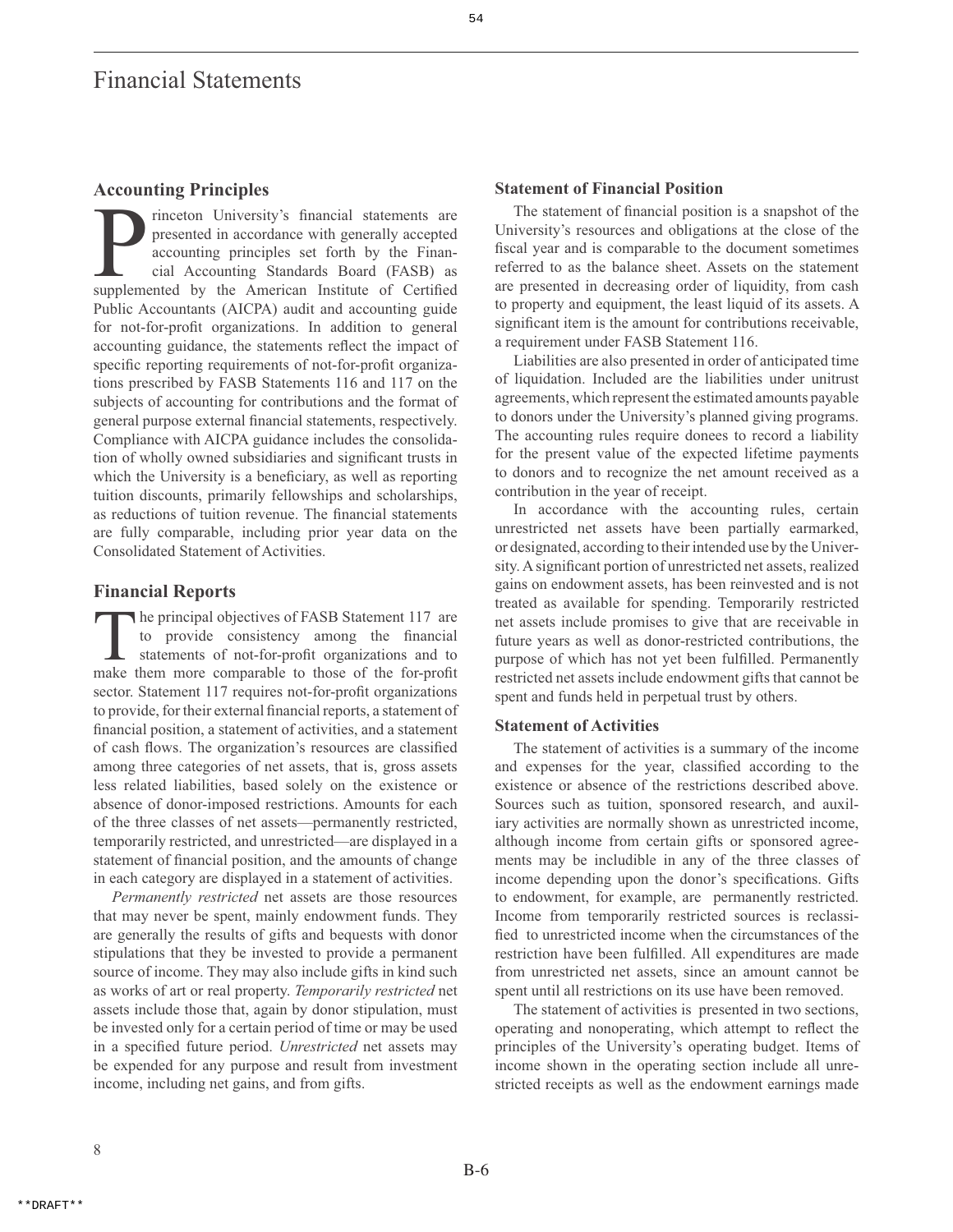available for spending under the spending rule. Virtually all expenses are considered to be associated with operating activity. Major items of income that are considered nonoperating include unrealized appreciation on investments and endowment income earned in the current year to be used in the succeeding year in accordance with operating budget policy. Unrestricted gift income, primarily from Annual Giving, is shown as operating income, while income from promises to give (pledges) is considered a nonoperating source of income.

The statement of activities concludes with a reconciliation of the change in each class of net assets for the year to the balance of net assets shown on the statement of financial position.

## **Statement of Cash Flows**

The statement of cash flows is intended to be the bridge from the increase or decrease in net assets for the year to the change in cash balances from one year-end to the next. Several items shown as expenses in the statement of activities, such as depreciation, do not require an outlay of cash, whereas the purchase of capital assets, which does require the expenditure of cash, is added directly to the statement of financial position and only shows on the statement of activities on a depreciation basis. Other items that affect cash balances but are not required to be included in the statement of activities include the purchase and sale of investment securities, borrowing proceeds and the repayment of loan principal, and the net change in accounts receivable and payable.

The reconciling items on the statement of cash flows are grouped into three categories. *Operating activities* are those items of income and expense that occur during the normal course of providing services as an educational institution. *Investing activities* include the acquisition and disposal of capital assets such as buildings and equipment, and the purchase and sale of investments. *Financing activities* are those transactions that provide permanent capital for the organization, such as endowment gifts. Also included are the disbursement of funds for new student and employee loans, and the collection of principal payments on such loans, as well as the proceeds from long-term borrowing to finance capital additions and the repayment of principal on such indebtedness.

# **Contributions**

55

In accordance with FASB Statement 116, donors' unconditional promises to give are required to be recorded as revenue and as amounts receivable by donees in the year received. Where collection is not n accordance with FASB Statement 116, donors' unconditional promises to give are required to be recorded as revenue and as amounts receivable by expected within one year, the amount recorded is determined on a present-value basis. Conditional promises to give are recognized when they become unconditional, that is, when the conditions imposed by the donor have been substantially met.

Contributions must be classified among those that are permanently restricted, temporarily restricted, or unrestricted, as determined solely by the donor. The classification of contributions is essential for the proper presentation of revenue in the statement of activities and of net assets in the statement of financial position, previously discussed.

## **Endowment Management**

Significant portion of the operating budget<br>is financed from endowment earnings. Con-<br>sequently, the University's investment portfolio<br>is professionally managed for total return that is accounted is financed from endowment earnings. Consequently, the University's investment portfolio is professionally managed for total return that is accounted for under a consistently applied formula.

Most invested funds participate in the Primary Pool, which is operated on a market-value basis. Long-term growth of principal and increase of future earnings are the University's objectives in the investment of these funds. Funds participating in the Primary Pool are assigned units on a market-value basis. Funds withdrawn from the Primary Pool receive appreciation or depreciation based on the change in unit market values. After deducting investment management fees, the earnings are allocated on the basis of units owned by participating funds.

The University follows an endowment spending rule that provides for an annual increase in the amount of Primary Pool earnings allocated for spending. For the Primary Pool's year ended May 31, 2007, the interest and dividends per unit (net of investment management fees) were \$123.81. The unit earnings allocated for spending, including gains, were \$396.00. The market value of a unit was \$8,701.54 at June 30, 2007, and \$7,357.52 at June 30, 2006.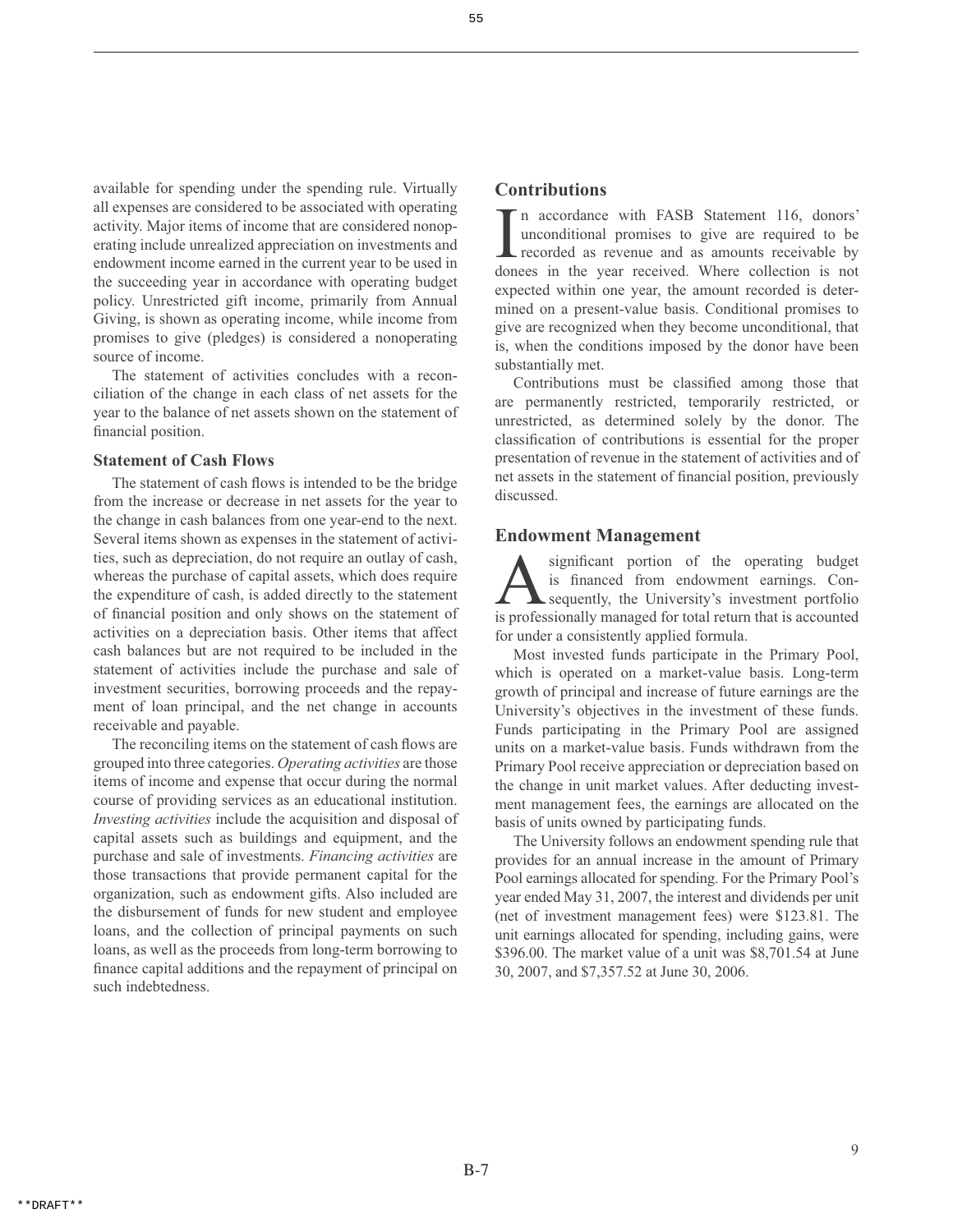A Secondary Pool is maintained for funds expected to be disbursed within five years. The University guarantees the principal of these funds and makes annual distributions at money market rates. Distributions to the participating funds for the Secondary Pool's year ended May 31, 2007, equaled 5.12 percent of the average market value.

The Balanced Fund and the Income Fund have been established for funds subject to the donor's reservation of life income. The fiscal year-end for each pool is December 31. These pools are operated on a market-value basis in a manner similar to the Primary Pool. After deducting investment management fees, earnings are distributed quarterly to the beneficiaries. For the year ended December 31, 2006, the earnings distribution from the Balanced Fund was \$119.81 per unit, and the average market value of a unit was \$3,036.46; the earnings distribution from the Income Fund was \$10.10 per unit, and the average market value of a unit was \$180.58.

The University also maintains a group of separately invested funds. Included therein are funds established from gifts of investments restricted as to sale by donors, funds where the University acts as custodian or fiscal agent for others, and the University's investments in real estate.

# **Conclusion**

In summary, we hope that readers find the presentations and explanations helpful in interpreting the financial state of the University. Princeton is blessed with significant financial resources and is committed to utilizin n summary, we hope that readers find the presentations and explanations helpful in interpreting the financial state of the University. Princeton is blessed with them in support of our current institutional and research programs while simultaneously preserving their value for future generations.

Ille Ci se d'e

Christopher McCrudden Vice President for Finance and Treasurer

Ennear Welizaw

Kenneth Molinaro Controller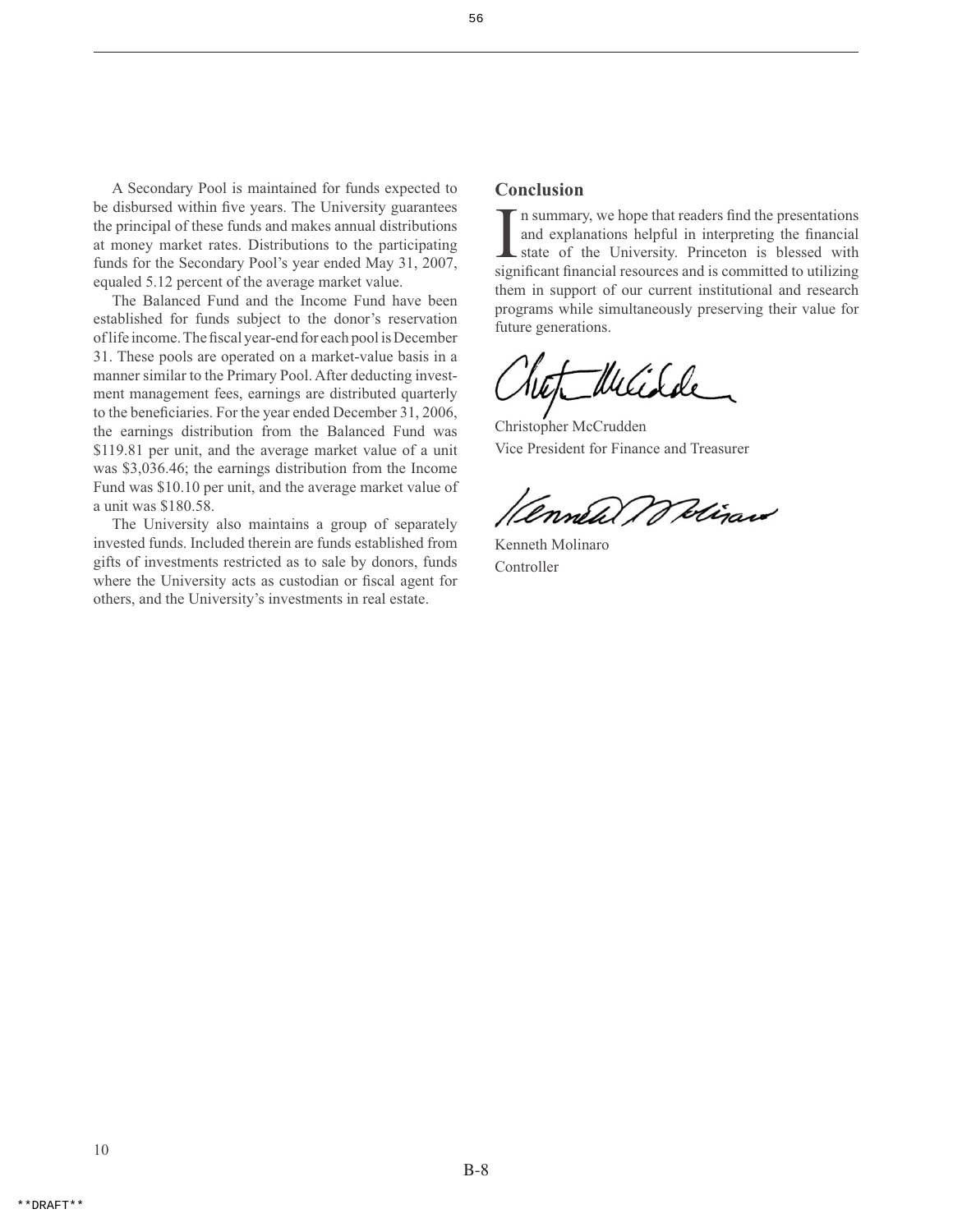# Report on Investments

## **Introduction**

The purpose of the endowment is to support the University's current and future operating needs, while preserving intergenerational equity. This mission requires a return that exceeds both the annual rate of spending and Un University's current and future operating needs, while preserving intergenerational equity. This mission requires a return that exceeds both the of this goal, the Princeton University Investment Company (PRINCO) maintains an equity-biased portfolio and seeks to partner with best-in-class investment management firms across diverse asset categories. PRINCO is structured as a University office but maintains its own Board of Directors (the "directors") and operates under the final authority of the University's Board of Trustees (the "trustees"). As of June 30, 2007, Princeton's total net investment portfolio stood at a record \$15.7 billion, approximately \$2.7 billion more than the year before.

#### **Spending**

The endowment provided \$414 million in spending support to the University in fiscal year 2007, representing 40% of University operating budget revenues.

Each year the trustees decide upon an amount to be spent from the endowment for the following fiscal year. (Excluded from these deliberations are funds that represent either capital reserves or assets devoted to strategic purposes, such as subsidizing faculty housing.) In their deliberations, the trustees use a spending framework that is designed to enable sizable amounts to be spent in a reasonably stable fashion, while allowing for reinvestment sufficient to preserve purchasing power in perpetuity. Until recently, the framework targeted annual spending rates of between 4% and 5%. In 2006, the trustees decided that, based upon the strengthening of Princeton's investment program, higher average spending rates could be supported going forward. As a result, the trustees raised the upper boundary of the spending target range to 5.75%.

With long-term expectations of university inflation approximating 5% or more, the endowment must seek investment returns approaching or exceeding 10% per year to maintain future purchasing power without a deterioration of corpus.

## **Asset Allocation**

Asset allocation involves deciding what share of the portfolio should be placed in the various broad asset categories. The decisions attempt to balance the relative merits of equities *versus* fixed income, domestic *versus* foreign investments, and publicly traded *versus* non-marketable assets.

Princeton's long-term asset allocation decisions are embodied in a Policy Portfolio which describes the asset categories in which Princeton will invest, a set of target weights that indicate how the portfolio will be positioned in "normal" market conditions, and a range of weightings within which exposures can be adjusted in response to strategic (mid-term) opportunities arising from significant market disequilibria. The graph below depicts the policy portfolio targets.

#### **1. Princeton University Policy Portfolio,** June 30, 2007



Clearly evident is PRINCO's bias toward equities or equity-like assets—94% of the portfolio is allocated toward these investments. Also striking is the relatively small portion,  $11\%$ , of the portfolio dedicated directly to Domestic Equities. Large portions of the portfolio are allocated to other high-return categories. Independent Return, Private Equity, and Real Assets bear further description. Independent Return is broadly defined as consisting of investment vehicles that seek high absolute returns that are independent of broad market trends. Private Equity and Real Assets include investments in private companies, venture capital opportunities, real estate, and natural resources. These areas have offered attractive opportunities for skilled, patient investors.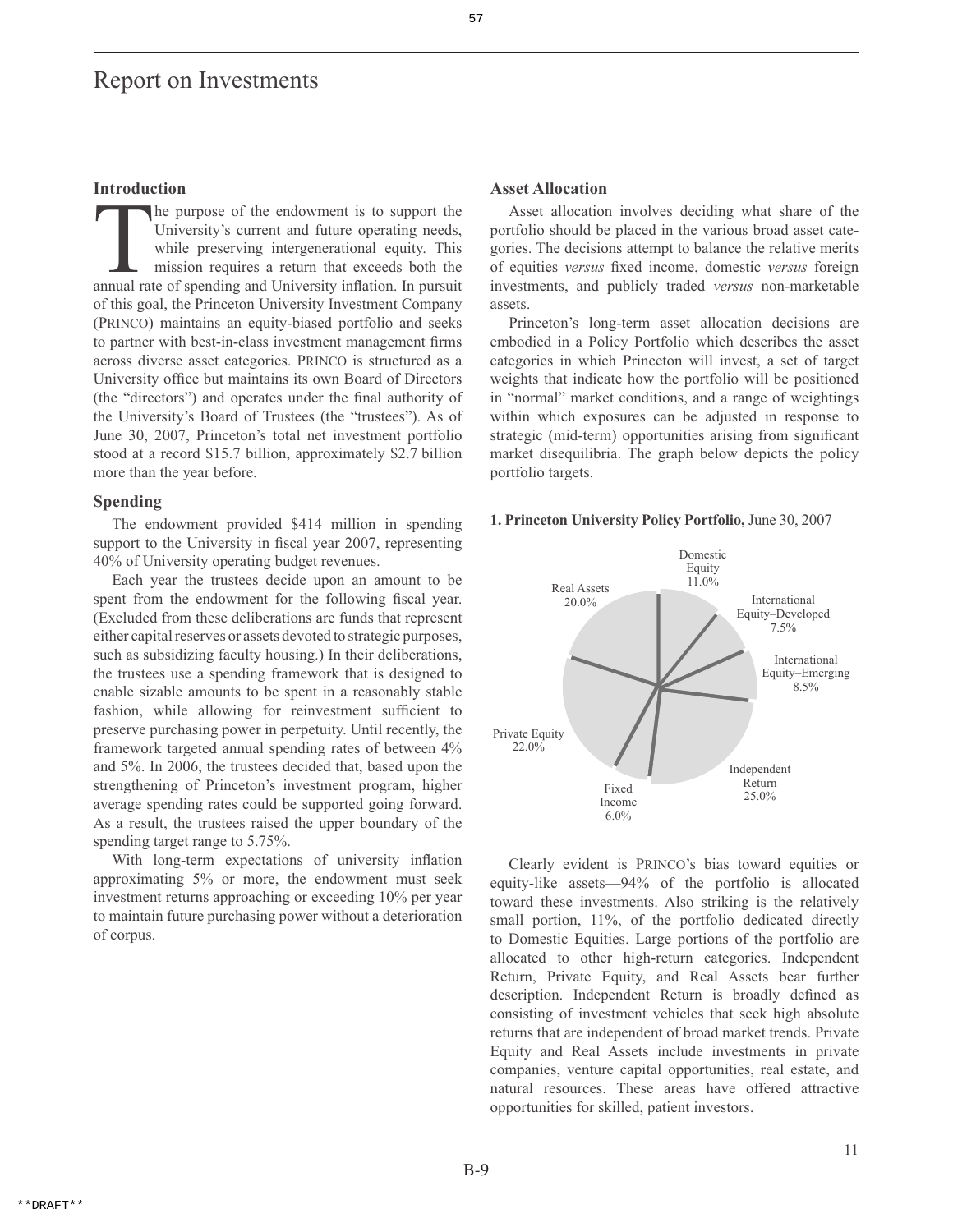PRINCO diversifies among asset categories for a number of reasons. Most importantly, we seek a return premium. Compared to the U.S. stock market, each of these areas offers the potential for higher long-term returns. In each of these arenas, Princeton has competitive advantages that make superior returns possible. A broader opportunity set means that the portfolio should be capable of producing high returns more often and in a greater variety of environments. The multi-asset class approach also offers diversification benefits that help to control risk.

PRINCO's directors, working closely with PRINCO staff, review the Policy Portfolio annually. Their fiscal 2007 Policy Portfolio review resulted in modifications of several long-term allocation targets—Private Equity's long-term target was increased by three points to 22%, offset by onepoint reductions in each of Domestic Equity, International Developed Equity, and Fixed Income. The graph above incorporates these changes, which were motivated primarily by increased confidence in PRINCO's ability to expand its non-marketable investment programs without degradation in quality.

There has been a "grand unifying theme" of activity cutting across almost all asset categories in recent years. We have made it a priority to improve and expand our internationally based manager networks. While three years ago we had just 12 relationships with "foreign local" managers, who managed \$500 million of our assets, today we have relationships with 42 of these experts, who collectively control \$3.9 billion of our assets (including unfunded commitments).

The following table compares the endowment's longterm Policy Portfolio asset allocation targets with the actual weights as of June 30, 2007. Within relatively small and pre-determined ranges, PRINCO's staff and directors will over- or under-weight relatively more or less compelling asset categories.

#### **2. Asset Allocation,** June 30, 2007

|                                | Policy   | Actual<br>Target Allocation |
|--------------------------------|----------|-----------------------------|
| Domestic Equity                | $11.0\%$ | $9.0\%$                     |
| International Equity–Developed | $7.5\%$  | $7.4\%$                     |
| International Equity–Emerging  | $8.5\%$  | $8.4\%$                     |
| Independent Return             | $25.0\%$ | $26.4\%$                    |
| Private Equity                 | 22.0%    | 24.6%                       |
| Real Assets                    | $20.0\%$ | $19.2\%$                    |
| Fixed Income                   | $6.0\%$  | $3.4\%$                     |
| Cash                           | $0.0\%$  | $1.5\%$                     |

#### **Performance**

For the fiscal year ending June 30, 2007, the endowment produced a 24.7% return on invested assets. Over the 10 years ended June 30, 2007, Princeton's portfolio earned an annualized return of 16.2%, compared to a 12.3% return for the Policy Portfolio and 9.6% for the median college and university endowment.<sup>1</sup> The endowment delivered its greatest margin of excess performance relative to a passive blend of 65% S&P 500 and 35% Lehman Brothers Aggregate Index, which produced an annualized 10-year return of 7.1%.2 Princeton's excess performance relative to the Policy Portfolio, median college and university, and 65/35 benchmark has added approximately \$6, \$8, and \$10 billion, respectively, to the endowment over the past 10 years.

Over the past 10 years, Princeton outperformed within asset categories by an average annualized margin of 2.9%. In every marketable equity category, PRINCO beat benchmarks by a substantial amount. The non-marketable asset categories Private Equity and Real Assets produced

1. Policy Portfolio returns represent a weighted average of individual benchmark returns. The median endowment performance represents data compiled by Cambridge Associates for 123 college and university endowments. 2. The 65% S&P 500/35% Lehman Brother Aggregate Index portfolio represents what an investor would earn from a 65/35 investment in these equity and fixed income market indices, rebalanced annually.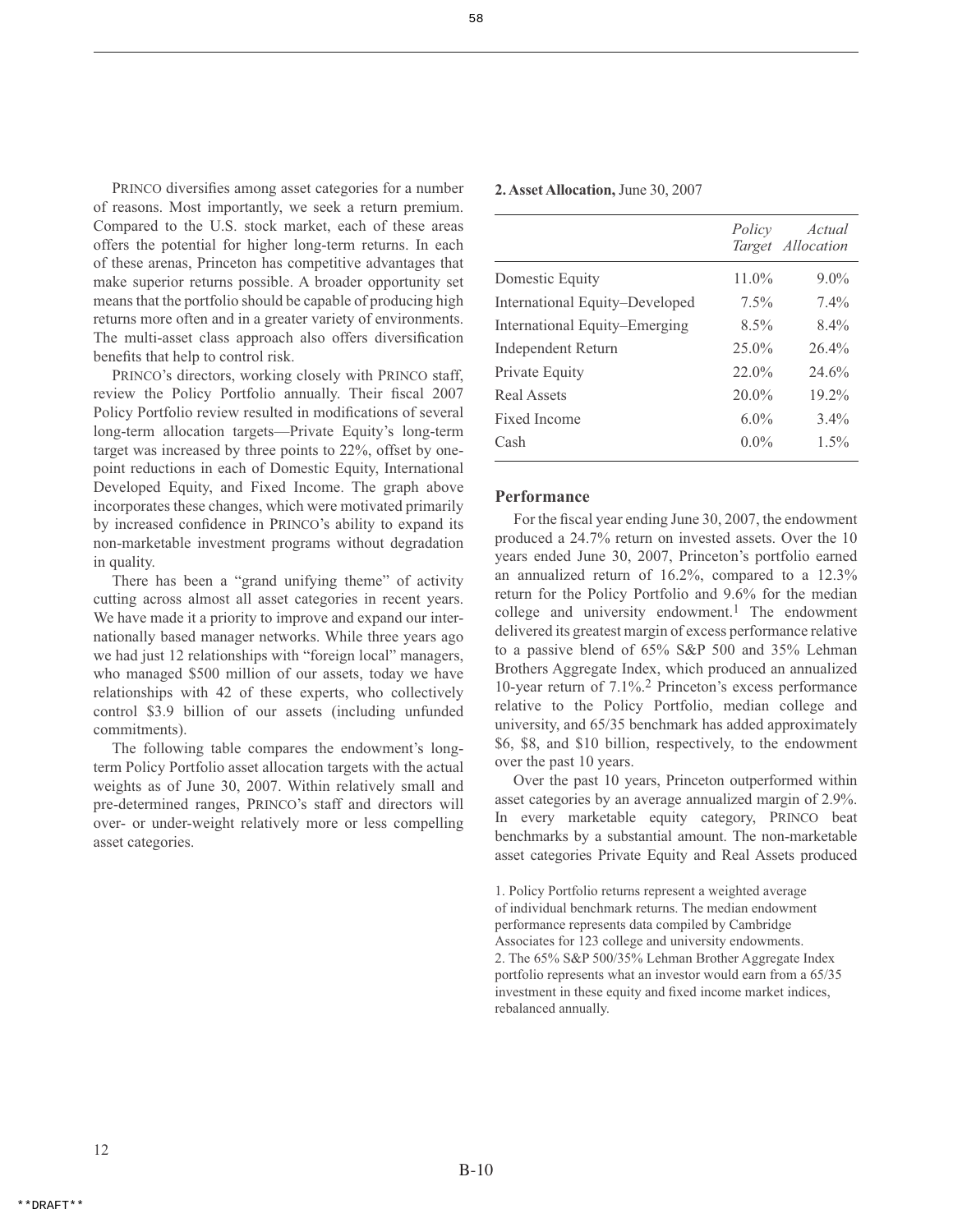

# **3. Endowment Performance vs. Benchmarks,**

Periods Ending June 30, 2007

Return to Policy Portfolio represents the weighted average of individual asset class benchmark returns.

strong absolute results, which were slightly greater and less than their respective benchmarks. A relative performance headwind has been created by the substantial expansion of these programs in recent years. As a result, relative to the benchmark, a larger share of Princeton's portfolio in each category is in young investments that have not yet had an opportunity to mature and have their inherent value made manifest.

Princeton's diverse asset allocation and its partnerships with skilled investment management firms across asset categories, should position the endowment for superior performance in a variety of market environments.

Andrew Golden President, Princeton University Investment Company

## **4. Princeton University Asset Class Returns vs. Benchmarks,** 10 Years Ending June 30, 2007



*Benchmarks used:*

- Domestic Equity: S&P 500 Index until 12/31/97; Wilshire 5000 Index thereafter;
- International Equity–Developed: MSCI World ex-US Index;
- International Equity–Emerging: MSCI Emerging Markets Free Index;
- Independent Return: (40% Wilshire 5000 + 60% 91-day T-Bill) + 550 bps annualized;
- Domestic Fixed Income: 2/3 Leh Agg + 1/3 SB non-US WGBI until 6/30/01; Leh Gov't thereafter;

Private Equity: Customized Cambridge Associates benchmark;

Real Assets: NCREIF Property Index until 6/30/00; Levered NCREIF Property Index until 6/30/03; thereafter blend of levered NCREIF Property and Timber Indices, Cambridge Associates Oil & Gas Universes and 6.5% Real Return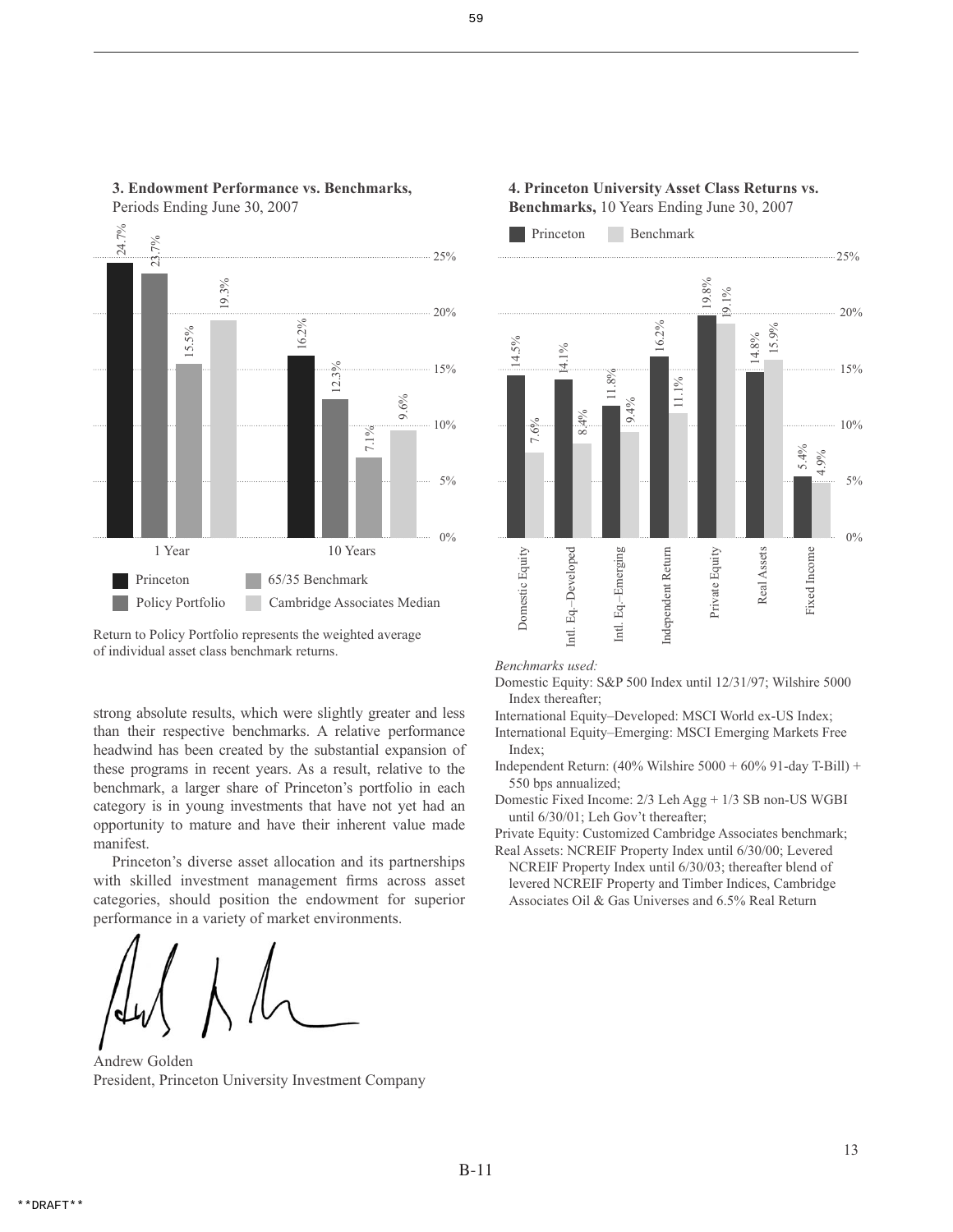# **Deloitte.**

**Deloitte & Touche LLP** 1700 Market Street 24th Floor Philadelphia, PA 19103 USA

Tel: 215-246-2300 Fax: 215-569-2441

# www.deloitte.com **INDEPENDENT AUDITORS' REPORT**

The Board of Trustees of Princeton University

We have audited the accompanying Consolidated Statements of Financial Position of Princeton University (the "University") as of June 30, 2007 and 2006, and the related Consolidated Statements of Activities and Cash Flows for the years then ended. These financial statements are the responsibility of the University's management. Our responsibility is to express an opinion on these financial statements based on our audits.

60

We conducted our audits in accordance with auditing standards generally accepted in the United States of America. Those standards require that we plan and perform the audit to obtain reasonable assurance about whether the financial statements are free of material misstatement. An audit includes consideration of internal control over financial reporting as a basis for designing audit procedures that are appropriate in the circumstances, but not for the purpose of expressing an opinion on the effectiveness of the organization's internal control over financial reporting. Accordingly, we express no such opinion. An audit also includes examining, on a test basis, evidence supporting the amounts and disclosures in the financial statements, assessing the accounting principles used and significant estimates made by management, as well as evaluating the overall financial statement presentation. We believe that our audits provide a reasonable basis for our opinion.

In our opinion, such consolidated financial statements present fairly, in all material respects, the financial position of the University at June 30, 2007 and 2006, and the changes in its net assets and its cash flows for the years then ended in conformity with accounting principles generally accepted in the United States of America.

As discussed in Note, "Postretirement benefits other than pensions" to the consolidated financial statements, the University changed its method of accounting for defined benefit pension and other postretirement plans in 2007.

As discussed in Note, "Conditional asset retirement obligations" to the consolidated financial statements, the University changed its method of accounting for asset retirement obligations in 2006.

As discussed in Note, "Investments" to the financial statements, the financial statements include investments valued at \$6.497 billion (38% of net assets) and \$4.357 billion (30% of net assets) as of June 30, 2007 and 2006, respectively, whose fair values have been estimated by management in the absence of readily determinable fair values. Management's estimates are based on information provided by the general partners or a valuation committee.

Delartte + Touche LLA

November 9, 2007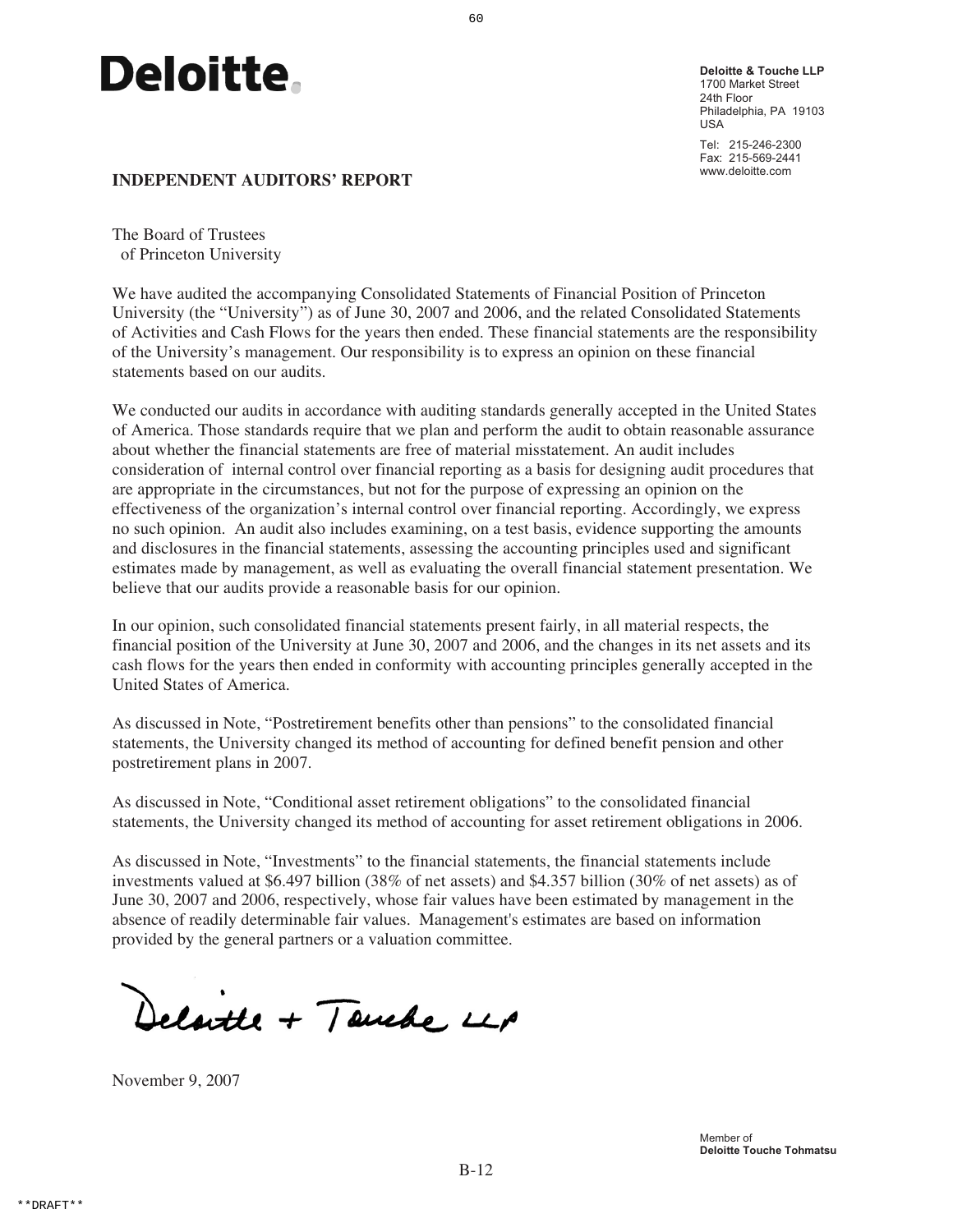# Princeton University Consolidated Statements of Financial Position

# **June 30, 2007 and 2006**

| <b>Assets</b>                                       |                 |                 |
|-----------------------------------------------------|-----------------|-----------------|
| Cash                                                | \$<br>3,830     | \$<br>3,280     |
| Accounts and accrued interest receivable            | 80,846          | 65,819          |
| Due from brokers                                    | 91,608          | 3,073           |
| Educational loans receivable                        | 66,032          | 62,766          |
| Contributions receivable                            | 212,416         | 204,171         |
| Inventories, deferred charges, and other assets     | 27,534          | 35,072          |
| Securities pledged to creditors                     | 188,558         | 188,714         |
| Investments at market value                         | 16,542,000      | 13,619,000      |
| Funds held in trust by others                       | 115,110         | 99,775          |
| Property:                                           |                 |                 |
| Land                                                | 80,264          | 67,249          |
| Buildings and improvements                          | 1,840,017       | 1,790,198       |
| Construction in progress                            | 271,359         | 159,710         |
| Other property                                      | 587,686         | 566,296         |
| Accumulated depreciation                            | (756, 506)      | (707, 725)      |
| Total assets                                        | \$19,350,754    | \$16,157,398    |
| <b>Liabilities</b>                                  |                 |                 |
| Accounts payable                                    | \$69,837        | \$57,462        |
| Due to brokers                                      | 8,620           | 1,410           |
| Deposits, advance receipts, and accrued liabilities | 64,612          | 56,580          |
| Payable under securities loan agreements            | 194,041         | 193,992         |
| Deposits held in custody for others                 | 181,308         | 148,462         |
| Deferred revenues                                   | 44,451          | 46,368          |
| Liability under planned giving agreements           | 99,086          | 99,336          |
| Federal loan programs                               | 7,579           | 7,400           |
| Indebtedness to third parties                       | 1,343,347       | 1,061,769       |
| Accrued postretirement benefits                     | 222,034         | 179,969         |
| <b>Total liabilities</b>                            | \$<br>2,234,915 | \$<br>1,852,748 |
| <b>Net Assets</b>                                   |                 |                 |
| Unrestricted                                        | \$14,607,370    | \$12,034,334    |
| Temporarily restricted                              | 1,225,678       | 1,050,020       |
| Permanently restricted                              | 1,282,791       | 1,220,296       |
| Total net assets                                    | \$17,115,839    | \$14,304,650    |
| <b>Total Liabilities and Net Assets</b>             | \$19,350,754    | \$16,157,398    |

61

See notes to consolidated financial statements.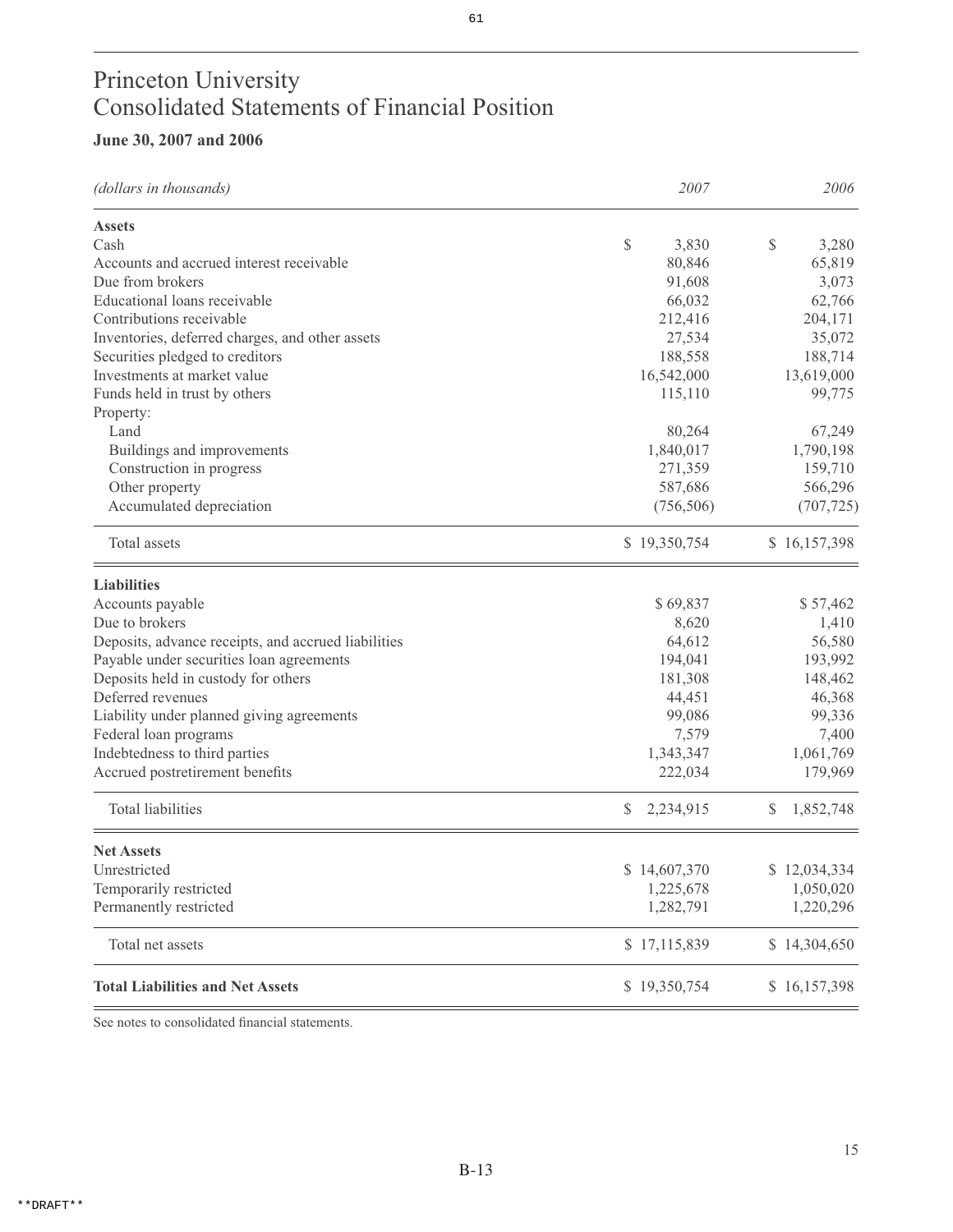# Princeton University Consolidated Statement of Activities

# **Year ended June 30, 2007**

| (dollars in thousands)                                                                | Unrestricted            | Temporarily<br>Restricted | Permanently<br>Restricted | 2007<br><b>Total</b>    |
|---------------------------------------------------------------------------------------|-------------------------|---------------------------|---------------------------|-------------------------|
| Operating revenues, gains, and other support                                          |                         |                           |                           |                         |
| Tuition and fees                                                                      | \$227,480               |                           |                           | \$227,480               |
| Less scholarships and fellowships                                                     | (132, 124)              |                           |                           | (132, 124)              |
| Net tuition and fees                                                                  | 95,356                  |                           |                           | 95,356                  |
| Government grants and contracts                                                       | 196,373                 |                           |                           | 196,373                 |
| Private gifts, grants, and contracts                                                  | 79,320                  |                           |                           | 79,320                  |
| Sales and services of auxiliary activities                                            | 74,568                  |                           |                           | 74,568                  |
| Other sources<br>Investment earnings distributed                                      | 48,738<br>452,617       | \$50,015                  |                           | 48,738<br>502,632       |
|                                                                                       |                         |                           |                           |                         |
| Total operating revenues, gains, and other support                                    | 946,972                 | 50,015                    |                           | 996,987                 |
| Net assets released from restrictions                                                 | 175,834                 | (175, 834)                |                           |                         |
| Total operating revenues, gains, and other support                                    | 1,122,806               | (125, 819)                |                           | 996,987                 |
| <b>Operating expenses and losses</b>                                                  |                         |                           |                           |                         |
| Educational and general:                                                              |                         |                           |                           |                         |
| Academic departments and programs                                                     | 477,584                 |                           |                           | 477,584                 |
| Academic support                                                                      | 35,620                  |                           |                           | 35,620                  |
| Student services<br>Library                                                           | 76,022<br>52,907        |                           |                           | 76,022<br>52,907        |
| General administration and institutional support                                      | 109,569                 |                           |                           | 109,569                 |
| Other student aid                                                                     | 26,148                  |                           |                           | 26,148                  |
| Plasma Physics Laboratory                                                             | 72,861                  |                           |                           | 72,861                  |
| Total educational and general                                                         | 850,711                 |                           |                           | 850,711                 |
| Auxiliary activities                                                                  | 94,446                  |                           |                           | 94,446                  |
| Interest on indebtedness                                                              | 36,124                  |                           |                           | 36,124                  |
| Total operating expenses and losses                                                   | 981,281                 |                           |                           | 981,281                 |
| Results of operations                                                                 | 141,525                 | (125, 819)                |                           | 15,706                  |
| Nonoperating activities                                                               |                         |                           |                           |                         |
| Adjustments to planned giving agreements                                              |                         | 8,623                     | \$6,708                   | 15,331                  |
| Increase in value of assets held in trust by others                                   |                         |                           | 15,335                    | 15,335                  |
| Private gifts, noncurrent                                                             |                         | 158,259                   | 23,621                    | 181,880                 |
| Net unrealized appreciation on investments                                            | 1,170,713               | 77,172                    | 5,474                     | 1,253,359               |
| Investment earnings not distributed<br>Distribution of prior year investment earnings | 1,732,102<br>(452, 617) | 107,438<br>(50, 015)      | 11,357                    | 1,850,897<br>(502, 632) |
|                                                                                       |                         |                           |                           |                         |
| Increase from nonoperating activity                                                   | 2,450,198               | 301,477                   | 62,495                    | 2,814,170               |
| Increase in net assets before cumulative effect<br>of change in accounting principle  | 2,591,723               | 175,658                   | 62,495                    | 2,829,876               |
| Cumulative effect of change in accounting principle                                   | (18,687)                |                           |                           | (18,687)                |
| Increase in net assets                                                                | 2,753,036               | 175,658                   | 62,495                    | 2,811,189               |
| Net assets at the beginning of the year                                               | 12,034,334              | 1,050,020                 | 1,220,296                 | 14,304,650              |
| Net assets at the end of the year                                                     | \$14,607,370            | \$1,225,678               | \$1,282,791               | \$17,115,839            |
|                                                                                       |                         |                           |                           |                         |

See notes to consolidated financial statements.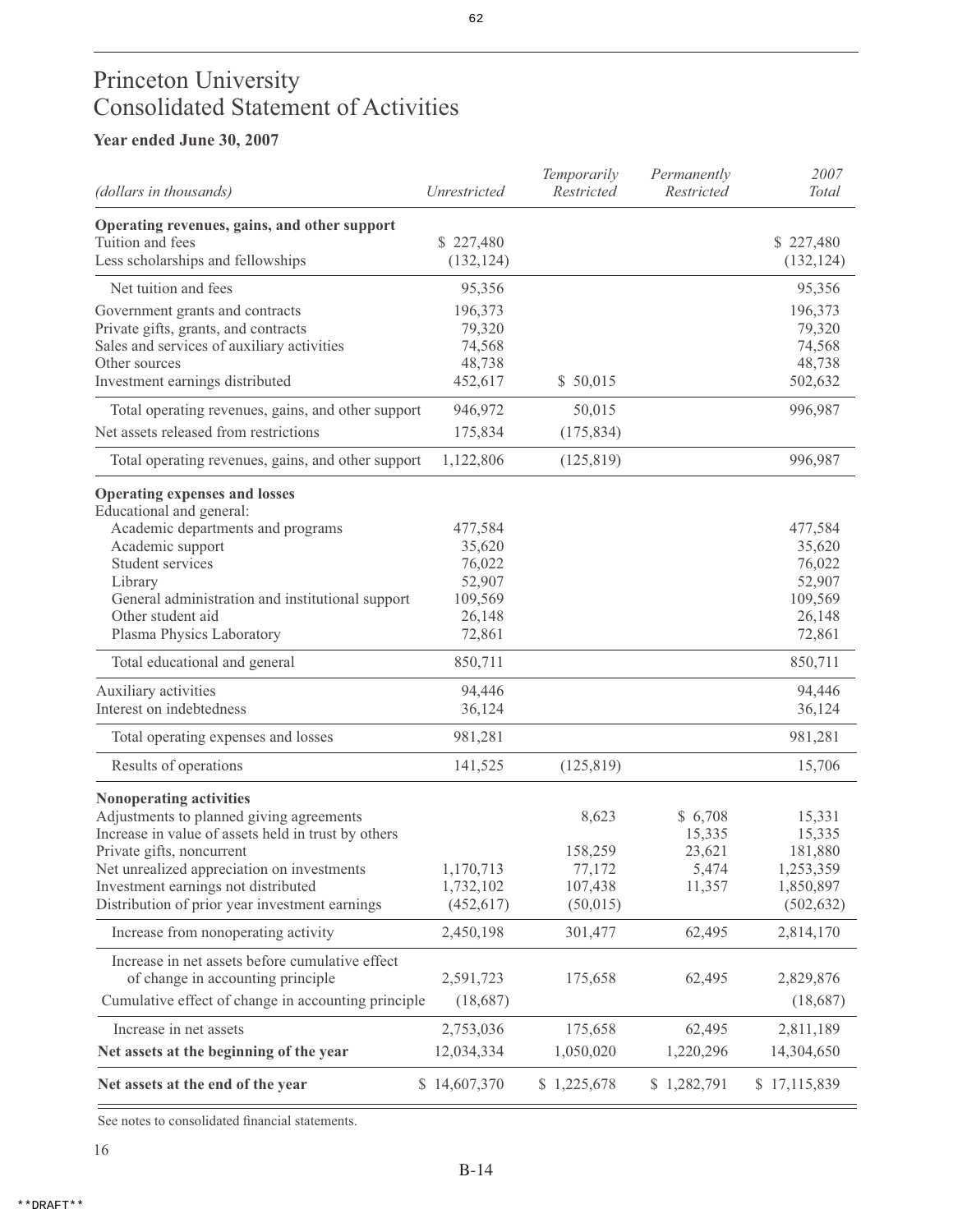# Princeton University Consolidated Statement of Activities

# **Year ended June 30, 2006**

| (dollars in thousands)                                                                | Unrestricted            | Temporarily<br>Restricted | Permanently<br><b>Restricted</b> | 2006<br><b>Total</b>    |
|---------------------------------------------------------------------------------------|-------------------------|---------------------------|----------------------------------|-------------------------|
| Operating revenues, gains, and other support                                          |                         |                           |                                  |                         |
| Tuition and fees                                                                      | \$213,176               |                           |                                  | \$213,176               |
| Less scholarships and fellowships                                                     | (120, 425)              |                           |                                  | (120, 425)              |
| Net tuition and fees                                                                  | 92,751                  |                           |                                  | 92,751                  |
| Government grants and contracts                                                       | 203,127                 |                           |                                  | 203,127                 |
| Private gifts, grants, and contracts                                                  | 77,740                  |                           |                                  | 77,740                  |
| Sales and services of auxiliary activities                                            | 69,730                  |                           |                                  | 69,730                  |
| Other sources                                                                         | 42,124<br>392,131       |                           |                                  | 42,124                  |
| Investment earnings distributed                                                       |                         | \$44,030                  |                                  | 436,161                 |
| Total operating revenues, gains, and other support                                    | 877,603                 | 44,030                    |                                  | 921,633                 |
| Net assets released from restrictions                                                 | 140,109                 | (140, 109)                |                                  |                         |
| Total operating revenues, gains, and other support                                    | 1,017,712               | (96,079)                  |                                  | 921,633                 |
| <b>Operating expenses and losses</b>                                                  |                         |                           |                                  |                         |
| Educational and general:                                                              |                         |                           |                                  |                         |
| Academic departments and programs<br>Academic support                                 | 448,458<br>29,588       |                           |                                  | 448,458                 |
| Student services                                                                      | 72,437                  |                           |                                  | 29,588<br>72,437        |
| Library                                                                               | 47,933                  |                           |                                  | 47,933                  |
| General administration and institutional support                                      | 98,844                  |                           |                                  | 98,844                  |
| Other student aid                                                                     | 23,317                  |                           |                                  | 23,317                  |
| Plasma Physics Laboratory                                                             | 77,498                  |                           |                                  | 77,498                  |
| Total educational and general                                                         | 798,075                 |                           |                                  | 798,075                 |
| Auxiliary activities                                                                  | 93,183                  |                           |                                  | 93,183                  |
| Interest on indebtedness                                                              | 36,684                  |                           |                                  | 36,684                  |
| Total operating expenses and losses                                                   | 927,942                 |                           |                                  | 927,942                 |
| Results of operations                                                                 | 89,770                  | (96,079)                  |                                  | (6,309)                 |
| <b>Nonoperating activities</b>                                                        |                         |                           |                                  |                         |
| Adjustments to planned giving agreements                                              |                         | 8,338                     | \$1,844                          | 10,182                  |
| Increase in value of assets held in trust by others                                   |                         |                           | 5,351                            | 5,351                   |
| Private gifts, noncurrent                                                             |                         | 158,136                   | 34,110                           | 192,246                 |
| Net unrealized appreciation on investments                                            | 590,300                 | 65,819                    | 8,087                            | 664,206                 |
| Investment earnings not distributed<br>Distribution of prior year investment earnings | 1,315,827<br>(392, 131) | 69,114<br>(44, 030)       | 10,323                           | 1,395,264<br>(436, 161) |
|                                                                                       |                         |                           |                                  |                         |
| Increase from nonoperating activity                                                   | 1,513,996               | 257,377                   | 59,715                           | 1,831,088               |
| Increase in net assets before cumulative effect                                       |                         |                           |                                  |                         |
| of change in accounting principle                                                     | 1,603,766               | 161,298                   | 59,715                           | 1,824,779               |
| Cumulative effect of change in accounting principle                                   | (15,500)                |                           |                                  | (15,500)                |
| Increase in net assets                                                                | 1,588,266               | 161,298                   | 59,715                           | 1,809,279               |
| Net assets at the beginning of the year                                               | 10,446,068              | 888,722                   | 1,160,581                        | 12,495,371              |
| Net assets at the end of the year                                                     | \$12,034,334            | \$1,050,020               | \$1,220,296                      | \$14,304,650            |

See notes to consolidated financial statements.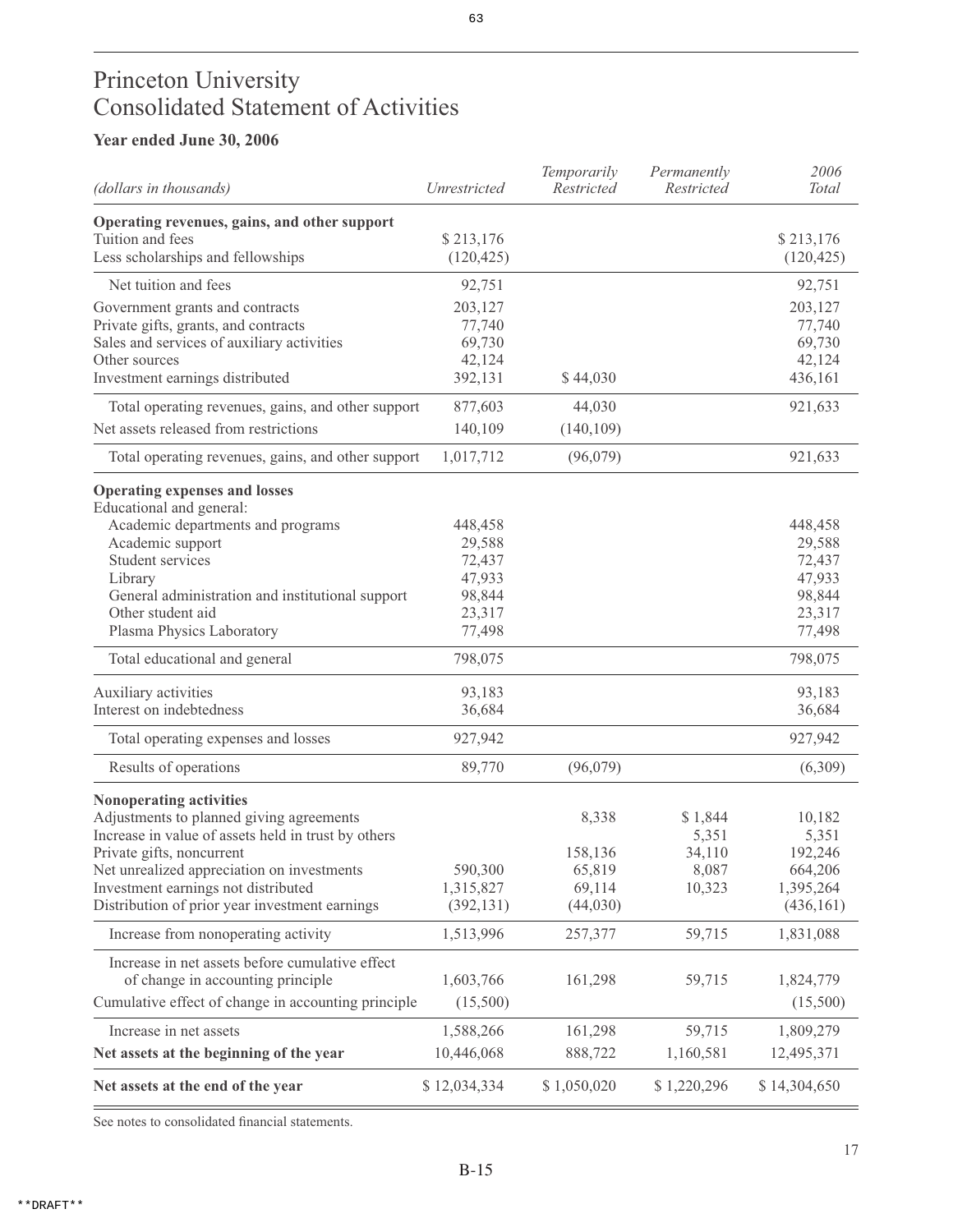# Princeton University Consolidated Statements of Cash Flows

# **Years ended June 30, 2007 and 2006**

| (dollars in thousands)                                                                  | 2007              | 2006          |  |
|-----------------------------------------------------------------------------------------|-------------------|---------------|--|
| Cash flows from operating activities:                                                   |                   |               |  |
| Change in net assets                                                                    | \$2,811,189       | \$1,809,279   |  |
| Adjustments to reconcile change in net assets to net cash                               |                   |               |  |
| provided by operating activities:                                                       |                   |               |  |
| Depreciation expense                                                                    | 83,239            | 94,261        |  |
| Amortization of bond issuance costs and premiums                                        | (7,800)           | (1,667)       |  |
| Property gifts-in-kind                                                                  | (1,606)           | (17,656)      |  |
| Adjustments to planned giving agreements                                                | (15,331)          | (10, 182)     |  |
| Realized gain on investments                                                            | (1,415,211)       | (1, 196, 474) |  |
| Unrealized appreciation on investments                                                  | (1,253,359)       | (664,206)     |  |
| Loss on disposal of fixed assets                                                        | 3,261             | 7,031         |  |
| Increase in value of assets held in trust by others                                     | (15, 335)         | (5,352)       |  |
| Contributions received for long-term investment                                         | (181, 880)        | (192, 246)    |  |
| Changes in operating assets and liabilities:<br>Decrease (increase) in operating assets |                   | 7,785         |  |
| Increase in operating liabilities                                                       | (7,489)<br>84,973 | 66,590        |  |
|                                                                                         |                   |               |  |
| Net cash provided by (used in) operating activities                                     | 84,651            | (102, 837)    |  |
| Cash flows from investing activities:                                                   |                   |               |  |
| Purchases of property, plant, and equipment                                             | (236, 640)        | (186,987)     |  |
| Proceeds from disposal of property, plant, and equipment                                | 4,738             | 5,390         |  |
| Purchases of investments                                                                | (6,985,097)       | (5,687,743)   |  |
| Proceeds from maturities/sales of investments                                           | 6,695,515         | 5,793,273     |  |
| Net cash used by investing activities                                                   | (521, 484)        | (76,067)      |  |
| Cash flows from financing activities:                                                   |                   |               |  |
| Issuance of indebtedness to third parties                                               | 523,613           | 92,925        |  |
| Payment of debt principal                                                               | (234, 235)        | (46, 563)     |  |
| Contributions received for long-term investment                                         | 132,745           | 114,472       |  |
| Transactions on planned giving agreements                                               | 15,081            | 16,867        |  |
| Net additions (repayments) under federal loan programs                                  | 179               | (2,047)       |  |
| Net cash provided by financing activities                                               | 437,383           | 175,654       |  |
| Net increase (decrease) in cash                                                         | 550               | (3,250)       |  |
| Cash at beginning of year                                                               | 3,280             | 6,530         |  |
| Cash at end of year                                                                     | \$3,830           | \$3,280       |  |
| Supplemental disclosures:                                                               |                   |               |  |
| Interest paid                                                                           | \$38,329          | \$39,532      |  |

See notes to consolidated financial statements.

\*\*DRAFT\*\*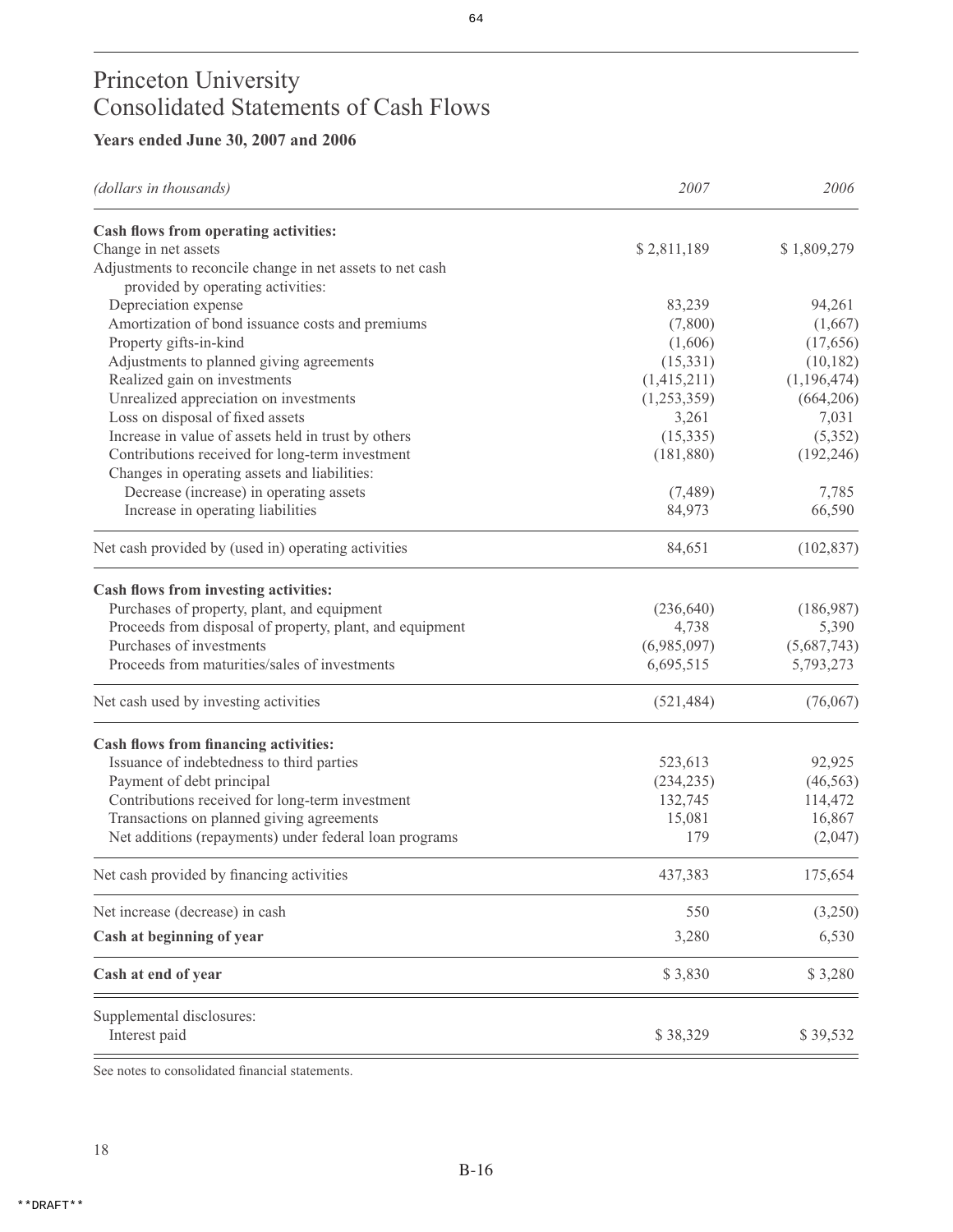# Princeton University Notes to Consolidated Financial Statements

# **Years ended June 30, 2007 and 2006**

## **Nature of operations**

Princeton University (hereafter referred to as the University) is a privately endowed, nonsectarian institution of higher learning. When originally chartered in 1746 as the College of New Jersey, it became the fourth college in British North America. It was renamed Princeton University in 1896. First located in Elizabeth, and briefly in Newark, the school moved to Princeton in 1756.

The student body numbers approximately 4,800 undergraduates and 2,300 graduate students in more than 60 departments and programs. The University offers instruction in the liberal arts and sciences and in professional programs of the School of Architecture, the School of Engineering and Applied Science, and the Woodrow Wilson School of Public and International Affairs. The faculty numbers approximately 1,200, including visitors and parttime appointments.

## **Summary of significant accounting policies**

The consolidated financial statements of Princeton University (now legally known as "The Trustees of Princeton University") are prepared on the accrual basis and include the accounts of its wholly owned subsidiaries and two foundations controlled by the University. Financial information conforms to the statements of accounting principles of the Financial Accounting Standards Board (FASB) and to the American Institute of Certified Public Accountants *Audit and Accounting Guide for Not-for-Profit Organizations.*  Relevant pronouncements of the FASB include Statements of Financial Accounting Standards ("SFAS") No. 116, *Accounting for Contributions Received and Contributions Made*, and SFAS No. 117, *Financial Statements of Not-for-Profit Organizations*, issued by the Financial Accounting Standards Board.

Under SFAS No. 116, unconditional promises to give are recognized as revenues in the year made, not in the year in which the cash is received. The amounts are present-valued based on timing of expected collections. Amounts received from donors to planned giving programs are shown in part as a liability for the present value of annuity payments to the donor and the balance as a gift of either temporarily or permanently restricted net assets.

SFAS No. 117 prescribes the standards for external financial statements and requires not-for-profit organizations to prepare a statement of financial position (balance sheet), a statement of activities, and a statement of cash flows. It requires the classification of the organization's net assets and its revenues and expenses into three categories according to the existence or absence of donor-imposed restrictions—permanently restricted, temporarily restricted, or unrestricted. Changes in each category are reflected in the statement of activities, certain of which are further categorized as nonoperating. Such nonoperating activities primarily reflect transactions of a long-term investment or capital nature, including contributions receivable in future periods, contributions subject to donor-imposed restrictions, and gains and losses on investments in excess of the University's spending rule. Other significant accounting policies are described elsewhere in these notes.

The preparation of the University's financial statements in conformity with generally accepted accounting principles requires management to make estimates and assumptions that affect the reported amounts of assets and liabilities and disclosure of contingent assets and liabilities at the dates of the consolidated statements of financial position and the reported amounts of revenue and expense included in the consolidated statement of activities. Actual results could differ from such estimates.

Except as set forth elsewhere in these notes, the University's other financial instruments are carried in the balance sheet at amounts that approximate their fair values.

## **New accounting pronouncements**

In June 2006, the FASB issued Interpretation No. 48, *Accounting for Uncertainty in Income Taxes, an interpretation of FASB Statement No. 109*. This interpretation clarifies the accounting for uncertainty in income taxes recognized in an enterprise's financial statements in accordance with FASB Statement No. 109, *Accounting for Income Taxes*. This interpretation prescribes a recognition and measurement attribute for the financial statement recognition and measurement of a tax position taken or expected to be taken in a tax return. This interpretation also provides guidance on derecognition, classification, interest and penalties, disclosure, and transitions and is effective for fiscal years beginning after December 15, 2007.

In September 2006, the FASB issued Statement No.157, *Fair Value Measurements*.This statement defines fair value, establishes a framework for measuring fair value in generally accepted accounting principles, and expands disclosure about fair value management. This statement is effective for fiscal years beginning after November 15, 2007.

In February 2007, the FASB issued Statement No. 159, *The Fair Value Option for Financial Assets and Financial Liabilities Including an amendment of FASB Statement No. 115*. This statement permits all entities to choose, at specified election dates, to measure eligible items at fair value (the "fair value option"). Unrealized gains and losses on items for which the fair value option has been elected shall be reported in the statement of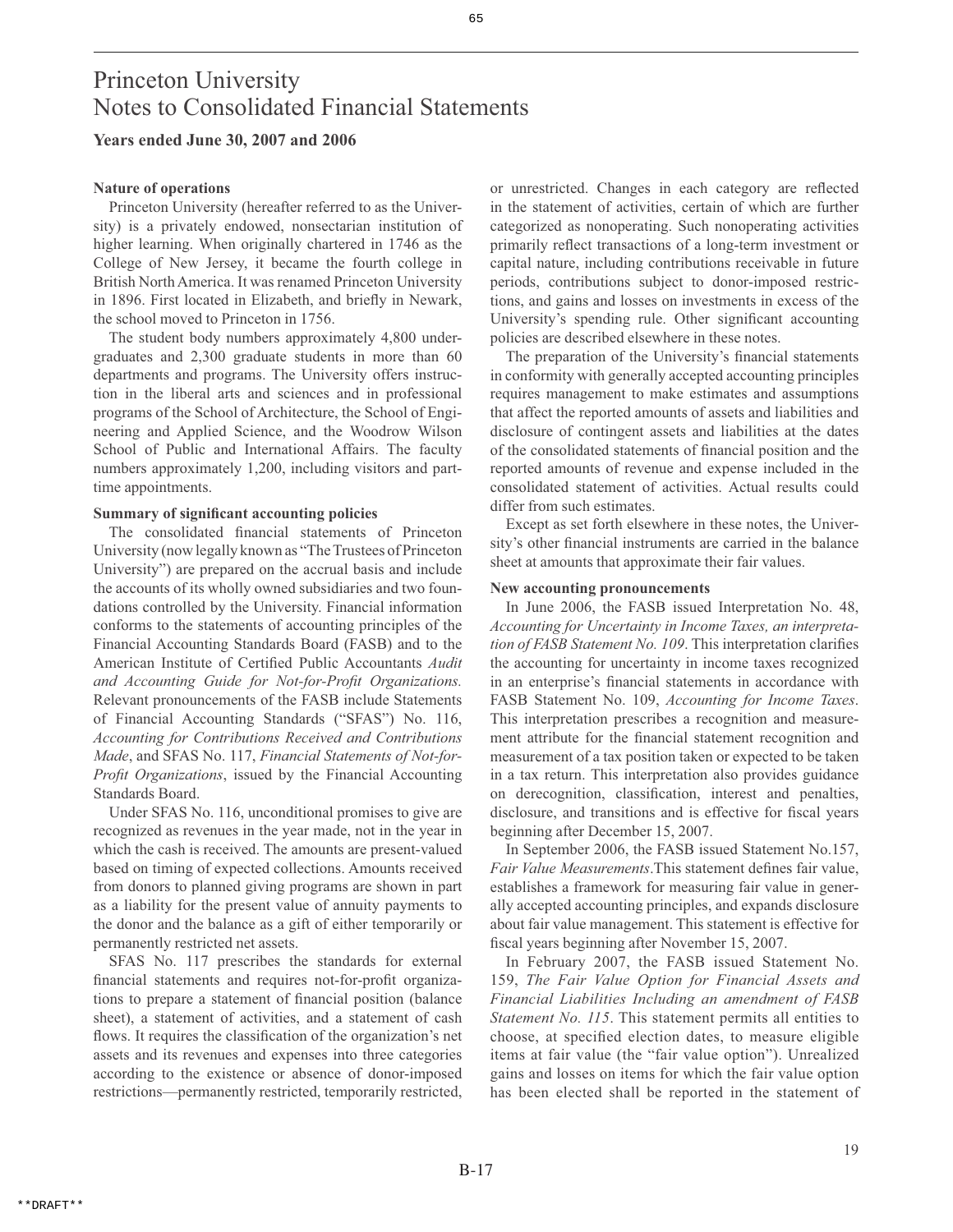activities or similar statement. This statement is effective as of the beginning of the first fiscal year that begins after November 15, 2007.

Management is evaluating the impact of implementing these pronouncements on the University's financial statements.

#### **Investments**

All investments in equity securities with readily determinable fair values and all investments in debt securities are reported at fair values. In addition, the University utilizes fair values for reporting other investments, primarily limited partnerships and derivatives.

The fair value of marketable equity, debt, and certain derivative securities (which includes both domestic and foreign issues) is generally based upon a combination of published current market prices and exchange rates. The fair value of restricted securities and other investments where published market prices are not available is based on estimated values using discounted cash flow and other industry standard methodologies. Where applicable, independent appraisers and engineers assist in the valuation. The fair value of limited partnerships is estimated by management based on information provided by the respective general partners or a valuation committee. These investments are generally less liquid than other investments and the values reported may differ from the values that would have been reported had a ready market for these securities existed. Securities transactions are reported on a trade-date basis. A summary of investments at fair value at June 30, 2007 and 2006 is as follows (in millions):

|                                 |   | 2007     |   | 2006       |
|---------------------------------|---|----------|---|------------|
| Managed portfolio:              |   |          |   |            |
| Equity accounts                 | S | 8,229.3  | S | 7,562.2    |
| Fixed income accounts           |   | 958.4    |   | 1,119.5    |
| Limited partnerships            |   | 6,497.0  |   | 4,357.0    |
| Faculty and staff mortgages     |   | 277.3    |   | 260.3      |
| Miscellaneous assets            |   | 580.0    |   | 320.0      |
| Gross investments               |   | 16,542.0 |   | 13,619.0   |
| Planned Giving investments      |   | (235.9)  |   | (241.3)    |
| Bond proceeds awaiting drawdown |   | (346.5)  |   | (114.4)    |
| Due from brokers, net           |   | 83.0     |   | 1.7        |
| Working capital                 |   | (312.6)  |   | (273.3)    |
| Net investment portfolio        |   | 15,730.0 |   | \$12,991.7 |
|                                 |   |          |   |            |

The Princeton University Investment Company ("PRINCO") manages investments for the University and the two foundations that the University controls, The Robertson Foundation and the Stanley J. Seeger Hellenic Fund. PRINCO also manages accounts for certain affiliated organizations. The investment balances managed by PRINCO for these entities as of June 30, included in the University's consolidated financial statements, are as follows (in millions):

|                                     | 2007       | 2006       |
|-------------------------------------|------------|------------|
| Princeton University                | \$14,592.0 | \$12,061.2 |
| The Robertson Foundation            | 894.1      | 755.0      |
| Stanley J. Seeger Hellenic Fund     | 32.4       | 27.0       |
| Deposits held in custody for others | 211.5      | 148.5      |
| Net investment portfolio            | \$15,730.0 | \$12,991.7 |

The composition of net investment return for the years ended June 30, 2007 and 2006 were as follows (in thousands):

|                                               | 2006<br>2007              |  |
|-----------------------------------------------|---------------------------|--|
| Realized and unrealized gains<br>and (losses) | \$2,668,570 \$1,860,680   |  |
| Interest, dividends, and<br>other income      | 198,790<br>435,686        |  |
| Total                                         | \$ 3,104,256 \$ 2,059,470 |  |

The University follows a spending rule for its endowment funds, including funds functioning as endowment, that provides for regular increases in spending while preserving the long-term purchasing power of the endowment. Earnings available for spending are shown in operating revenue, and the balance as nonoperating revenue.

As of June 30, 2007 and 2006, the University had loaned certain securities, returnable on demand, with a market value of \$188.6 and \$188.7 million, respectively, to several financial institutions that have deposited collateral with respect to such securities of \$194.0 and \$193.9 million, respectively. The University receives income on the invested collateral, and also continues to receive interest and dividends from the securities on loan. In accordance with SFAS No. 140, *Accounting for Transfers and Servicing of Financial Assets and Extinguishments of Liabilities*, the securities loaned are shown as an asset labeled securities pledged to creditors and the obligation to return the collateral is shown as a liability labeled payable under securities lending agreements on the Consolidated Statements of Financial Position.

As part of its investment strategy, the University enters into a variety of financial instruments and strategies, including futures, swaps, options, short sales, and forward foreign currency exchange contracts. In all cases except forward foreign currency exchange and swap contracts, these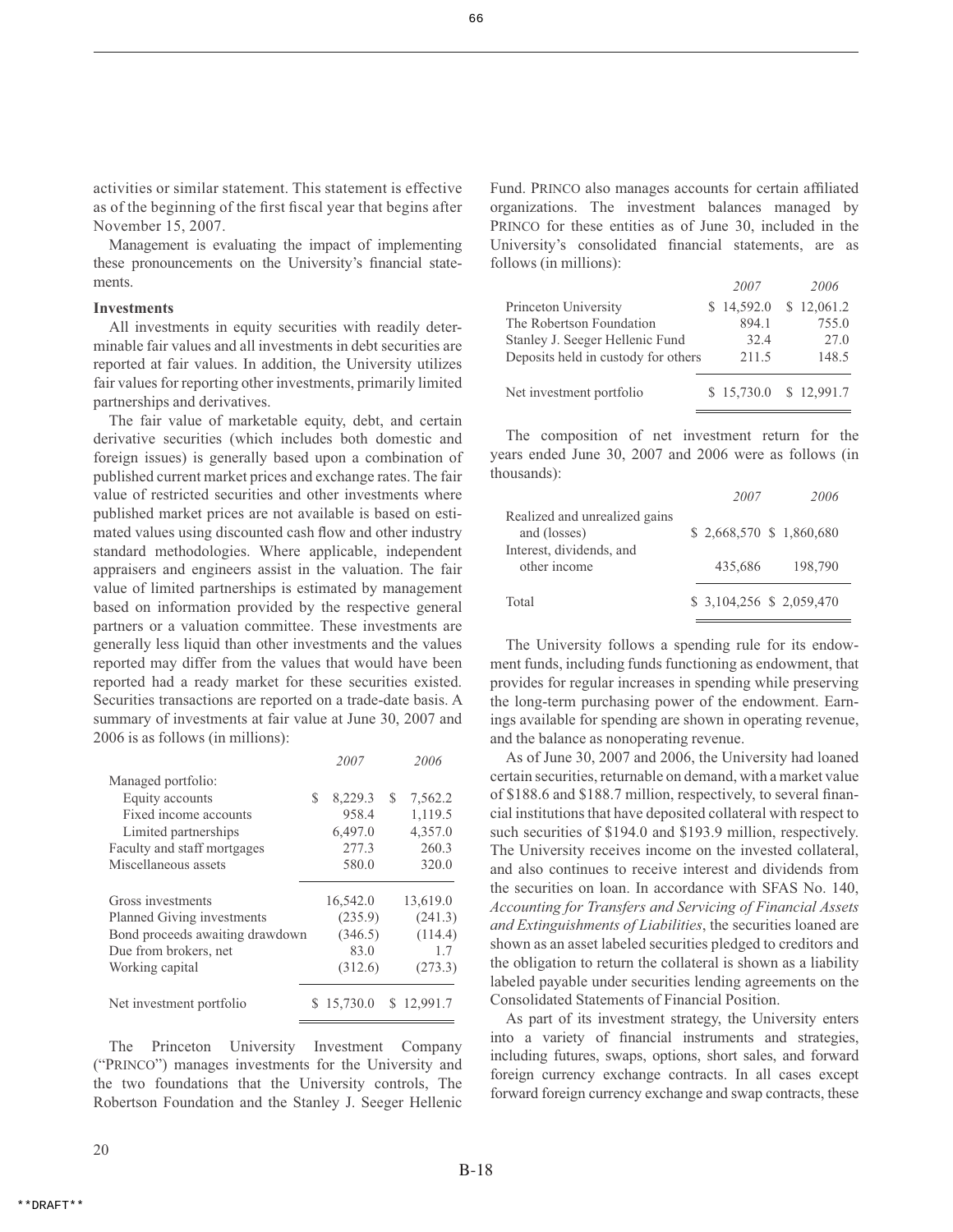transactions are traded through securities and commodities exchanges. The forward foreign currency exchange and swap contracts are executed with credit-worthy banks and brokerage firms. The University enters into equity swap contracts to limit the University's exposure to market value fluctuations of domestic equity securities held in limited partnerships. At June 30, 2007 and 2006 there were no swaps outstanding.

Through a program to attract and retain excellent faculty and senior staff, the University provides home acquisition and financing assistance on residential properties in the area surrounding the University. Notes receivable from faculty and staff and co-ownership interests in the properties are included in investments and are collateralized by mortgages on those properties.

Bond proceeds awaiting drawdown in the amount of \$346.5 million and \$114.4 million at June 30, 2007 and 2006, respectively, are included in investments and are restricted as to use.

#### **Educational loans**

Educational loans receivable at June 30, 2007 and 2006 are reported net of allowances for doubtful loans of \$0.7 million and \$1.1 million, respectively. Determination of the fair value of educational loans receivable could not be made without incurring excessive costs. These loans include donor-restricted and federally sponsored educational loans that bear mandated interest rates and repayment terms, and are subject to significant restrictions on their transfer and disposition.

#### **Promises to give**

At June 30, 2007 and 2006 the University had received from donors unconditional promises to give contributions of amounts receivable in the following periods (in thousands):

|                                    | 2007        | 2006        |
|------------------------------------|-------------|-------------|
| Less than one year                 | 38,932<br>S | 36,101<br>S |
| One to five years                  | 169,177     | 134,067     |
| More than five years               | 41,462      | 64,967      |
| Total<br>Less unamortized discount | 249,571     | 235,135     |
| and reserve                        | 37,155      | 30,964      |
| Net amount                         | \$212,416   | \$204,171   |

The amounts promised have been discounted at a riskfree rate to take into account the time value of money. Current year promises are included in revenue as additions to temporarily or permanently restricted net assets, as determined by the donors.

In addition, at June 30, 2007, the University has received from donors promises to give \$5.1 million, which are conditioned upon the raising of matching gifts from other sources and other criteria. These amounts will be recognized as income in the periods in which the conditions have been fulfilled.

#### **Funds held in trust by others**

The University is the income beneficiary of various trusts that are held and controlled by independent trustees. In addition, the University is the income beneficiary of entities that qualify as supporting organizations under Section 509(a)(3) of the U.S. Internal Revenue Code. Funds held in trust by others are recognized at the estimated fair value of the assets or the present value of the future cash flows when the irrevocable trust is established or the University is notified of its existence. Funds held in trust by others, stated at fair value, amounted to \$115.1 million in 2007 and \$99.8 million in 2006.

#### **Property**

Land additions subsequent to June 30, 1973, are reported at estimated market value at the date of gift, in the case of gifts, and at cost in all other cases. Land acquired through June 30, 1973, is carried at estimated value at that date, computed using municipal tax assessments because it was not practicable to determine historical cost or the market value at the date of gift.

Buildings and improvements are stated at cost. Expenditures for operation and maintenance of physical plant are expensed as incurred.

Items classified as other property at June 30, 2007 and 2006 consist of the following (in thousands):

|                             | 2007      | 2006      |
|-----------------------------|-----------|-----------|
| Equipment                   | \$224,930 | \$222,367 |
| Rare books                  | 70,940    | 68,444    |
| Library books, periodicals, |           |           |
| and bindings                | 218,938   | 203,957   |
| Fine arts objects           | 72,878    | 71,528    |
| Total                       | \$587,686 | \$566,296 |

Equipment, rare books, and library books, periodicals, and bindings are stated at cost. Equipment includes items purchased with federal government funds; an indeterminate portion of those items are expected to be transferred to the University at the termination of the respective grant or contract. In addition to purchases with University funds, the University, since its inception, has received a substantial number of fine arts objects from individual gifts and bequests. Art objects acquired through June 30, 1973, are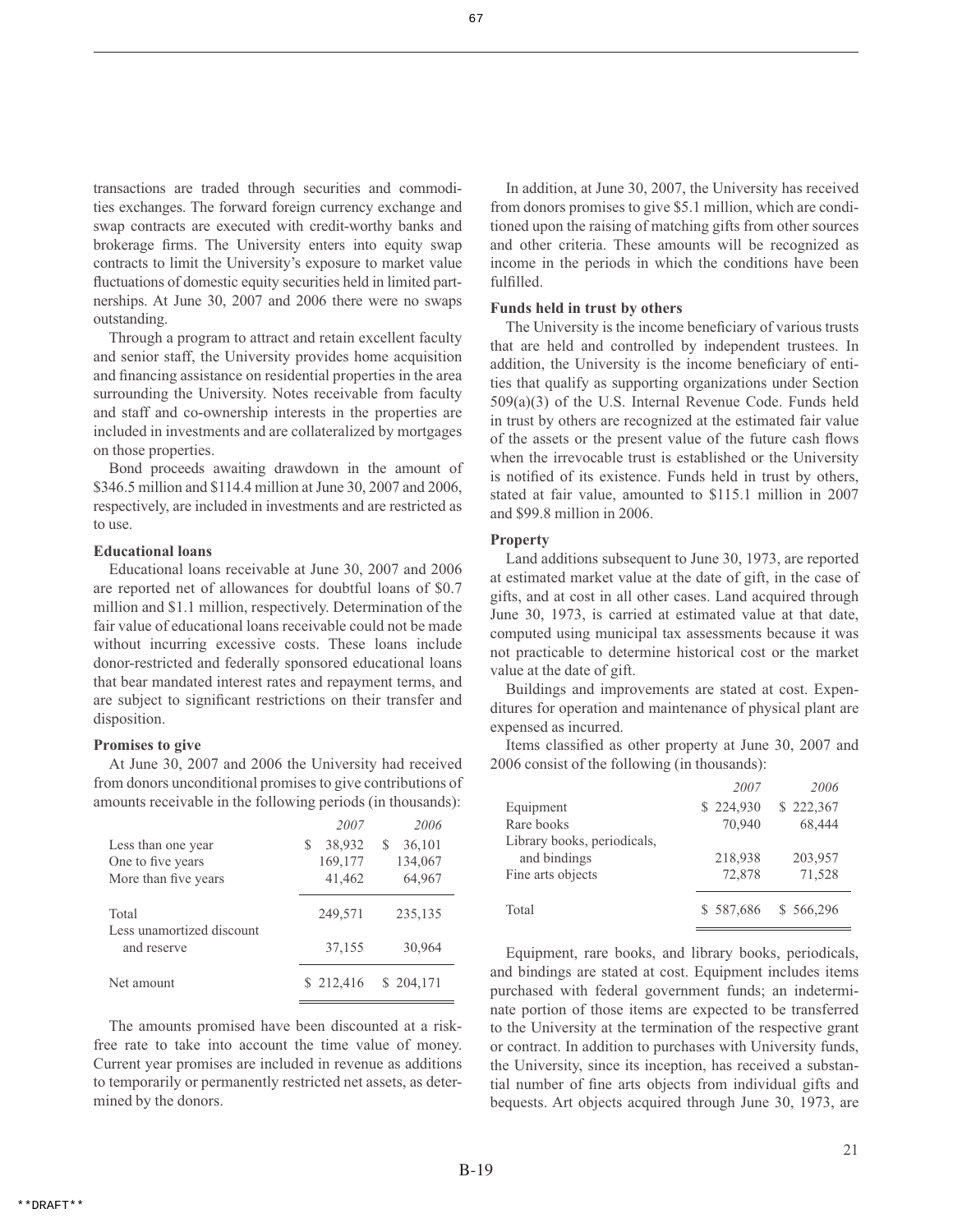carried at insurable values at that date because it is not practicable to determine the historical cost or market value at the date of gift. Art objects acquired subsequent to

of gift. In 2006 the University adopted the use of componentized depreciation for buildings and building improvements used for research. The costs of research facilities were separated into building shell, service system and fixed equipment components which were separately depreciated. The effect of the change in the estimated useful lives of these components was an increase in depreciation expense of \$21.5 million for the year ended June 30, 2006.

June 30, 1973, are recorded at cost or fair value at the date

Annual depreciation is calculated on the straight-line method over useful lives ranging from 15 to 50 years for buildings and improvements, 30 years for library books, and 10 and 15 years for equipment.

#### **Conditional asset retirement obligations**

In March 2005, the FASB issued Interpretation No. 47 ("FIN No. 47"), *Accounting for Conditional Asset Retirement Obligations*. Under FIN No. 47, companies must accrue for costs related to legal obligations to perform certain activities in connection with the retirement, disposal, or abandonment of assets. The obligation to perform the asset retirement activity is not conditional even though the timing or method may be conditional.

The University has identified asbestos abatement as a conditional asset retirement obligation. Asbestos abatement was estimated using site-specific surveys where available and a per/square foot estimate based on historical cost where surveys were unavailable. FIN No. 47 requires that the estimate be recorded as a liability and as an increase to the asset, and the capitalized portion depreciated over the remaining useful life of the asset. Since the assets are now substantially depreciated, the full amount of the estimated asset retirement obligation of \$15.5 million was expensed at July 1, 2005, and is shown as a cumulative effect of change in accounting principle. Accretion expense on the asset retirement obligation was \$0.7 million and \$0.7 million for the years ended June 30, 2007 and 2006, respectively. The asset retirement obligation which is included in accrued liabilities was \$15.0 million and \$15.1 million at June 30, 2007 and 2006, respectively.

#### **Deferred revenues**

Deferred revenues primarily represent advance receipts relating to the University's real estate leasing activities. Such amounts are amortized over the term of the related leases.

#### **Indebtedness to third parties**

At June 30, 2007 and 2006 the University's debt consists of loans through the New Jersey Educational Facilities Authority (NJEFA), commercial paper, various parental loans with the Student Loan Marketing Association (Sallie Mae) and a local bank, a note with a local bank, and various mortgages as follows (in thousands):

|                                      | 2007    | 2006    |
|--------------------------------------|---------|---------|
| <b>NJEFA Revenue Bonds</b>           |         |         |
| July 1, 1998 Series E, 4.87%,        |         |         |
| due July 2007, net of unamortized    |         |         |
| discount of \$0 and \$5              | $S -$   | \$555   |
| February 15, 1999 Series A, 4.80%,   |         |         |
| due July 2029, net of unamortized    |         |         |
| discount of \$64 and \$206           | 5,661   | 28,644  |
| July 15, 1999 Series B, 4.75%,       |         |         |
| due July 2009, net of unamortized    |         |         |
| discount of \$51 and \$76            | 4,514   | 6,619   |
| June 15, 2000 Series E, 5.21%,       |         |         |
| due July 2010, net of unamortized    |         |         |
| discount of \$69 and \$92            | 6,556   | 8,508   |
| October 15, 2000 Series H, 5.23%,    |         |         |
| due July 2027, net of unamortized    |         |         |
| discount of \$150 and \$299          | 6,375   | 18,801  |
| October 17, 2001 Series B,           |         |         |
| variable rate, due July 2022         | 83,200  | 87,000  |
| July 26, 2002 Series B,              |         |         |
| variable rate, due July 2023         | 86,965  | 90,465  |
| June 26, 2003 Series E, 3.94%,       |         |         |
| due July 2028, including unamortized |         |         |
| premium of $$4,197$ and $$5,096$     | 71,207  | 85,131  |
| August 6, 2003 Series F,             |         |         |
| variable rate, due July 2024         | 66,375  | 69,335  |
| September 18, 2003 Series D, 3.73%,  |         |         |
| due July 2019, including unamortized |         |         |
| premium of $$8,218$ and $$8,902$     | 98,638  | 106,982 |
| July 21, 2004 Series D, 4.50%,       |         |         |
| due July 2029, including unamortized |         |         |
| premium of \$3,744 and \$7,903       | 50,199  | 144,123 |
| March 18, 2005 Series A, 4.40%,      |         |         |
| due July 2030, including unamortized |         |         |
| premium of \$5,132 and \$8,125       | 140,867 | 145,955 |
| June 8, 2005 Series B, 4.24%         |         |         |
| due July 2035, including unamortized |         |         |
| premium of \$2,079 and \$2,888       | 87,439  | 115,753 |
| May 22, 2006 Series D, 4.39%,        |         |         |
| due July 2031, including unamortized |         |         |
| premium of \$904 and \$942           | 75,194  | 75,232  |
| August 3, 2006 Series E, 4.50%,      |         |         |
| due July 2027, including unamortized |         |         |
| premium of \$96                      | 92,831  |         |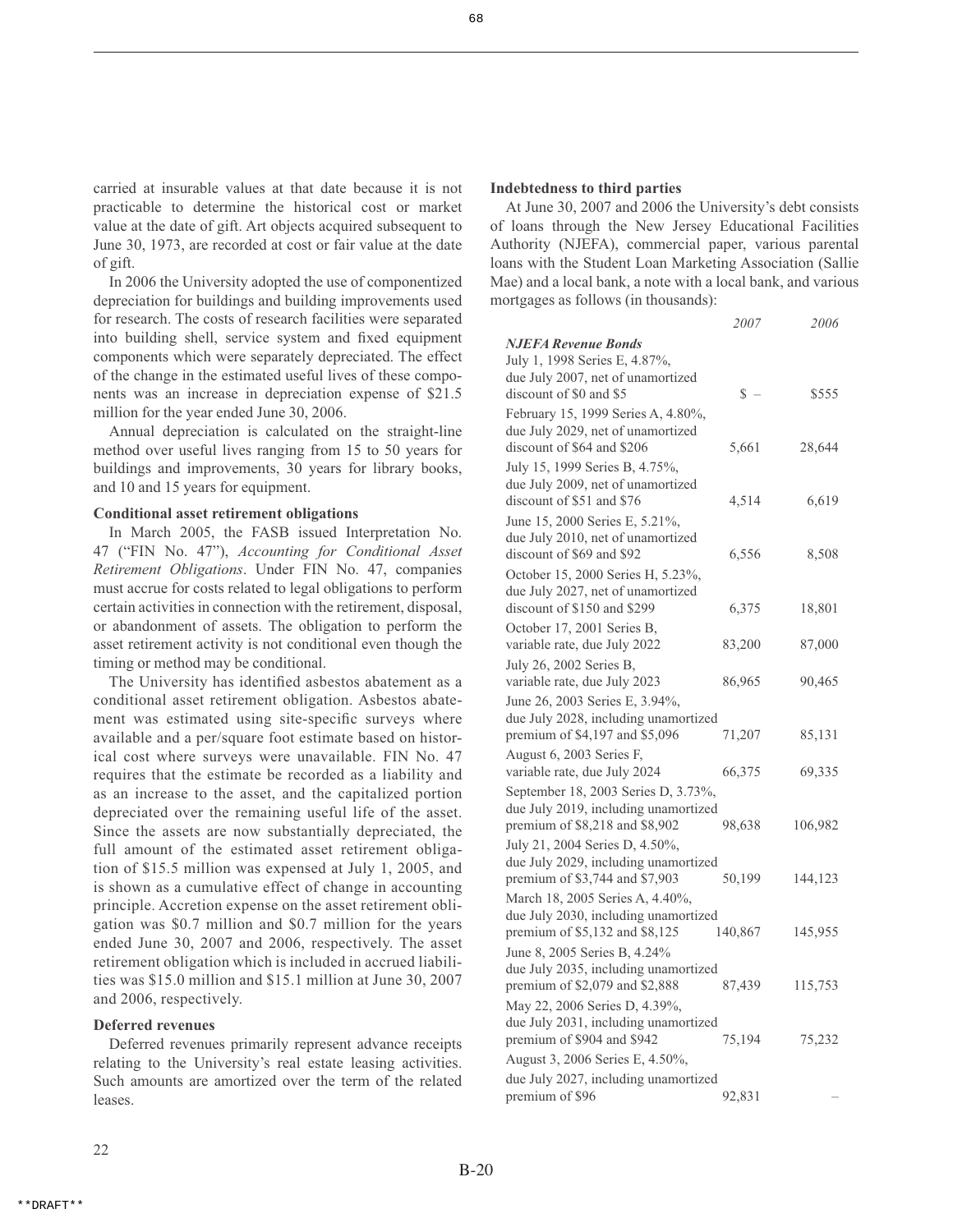June 6, 2007 Series E, 4.53%, due July 2037, including unamortized premium of \$5,156 330,156 May 22, 2007 Series F, 4.39%, due July 2030, including unamortized premium of \$919 68,539 *NJEFA Dormitory Safety Trust Fund Bonds*  August 14, 2001 Series A, 4.24%, due January 2016 7,490 8,322 *NJEFA Equipment Leasing Fund Bonds*  October 11, 2001 Series A, 3.09%, due August 2009 26 34 *NJEFA Capital Improvement Fund Bonds*  August 1, 2000 Series A, 5.72%, due August 2020 1,647 1,725 *Commercial Paper* 12,680 20,500 **Parental Loans** 44,428 45,513 *Notes* 2,248 2,432 *Mortgage* 112 140 Total \$1,343,347 \$1,061,769

The proceeds of NJEFA loans were used primarily for new construction, renovation, and rehabilitation of University facilities, annual major maintenance, and purchases of capital equipment. The University intends to issue additional bonds in the future.

The University issued the 2006 Series E and 2007 Series F bonds in order to reduce the University's overall interest costs. The proceeds were used to refund portions of several previously issued NJEFA Series bonds and to pay the costs of issuance of the refunding bonds. In connection with these refundings the accompanying Statement of Activities includes a decrease in unrestricted net assets of \$3.4 million for the year ended June 30, 2007, to account for the unamortized costs of issuance and original issue discounts of the refunded bonds.

The NJEFA loan agreements entered into through 1998 contain certain restrictive covenants with which the University must comply. Specifically, the ratio of available assets to general liabilities, as defined in the loan agreements, shall be equal to at least two to one. Also, the University pledges tuition and fees received from all students up to an amount equal to one and one half times the maximum annual debt service on outstanding NJEFA bonds issued through 1998, in addition to the full faith and credit of the University. The University was in compliance with these covenants at June 30, 2007. For NJEFA loan agreements entered into subsequent to 1998, the full faith and credit of the University is pledged.

Loans with the Student Loan Marketing Association (Sallie Mae) are used for the parental loan program. At June 30, 2007 and 2006, the amounts outstanding were \$5.7 and \$8.3 million, respectively, at rates ranging from 5.3% to 8.2%. As collateral, the University pledges these parent loans and additional student loans for which Sallie Mae provides a second market. In fiscal 1999 the University entered into a loan facility with a local bank to provide funding currently authorized up to \$70 million for the parental loan program. Terms to the borrowers are similar to the Sallie Mae program in that fixed or variable rates may be selected on a pass-through basis; terms may be as long as 14 years. At June 30, 2007 and 2006, the balances outstanding were \$38.7 and \$37.2 million, respectively, at rates ranging from 4.3% to 7.4%.

In fiscal year 1998 a commercial paper program was authorized as an initial step of a financing proposal to provide construction funds for several approved capital projects. The proceeds have permitted construction to proceed until permanent financing from gifts or other sources has been made available. The program has been authorized to a maximum level of \$120 million. At June 30, 2007 and 2006, \$12.7 million and \$20.5 million, respectively, were issued through the NJEFA on a tax-exempt basis to the investors. Maturities of the debt were from 15 to 119 days, and the nominal interest rates at June 30, 2007 and 2006 were 3.7% and 3.5%, respectively.

Principal payments for each of the next five years and thereafter on debt outstanding at June 30, 2007, excluding commercial paper, are as follows (in thousands):

|                     | Principal payments |
|---------------------|--------------------|
| 2008                | 48,881<br>S        |
| 2009                | 45,756             |
| 2010                | 46,820             |
| 2011                | 48,971             |
| 2012                | 48,497             |
| Thereafter          | 1,061,632          |
| Subtotal            | 1,300,557          |
| Unamortized premium | 30,110             |
| Net long-term debt  | \$1,330,667        |

The fair value of the University's long-term debt is estimated based on current notes offered for the same or similar issues with similar security, terms, and maturities. At June 30, 2007, the carrying value and the estimated fair value of the University's long-term debt, excluding commer-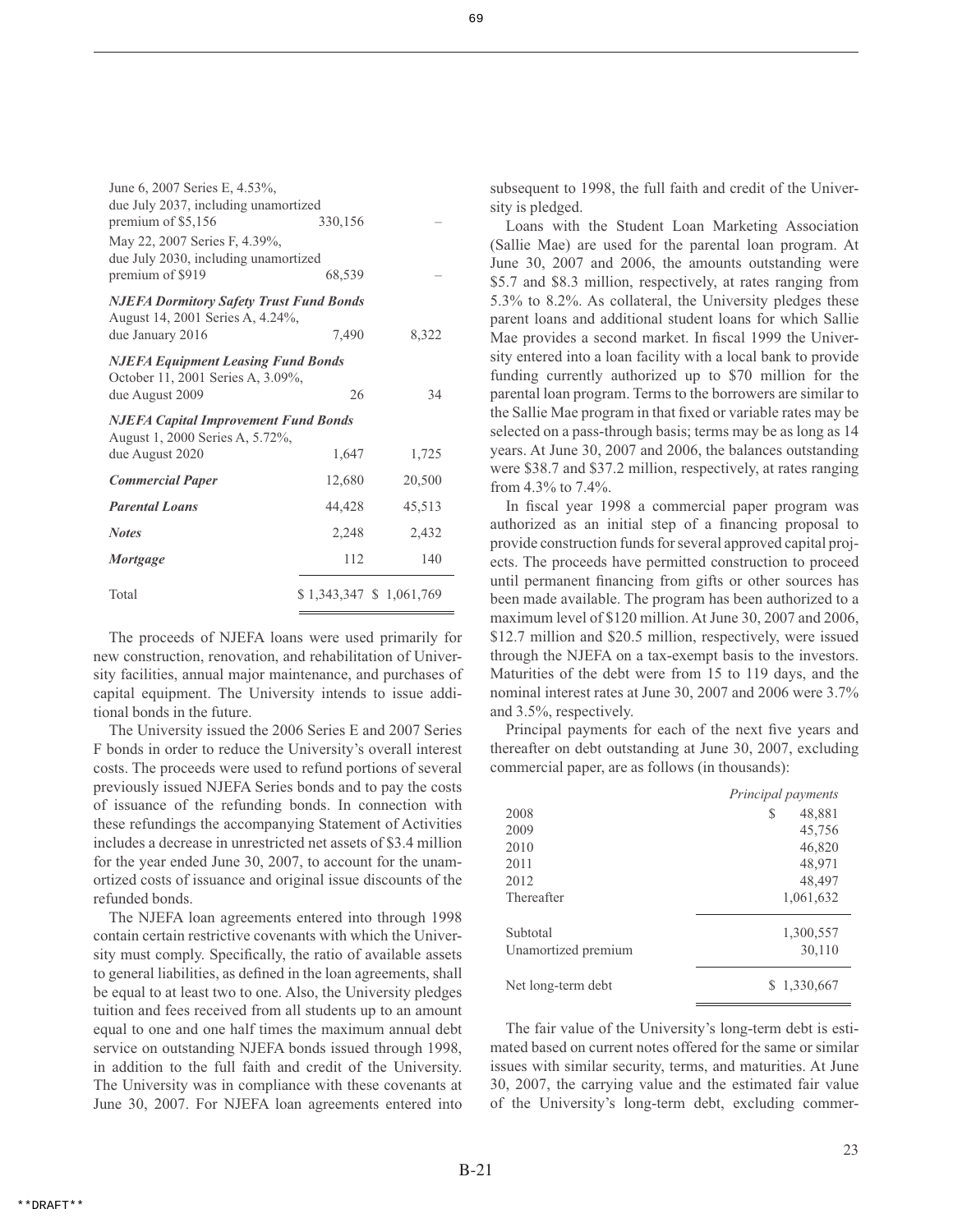cial paper, were \$1,330.7 million and \$1,355.8 million, respectively. At June 30, 2006, the carrying value and the estimated fair value of the University's long-term debt, excluding commercial paper, were \$1,041.3 million and \$1,058.0 million, respectively.

The University has a discretionary bank line of credit totaling \$50 million, including letters of credit, under which the University may borrow on an unsecured basis at agreed upon rates. There were \$11.1 million and \$10.3 million in letters of credit outstanding under this facility at June 30, 2007 and 2006, respectively.

#### **Employee benefit plans**

All faculty and staff who meet specific employment requirements participate in a defined contribution plan, which participates in the Teachers Insurance and Annuity Association (TIAA) and College Retirement Equities Fund (CREF). The University's contributions were \$38.1 million and \$35.9 million for the years ended June 30, 2007 and 2006, respectively. The defined contribution plan permits employee contributions.

#### **Postretirement benefits other than pensions**

In September 2006 the FASB issued SFAS No. 158, *Employers' Accounting for Defined Benefit Pension and Other Postretirement Plans,* an amendment of FASB No.106*, Accounting for Postretirement Benefits Other Than Pensions.* SFAS No. 158 requires the recognition of a defined benefit postretirement plan's funded status as either an asset or liability on the statement of financial position. SFAS No. 158 also requires the immediate recognition of the unrecognized actuarial gains or losses and prior service costs or credits that arise during the period as a component of unrestricted net assets. The University continues to apply the provisions of SFAS No. 106 in calculating its Accumulated Postretirement Benefit Obligation ("APBO") which it initially elected in 1993 to amortize over 20 years. The transition obligation remaining from the initial application of SFAS No. 106 must, however, be recognized upon the initial application of SFAS No. 158. The University adopted SFAS No. 158 effective June 30, 2007, which resulted in a net decrease in unrestricted net assets of \$18.7 million. Under the ongoing provisions of SFAS No. 106, the University continues to recognize the cost of providing postretirement benefits for employees over the period of their working years.

The University provides single coverage health insurance to its retirees who meet certain eligibility requirements. Participants may purchase additional dependent or premium coverage. The accounting for the plan anticipates future cost-sharing changes to the written plan that are consistent

24

with the University's expressed intent to increase retiree contributions in line with medical costs.

The benefit costs for the years ended June 30, 2007 and 2006 consist of the following (in thousands):

|                                             | 2007     | 2006     |
|---------------------------------------------|----------|----------|
| Service cost                                | 8,709    | 8,587    |
| Interest cost                               | 12,895   | 10,925   |
| Net amortization of transition amount 3,374 |          | 3,771    |
| Total                                       | \$24,978 | \$23,283 |

The APBO at June 30, 2007 and 2006 consisted of actuarially determined obligations to the following categories of employees (in thousands):

|                                 | 2007      | 2006      |
|---------------------------------|-----------|-----------|
| Retirees                        | 86,359    | 85.231    |
| Fully eligible active employees | 61,790    | 54,589    |
| Other active participants       | 73,885    | 70.234    |
| Total                           | \$222,034 | \$210,054 |

Reconciliation of funded status at June 30, 2007 and 2006 (in thousands):

| Accumulated postretirement         | 2007      | 2006      |
|------------------------------------|-----------|-----------|
| benefit obligation and             |           |           |
| funded status                      | \$222,034 | \$210,054 |
| Unrecognized transition obligation |           | (20, 243) |
| Unrecognized net gain (loss)       |           | (9,842)   |
| Accrued postretirement             |           | \$179,969 |
| benefit expense                    | \$222,034 |           |

Assumed discount rates of 6.25% and 6.25% were used to calculate the APBO at June 30, 2007 and 2006, respectively. The assumed health care cost trend rates used to calculate the APBO at June 30, 2007, were 9.8% for prescription drug claims, declining by 0.8% per year until the long-term trend rate of 5.0% is reached, and 6.5% for medical claims, declining by 0.25% per year until the long-term trend rate of 5.0% is reached. At June 30, 2006, the assumed health care cost trend rates were 10.6% for prescription drug claims, declining by 0.8% per year until the long-term trend rate of 5.0% is reached, and 6.75% for medical claims, declining by 0.25% per year until the long-term trend rate of 5.0 is reached. An increase of 1% in the cost trend rate would raise the APBO to \$259.1 million and \$245.1 million and cause the service and interest cost components of the net periodic cost to be increased by \$4.7 million and \$4.6 million for the years ended June 30, 2007 and 2006, respectively.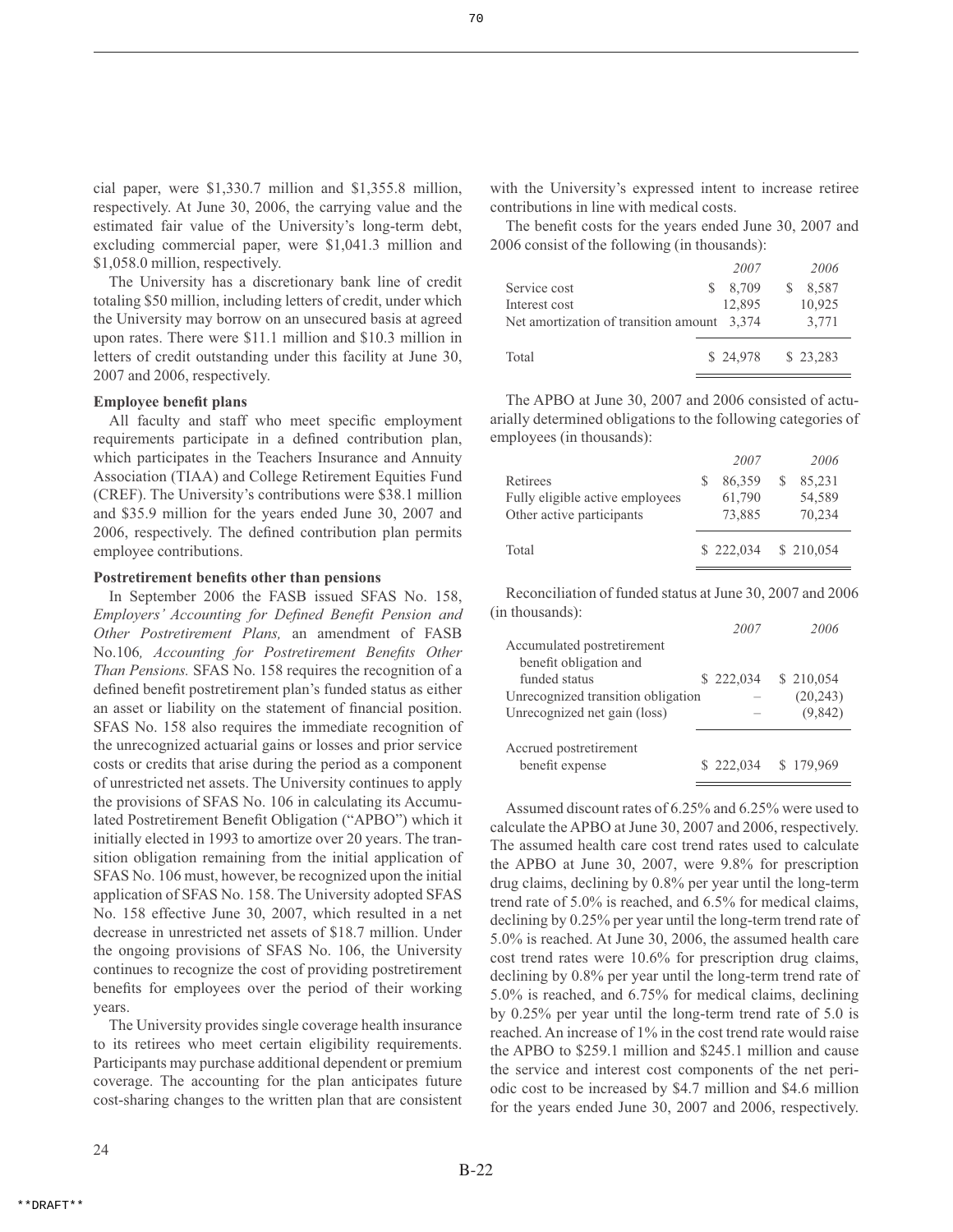A decrease of 1% in the cost trend rate would decrease the APBO to \$192.2 million and \$181.9 million and cause the service and interest cost components of the net period cost to be decreased by \$3.6 million and \$3.5 million for the years ended June 30, 2007 and 2006, respectively.

Postretirement plan benefit payments for fiscal years 2008 through 2012 are expected to range from \$7.4 million to \$10.2 million per year, with aggregate expected payments of \$65.3 million for fiscal years 2013 through 2017. These amounts reflect the total benefits expected to be paid from the plan and exclude the participants' share of the cost. Expected benefit payments are based on the same assumptions used to measure the benefit obligations and include estimated future employee service.

The University has applied for and is receiving the Federal subsidy as provided for in the Medicare Modernization Act (MMA), and has recognized the effect of the MMA in the calculation of its postretirement benefit obligation as of June 30, 2007 and 2006.

#### **Net assets**

Net assets are categorized as unrestricted, temporarily restricted, and permanently restricted*.* Unrestricted net assets are derived from gifts and other institutional resources that are not subject to explicit donor-imposed restrictions. The unrestricted category also includes income and gains on these funds. Included in the total is the net investment in plant and equipment. Certain net assets classified as unrestricted for external reporting purposes are designated for specific purposes or uses under the internal operating budget practices of the University. Restricted net assets are generally established by donors in support of schools or departments of the University, often for specific purposes such as professorships, research, faculty support, scholarships and fellowships, athletics, library and art museum, building construction and other specific purposes. Temporarily restricted net assets include gifts, pledges, trusts and remainder interests, and income and gains which can be expended but for which restrictions have not yet been met. Such restrictions include purpose restrictions and time restrictions imposed by donors or implied by the nature of the gift, or by the interpretations of law. Temporary restrictions are normally released upon the passage of time or the incurrence of expenditures that fulfill the donor-specified purpose. Permanently restricted net assets include gifts, pledges, trusts and remainder interests, and income and gains that are required to be permanently retained. Investment earnings are spent for general or specific purposes in accordance with donor wishes, based on the University's endowment spending rule.

#### **Commitments and contingencies**

71

At June 30, 2007, the University had authorized major renovation and capital construction projects for more than \$533 million including Whitman College (\$136 million), Lewis Library (\$74 million), Butler College (\$88 million) Madison Hall (\$36 million), and health/safety improvements (\$43 million). Of the total, approximately \$281 million had not yet been expended. Also, the University is obligated under certain limited partnership agreements to advance additional funding periodically up to specified levels. At June 30, 2007, the University had unfunded commitments of \$5.4 billion. Such commitments are generally called over periods of up to 10 years and contain fixed expiration dates or other termination clauses.

The University has entered into certain agreements to guarantee the debt of others. Under these agreements, if the principal obligor defaults on the debt the University may be required to satisfy all or part of the remaining obligation. The total amount of these guarantees is \$6.7 million at June 30, 2007.

In July 2002, three members of the Robertson Foundation Board of Trustees and another Robertson family member (collectively the "Family Trustees") commenced a lawsuit against the University and the remaining four Foundation board members, one of whom is the President of the University and the other three appointed by the President (collectively the "University Trustees"). The complaint alleged that the University Trustees have breached their fiduciary duty to the Robertson Foundation by developing "a scheme to transfer control of the investment of the Foundation's assets to Princeton University Investment Company [PRINCO]." Additional claims include those pertaining to operational aspects and funding of the Woodrow Wilson School's graduate program. The Family Trustees' requested remedies included having the University removed from effective control of the Robertson Foundation (whose assets totaled approximately \$894 million at June 30, 2007), thereby enabling the Foundation to support other educational institutions. An amended complaint was filed by the plaintiffs in November 2004 containing additional counts, including fraud and breach of fiduciary duties, and additional remedies, including consequential and punitive damages, which could be material to the net asset categories in the University's financial statements.

The University believes these claims are substantially without merit and is defending itself vigorously. In the spring of 2006, the University submitted five motions, four of which were for partial summary judgment and one to strike the plaintiffs' demand for a jury trial. At that time,

\*\*DRAFT\*\*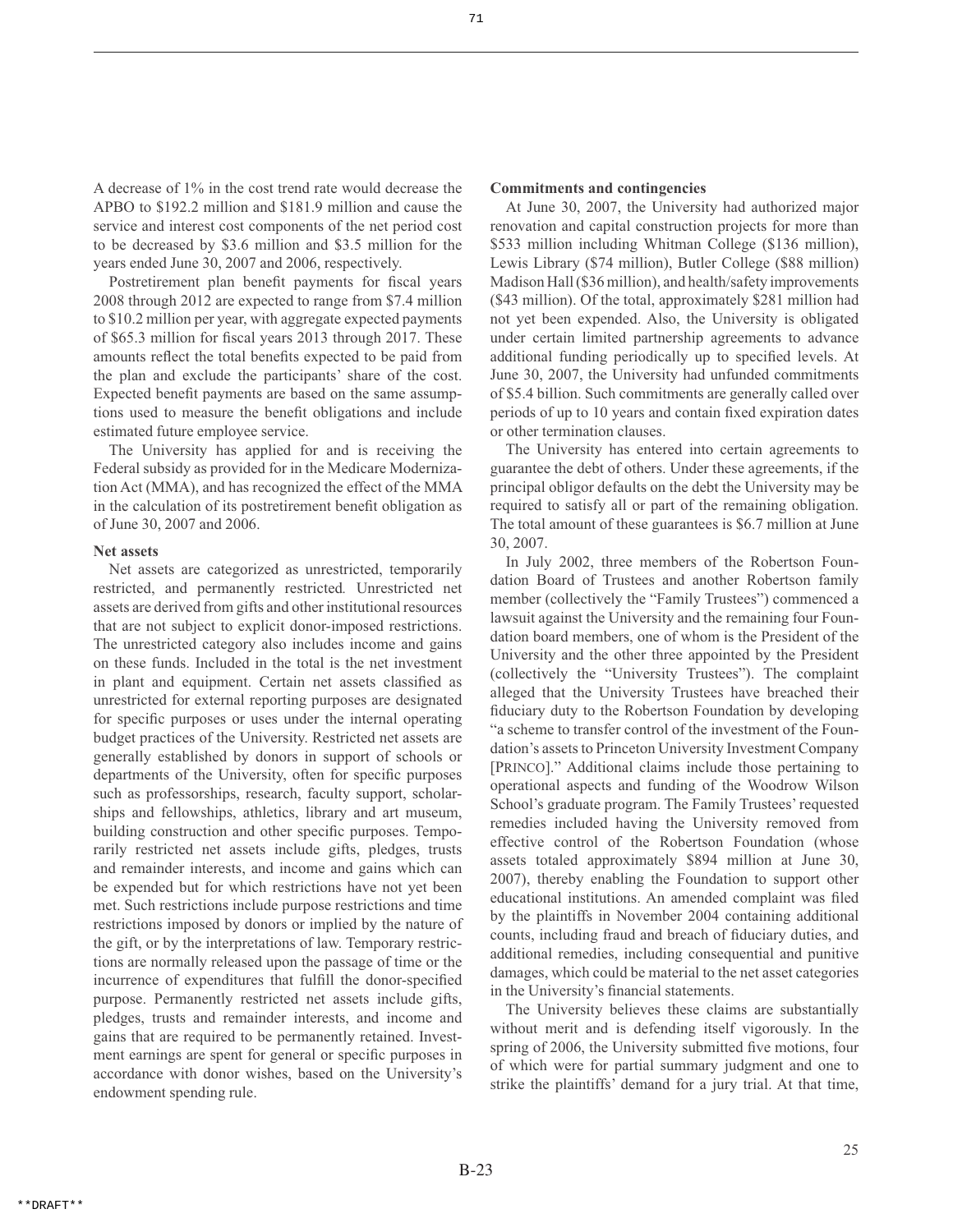the plaintiffs submitted two motions for partial summary judgment. On October 25, 2007, the trial judge issued his granting two of the University's motions in their entirety, and another one in part, and denying two in their entirety. With respect to plaintiffs' motions, the trial judge denied one in its entirety and granted another one in part. In sum, the rulings set the stage for a trial (which we expect will occur in 2008), but do not significantly alter the potential exposure of the University. The outcome at this time, however, cannot be determined.

The University is subject to certain other legal proceedings and claims that arise in the normal course of operations. In the opinion of management, the ultimate outcome of these actions will not have a material effect on the University's financial position, statement of activities, or cash flows.

\* \* \* \* \*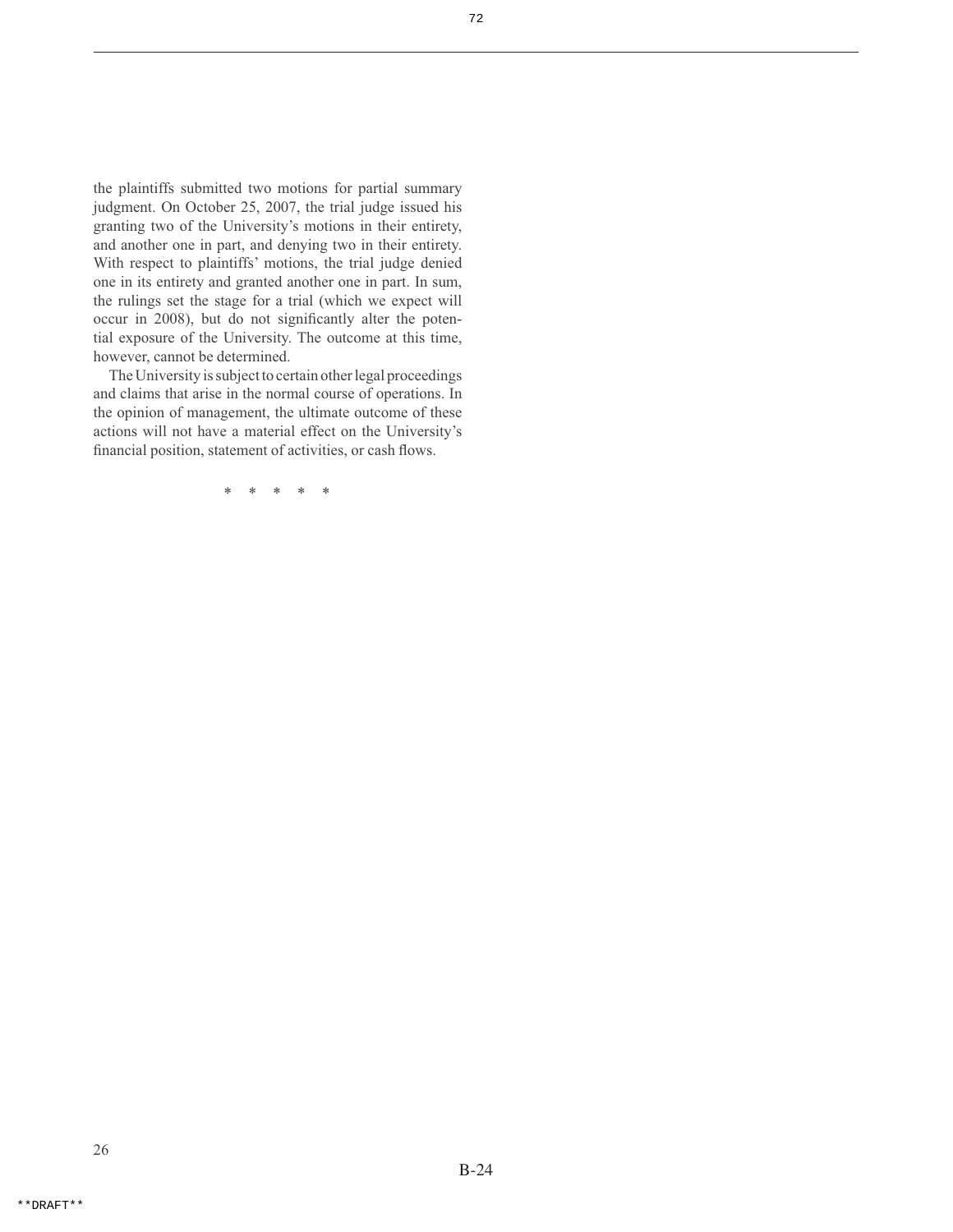# Trustees of the University<sup>1</sup>

**Ex Officio**

President Shirley M. Tilghman Governor Jon S. Corzine

#### **Trustees**

Thomas A. Barron '74 (2015) Dennis J. Brownlee '74 (2011) YoungSuk C. Chi '83 (2009) Janet M. Clarke '75 (2008) Shelby M. C. Davis '58 (2010) Carl Ferenbach III '64 (2010) Charles DeW. Gibson '65 (2010) C. Kim Goodwin '81 (2008) Kathryn A. Hall '80 (2017) Ellen D. Harvey '76 (2010) Brent L. Henry '69 (2009) Janet L. Holmgren \*74 (2011) José L. Huizer \*94 (2009) Rishi S. Jaitly '04 (2008) Dennis J. Keller '63 (2010) Randall Kennedy '77 (2015) Peter B. Lewis '55 (2013) Karen Magee '83 (2011) Matthew J. T. Margolin '05 (2009) Katherine Marshall \*69 (2009) Heidi G. Miller '74 (2014) Franklin H. Moss '71 (2011) Robert S. Murley '72 (2016) Nancy J. Newman '78 (2008) John A. O'Brien '65 (2010) Stephen A. Oxman '67 (2012) Nancy B. Peretsman '76 (2015) Kimberly E. Ritrievi '80 (2009) Louise S. Sams '79 (2014) Eric E. Schmidt '76 (2008) Mark Siegler '63 (2010) Sonia Sotomayor '76 (2011) Terdema L. Ussery II '81(2008) Brady P. Walkinshaw '06 (2010) William H. Walton III '74 (2011) Peter C. Wendell '72 (2011) James Williamson '07 (2011) John O. Wynne '67 (2008)

1 As of 12/01/07. The dates in parentheses refer to the end of the term as trustee. An asterisk indicates a graduate degree.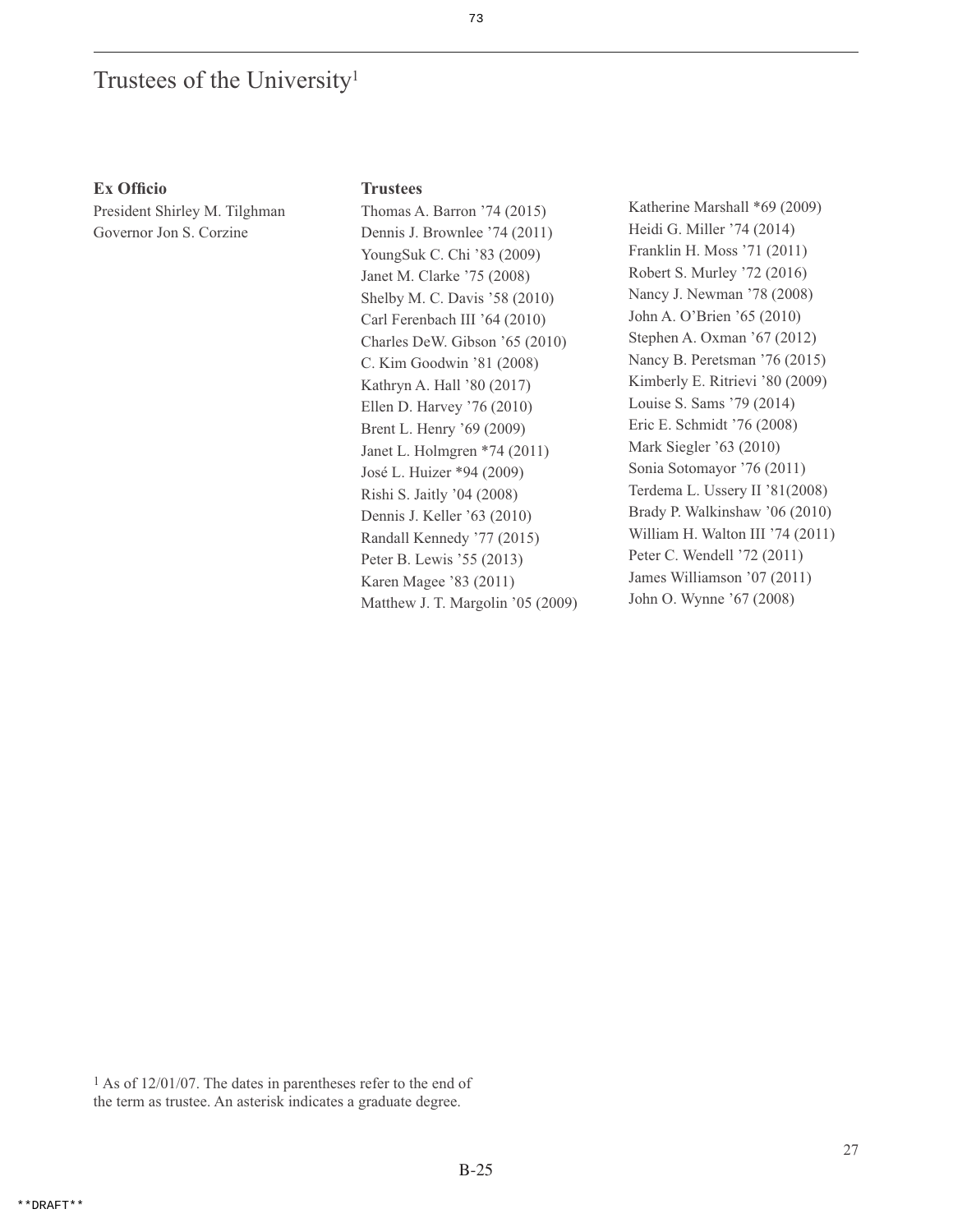# Officers of the University1

**President** Shirley M. Tilghman

#### **Academic Officers**

*Provost* Christopher L. Eisgruber '83

*Dean of the Faculty* David P. Dobkin

*Dean of the Graduate School* William B. Russel

*Dean of the College* Nancy Weiss Malkiel

*Dean for Research* A. J. Stewart Smith

*Dean of the School of Engineering and Applied Science*

H. Vincent Poor \*77

*Dean of the Woodrow Wilson School of Public and International Affairs* Anne-Marie Slaughter '80

*Dean of the School of Architecture* Stanley T. Allen \*88

*Dean of Religious Life and Dean of the Chapel* Alison L. Boden

*Dean of Undergraduate Students* Kathleen Deignan

*Dean of Admission* Janet Lavin Rapelye

*University Librarian* Karin A. Trainer

*Registrar* Polly Winfrey Griffin

#### **Officers of the Corporation**

*Vice President and Secretary* Robert K. Durkee '69

*Executive Vice Presidentt* Mark Burstein

*Vice President for Finance and Treasurer*

Christopher McCrudden

*Vice President for Development* Brian J. McDonald '83

*Vice President for Campus Life* Janet Smith Dickerson

*Vice President for Facilities* Michael E. McKay

*Vice President for Information Technology and Chief Information Officer* Betty Leydon

*Vice President for Human Resources* Lianne C. Sullivan-Crowley

*General Counsel* Peter G. McDonough

*President of the Princeton University Investment Company* Andrew K. Golden

1 As of 12/01/07. An asterisk indicates a graduate degree.

74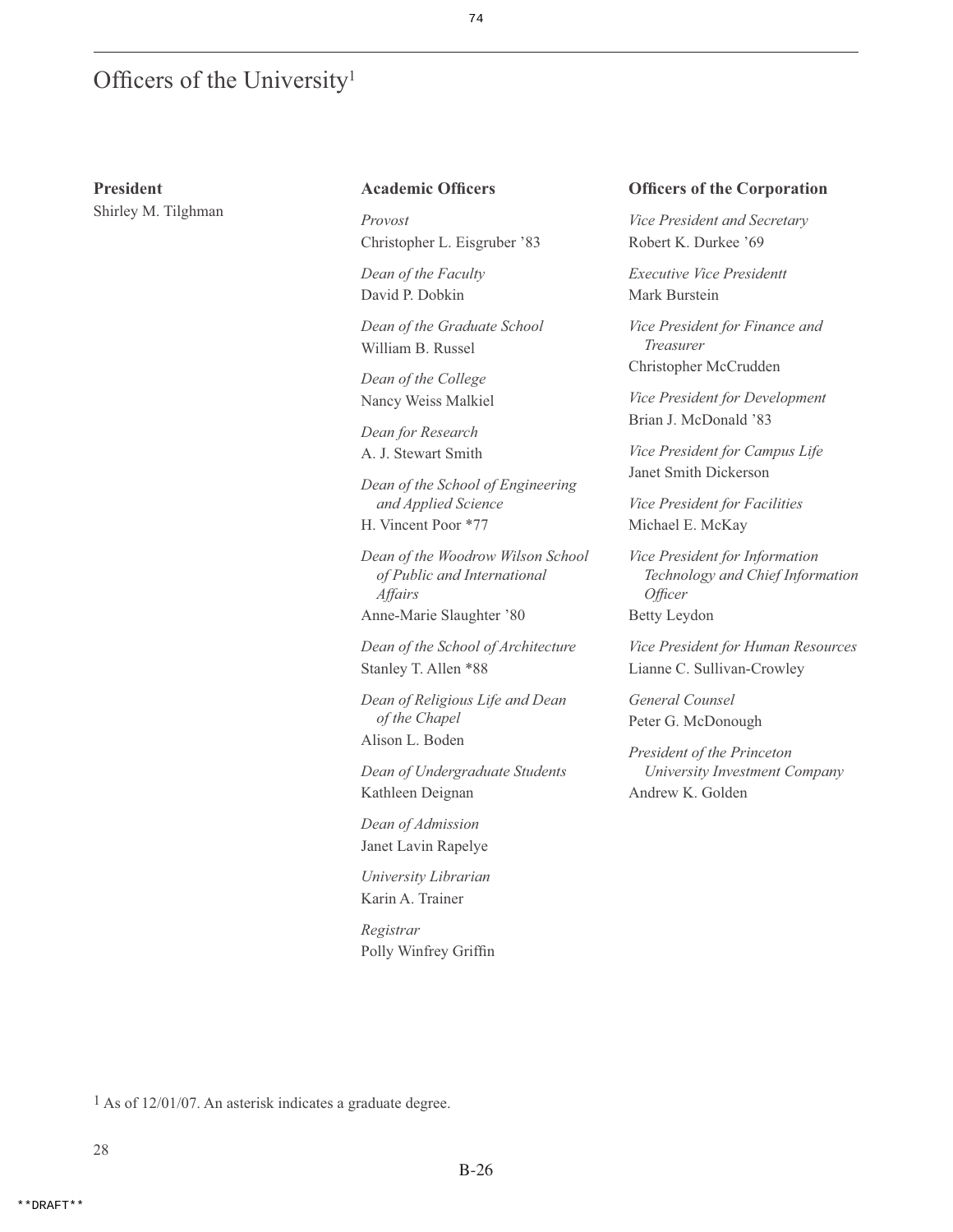# **APPENDIX C**

# **SUMMARIES OF CERTAIN DOCUMENTS**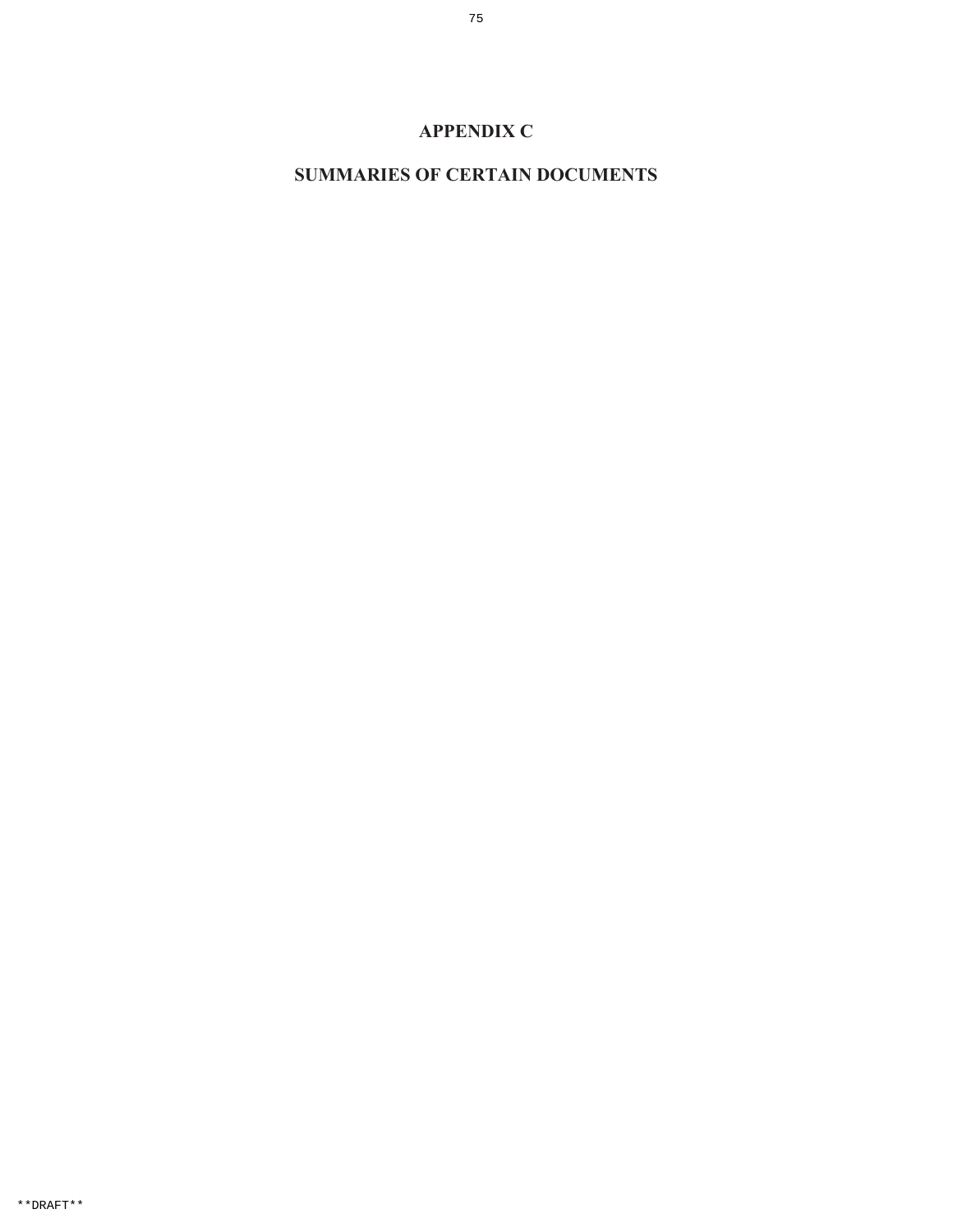[THIS PAGE INTENTIONALLY LEFT BLANK]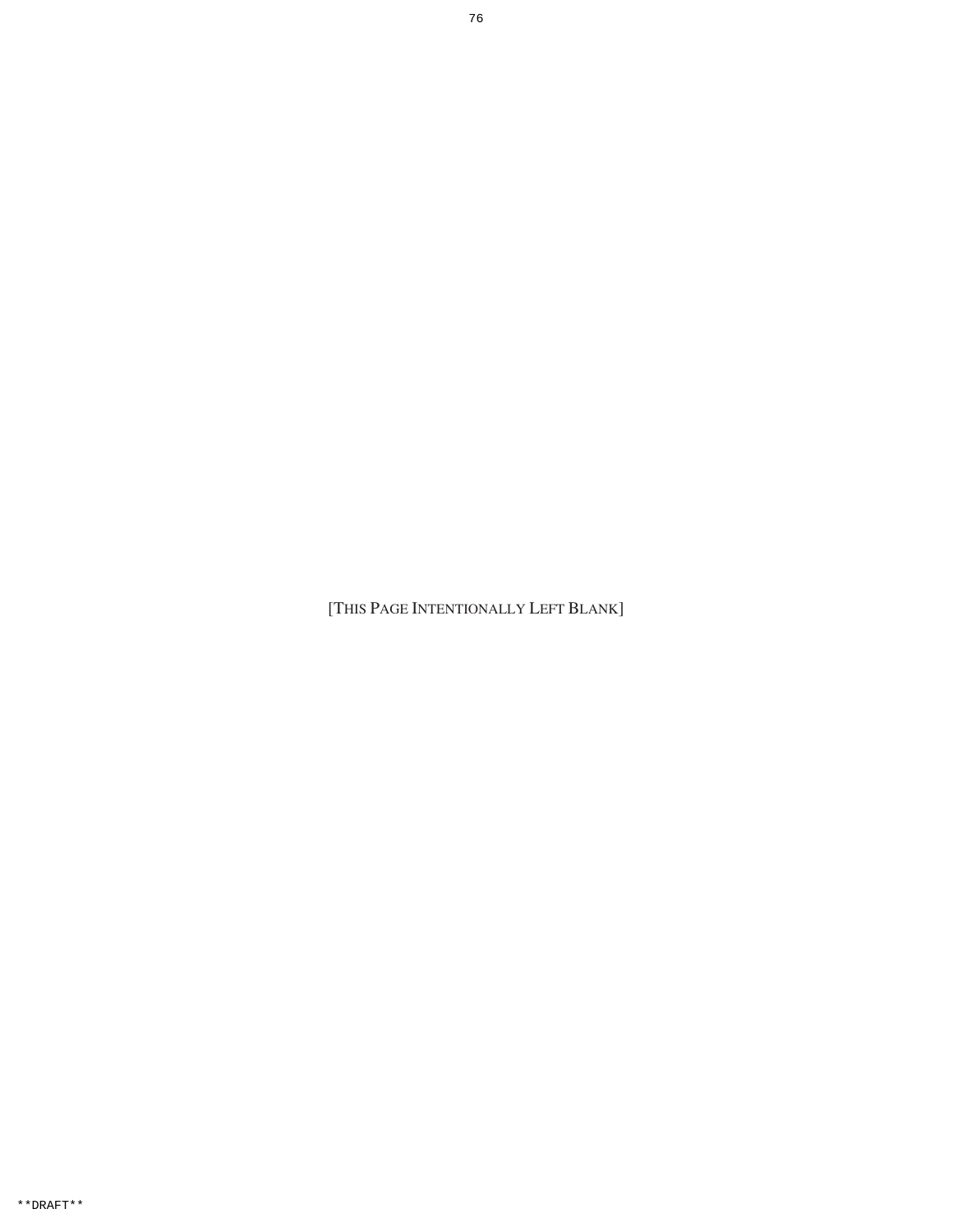### **APPENDIX C**

## **SUMMARIES OF CERTAIN DOCUMENTS**

The following statements are brief summaries of the General Resolution, the 2008 Series K Series Resolution, and the Loan Agreement. These summaries do not purport to be complete statements of the terms of such documents, and are qualified by reference to the full text of the respective documents, copies of which are available from the Authority.

## **GENERAL RESOLUTION AND 2008 SERIES K SERIES RESOLUTION**

The General Resolution authorizes the Authority to issue Bonds in order to finance one or more facilities at the University, in one or more series, each of such series to be authorized by a separate Series Resolution. The 2008 Series K Series Resolution authorizes the Refunding Project and the issuance of the 2008 Series K Bonds and specifies the details of the 2008 Series K Bonds.

#### **Establishment of Funds and Accounts**

The following funds and accounts within funds shall be established: Construction Fund; Revenue Fund; Debt Service Fund (Principal Account, Interest Account and Sinking Fund Account for each of the 2008 Series K Bonds); Facility Renewal and Replacement Fund; Redemption Fund and Rebate Fund. All funds and accounts shall be held and maintained by the Trustee, except the Construction Fund, which shall be held by the Trustee and maintained and applied by the Authority.

#### **Allocation of Revenues**

There is established and created by the 2008 Series K Series Resolution an account within the Revenue Fund to be designated the "2008 Series K Revenue Account". Notwithstanding anything in the General Resolution to the contrary, moneys in the 2008 Series K Revenue Account of the Revenue Fund shall be paid to the Trustee on or prior to the fifth  $5<sup>th</sup>$ day after deposit thereof as follows and in the following order of priority:

First: To the Interest Account, the amount necessary to equal the unpaid interest to become due on the Bonds Outstanding on the next succeeding semiannual interest payment date.

Second: To the Principal Account, the amount, if any, necessary to make the amount on deposit in the Principal Account equal to the principal amount becoming due on the Bonds Outstanding on the next succeeding July 1.

Third: To the Sinking Fund Account, the amount necessary to make the amount on deposit in the Sinking Fund Account equal to the sinking fund installment payable on the next succeeding July 1.

Fourth: To the Authority, the amounts as are payable to the Authority for (i) any expenditures of the Authority for insurance, fees and expenses of auditing and fees and expenses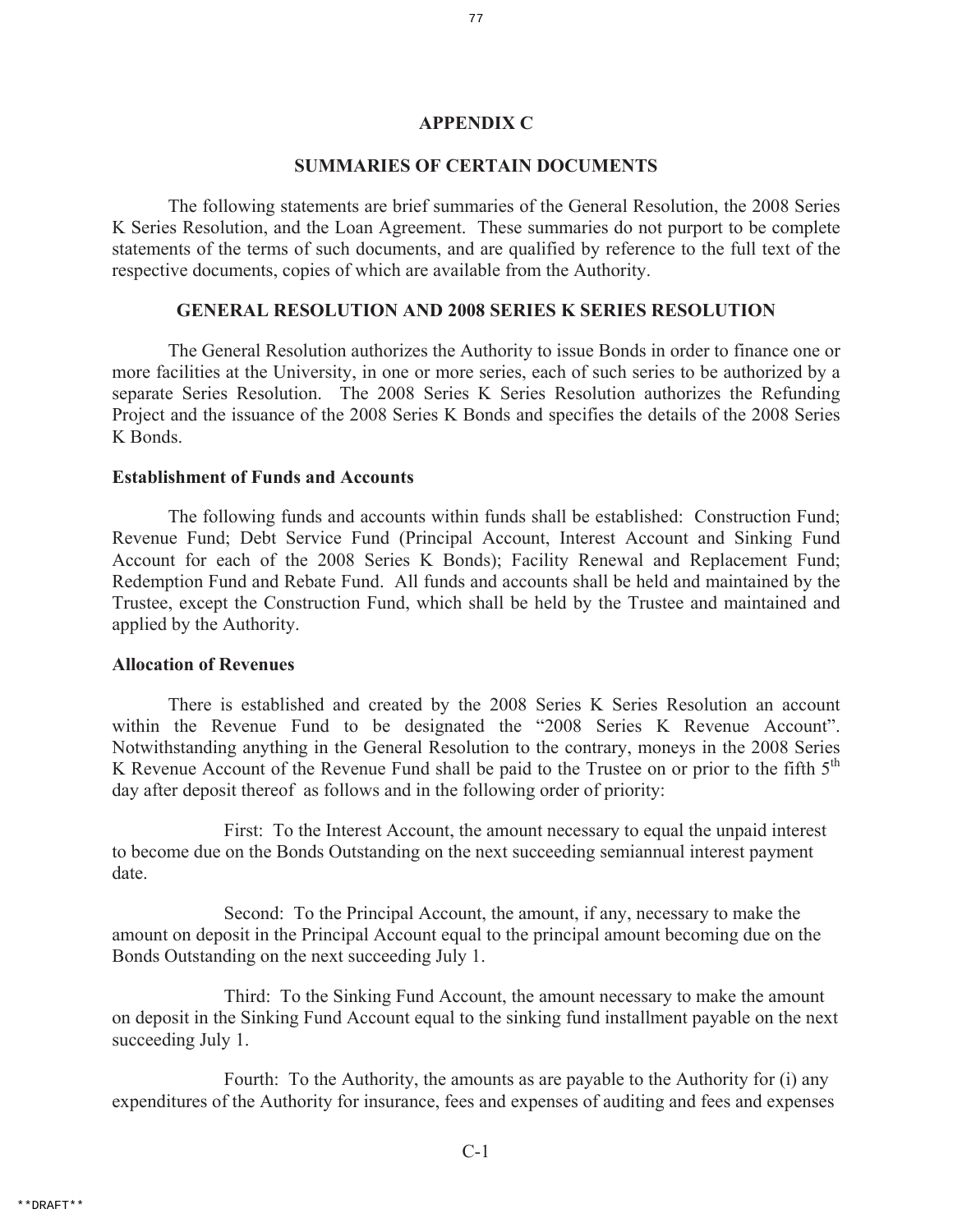of the Trustee, all as required by the General Resolution and not otherwise paid or caused to be paid or provided for by the University; (ii) all other expenditures reasonably and necessarily incurred by the Authority by reason of its financing of the Refunding Project in accordance with the Loan Agreement, including expenses incurred by the Authority to compel full and punctual performance of all provisions of the Loan Agreement in accordance with the terms thereof; and (iii) the Annual Administrative Fee unless otherwise paid, but only upon receipt by the Trustee from the Authority of a certificate signed by an Authorized Officer of the Authority stating in reasonable detail the amounts payable to the Authority.

#### **Additional Bonds**

In addition to the 2008 Series K Bonds, the Authority may issue, by a Series Resolution, completion Bonds to complete a Facility financed under the General Resolution and to finance or refinance any other project authorized under the General Resolution, which Additional Bonds shall be entitled to the pledge of the Revenues made by the General Resolution on parity with all Bonds then Outstanding.

Refunding Bonds may be issued to refund any one or more series of Bonds, in accordance with the Act and, unless all Bonds issued under the General Resolution are to be refunded, in accordance with the provisions of the General Resolution and the Series Resolution authorizing such refunding Bonds.

The Authority shall not create or permit the creation of or issue any obligations or create any additional indebtedness that will be secured by a charge and lien on or be payable from the Revenues, except that Additional Parity Bonds as described above may be issued from time to time pursuant to a Series Resolution, subsequent to the issuance of the 2008 Series K Bonds, on parity with all Bonds then Outstanding and secured by an equal charge and lien on and payable equally from the Revenues to (i) complete a facility, (ii) provide funds for the creation of a debt service reserve fund for one or more series of Bonds, or (iii) provide funds to finance an additional Facility, under the following conditions and limitations:

Such Additional Parity Bonds shall have been authorized to finance or refinance the acquisition, construction or completion of a Facility for which the University has requested financing or refinancing from the Authority or to provide funds for the creation of a debt service reserve fund for one or more series of Bonds.

The University enters into a Loan Agreement with the Authority with respect to such Facility agreeing to pay as a general obligation of the University, from its general revenues and funds, all moneys required to be paid in respect of the Additional Parity Bonds, including amounts sufficient to pay the principal of, sinking fund installments, if applicable, and interest on the Additional Parity Bonds together with all of the costs relating thereto.

The University is not in default under the terms and conditions of any existing Loan Agreement.

The University, in the Loan Agreement executed with respect to the Facility being financed with the proceeds derived from the Additional Parity Bonds, agrees to make loan payments equal to the debt service requirements on such Bonds.

78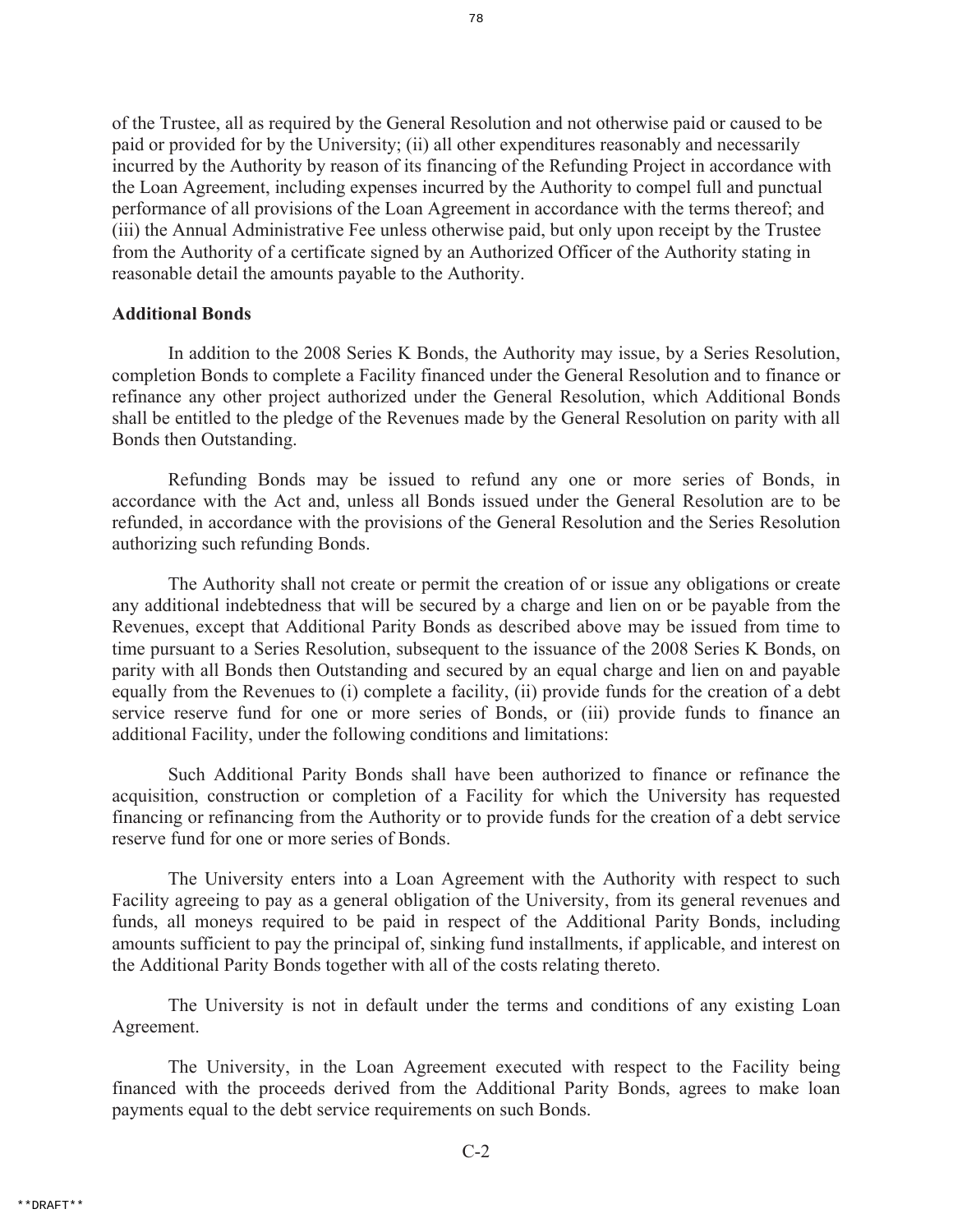There is at the time of issuance of such Additional Parity Bonds no deficiency in the amounts required to be deposited by the General Resolution and all existing Series Resolutions and to be paid into the Debt Service Fund.

### **Investment of Moneys in Funds and Accounts**

Moneys in any of the funds and accounts established pursuant to the General Resolution shall be invested, except moneys in the Revenue Fund, which shall not be invested, if and to the extent the same are at the time legal for the investment of the Authority's funds, but only as follows:

(a) Moneys in each Interest Account only in direct obligations of or obligations guaranteed by the United States of America or the State, maturing or redeemable, at the option of the holder, not later than ten (10) days prior to the next ensuing interest payment date of the 2008 Series K Bonds.

(b) Moneys in each Principal Account or any Sinking Fund Account only in direct obligations of or obligations guaranteed by the United States of America or the State, maturing or redeemable, at the option of the holder, not later than ten (10) days prior to the next ensuing principal or sinking fund installment payment date of the 2008 Series K Bonds.

(c) Moneys in each subaccount of the Facility Renewal and Replacement Fund only in obligations authorized by law for the investment of trust funds in the custody of the Treasurer of the State.

(d) Moneys in the Redemption Fund only in direct obligations of or obligations guaranteed by the United States of America or the State, maturing or redeemable, at the option of the holder, not later than the next succeeding interest payment date on which Bonds are subject to redemption.

Subject to the provisions of the Act, moneys held by the Authority in each Construction Fund shall be held in cash or may be invested by the Authority only in (i) obligations of or obligations guaranteed by the United States of America or the State; (ii) certificates of deposit or time deposits of banks or trust companies, fully secured by direct obligations of the United States of America, the State or the Authority, of a market value equal to the amount of such certificate of deposit or time deposit; (iii) repurchase agreements fully secured by obligations of the kind specified in (a), (b) or (d) above; (iv) shares of an open-end, diversified investment company registered under the Investment Company Act of 1940, as amended, which (1) invests its assets exclusively in obligations of or guaranteed by the United States of America or any instrumentality or agency thereof having in each instance a final maturity date of less than one year from their date of purchase; (2) seeks to maintain a constant net asset value per share; and (3) has aggregate net assets of not less than \$10,000,000 on the date of purchase of such shares, maturing in such amounts and on such dates as may be necessary to provide moneys to meet the payments from such Construction Funds; *provided, however*, that such obligations shall mature or be redeemable, at the option of the holder, not later than two (2) years from the date of purchase thereof; or (v) the New Jersey Cash Management Fund; or (vi) investment agreements with banks that at the time such agreement is executed are rated by Standard & Poor's Rating

79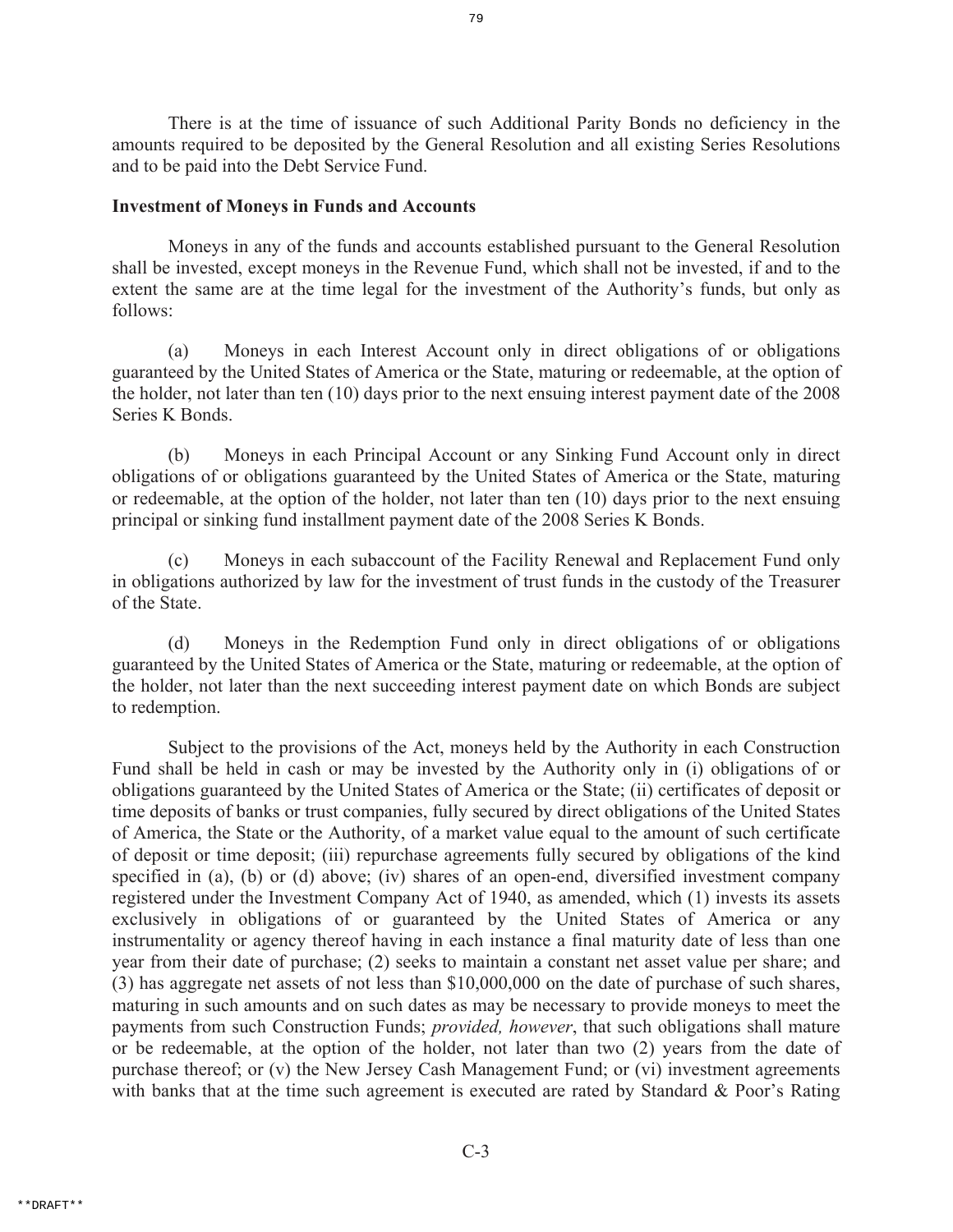Group, a division of McGraw-Hill ("S&P") or Moody's Investors Service ("Moody's") in one of the two highest rating categories assigned by S&P or Moody's (without regard to any refinement or gradation of rating category by numerical modifier or otherwise) or investment agreements with non-bank financial institutions which, (1) all of the unsecured direct long-term debt of either the non-banking financial institution or the related guarantor of such non-bank financial institution that is rated by S&P or Moody's at the time such agreement is executed is rated in one of the two highest rating categories (without regard to any refinement or gradation of rating category by numerical modifier or otherwise) for obligations of that nature; or (2) if such nonbank financial institutions have no outstanding long-term debt that is rated, all of the short-term debt of either the non-banking financial institution or the related guarantor of such non-bank financial institution that is rated by S&P or Moody's in the highest rating category (without regard to any refinement or graduation of the rating category by numerical modifier or otherwise) assigned to short term indebtedness by S&P or Moody's.

Interest earned, profits realized and losses suffered by reason of any investment shall be credited or charged, as the case may be, to the fund or account for which such investment shall have been made.

The Trustee may sell or redeem any obligations in which moneys shall have been invested pursuant to the General Resolution, to the extent necessary, in its sole discretion, to provide cash in the respective funds or accounts, to make any payments required for the payment of principal of or interest on any Bonds, or to facilitate the transfers of moneys between various funds and accounts as may be required for such payments.

The Authority may sell or redeem obligations in which moneys in the Construction Fund shall have been invested to the extent necessary to provide cash in such fund.

In computing the value of assets of any fund or account, investments shall be deemed a part thereof and shall be valued at cost or current market value, whichever is the lower, or at the redemption price thereof, if then redeemable at the option of the holder.

The proceeds from the sale of any investment shall be paid into the fund or account, as the case may be, on whose behalf the sale thereof was made.

Neither the Trustee nor the Authority shall be liable for any depreciation in the value of any obligations in which moneys of the funds or accounts shall be invested or for any loss arising from any investment or any disposition of said obligations.

## **Accounts and Audits**

The Authority shall keep proper books of records and accounts (separate from all other records and accounts), which may be kept on behalf of the Authority by the Trustee, in which complete and correct entries shall be made of its transactions relating to each Facility and each Series Resolution, which records and accounts shall be subject to the inspection of the Trustee or any holder of a Bond of the Series issued for such Facility (or his representative duly authorized in writing) at reasonable hours and subject to the reasonable rules and regulations of the Authority. The Authority shall cause such records and accounts to be audited annually within ninety (90) days after the end of its fiscal year by a nationally recognized independent public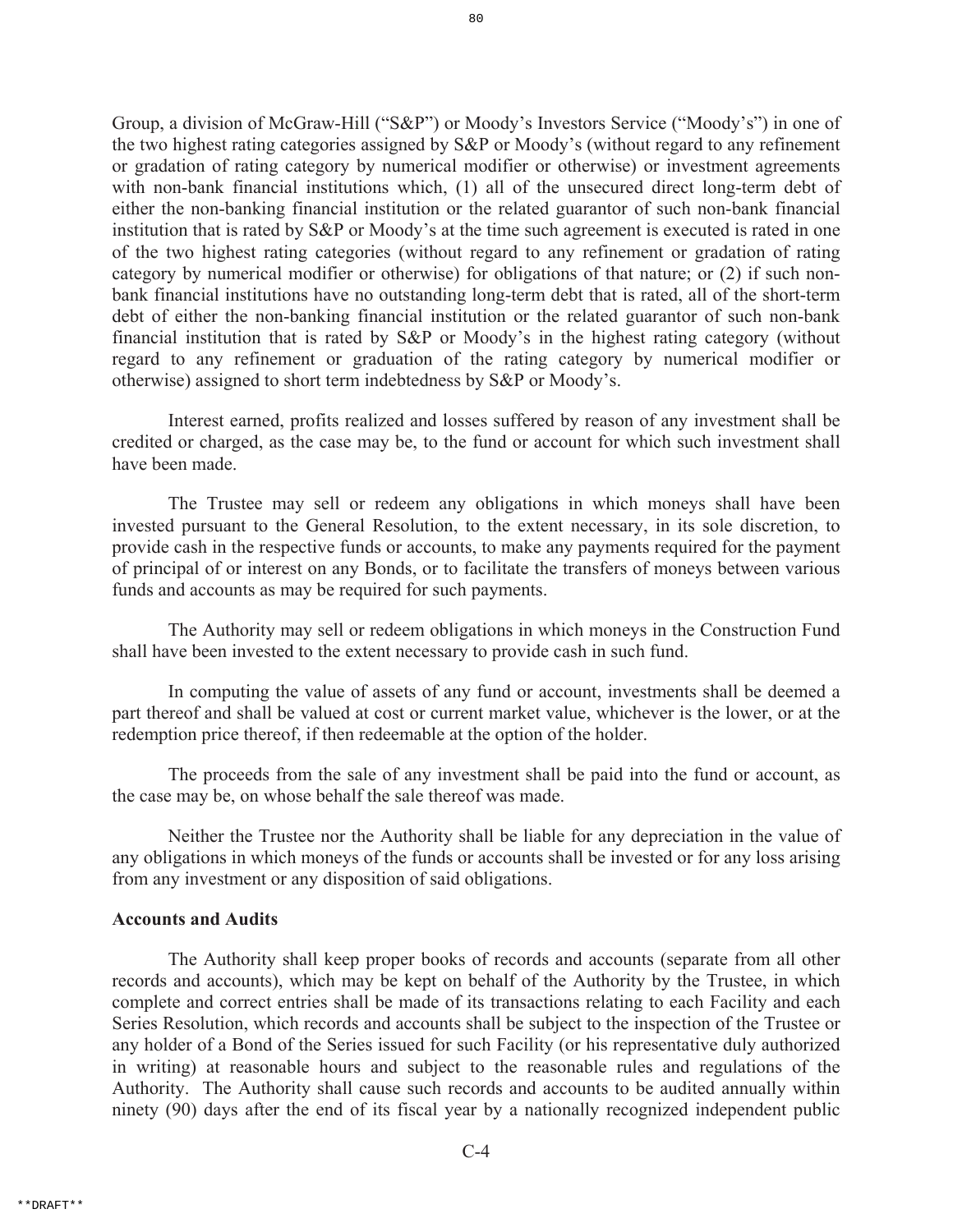accountant selected by the Authority. Annually, within thirty (30) days after receipt by the Authority of the report of such audit, a signed copy of such report shall be furnished to the Trustee. Such report shall include at least: a statement of all funds (including investments thereof) held by the Trustee and the Authority pursuant to the provisions of the General Resolution and each Series Resolution; a statement of the Revenues collected in connection with each Facility and each Series Resolution; a statement that the balances in the Facility Renewal and Replacement Fund meet the requirements of the General Resolution and the Series Resolutions; and a statement that, in making such audit, no knowledge of any default in the fulfillment of any of the terms, covenants or provisions of the General Resolution and the Series Resolutions was obtained or, if knowledge of any such default was obtained, a statement thereof.

## **Events of Default**

An event of default shall exist under the General Resolution and under the Series Resolutions (herein called "event of default") if:

(a) Payment of the principal or sinking fund installment of any Bond shall not be made when the same shall become due and payable, either at maturity or by proceedings for redemption or otherwise;

(b) Payment of an installment of interest on any Bond shall not be made when the same shall become due and payable, and such default shall continue for a period of thirty (30) days;

(c) The Authority shall default in the due and punctual performance of any other of the covenants, conditions, agreements and provisions contained in the Bonds, in the General Resolution or in any Series Resolution on the part of the Authority to be performed, and such default shall continue for a period of thirty (30) days after written notice specifying such default and requiring same to be remedied shall have been given to the Authority by the Trustee, which may give such notice in its discretion and shall give such notice at the written request of the holders of not less than five per centum (5%) in principal amount of the Outstanding Bonds; or

(d) An event of default, as defined in a Loan Agreement, has occurred under such Loan Agreement and its continuing.

## **Acceleration of Maturity**

Upon the happening and continuance of any event of default specified in the preceding Caption, then and in every such case the Trustee may declare, and upon the written request of the holders of not less than twenty-five per centum (25%) in principal amount of the Outstanding Bonds shall declare, by a notice in writing to the Authority, the principal of and interest on all of the Outstanding Bonds to be immediately due and payable. At the expiration of thirty (30) days from the giving of notice of such declaration, such principal and interest shall become and be immediately due and payable, anything in the Bonds or in the General Resolution or in any Series Resolution to the contrary notwithstanding. At any time after the principal of the Bonds shall have been so declared to be due and payable, and before the entry of final judgment or decree in any suit, action or proceeding instituted on account of such default or the completion of the enforcement of any other remedy under the General Resolution, the Trustee may, with the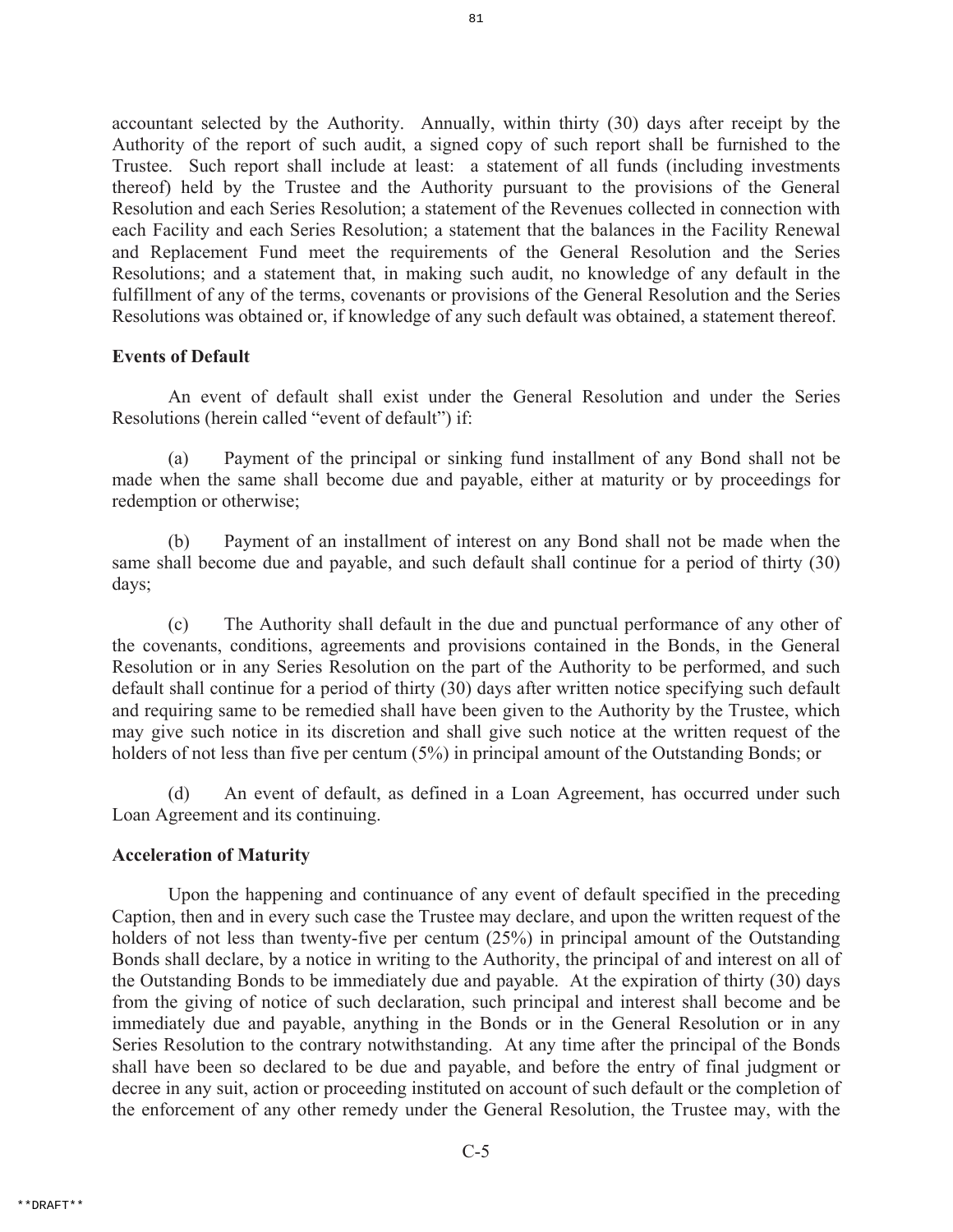written consent of the holders of not less than twenty-five per centum (25%) in principal amount of the Bonds not then due by their terms and then Outstanding and by written notice to the Authority, annul such declaration and its consequences if: (i) moneys shall have accumulated in the Debt Service Fund sufficient to pay all arrears of interest, if any, upon all of the Outstanding Bonds (except the interest accrued on such Bonds since the last interest payment date); (ii) moneys shall have accumulated and be available sufficient to pay the charges, compensation, expenses, disbursements, advances and liabilities of the Trustee; (iii) all other amounts then payable by the Authority under the General Resolution and under the Series Resolutions shall have been paid or a sum sufficient to pay the same shall have been deposited with the Trustee; and (iv) every other default known to the Trustee in the observance or performance of any covenant, condition or agreement contained in the Bonds or in the General Resolution (other than a default in the payment of the principal of such Bonds then due only because of a declaration under this Caption) or in any Series Resolution shall have been remedied to the satisfaction of the Trustee. No such annulment shall extend to or affect any subsequent default or impair any right consequent thereon.

## **Enforcement of Remedies**

Upon the happening and continuance of any event of default specified in the Caption above entitled "Events of Default", then and in every such case the Trustee may proceed, and upon the written request of the holders of not less than twenty-five per centum (25%) in principal amount of the Outstanding Bonds shall proceed (subject to certain provisions of the General Resolution), to protect and enforce its rights and the rights of the holders of the Bonds under the laws of the State of New Jersey, under the General Resolution or under any Series Resolution by such suits, actions or special proceedings at law or in equity, either for the specific performance of any covenant contained in the General Resolution or in any Series Resolution or in aid or execution of any power therein granted, for an accounting against the Authority as if the Authority were the trustee of an express trust, or for the enforcement of any proper legal or equitable remedy as the Trustee shall deem most effectual to protect and enforce such rights.

In the enforcement of any remedy under the General Resolution or under any Series Resolution, the Trustee shall be entitled to sue for, to enforce payment of and to receive any and all amounts then, or during any default becoming, and at any time remaining, due from the Authority for principal or interest or otherwise under any of the provisions of the General Resolution, any Series Resolution or the Bonds, with interest on overdue payments at the rate or rates of interest specified in such Bonds, together with any and all costs and expenses of collection and of all proceedings under the General Resolution, under any Series Resolution and under such Bonds, without prejudice to any other right or remedy of the Trustee or the holders of such Bonds, and to recover and enforce judgment or decree against the Authority, but solely as provided in the General Resolution and in such Bonds, for any portion of such amounts remaining unpaid (with interest, costs and expenses) and to collect in any manner provided by law the moneys adjudged or decreed to be payable.

### **Supplemental Resolutions**

The Authority may, with the approval of the Trustee, adopt Supplemental Resolutions to cure any ambiguity, formal defect or omission in the General Resolution, to add to the covenants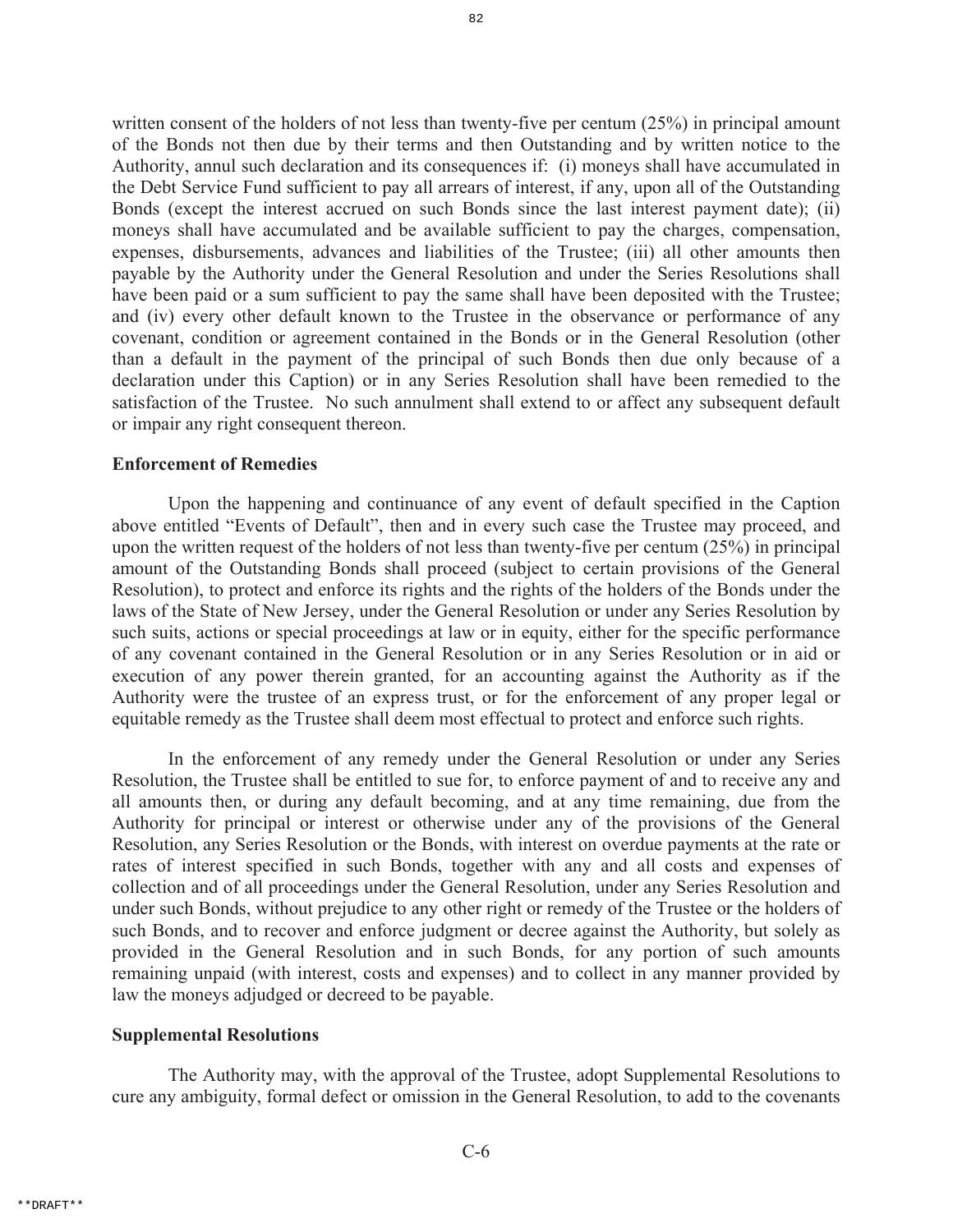principal amount, the redemption premium or the rate of interest on any Bond, (c) a preference or priority of any Bond or Bonds over any other Bond or Bonds, or (d) a reduction in the aggregate principal amount of the Bonds required for consent to such Supplemental Resolution, without the consent of all Bondholders so affected.

## **LOAN AGREEMENT**

The following statements are brief summaries of the Loan Agreement, which do not purport to be complete. Reference is made to the Loan Agreement in its entirety, copies of which are available from the Authority. Capitalized terms used but not defined below shall have the respective meanings assigned to such terms herein or in the Loan Agreement.

## **General Obligation of University**

The Loan Agreement and the obligation of the University to make the payments required thereunder are general obligations of the University, such payments to be made from any moneys of the University legally available therefor.

### **Duration of Agreement**

The Loan Agreement shall remain in full force and effect from the date thereof until the date on which the principal of and redemption premium, if any, and interest on the 2008 Series K Bonds and any other costs of the Authority with respect to the Refunding Project shall have been fully paid or provision for the payment thereof shall have been made as provided by the Resolution and the 2008 Series K Series Resolution, at which time the Loan Agreement shall terminate.

### **Agreement for Benefit of Bondholders**

The Loan Agreement is executed in part to induce the purchase by others of the 2008 Series K Bonds, and, accordingly, all covenants and agreements on the part of the University and the Authority, as set forth in the Loan Agreement, are for the benefit of the holders of the 2008 Series K Bonds and any other bonds issued and to be issued on a parity with the 2008 Series K Bonds as permitted by the Resolution.

If the University fails to meet the conditions precedent to the full disbursement of the Loan as specified in the preceding paragraph, the obligation of the Authority to make further disbursements in connection with the Loan shall cease. In such event, the Authority may elect, in its sole discretion, either (i) to permit the Loan to continue, with the total of all disbursements or advances previously made to constitute the total amount of the Loan; or (ii) to declare the amount of all such disbursements or advances immediately due and payable, in accordance with the right reserved in this Agreement; provided, however, the Authority, in its sole discretion,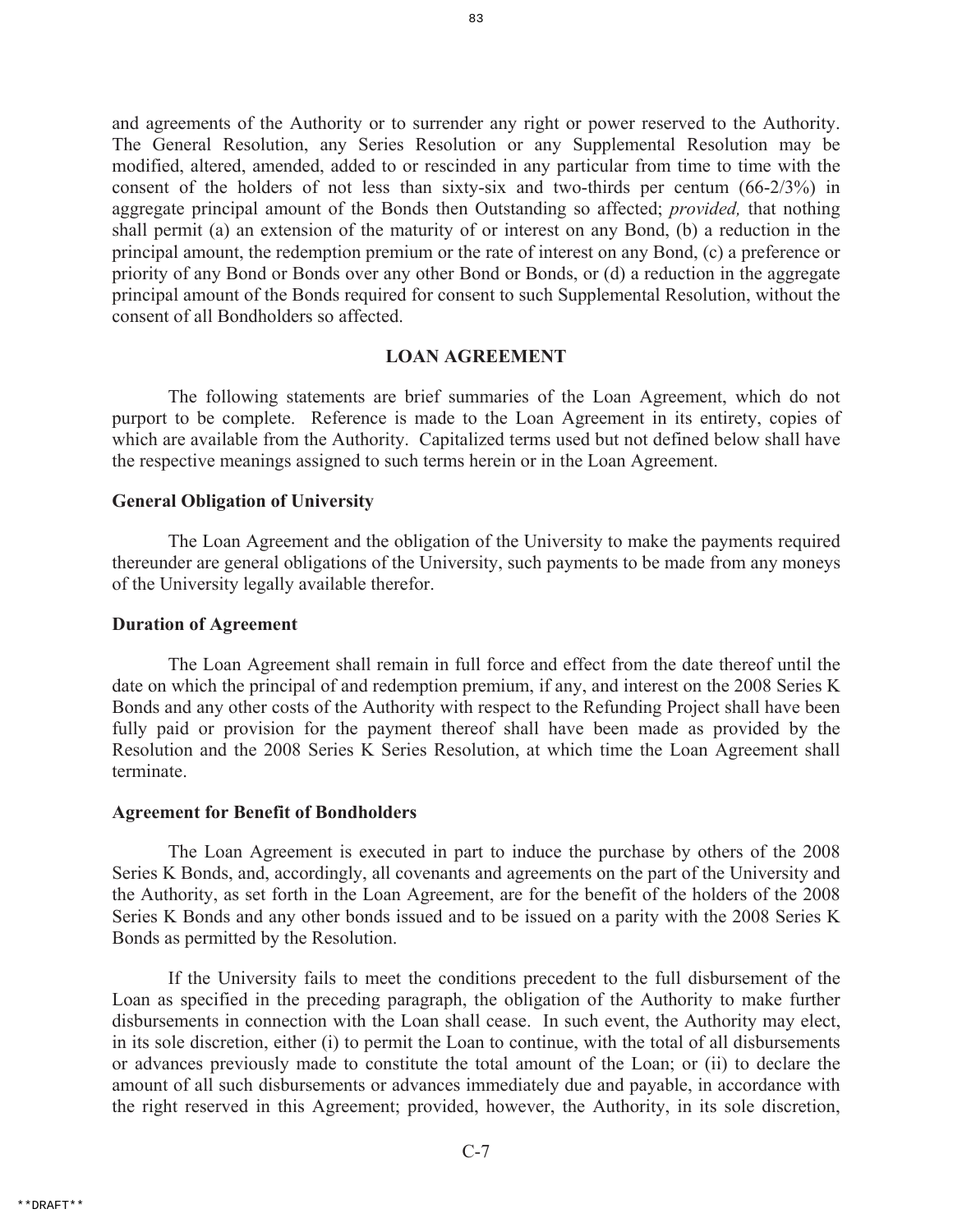may waive any of the foregoing requirements and may take such other action as it deems appropriate. In any event, the approval of the disbursement of moneys shall not be unreasonably withheld.

## **Payment Unconditional**

The University unconditionally agrees to pay to the Authority or on its order the payments required by the Loan Agreement in the manner and at the times provided by the Loan Agreement.

## **Payment Obligations of University**

The obligation of the University to pay or cause to be paid the amounts payable under the Loan Agreement are absolute and unconditional, and the amount, manner and time of payment of such amounts shall not be decreased, abated, postponed or delayed for any cause or by reason of the happening of any event. The amounts payable by the University shall be equal to all sums necessary for the payment of certain fees and expenses of the Authority and the Trustee, and shall be calculated and payable as follows:

(a) For the Bond Year beginning July 1, 2008 and for each Bond Year thereafter, an amount equal to the amount of interest on the 2008 Series K Bonds Outstanding becoming due on January 1 in such Bond Year and on the July 1 immediately succeeding the expiration of such Bond Year.

(b) For the Bond Year beginning July 1, 2008 and for each Bond Year thereafter, the amount of principal of the 2008 Series K Bonds Outstanding becoming due on the July 1 immediately succeeding the expiration of such Bond Year.

(c) For the Bond Year beginning July 1, 2008 and for each Bond Year thereafter, an amount equal to the sum of the following three items: (i) any expenditures of the Authority for insurance, fees and expenses of auditing and fees and expenses of the Trustee, any paying agents and depositories, and not otherwise paid or provided for by the University; (ii) all other expenditures reasonably and necessarily incurred by the Authority by reason of its financing of the Refunding Project, including expenses incurred by the Authority to compel full and punctual performance of all of the provisions of this Agreement in accordance with the terms hereof; and (iii) all amounts to the extent required to be deposited by the Authority in the rebate account for the Bonds in the Rebate Fund pursuant to Section 4.11 of the Resolution and the Letter of Instructions, less amounts transferred from the Construction Fund to satisfy such requirement. Any expenditures of the Authority made pursuant to items (i) and (ii) of this subparagraph shall be certified by the Authority to the University in writing as soon as practicable and shall thereupon be paid or caused to be paid by the University.

(d) For the Bond Year beginning July 1, 2008 and for each Bond Year thereafter, the Annual Administrative Fee to be paid to the Authority in the amount of 1/10 of 1% of the principal amount of the 2008 Series K Bonds Outstanding, provided, such fee shall not be greater than \$50,000.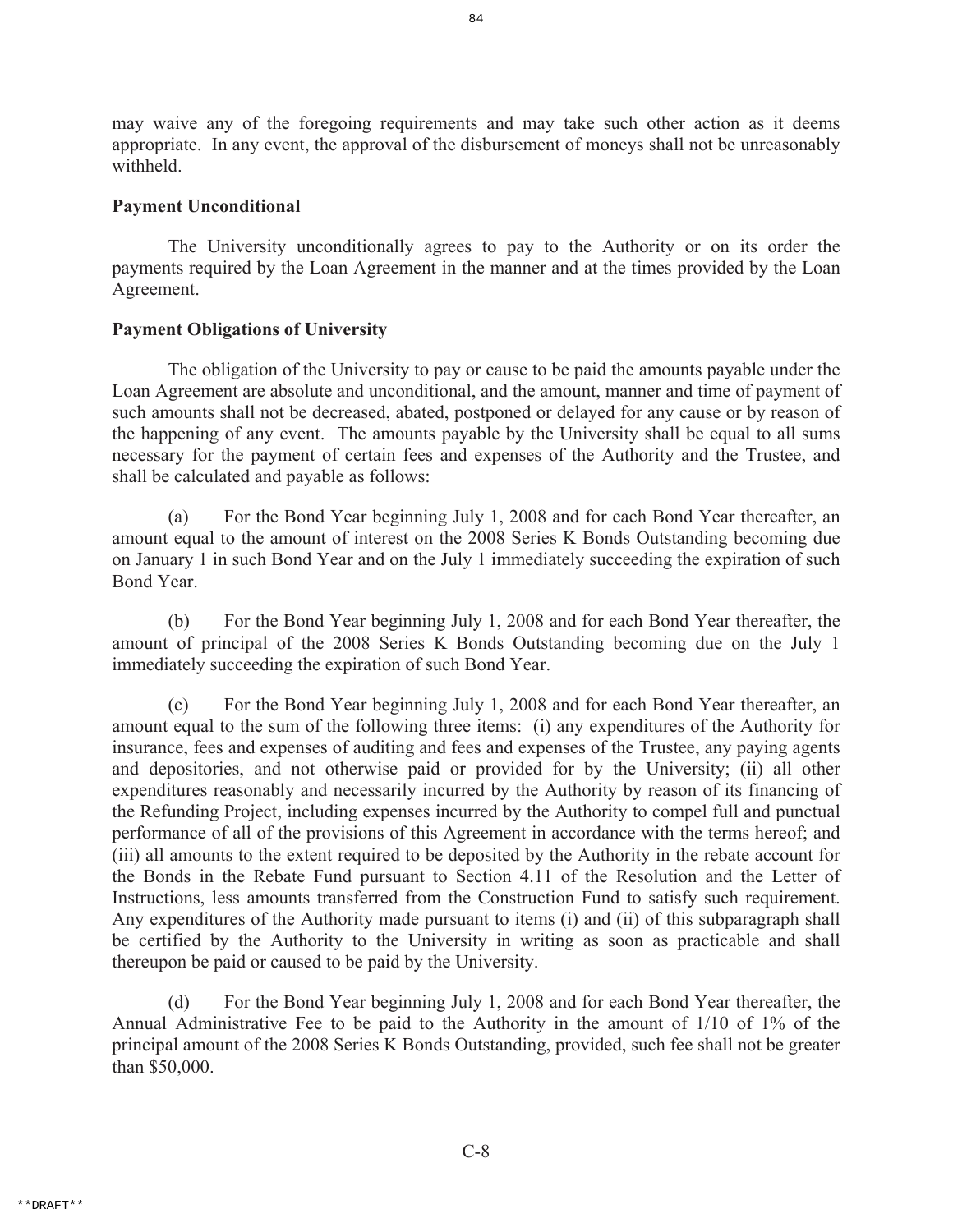To secure payment of the amounts required hereunder, the University has caused to be created a loan account for the 2008 Series K Bonds (the "Loan Account") to be maintained with the Trustee. Except for the payments on account of rebate required by clause (iii) of subparagraph (c) of this Caption, the University covenants and agrees that it will deposit or cause to be deposited with the Trustee: (i) no later than June  $20<sup>th</sup>$  and December  $20<sup>th</sup>$  in each Bond Year, into the Loan Account, one-half (1/2) of the portion of the Loan payments due in such Bond Year for the 2008 Series K Bonds pursuant to paragraphs (a), (c) and (d) this Caption and (ii) no later than June  $20<sup>th</sup>$  in each Bond Year, into the Loan Account, the full amount of the portion of the Loan payment due in such Bond Year for the Bonds pursuant to paragraph (b) of this Caption. Moneys in the Loan Account will be transferred by the Trustee to the Revenue Fund created by the Resolution on June 25 and December 25 of each year. The payments on account of rebate required by clause (iii) of subparagraph (c) of this Caption shall be paid to the Trustee for deposit in the rebate account for the 2008 Series K Bonds in the Rebate Fund at the times requested by the Authority.

The moneys in the Loan Account shall be invested at the direction of the University with the approval of the Authority, or if no instructions are received from the University, by the Authority, in (i) obligations of, or guaranteed by, the United States of America or the State of New Jersey, (ii) certificates of deposit or time deposits of banks or trust companies; provided, that all such moneys in each such certificate of deposit or time deposit shall be continuously and fully secured by direct obligations of the United States of America, the State of New Jersey or the Authority of a market value equal, at the time of purchase, to the amount of such certificate of deposit or time deposit, (iii) repurchase agreements fully secured by obligations described in clause (i) above, or (iv) shares of an open-end, diversified investment company registered under the Investment Company Act of 1940, as amended, which (1) invests its assets exclusively in obligations of, or guaranteed by, the United States of America or any instrumentality or agency thereof having in each instance a final maturity date of less than one year from the date of purchase; (2) seeks to maintain a constant net asset value per share; and (3) has aggregate net assets of not less than \$10,000,000 on the date of purchase of such shares, maturing in such amounts and on such dates as may be necessary to provide moneys to meet the payments from the Loan Account.

The Authority shall not declare an Event of Default under this Agreement with respect to the payments required in subparagraphs (c) and (d) of this Section 15 until the Authority has furnished the University with a statement of amounts due and the University has failed to pay the same within ten (10) days after receipt of such statement.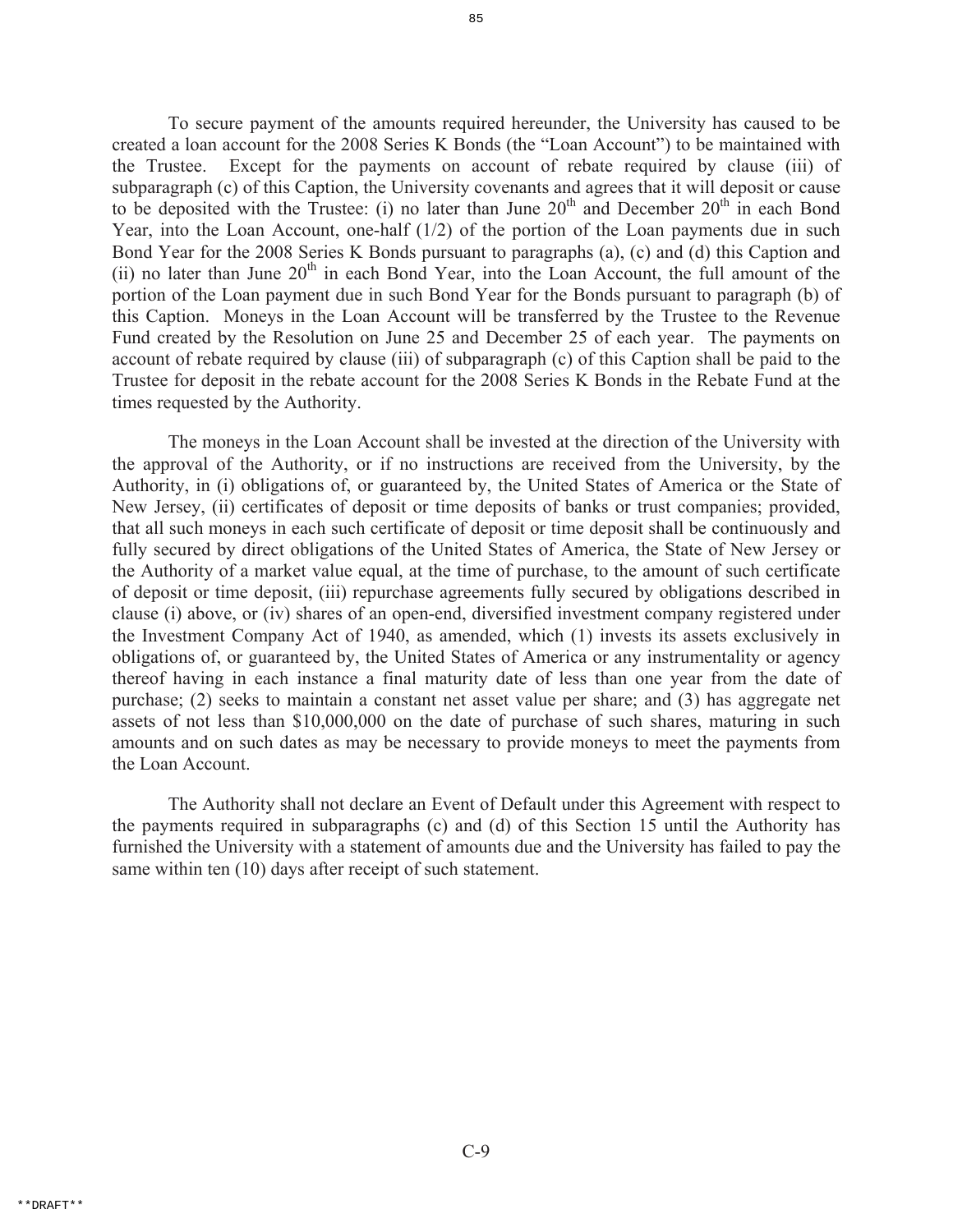## **Voluntary Payments by the University**

The Authority and the University agree that The University shall have the right to make voluntary payments in any amount to the Trustee for deposit in the Redemption Fund, if the University in not in default under the Agreement. Upon notification by the University to the Authority of any such voluntary payment, the Authority agrees that it shall direct the Trustee to purchase or redeem Bonds in accordance with the provisions of the Resolution and the 2008 Series K Series Resolution.

#### **Insurance**

The University agrees that, with respect to the Refunded Facilities, it shall maintain, with responsible insurers, insurance of the kinds and in the amounts generally carried by institutions of similar size and character. All policies and certificates of insurance shall be open to inspection by the Authority and the Trustee at reasonable times and upon reasonable notice. The University agrees that it will insure any such facilities at replacement cost subject only to standard insurance industry exclusion and that it will notify the Authority and the Trustee within thirty (30) days of any deviation from standard insurance industry practice.

### **Termination**

The Authority and the University agree that, upon sixty (60) days written notice to the Authority, the University shall have the right to terminate the Loan Agreement by paying to the Authority or to the Trustee for the account of the Authority an amount equal to the sum of the following items: (i) the aggregate principal amount of the Outstanding 2008 Series K Bonds on the date of such termination; (ii) accrued interest thereon to the date that the 2008 Series K Bonds are next redeemable; (iii) redemption premiums, if any, due thereon to the next applicable redemption date, all in accordance with the provisions of the 2008 Series K Bonds, the Resolution and the 2008 Series K Series Resolution; and (iv) all other costs of the Authority and the Trustee in connection with such redemption; provided, however, that the indemnification provisions set forth in the Loan Agreement shall survive the termination of this Agreement.

### **Events of Default; Remedies on Default**

(a) As used in the Loan Agreement, the term "Event of Default" shall mean:

(1) If payment of any amount due under subparagraphs (a) or (b) under the Caption above entitled "Payment Obligations of the University" is not made when it becomes due and payable and if such amount remains unpaid for a period of two (2) days.

(2) If payment of any amount due under subparagraphs (c) or (d) under the Caption above entitled "Payment Obligations of the University" is not made when it becomes due and payable and if such amount remains unpaid for a period of two (2) days after receipt of the statement required under the Caption above entitled "Payment Obligations of the University".

(3) If the University shall: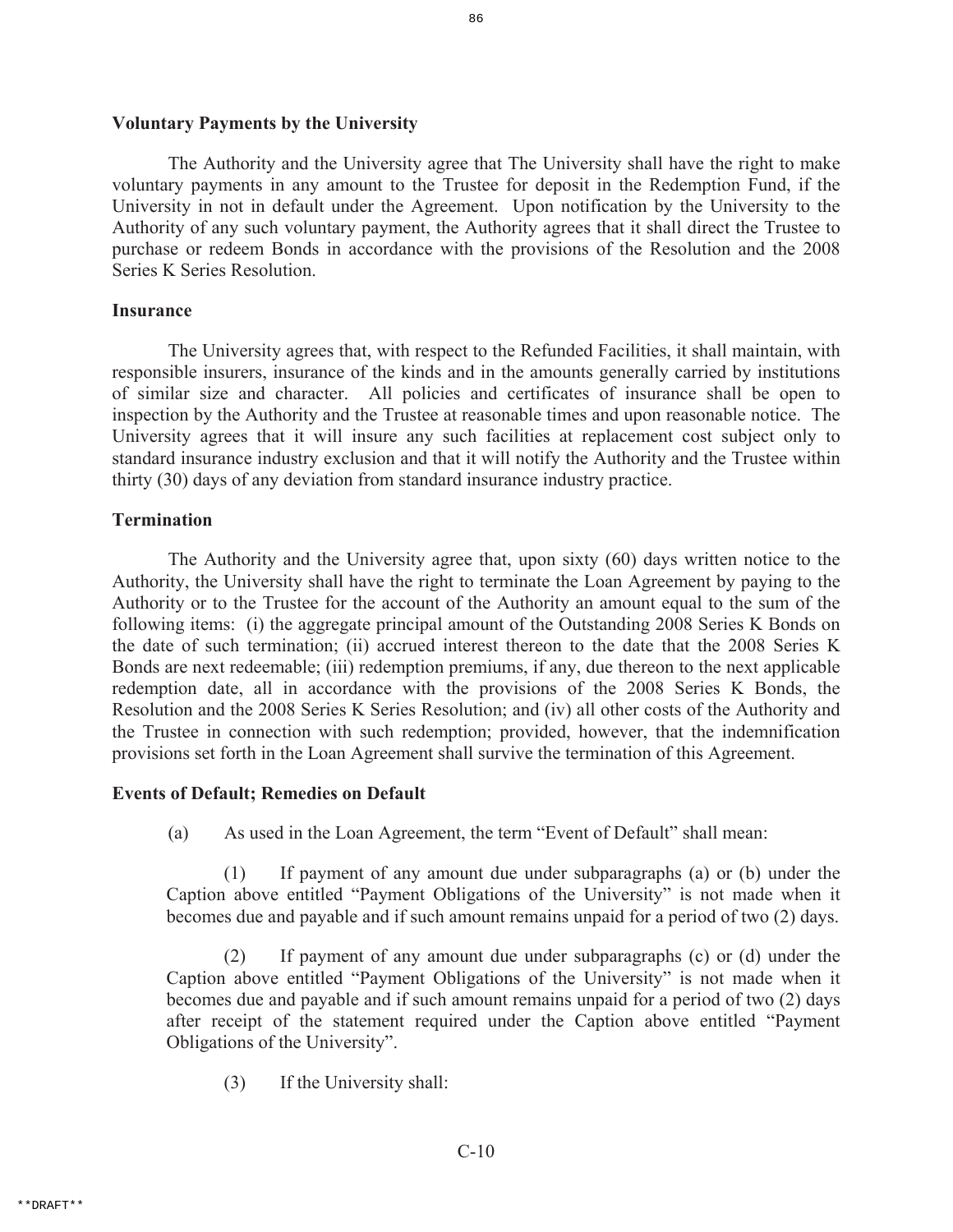(A) admit in writing its inability to pay its debts generally as they become due,

(B) file a petition to be adjudicated a voluntary bankrupt in bankruptcy or a petition otherwise to take advantage of any state or federal bankruptcy or insolvency law,

(C) make an assignment for the benefit of its creditors or seek a composition with its creditors, or

(D) consent to the appointment of a receiver of itself, its fees or charges or the whole or any substantial part of the Refunded Facilities.

(4) If the University shall, upon an involuntary petition under any section or chapter of the federal bankruptcy laws filed against it, be adjudicated a bankrupt or if a court of competent jurisdiction shall enter an order or decree appointing a trustee or receiver (interim or permanent) or appointing the University a debtor-in-possession, with or without the consent of the University, or approving a petition filed against it seeking reorganization or an arrangement of the University under the federal bankruptcy laws or any other applicable law or statute of the United States of America or any state thereof.

(5) If final judgment for the payment of moneys that, in the judgment of the Authority, will adversely affect the rights of the holders of the Bonds shall be rendered against the University and, at any time after thirty (30) days from the entry thereof, (a) such judgment shall not have been discharged or (b) the University shall not have taken and be diligently prosecuting an appeal therefrom or from the order, decree or process upon which or pursuant to which such judgment shall have been granted or entered, and shall not have caused, within thirty (30) days, the execution of or levy under such judgment, order, decree or process or the enforcement thereof to have been stayed pending determination of such appeal.

(6) If the University defaults in the due and punctual performance of any other covenant in this Agreement and such default continues for thirty (30) days after written notice requiring the same to be remedied shall have been given by the Authority or the Trustee.

(b) The Authority agrees that it shall notify the Trustee of the occurrence of an Event of Default under the Loan Agreement. The Authority and the University agree that, upon the occurrence of an Event of Default, the Authority may, by notice in writing to the University, declare all, including future, payments under the Loan Agreement to be immediately due and payable. At the expiration of ten (10) days from the giving of such notice of such declaration, such payments shall become and be immediately due and payable, anything in the Loan Agreement to the contrary notwithstanding. At any time after such payments shall have been so declared to be due and payable and before the entry of a final judgment or decree in any suit, action or proceeding instituted on account of such default or before the completion of the enforcement of any other remedies under the Loan Agreement, the Authority may annul such declaration and its consequences if moneys shall have accumulated in any fund created or held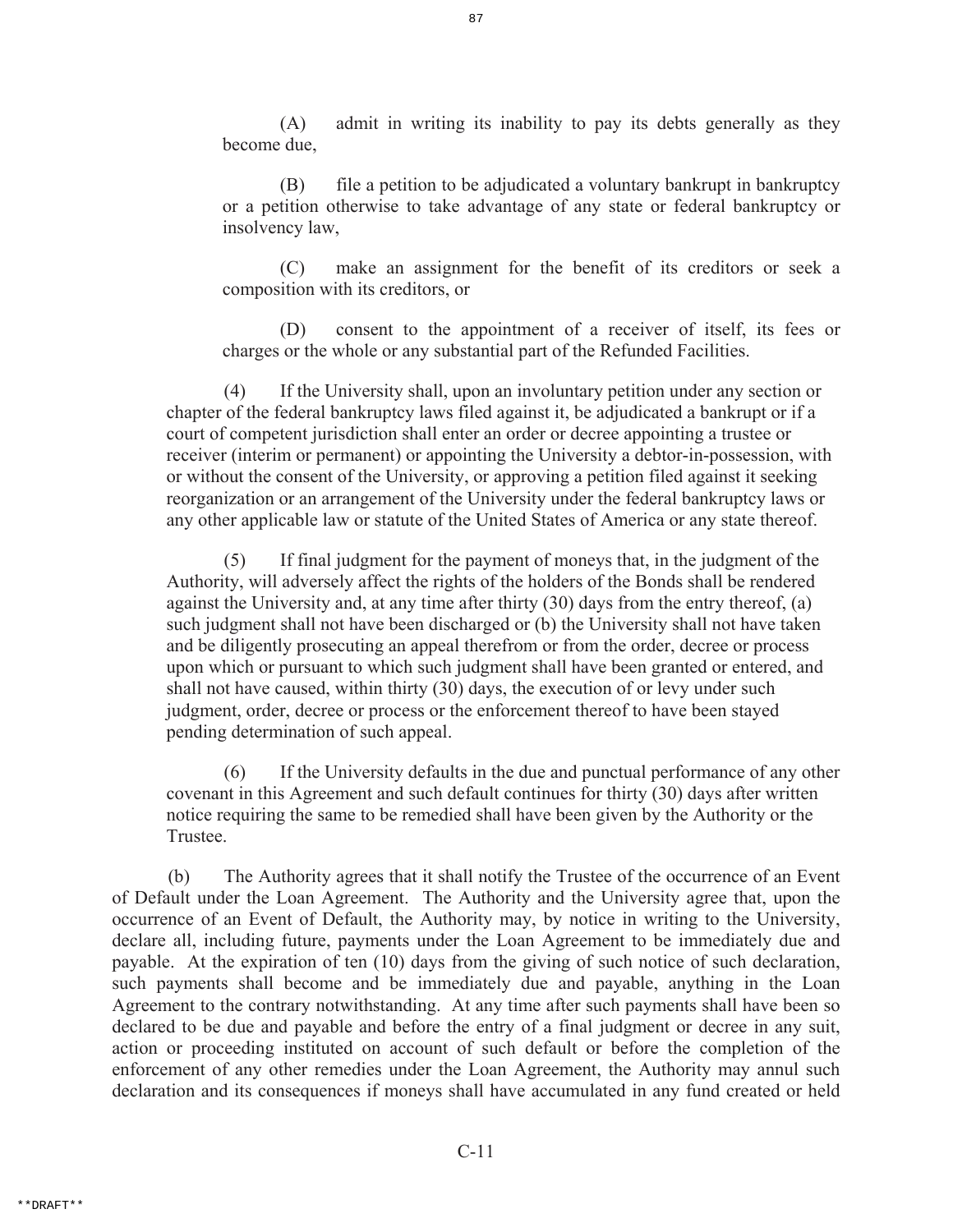under the Resolution sufficient to pay all arrears of such payments under this Agreement, other than payments due only because of such declaration. No such annulment shall extend to or affect any subsequent default or impair any right consequent thereon.

(c) The Authority and the University further agree that, upon the occurrence of an Event of Default, the Authority may exercise, with respect to any amount in any fund under the Resolution, all of the rights of a secured party under the New Jersey Uniform Commercial Code.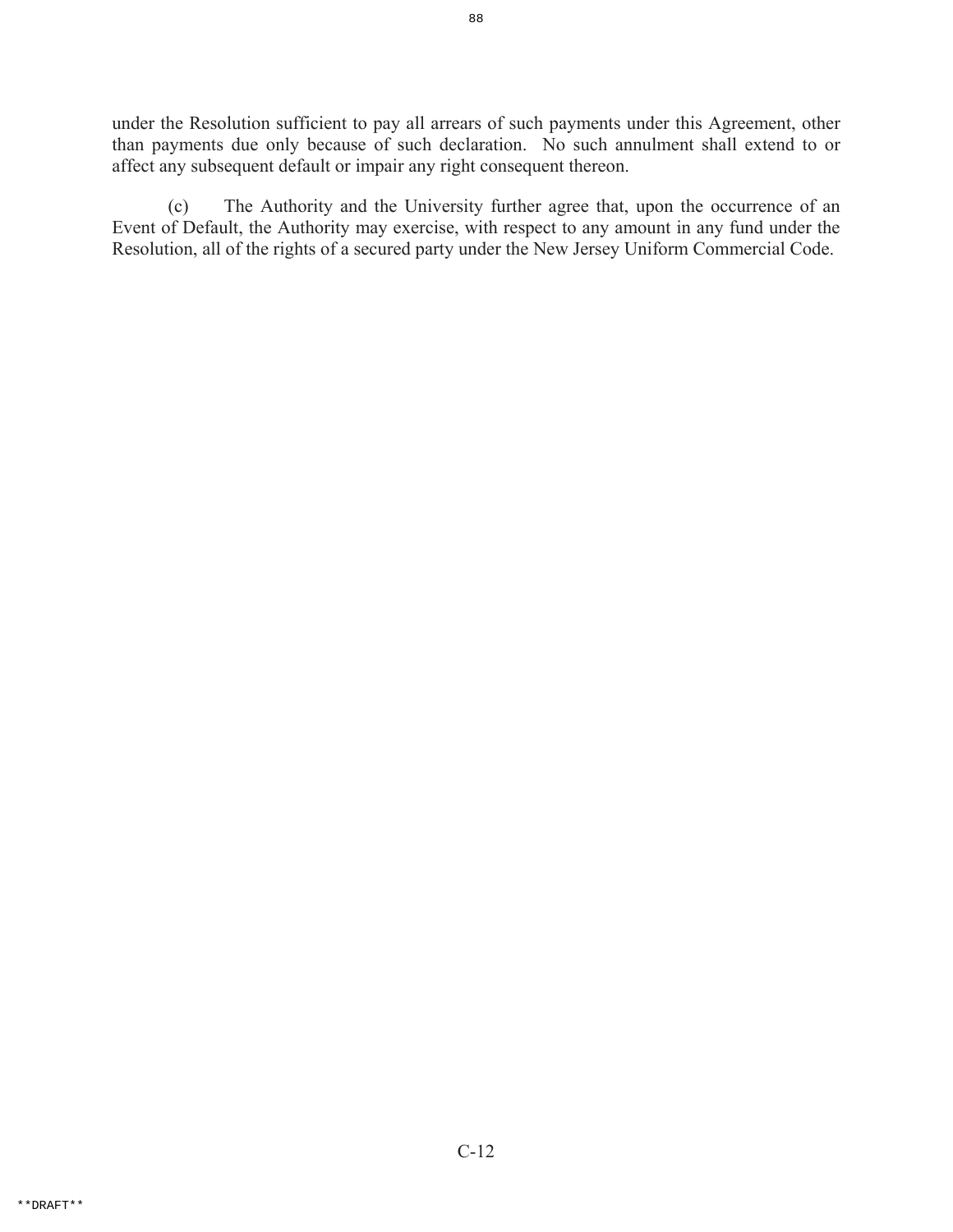## **APPENDIX D**

# **FORM OF CONTINUING DISCLOSURE AGREEMENT**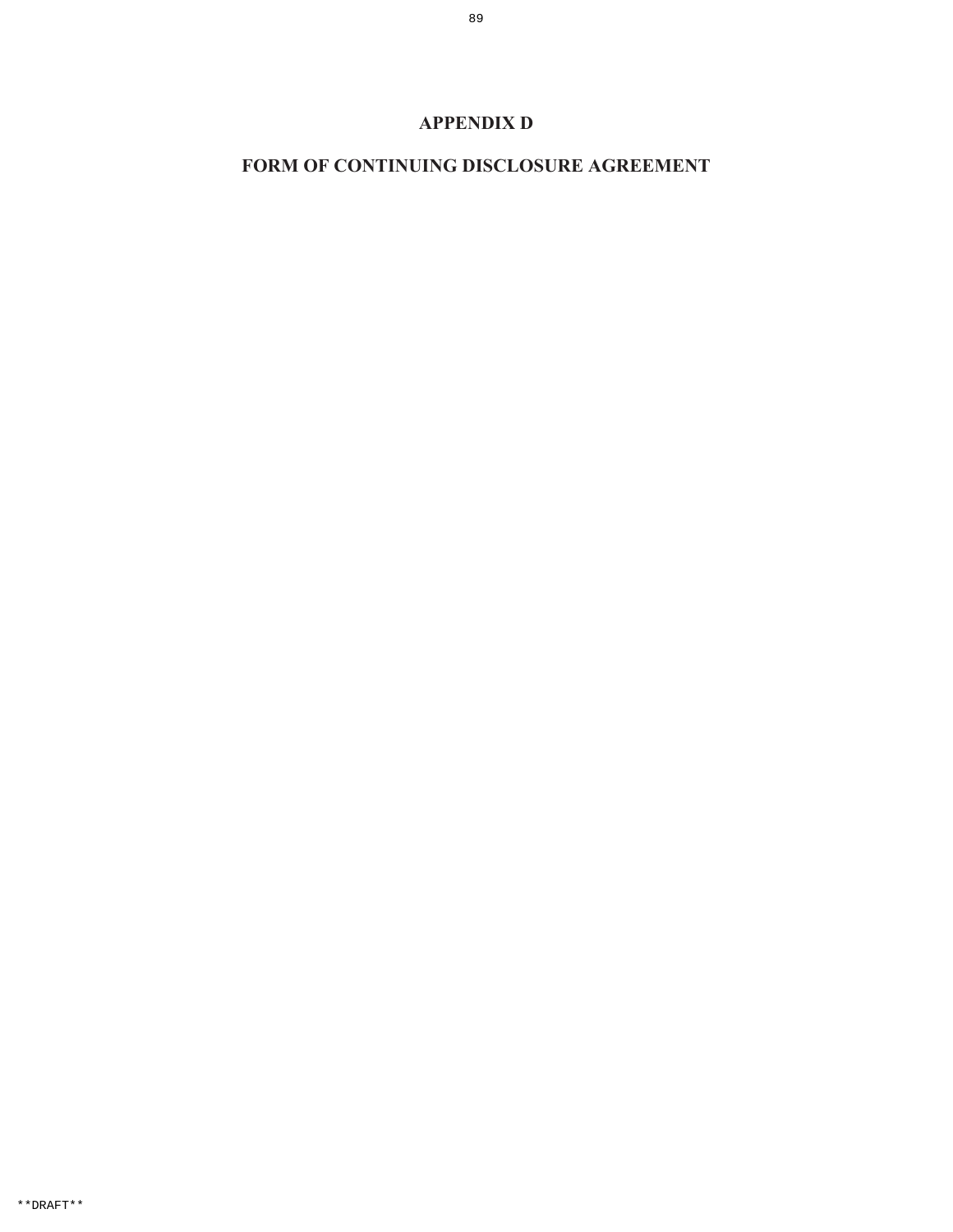[THIS PAGE INTENTIONALLY LEFT BLANK]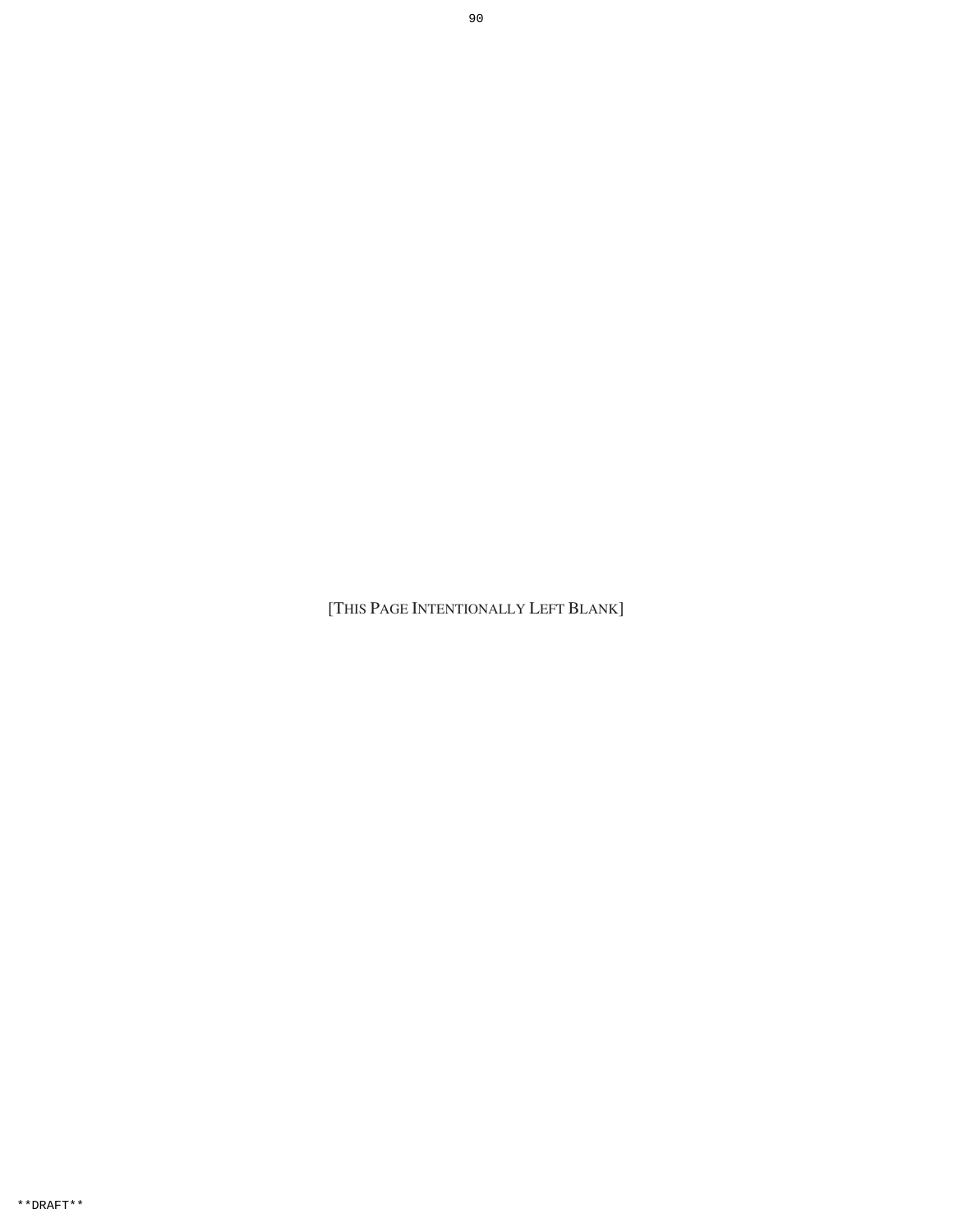## **CONTINUING DISCLOSURE AGREEMENT**

91

**by and between** 

## **THE TRUSTEES OF PRINCETON UNIVERSITY**

**and** 

## **THE BANK OF NEW YORK MELLON**

## **Dated as of November 1, 2008**

**Entered into with respect to the New Jersey Educational Facilities Authority \$208,805,000 Princeton University Revenue Refunding Bonds, 2008 Series K**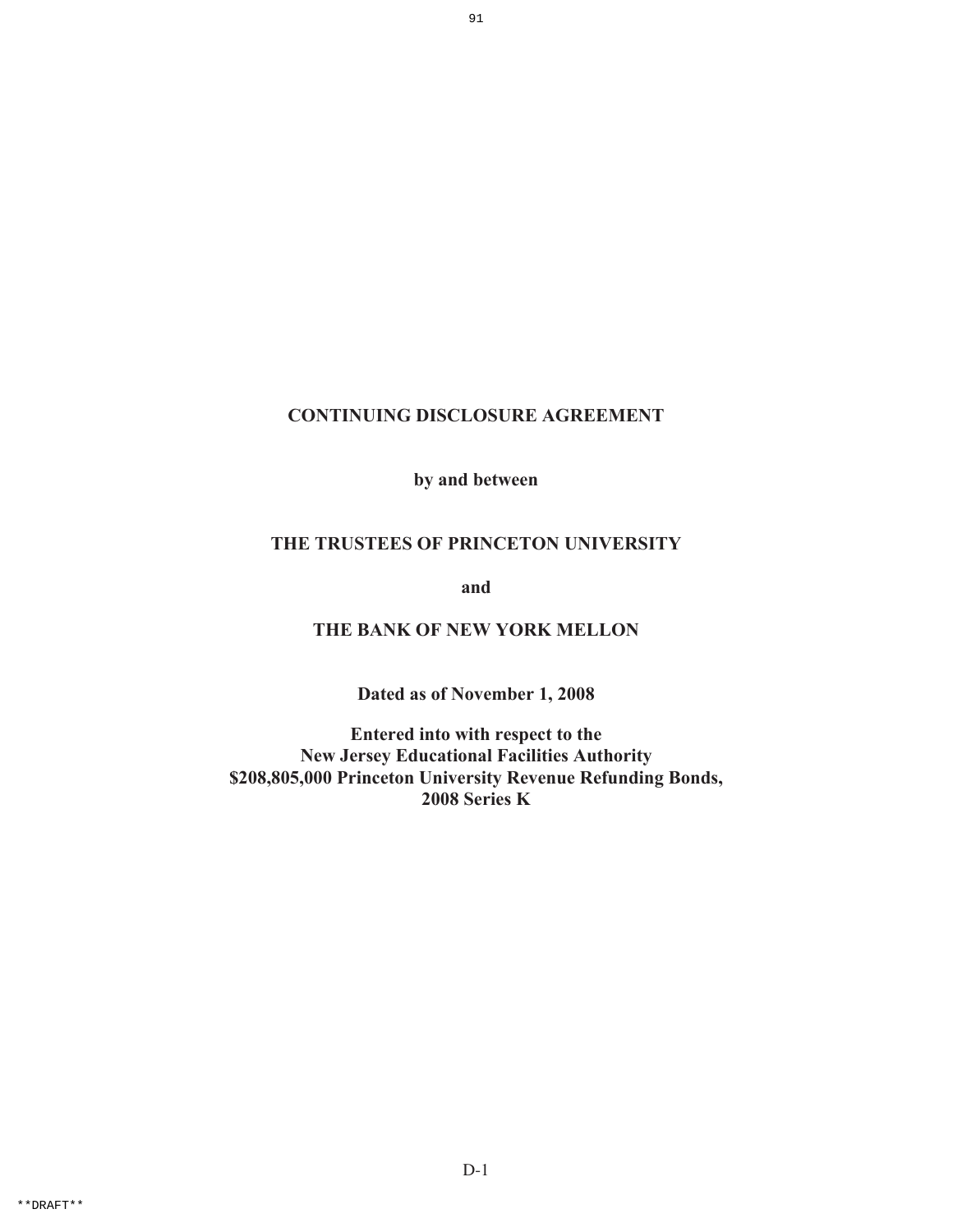### **CONTINUING DISCLOSURE AGREEMENT**

**THIS CONTINUING DISCLOSURE AGREEMENT** (the "Agreement"), made and entered into as of November 1, 2008, by and between THE TRUSTEES OF PRINCETON UNIVERSITY, a not-for-profit educational corporation duly incorporated and validly existing under the laws of the State of New Jersey (the "University"), and THE BANK OF NEW YORK MELLON, a state banking corporation duly created and validly existing under the laws of the State of New York (the "Dissemination Agent" and the "Trustee").

## **W I T N E S S E T H:**

**WHEREAS**, New Jersey Educational Facilities Authority, a body corporate and politic with corporate succession, constituting a political subdivision organized and existing under and by virtue of the laws of the State of New Jersey (hereinafter referred to as the "Authority") is issuing its Princeton University Revenue Refunding Bonds, 2008 Series K, dated November 5, 2008, in the aggregate principal amount of \$208,805,000 (the "Bonds");

**WHEREAS**, the Bonds are being issued pursuant to the Authority's Princeton University Revenue Bond Resolution, adopted by the Authority on February 16, 1999 (the "General Resolution"), and the 2008 Series K Series Resolution, adopted by the Authority on October 2, 2008 (the "Series Resolution"; and collectively with the General Resolution, the "Resolution");

**WHEREAS**, the University has entered into a Loan Agreement with the Authority dated as of November 1, 2008 (the "Loan Agreement") whereby the Authority has loaned a portion of the proceeds of the Bonds to the University to finance the Refunding Project (as defined in the Loan Agreement) and the University has agreed to repay the loan of such proceeds;

**WHEREAS**, the Trustee has duly accepted the trusts imposed upon it by the Resolution as Trustee for the holders from time to time of the Bonds;

**WHEREAS**, the Securities and Exchange Commission (the "SEC"), pursuant to the Securities Exchange Act of 1934, as amended and supplemented (codified as of the date hereof at 15 U.S.C. 77 *et seq*.) (the "Securities Exchange Act"), has adopted amendments effective July 3, 1995 to its Rule 15c2-12 (codified at 17 C.F.R. §240.15c2-12), as the same may be further amended, supplemented and officially interpreted from time to time or any successor provision thereto ("Rule 15c2-12"), generally prohibiting a broker, dealer or municipal securities dealer from purchasing or selling municipal securities, such as the Bonds, unless such broker, dealer or municipal securities dealer has reasonably determined that an issuer of municipal securities or an obligated person has undertaken in a written agreement or contract for the benefit of holders of such securities to provide certain annual financial information and operating data and notices of the occurrence of certain material events to various information repositories;

**WHEREAS**, the Authority and the University have determined that the University is an "obligated person" with respect to the Bonds within the meaning of Rule 15c2-12 and, in order to enable a "participating underwriter" (as such term is defined in Rule 15c2-12) to purchase the Bonds, is therefore required to cause the delivery of the information described in this Agreement to the municipal securities marketplace for the period of time specified in this Agreement;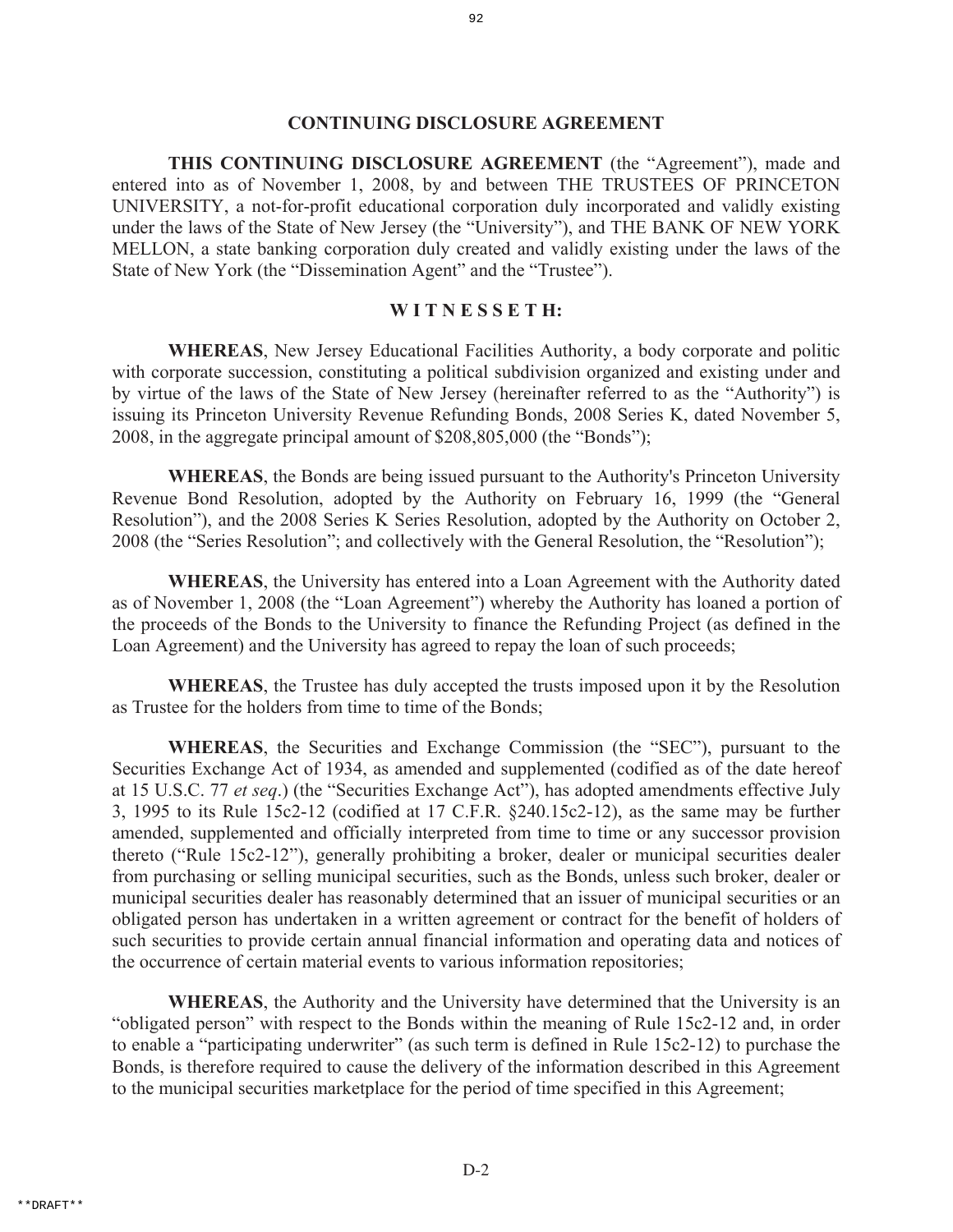**WHEREAS**, the Authority, J.P. Morgan Securities Inc., on behalf of itself and the other Underwriters of the 2008 Series K Bonds (collectively, the "Participating Underwriter") and the University have entered into a Bond Purchase Agreement dated October 28, 2008, pertaining to the 2008 Series K Bonds;

**WHEREAS**, the execution and delivery of this Agreement have been duly authorized by the University and the Dissemination Agent, respectively, and all conditions, acts and things necessary and required to exist, to have happened or to have been performed precedent to and in the execution and delivery of this Agreement, do exist, have happened and have been performed in regular form, time and manner; and

**WHEREAS**, the University and the Dissemination Agent are entering into this Agreement for the benefit of the holders of the Bonds.

**NOW**, **THEREFORE**, for and in consideration of the premises and of the mutual representations, covenants and agreements herein set forth, the University and the Dissemination Agent, each binding itself, its successors and assigns, do mutually promise, covenant and agree as follows: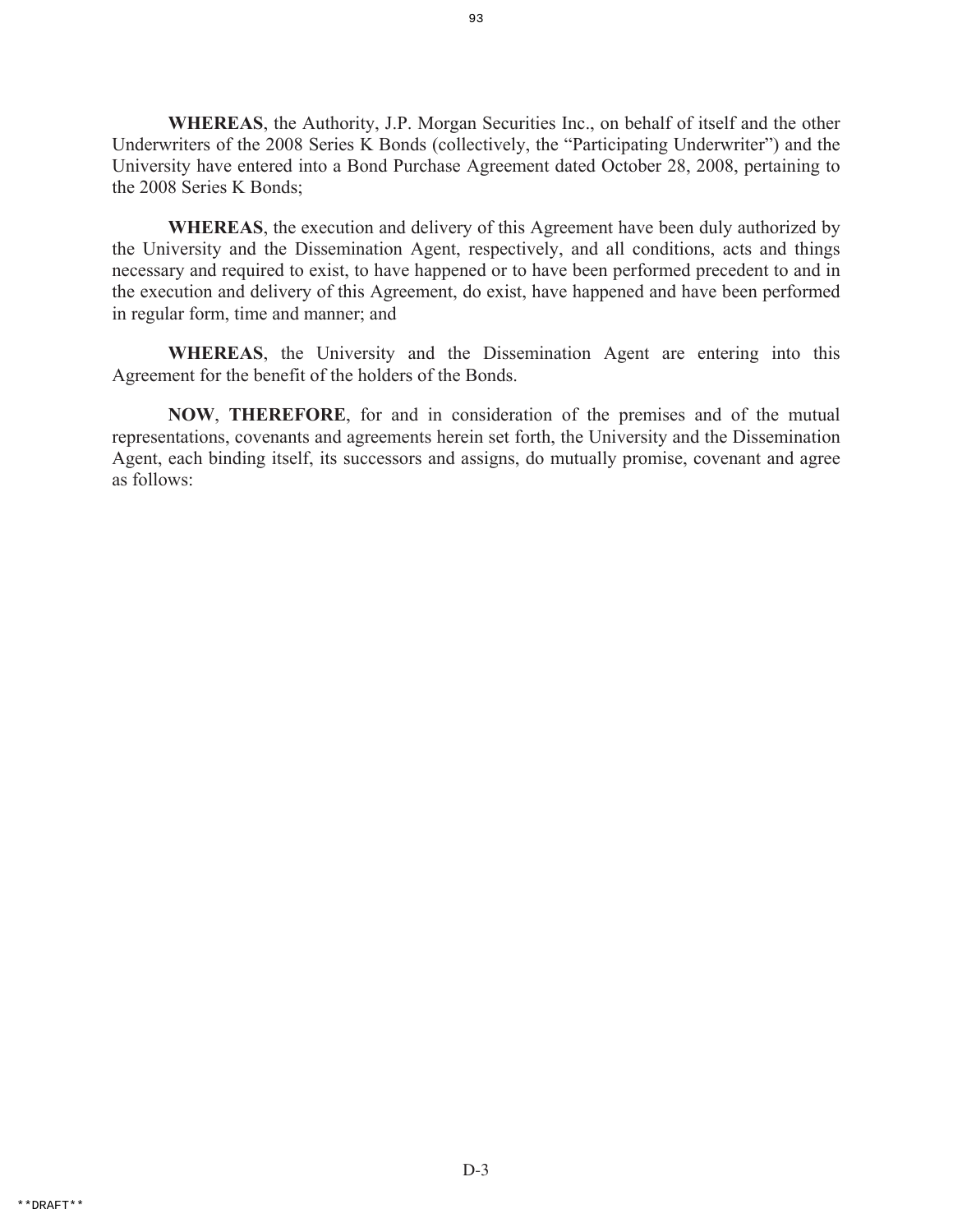### **ARTICLE 1**

94

#### **DEFINITIONS**

**Section 1.1 Terms Defined in Recitals.** All of the terms defined in the preambles hereof shall have the respective meanings set forth therein for all purposes of this Agreement.

**Section 1.2 Additional Definitions.** The following additional terms shall have the meanings specified below:

"Annual Report" means Financial Statements and Operating Data provided at least annually.

"Bondholder" or "holder" or any similar term, when used with reference to a Bond or Bonds, means any person who shall be the registered owner of any Outstanding Bond, including holders of beneficial interests in the Bonds.

"Central Post Office" shall mean, in accordance with the Securities and Exchange Commission Interpretative Letter dated September 7, 2004 ("Interpretative Letter") regarding www.disclosureusa.org – Texas MAC's Central Post Office, DisclosureUSA, an internet based filing system where issuers of tax-exempt bonds and other filers on behalf of such issuers can upload for immediate transmission to the Repositories information and notices required to be filed with the Repositories pursuant to continuing disclosure undertakings designed to assist underwriters in complying with Rule 15c2-12.

"Disclosure Event" means any event described in subsection 2.1(d) of this Agreement.

"Disclosure Event Notice" means the notice to the Repositories and the MSRB as provided in subsection 2.4(a) of this Agreement.

"Dissemination Agent" means The Bank of New York Mellon, acting in its capacity as Dissemination Agent under this Agreement, or any successor Dissemination Agent designated in writing by the University that has filed a written acceptance of such designation.

"Final Official Statement" means the final Official Statement of the Authority dated October 28, 2008 pertaining to the Bonds.

"Financial Statements" means the statement of financial position, statement of activities, statement of cash flows or other statements that convey similar information of the University.

"Fiscal Year" means the fiscal year of the University. As of the date of this Agreement, the Fiscal Year of the University begins on July 1 of each calendar year and closes on June 30 of the next succeeding calendar year.

"GAAP" means generally accepted accounting principles as in effect from time to time in the United States of America, consistently applied.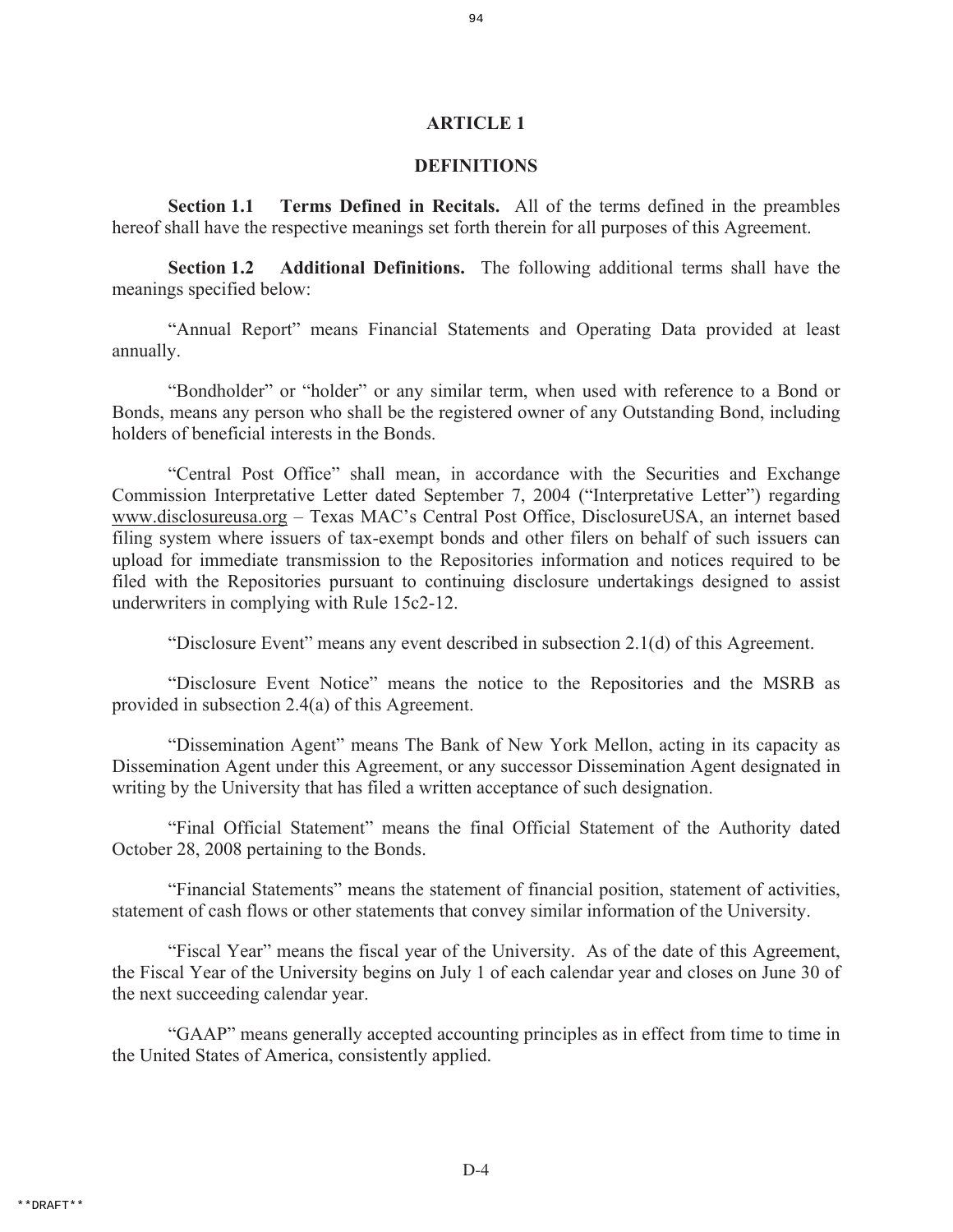"GAAS" means generally accepted auditing standards as in effect from time to time in the United States of America, consistently applied.

"MSRB" means the Municipal Securities Rulemaking Board.

"National Repository" means a "nationally recognized municipal securities information repository" within the meaning of Rule 15c2-12. As of the date of this Agreement, the National Repositories designated by the SEC in accordance with Rule 15c2-12 are:

## (a) **Bloomberg Municipal Repository**

100 Business Park Drive Skillman, New Jersey 08558 E-Mail: munis@bloomberg.com Website: www.bloomberg.com/markets/rates/municontacts.html Phone: (609) 279-3225 FAX: (609) 279-5962

## (b) **DPC Data Inc.**

One Executive Drive Fort Lee, New Jersey 07024 E-Mail: nrmsir@dpcdata.com Website: www.Munifilings.com Phone: (201) 346-0701 FAX: (201) 947–0107

## (c) **Interactive Data Pricing and Reference Data, Inc.**

100 William Street, 15<sup>th</sup> Floor New York, New York 10038 Attn: NRMSIR E-Mail: nrmsir@interactivedata.com Website: www.interactivedata-prd.com Phone: (212) 771-6999 FAX: (212) 771-7390

## (d) **Standard & Poor's Securities Evaluations, Inc.** 55 Water Street, 45th Floor New York, New York 10041 E-Mail: nrmsir\_repository@sandp.com Website: www.disclosuredirectory.standardandpoors.com Phone: (212) 438-4595 FAX: (212) 438-3975

"Operating Data" means the financial and statistical information of the University of the type included in the Final Official Statement in Appendix A thereto entitled "APPENDIX A - PRINCETON UNIVERSITY", a copy of which is attached hereto as **Exhibit A**.

"Repository" means each National Repository and each State Depository.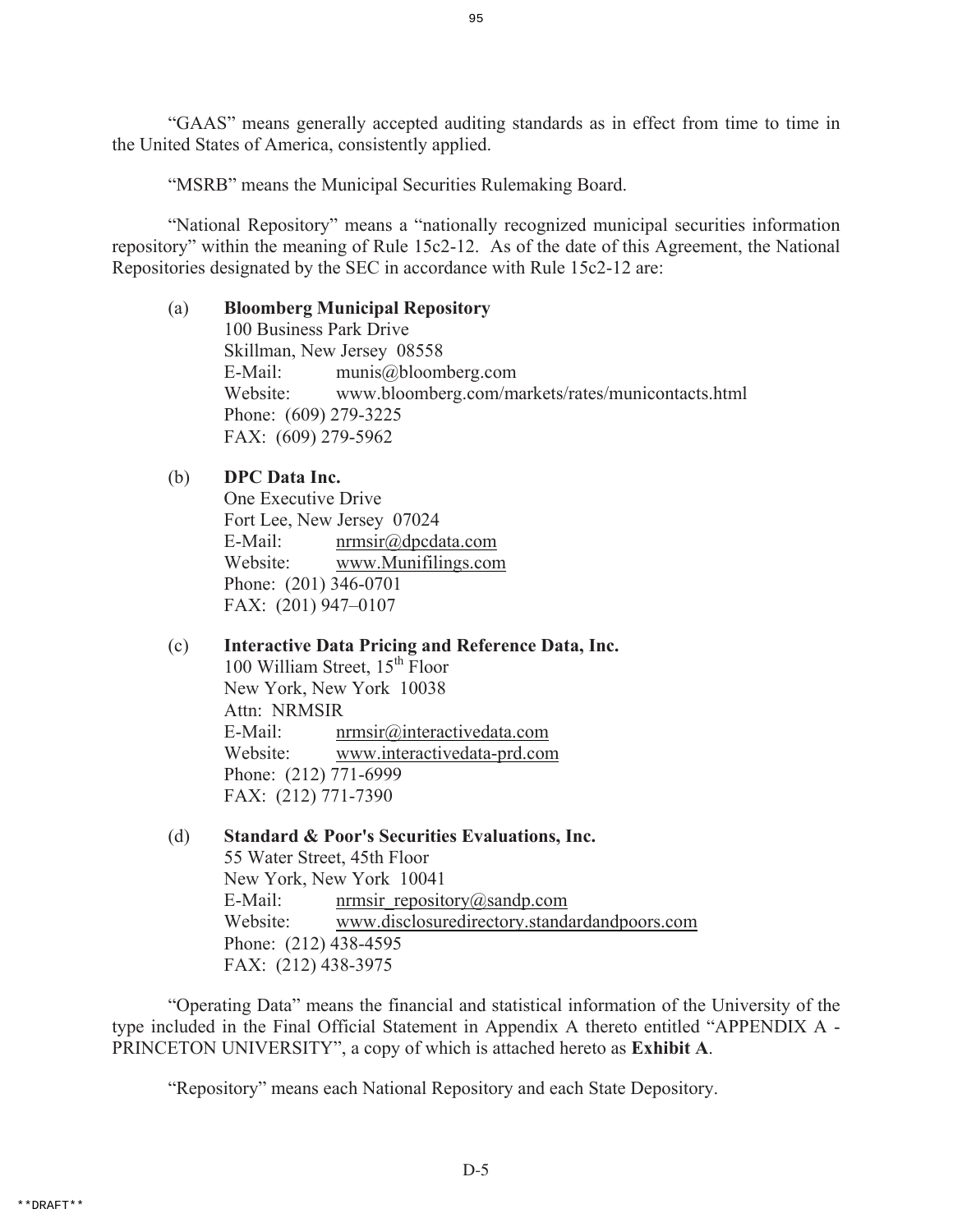"State" means the State of New Jersey.

"State Depository" means any public or private repository or entity designated by the State as a state information depository for purposes of Rule 15c2-12. As of the date of this Agreement, there is no State Depository.

"Trustee" means The Bank of New York Mellon, acting in its capacity as Trustee for the Bonds under the Resolution, and its successors and assigns.

**Section 1.3 Capitalized Terms Not Defined Herein.** Capitalized terms used but not defined herein shall have the meanings assigned to them in Section 1.01 of the General Resolution, Section 1.01 of the Series Resolution or Section 1 of the Loan Agreement, as the case may be.

**Section 1.4 Interpretation.** Words of masculine gender include correlative words of the feminine and neuter genders. Unless the context shall otherwise indicate, words importing the singular include the plural and vice versa, and words importing persons include corporations, associations, partnerships (including limited partnerships), trusts, firms and other legal entities, including public bodies, as well as natural persons. Articles and Sections referred to by number mean the corresponding Articles and Sections of this Agreement. The terms "hereby", "hereof", "hereto", "herein", "hereunder" and any similar terms as used in this Agreement refer to this Agreement as a whole unless otherwise expressly stated. The disjunctive term "or" shall be interpreted conjunctively as required to insure that the University performs any obligations mentioned in the passage in which such term appears. The headings of this Agreement are for convenience only and shall not define or limit the provisions hereof.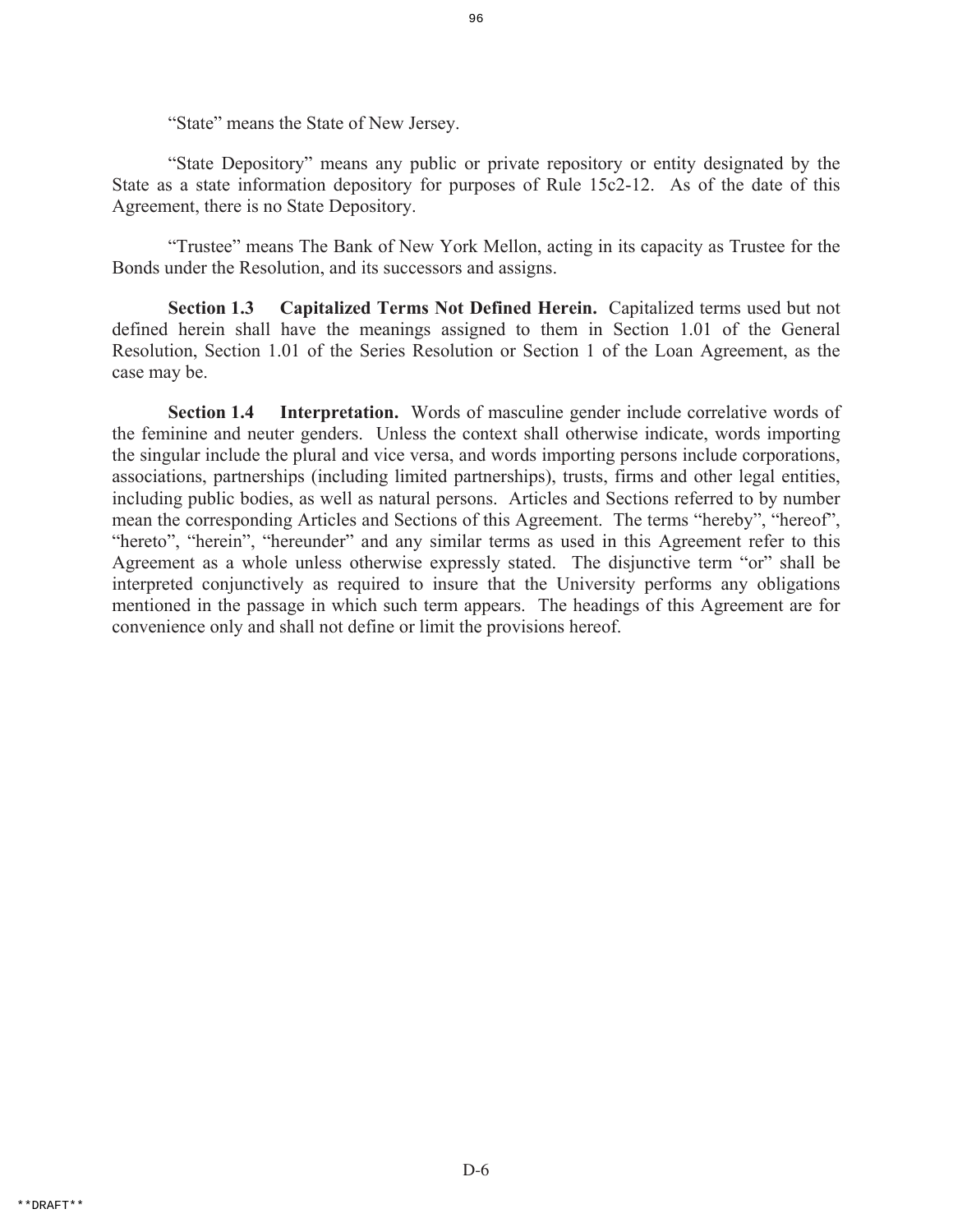### **ARTICLE 2**

97

### **CONTINUING DISCLOSURE COVENANTS AND REPRESENTATIONS**

**Section 2.1 Continuing Disclosure Covenants of University.** The University agrees that it will provide, until such time as the University instructs the Dissemination Agent to provide, at which time the Dissemination Agent shall provide:

(a) Not later than one hundred eighty (180) days after the ending of each Fiscal Year, commencing with the Fiscal Year of the University ended June 30, 2008, an Annual Report to each Repository, to the Trustee and to the Authority.

(b) Not later than fifteen (15) days prior to the date specified in subsection 2.1(a) hereof, a copy of the Annual Report to the Trustee and the Dissemination Agent.

(c) If not submitted as part of the Annual Report, then when and if available, to each Repository, to the Trustee and to the Authority, audited Financial Statements for the University.

(d) In a timely manner, to each National Repository or to the MSRB and the State Depository, if any, to the Trustee and to the Authority, notice of any of the following events with respect to the Bonds, if material (each a "Disclosure Event"):

- (i) Principal and interest payment delinquencies;
- (ii) Non-payment related defaults;
- (iii) Unscheduled draws on the debt service reserve fund reflecting financial difficulties;
- (iv) Unscheduled draws on credit enhancements reflecting financial difficulties;
- (v) Substitution of credit or liquidity providers or their failure to perform;
- (vi) Adverse tax opinions or events affecting the tax-exempt status of the Bonds;
- (vii) Modifications to rights of holders of the Bonds;
- (viii) Bond calls (other than regularly scheduled mandatory sinking fund redemptions);
- (ix) Defeasances;
- (x) Release, substitution or sale of property securing repayment of the Bonds; or
- (xi) Rating changes.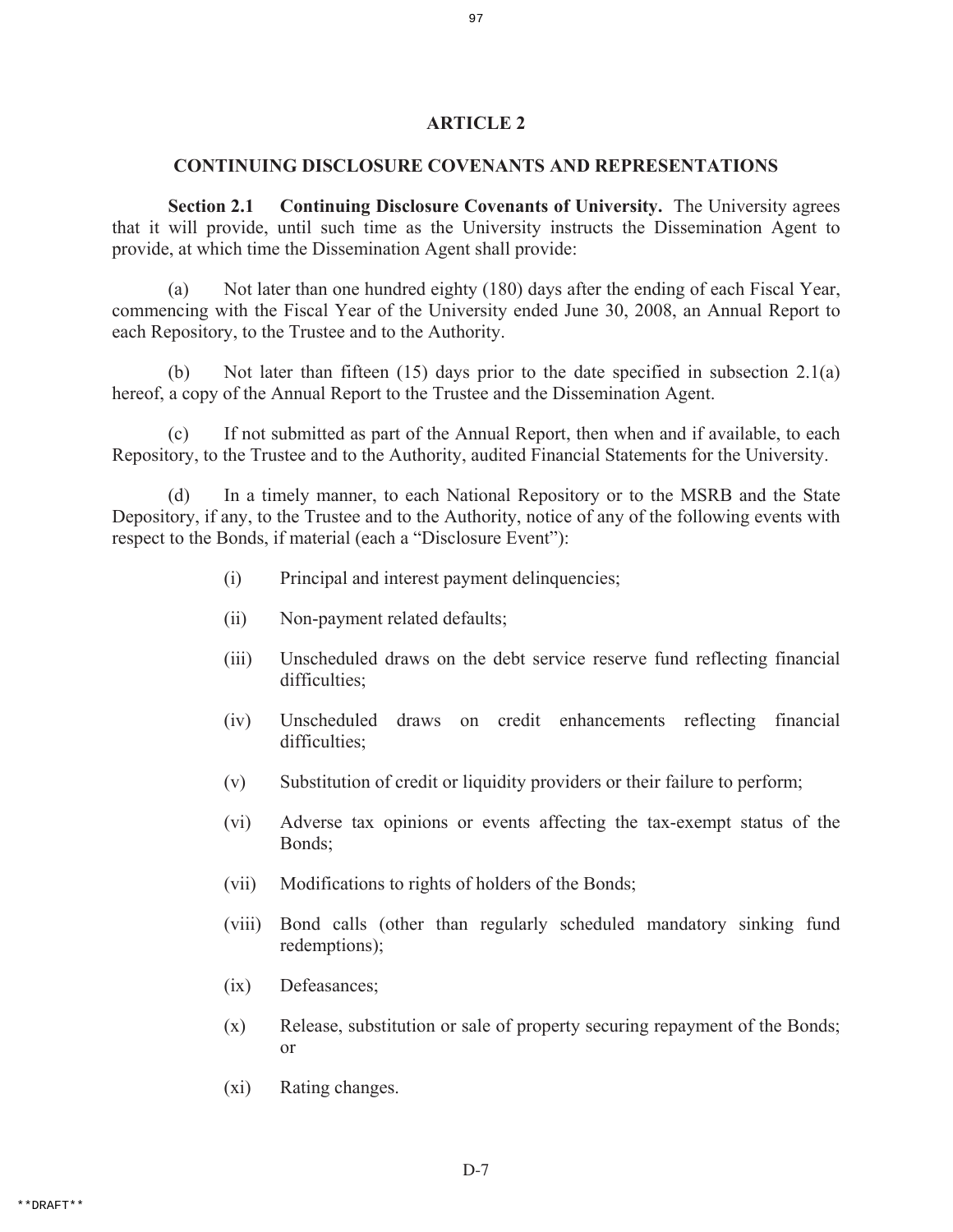(e) In a timely manner, to each National Repository or to the MSRB and the State Depository, if any, to the Trustee and to the Authority, notice of a failure by the University to provide the Annual Report within the period described in subsection 2.1(a) hereof.

**Section 2.2 Continuing Disclosure Representations.** The University represents and warrants that:

(a) Financial Statements shall be prepared in accordance with GAAP.

(b) Any Financial Statements that are audited shall be audited by an independent certified public accountant (currently Deloitte & Touche LLP, Philadelphia, Pennsylvania) in accordance with GAAS.

**Section 2.3 Form of Annual Report.** (a) The Annual Report may be submitted as a single document or as separate documents comprising a package.

(b) Any or all of the items that must be included in the Annual Report may be incorporated by reference from other documents, including official statements delivered in connection with other financings issued on behalf of the University or related public entities that have been submitted to each of the Repositories or filed with the SEC. If the document incorporated by reference is a final official statement, it must be available from the MSRB. The University shall clearly identify each such other document so incorporated by reference.

(c) The Annual Report for any Fiscal Year containing any modified Operating Data or financial information (as contemplated by Sections 4.9 and 4.10 hereof) for such Fiscal Year shall explain, in narrative form, the reasons for such modification and the effect of such modification on the Annual Report being provided for such Fiscal Year.

**Section 2.4 Responsibilities and Duties of Dissemination Agent.** (a) If the University or the Dissemination Agent has determined it necessary to report the occurrence of a Disclosure Event, the University or Dissemination Agent shall file promptly a notice of such occurrence with each National Repository or with the MSRB and the State Depository, if any (the "Disclosure Event Notice"), in the form provided by the University; *provided*, that the Disclosure Event Notice pertaining to the occurrence of a Disclosure Event described in clause  $2.1(d)(viii)$  (Bond calls) or  $2.1(d)(ix)$  (Defeasances) hereof need not be given under this Section 2.4 any earlier than the time when the notice (if any) of such Disclosure Event shall be given to holders of affected Bonds as provided in Sections 3.03 and 11.03 of the General Resolution, respectively. The obligations of the University or the Dissemination Agent (if engaged by the University) to provide the notices to each National Repository or to the MSRB and the State Depository, if any, as the case may be, under this Agreement are in addition to, and not in substitution of, any of the obligations of the Trustee to provide notices of events of default to holders under Section 7.11 of the General Resolution. The University or the Dissemination Agent (if engaged by the University) shall file a copy of each Disclosure Event Notice with the Authority and the Trustee (for informational purposes only).

(b) The Dissemination Agent shall (if instructed by the University to make the required filings pursuant to Section 2.1 hereof):

98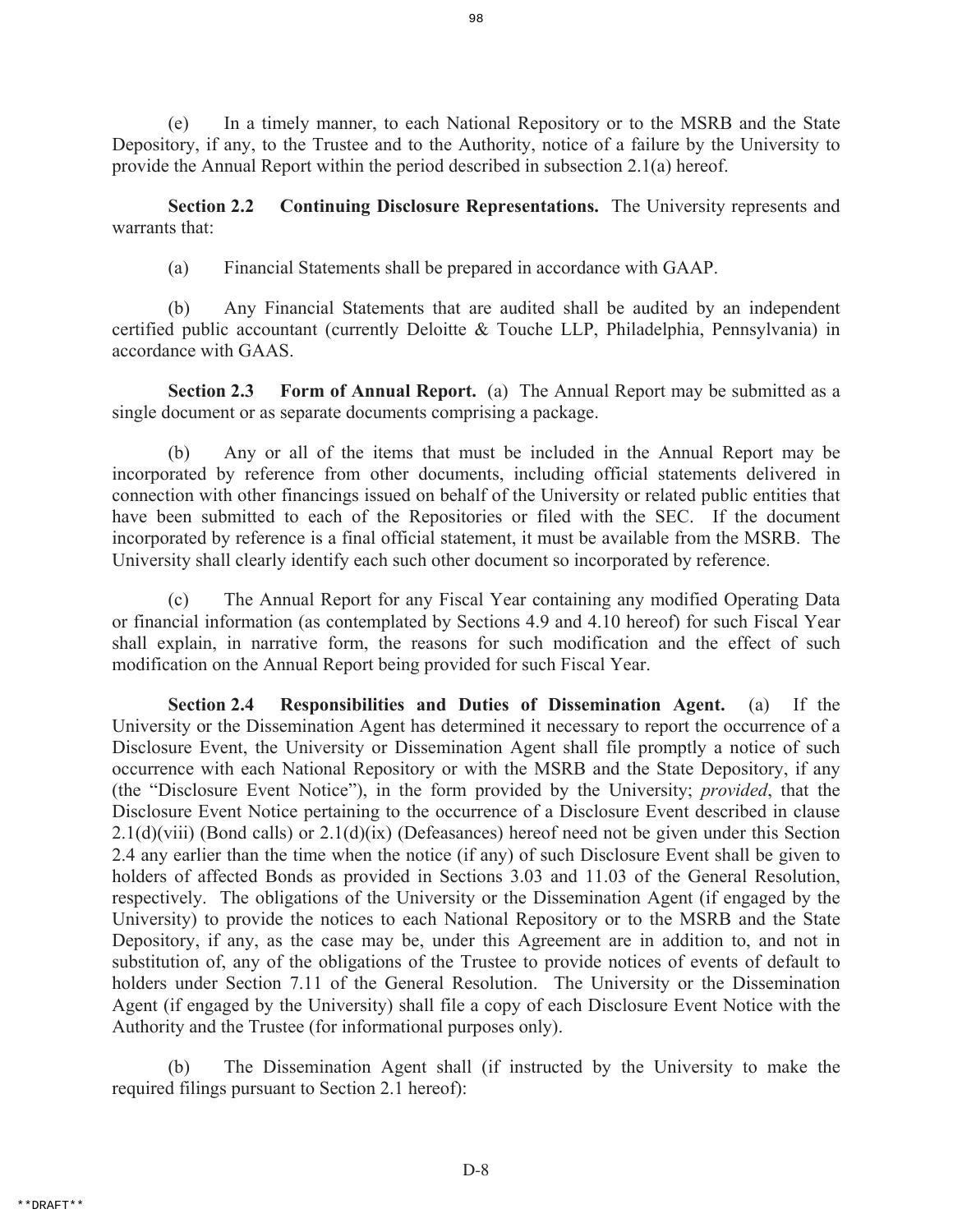- (i) determine each year prior to the date for providing the Annual Report the name and address of each National Repository and each State Depository, if any; and
- (ii) file a written report with the University and the Trustee (if the Dissemination Agent is not the Trustee) certifying that the Annual Report has been provided pursuant to this Agreement, stating the date it was provided and listing all of the Repositories to which it was provided.

## **Section 2.5 Appointment, Removal and Resignation of Dissemination Agent; Indemnification.**

(a) The University may, from time to time, appoint or engage a Dissemination Agent to assist it in carrying out its obligations under this Agreement, and it may discharge any such Dissemination Agent and appoint a successor Dissemination Agent, such discharge to be effective on the date of the appointment of a successor Dissemination Agent.

(b) The Dissemination Agent (if other than the Trustee or the Trustee in its capacity as Dissemination Agent) shall have only such duties as are specifically set forth in this Agreement, and the University agrees to indemnify and hold the Dissemination Agent and its officers, directors, employees and agents harmless against any loss, expense or liability it may incur arising out of or in the exercise or performance of its powers and duties hereunder, including the costs and expenses (including reasonable attorneys' fees) of defending against any claim of liability, but excluding liability due to the Dissemination Agent's negligence or willful misconduct. The obligations of the University under this Section 2.5(b) shall survive resignation or removal of the Dissemination Agent and payment of the Bonds.

(c) The Dissemination Agent, or any successor thereto, may at any time resign and be discharged of its duties and obligations hereunder by giving not less than thirty (30) days written notice to the University and the Authority. Such resignation shall take effect on the date specified in such notice.

**Section 2.6 Responsibilities, Duties, Immunities and Liabilities of Trustee.** Article VI of the General Resolution, Section 2.16 of the Series Resolution and Section 27 of the Loan Agreement are each hereby made applicable to this Agreement as if the duties of the Trustee hereunder were (solely for this purpose) set forth in the General Resolution, the Series Resolution and the Loan Agreement, respectively.

**Section 2.7 Central Post Office**. Notwithstanding anything herein contained to the contrary, the University and the Dissemination Agent, respectively, may file, or cause to be filed, with the Central Post Office, by transmitting such filing to the Texas Municipal Advisory Council (the "MAC") as provided at www.disclosureusa.org, the Annual Report, and any notices necessary to be filed hereunder in lieu of making such filings with the Repositories for so long as the filing of the Annual Reports and notices with the Central Post Office is an undertaking described in paragraph (b)(5)(i) of Rule 15c2-12, as determined by the SEC in the Interpretative Letter. The Dissemination Agent may assume that the Interpretative Letter is in full force and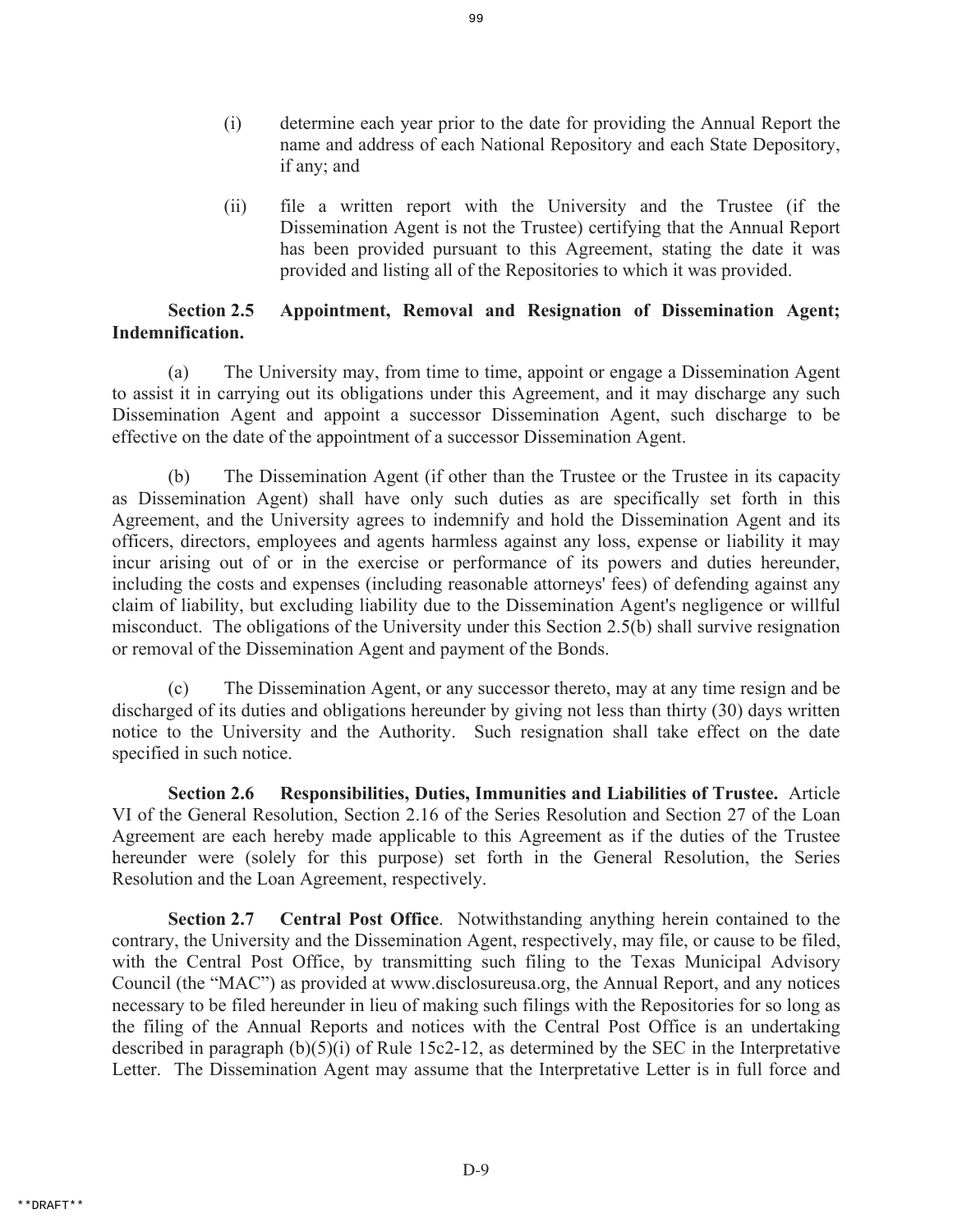effect unless (a) advised by the University to the contrary or (b) the Dissemination Agent has actual knowledge that the Interpretative Letter has been withdrawn or revoked.

**Section 2.8 Electronic Submission of Information**. Notwithstanding anything herein to the contrary, if the SEC shall hereafter amend and/or otherwise modify the provisions of the Rule to require or permit the University to comply with the requirements of the Rule by electronically submitting the Annual Report and any notices necessary to be filed hereunder to the MSRB or any other entity designated by the SEC for purposes of the Rule, the University shall or may file electronically, or cause to be filed electronically, with the MSRB or any such other entity, the Annual Report and any notices necessary to be filed hereunder in lieu of making such filings with the Repositories.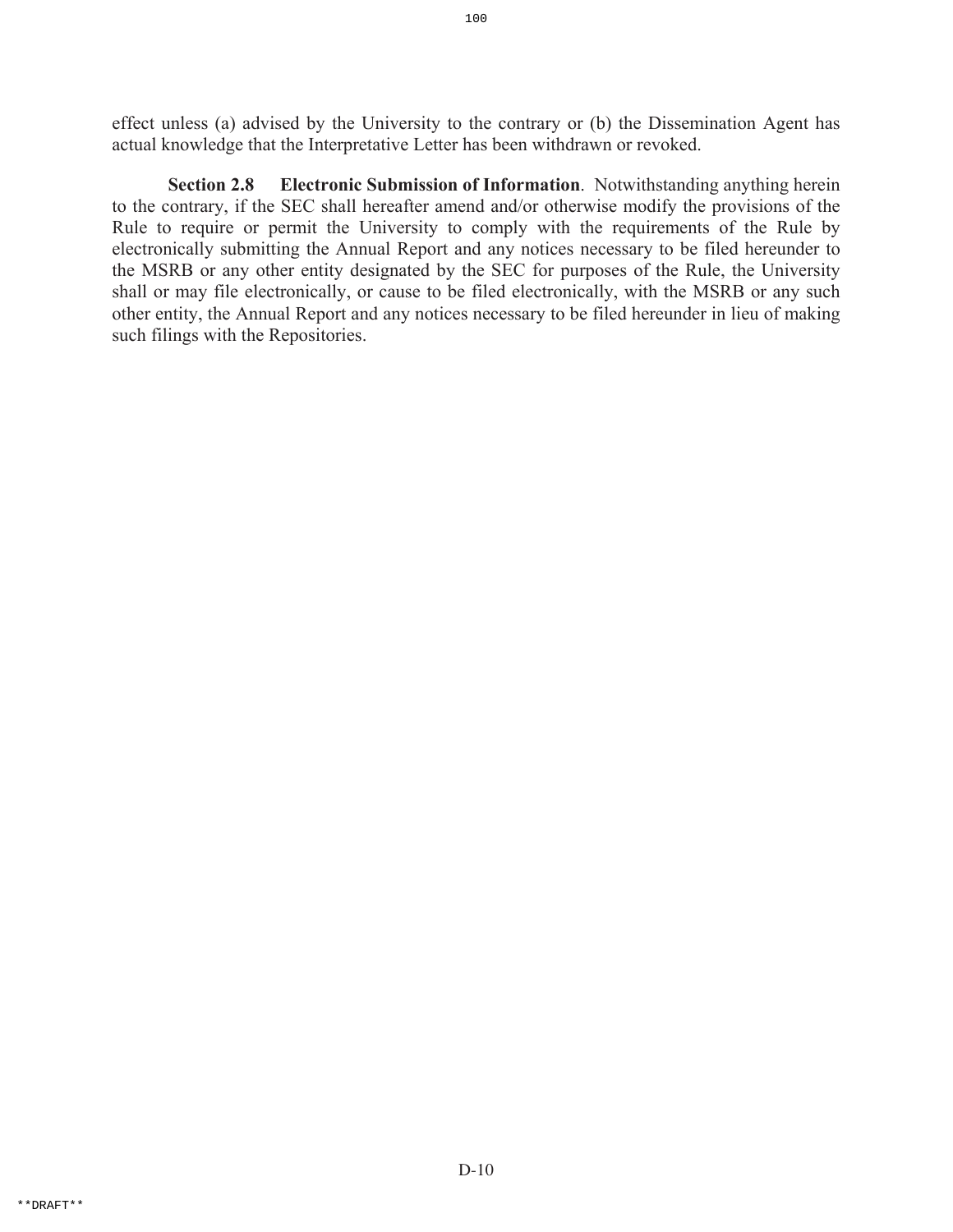## **ARTICLE 3**

### **DEFAULTS AND REMEDIES**

**Section 3.1 Disclosure Default.** The occurrence and continuation of a failure by the University to observe, perform or comply with any covenant, condition or agreement on its part to be observed or performed in this Agreement and such failure shall remain uncured for a period of thirty (30) days after written notice thereof has been given to the University by the Trustee or any Bondholder shall constitute a disclosure default hereunder.

**Section 3.2 Remedies on Default.** (a) The Trustee may (and shall, at the request of any Participating Underwriter or the holders of at least twenty-five percent (25%) in aggregate principal amount of Outstanding Bonds, after provision of indemnity in accordance with Section 6.02 of the General Resolution), or any Bondholder, for the equal benefit and protection of all Bondholders similarly situated, may, take whatever action at law or in equity is necessary or desirable against the University and any of its officers, agents and employees to enforce the specific performance and observance of any obligation, agreement or covenant of the University hereunder and may compel the University or any such officers, agents or employees, except for the Dissemination Agent, to perform and carry out their duties hereunder; *provided*, that no person or entity shall be entitled to recover monetary damages hereunder under any circumstances.

(b) In case the Trustee or any Bondholder shall have proceeded to enforce its rights under this Agreement and such proceedings shall have been discontinued or abandoned for any reason or shall have been determined adversely to the Trustee or any Bondholder, as the case may be, then and in every such case the University, the Trustee and any Bondholder, as the case may be, shall be restored respectively to their several positions and rights hereunder, and all rights, remedies and powers of the University, the Trustee and any Bondholder shall continue as though no such proceedings had been taken.

(c) A default under this Agreement shall not be deemed an event of default under either the Resolution or the Loan Agreement, and the sole remedy under this Agreement in the event of any failure by the University to comply with this Agreement shall be as set forth in Section 3.2(a) hereof.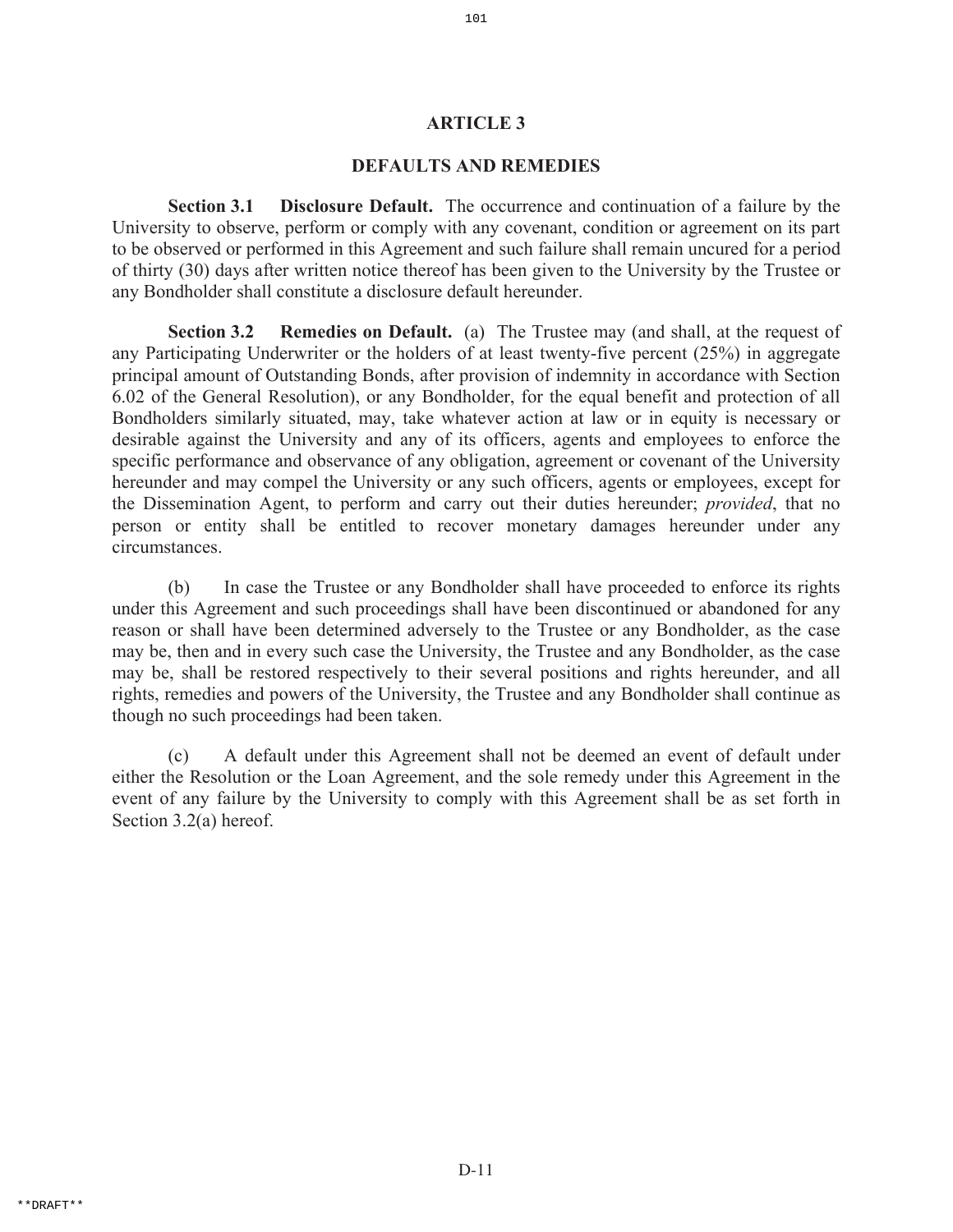### **ARTICLE 4**

### **MISCELLANEOUS**

**Section 4.1 Purpose of Agreement.** This Agreement is being executed and delivered by the University and the Dissemination Agent for the benefit of the Bondholders and in order to assist the Participating Underwriter in complying with clause (b)(5) of Rule 15c2-12.

**Section 4.2 Third-Party Beneficiaries; Authority and Bondholders.** (a) The Authority is hereby recognized as being a third-party beneficiary hereunder, and may enforce any such right, remedy or claim conferred, given or granted hereunder in favor of the Dissemination Agent or the Bondholders.

(b) Each Bondholder is hereby recognized as being a third-party beneficiary hereunder, and each may enforce, for the equal benefit and protection of all Bondholders similarly situated, any such right, remedy or claim conferred, given or granted hereunder in favor of the Dissemination Agent.

**Section 4.3 No Recourse to Authority; Indemnified Parties.** No recourse shall be had for the performance of any obligation, agreement or covenant of the University or the Dissemination Agent hereunder against the Authority or against any member, official, employee, counsel, consultant or agent of the Authority or any person executing the Bonds.

The University agrees to indemnify and hold harmless the Authority, any member, officer, official, employee, counsel, consultant or agent of the Authority, including the Dissemination Agent, each and any purchaser of the Bonds (including each Participating Underwriter), and each person, if any, who has the power, directly or indirectly, to direct or cause the direction of the management and policies of each and any purchaser of the Bonds through the ownership of voting securities, by contract or otherwise (collectively, the "Indemnified Parties"), against any and all losses, claims, damages, liabilities or expenses whatsoever caused by the University's failure to perform or observe any of its obligations, agreements or covenants under the terms of this Agreement, but only if and insofar as such losses, claims, damages, liabilities or expenses are caused by any such failure of the University to perform hereunder. In case any action shall be brought against the Indemnified Parties based upon this Agreement and in respect of which indemnity may be sought against the University, the Indemnified Parties shall promptly notify the University in writing. Upon receipt of such notification, the University shall promptly assume the defense of such action, including the retention of counsel, the payment of all expenses in connection with such action and the right to negotiate and settle any such action on behalf of such Indemnified Parties. Any Indemnified Party shall have the right to employ separate counsel in any such action and to participate in the defense thereof, but the fees and expenses of such counsel shall be at the sole expense of such Indemnified Party, unless the employment of such counsel has been specifically authorized by the University or unless by reason of conflict of interest (determined by the written opinion of counsel to any Indemnified Party) it is advisable for such Indemnified Party to be represented by separate counsel, in which case the fees and expenses of such separate counsel shall be borne by the University. The University shall not be liable for any settlement of any such action effected without its written consent, but if settled with the written consent of the University or if there be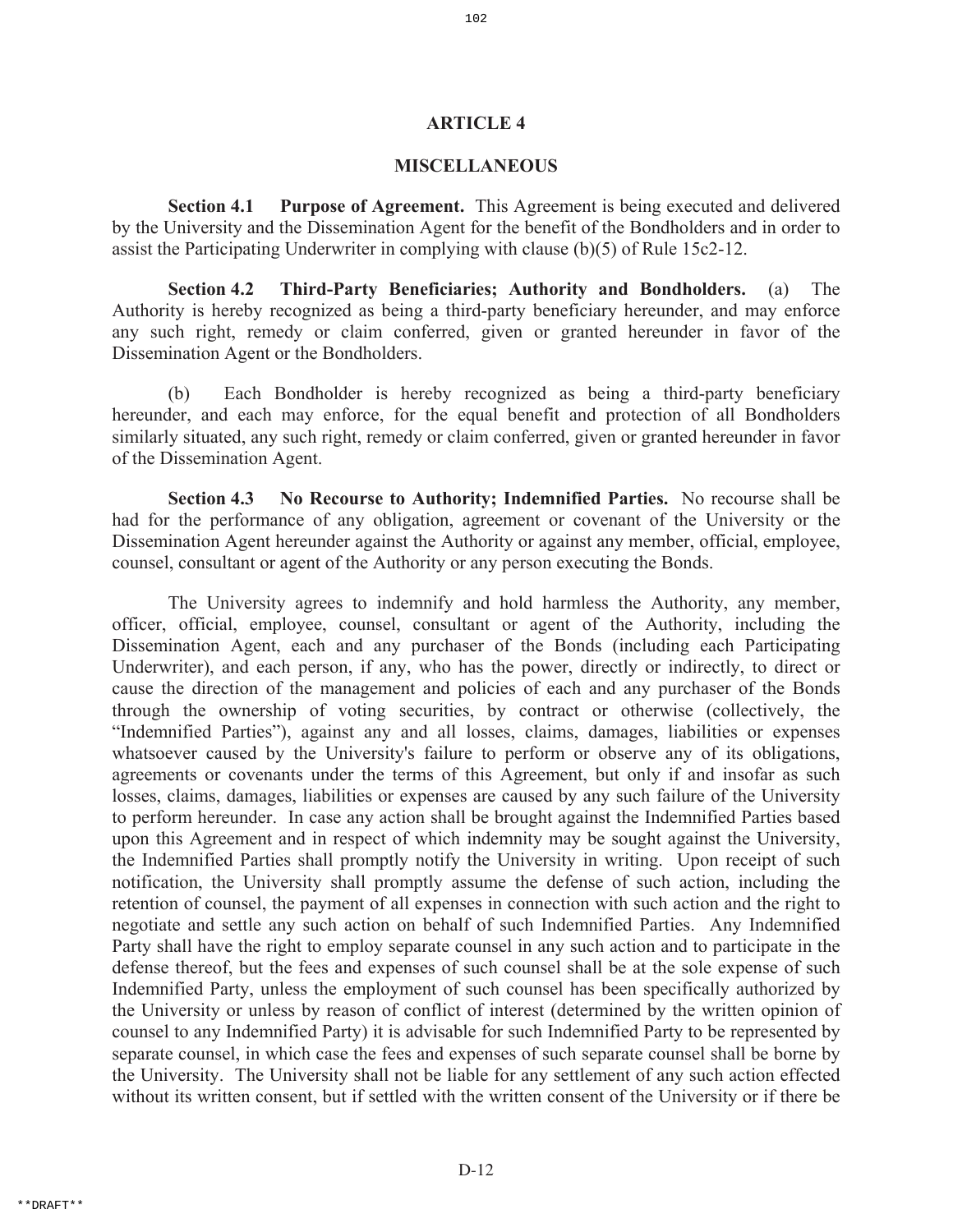a final judgment for the plaintiff in any such action with or without written consent, the University agrees to indemnify and hold harmless the Indemnified Parties from and against any loss or liability by reason of such settlement or judgment. Nothing in this Section 4.3 shall require or obligate the University to indemnify or hold harmless the Indemnified Parties from or against any loss, claim, damage, liability or expense caused by any gross negligence or intentional misconduct on the part of the Indemnified Parties in connection with the University's performance of its obligations, agreements and covenants hereunder.

**Section 4.4 Additional Information.** Nothing in this Agreement shall be deemed to prevent the University from (a) disseminating any other information using the means of dissemination set forth in this Agreement or any other means of communication, or (b) including, in addition to that which is required by this Agreement, any other information in any Annual Report or any Disclosure Event Notice. If the University chooses to include any information in any Annual Report or any Disclosure Event Notice in addition to that which is specifically required by this Agreement, the University shall not have any obligation under this Agreement to update such information or to include it in any future Annual Report or any future Disclosure Event Notice. The University shall reimburse the Dissemination Agent for any expenses incurred by the Dissemination Agent in providing such additional information pursuant to this Section 4.4.

**Section 4.5 Notices.** All notices required to be given or authorized to be given by either party pursuant to this Agreement shall be in writing and shall be sent by registered or certified mail (as well as by facsimile, in the case of the Dissemination Agent) to, in the case of the University, the Treasurer of the University, P.O. Box 35, Princeton, New Jersey 08543 (facsimile: (609) 258-0442); and in the case of the Dissemination Agent, its principal corporate trust office at 385 Rifle Camp Road, Corporate Trust Department, West Paterson, New Jersey 07424 (facsimile: (973) 357-7840), with a copy to the Authority, addressed to it at its offices at 103 College Road East, Princeton, New Jersey 08540-6612 (facsimile: (609) 987-0850).

**Section 4.6 Assignments.** This Agreement may not be assigned by either party hereto without the written consent of the other and, as a condition to any such assignment, only upon the assumption in writing of all of the obligations imposed upon such party by this Agreement.

**Section 4.7 Severability.** If any provision of this Agreement shall be held or deemed to be or shall, in fact, be illegal, inoperative or unenforceable, the same shall not affect any other provision or provisions herein contained or render the same invalid, inoperative or unenforceable to any extent whatsoever.

**Section 4.8 Execution of Counterparts.** This Agreement may be simultaneously executed in several counterparts, each of which shall be an original and all of which shall constitute but one and the same instrument. Both parties hereto may sign the same counterpart or each party hereto may sign a separate counterpart.

**Section 4.9 Amendments, Changes and Modifications.** (a) Except as otherwise provided in this Agreement, subsequent to the initial issuance of the Bonds and prior to their payment in full (or provision for payment thereof having been made in accordance with the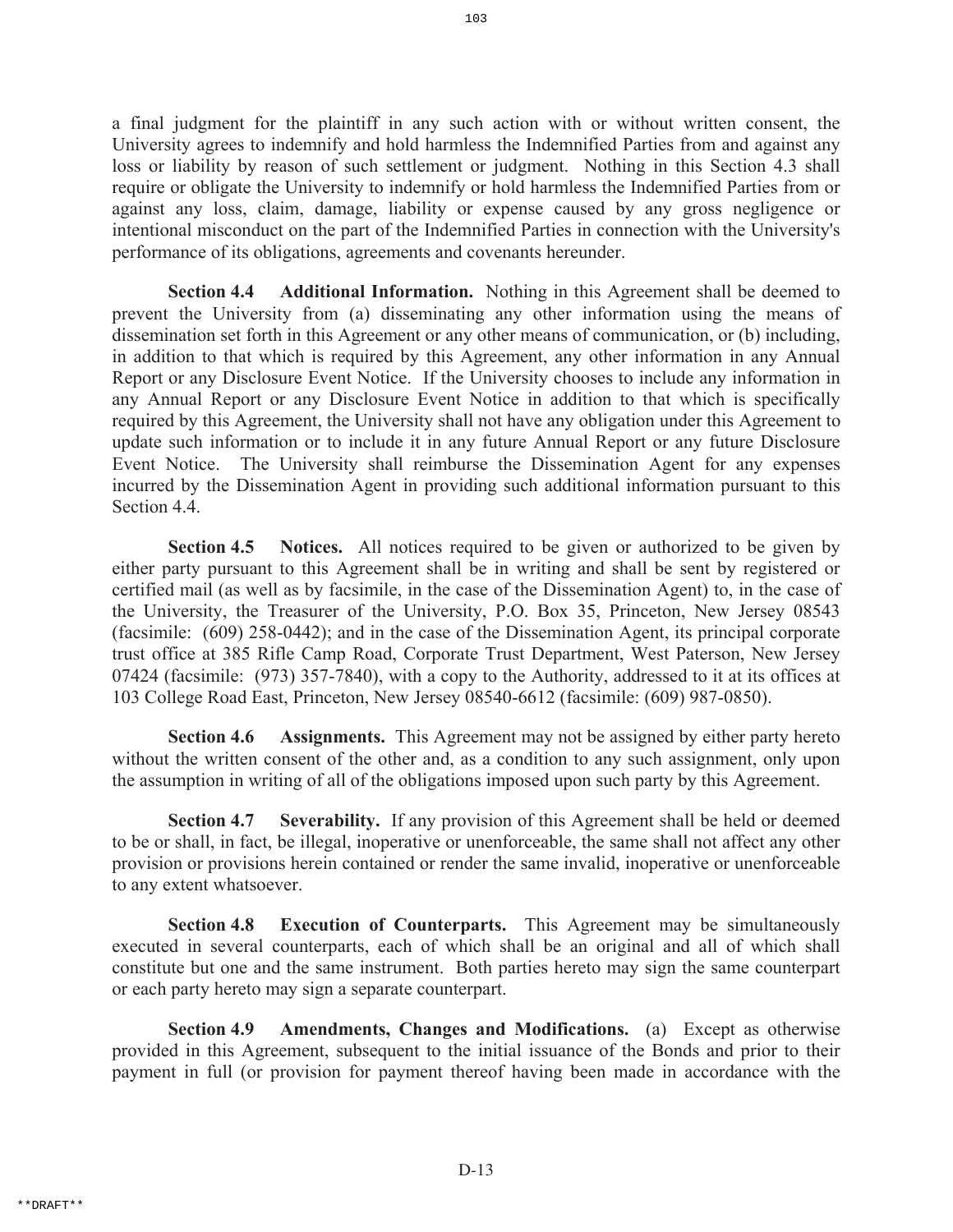provisions of the Resolution), this Agreement may not be effectively amended, changed, modified, altered or terminated without the written consent of the Dissemination Agent.

(b) Without the consent of any Bondholders, the University and the Dissemination Agent at any time and from time to time may enter into any amendments or modifications to this Agreement for any of the following purposes:

- (i) to add to the covenants and agreements of the University hereunder for the benefit of the Bondholders or to surrender any right or power conferred upon the University by this Agreement;
- (ii) to modify the contents, presentation and format of the Annual Report from time to time to conform to changes in accounting or disclosure principles or practices or legal requirements followed by or applicable to the University, to reflect changes in the identity, nature or status of the University or in the business, structure or operations of the University, or to reflect any mergers, consolidations, acquisitions or dispositions made by or affecting the University; *provided*, that any such modification shall not be in contravention of Rule 15c2-12 as then in effect at the time of such modification; or
- (iii) to cure any ambiguity herein, to correct or supplement any provision hereof that may be inconsistent with any other provision hereof, or to include any other provisions with respect to matters or questions arising under this Agreement, any of which, in each case, would have complied with the requirements of Rule 15c2-12 at the time of the primary offering, after taking into account any amendments or interpretations of Rule 15c2- 12 as well as any changes in circumstances;

*provided*, that prior to approving any such amendment or modification, the University determines that such amendment or modification does not adversely affect the interests of the Bondholders in any material respect.

(c) Upon entering into any amendment or modification required or permitted by this Agreement, the University shall deliver, or cause the Dissemination Agent to deliver, to each of the Repositories written notice of any such amendment or modification.

(d) The University and the Dissemination Agent shall be entitled to rely exclusively upon an opinion of Bond Counsel to the Authority to the effect that such amendments or modifications comply with the conditions and provisions of this Section 4.9.

**Section 4.10 Amendments Required by Rule 15c2-12.** The University and the Dissemination Agent each recognize that the provisions of this Agreement are intended to enable compliance with Rule 15c2-12. If, as a result of a change in Rule 15c2-12 or in the interpretation thereof or the promulgation of a successor rule, statute or regulation thereto, a change in this Agreement shall be permitted or necessary to assure continued compliance with Rule 15c2-12 and upon delivery of an opinion of Bond Counsel to the Authority addressed to the University and the Dissemination Agent to the effect that such amendments shall be permitted or necessary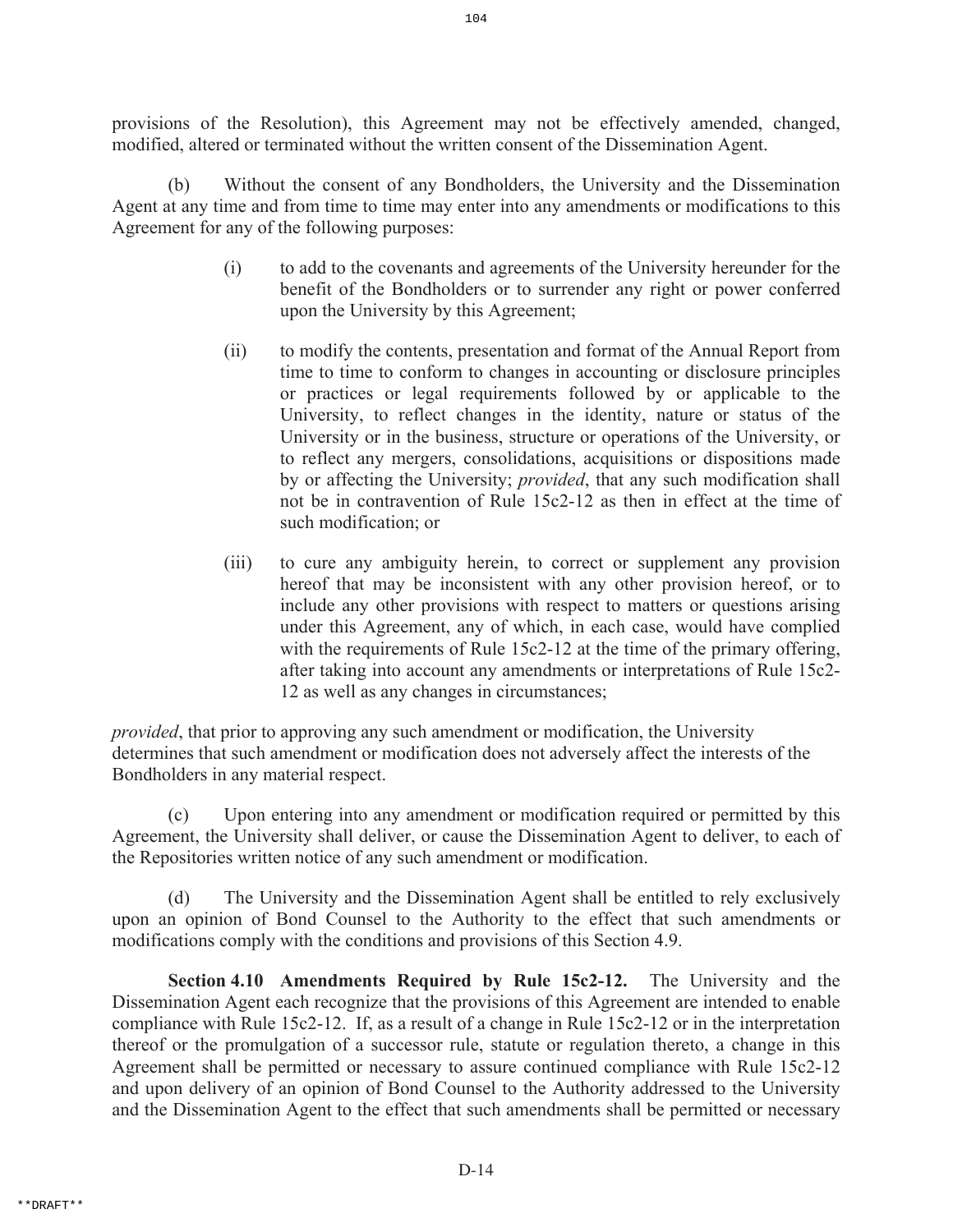to assure continued compliance with Rule 15c2-12 as so amended or interpreted, then the University and the Dissemination Agent shall amend this Agreement to comply with and be bound by any such amendment to the extent necessary or desirable to assure compliance with the provisions of Rule 15c2-12 and shall provide written notice of such amendment as required by Section 4.9(c) hereof.

**Section 4.11 Governing Law.** This Agreement shall be governed exclusively by and construed in accordance with the laws of the State and the laws of the United States of America, as applicable. The University and the Dissemination Agent agree that the University or the Authority may be sued only in a court in the County of Mercer in the State of New Jersey.

**Section 4.12 Termination of University's Continuing Disclosure Obligations.** The continuing obligation of the University under Section 2.1 hereof to provide the Annual Report and any Disclosure Event Notice and to comply with the other requirements of this Agreement shall terminate if and when either (i) the Bonds are no longer Outstanding in accordance with the terms of the Resolution or (ii) the University no longer remains an "obligated person" (as such term is defined in Rule 15c2-12) with respect to the Bonds, and, in either event, only after the University delivers, or causes the Dissemination Agent to deliver, written notice to such effect to each National Repository or to the MSRB and the State Depository, if any. This Agreement shall be in full force and effect from the date of issuance of the Bonds and shall continue in effect until the date the Bonds are no longer Outstanding in accordance with the terms of the Resolution; *provided*, *however*, that the indemnification provisions set forth in Sections 2.5(b), 2.6 and 4.3 hereof shall survive the termination of this Agreement.

**Section 4.13 Prior Undertakings.** The University represents that it has not failed to comply in any material respect with any prior continuing disclosure undertaking made by it in accordance with Rule 15c2-12.

**Section 4.14 Binding Effect.** This Agreement shall inure to the benefit of and shall be binding upon the University and the Dissemination Agent and their respective successors and assigns.

**Section 4.15 Headings for Convenience Only.** The descriptive headings in this Agreement are inserted for convenience only and shall not control or affect the meaning or construction of any of the provisions hereof.

[Signatures follow on next page.]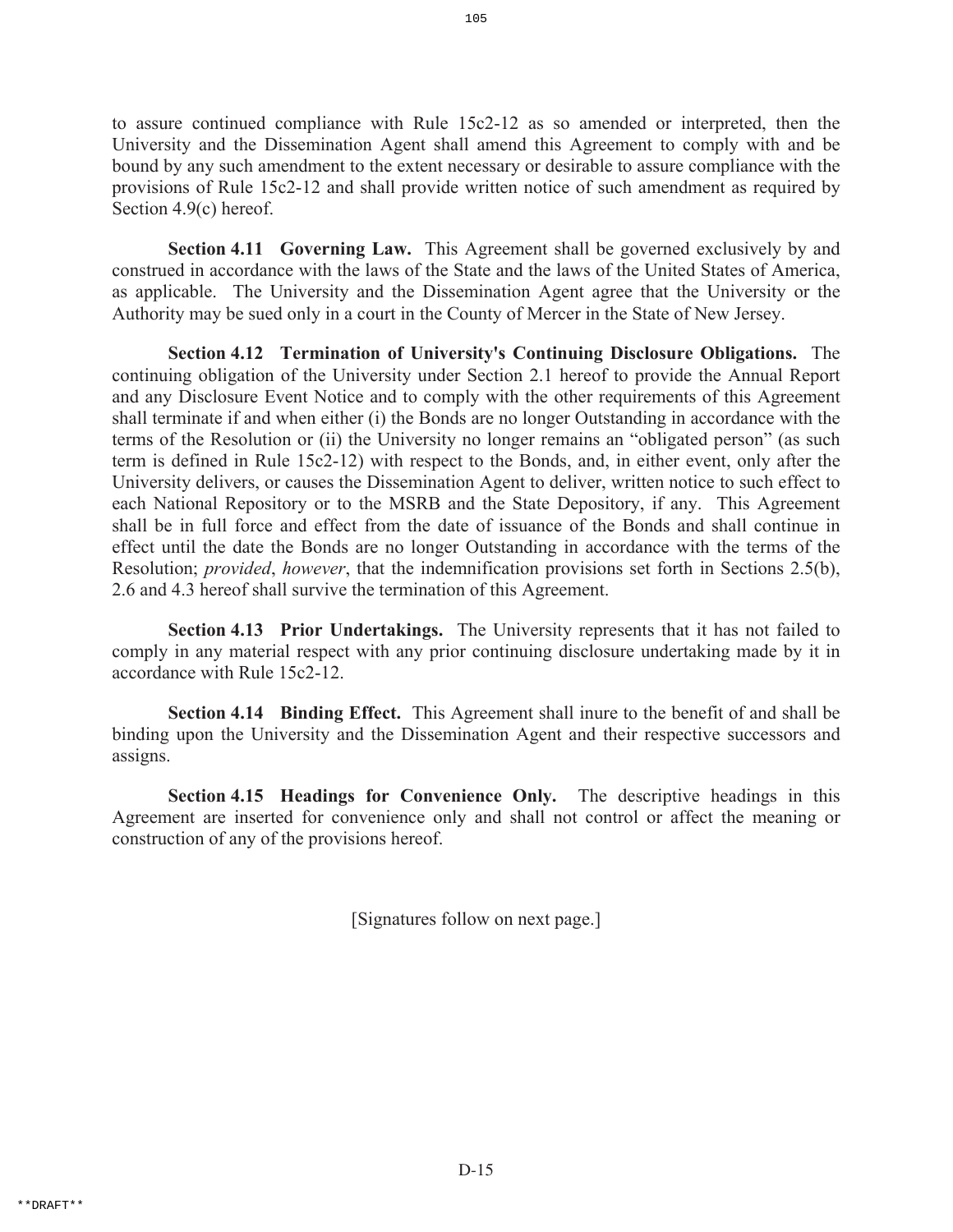**IN WITNESS WHEREOF, THE TRUSTEES OF PRINCETON UNIVERSITY** and **THE BANK OF NEW YORK MELLON** have caused this Agreement to be executed in their respective names and attested by their duly authorized officers, all as of the date first above written.

## **THE TRUSTEES OF PRINCETON UNIVERSITY**

**ATTEST:**

**ATTEST:** 

**Robert K. Durkee Carolyn N. Ainslie** 

By:

**Vice President and Secretary Vice President for Finance and Treasurer**

## **THE BANK OF NEW YORK MELLON**

By:

Authorized Signer Vice President

**Frank Gallagher** 

[Signature Page to Continuing Disclosure Agreement]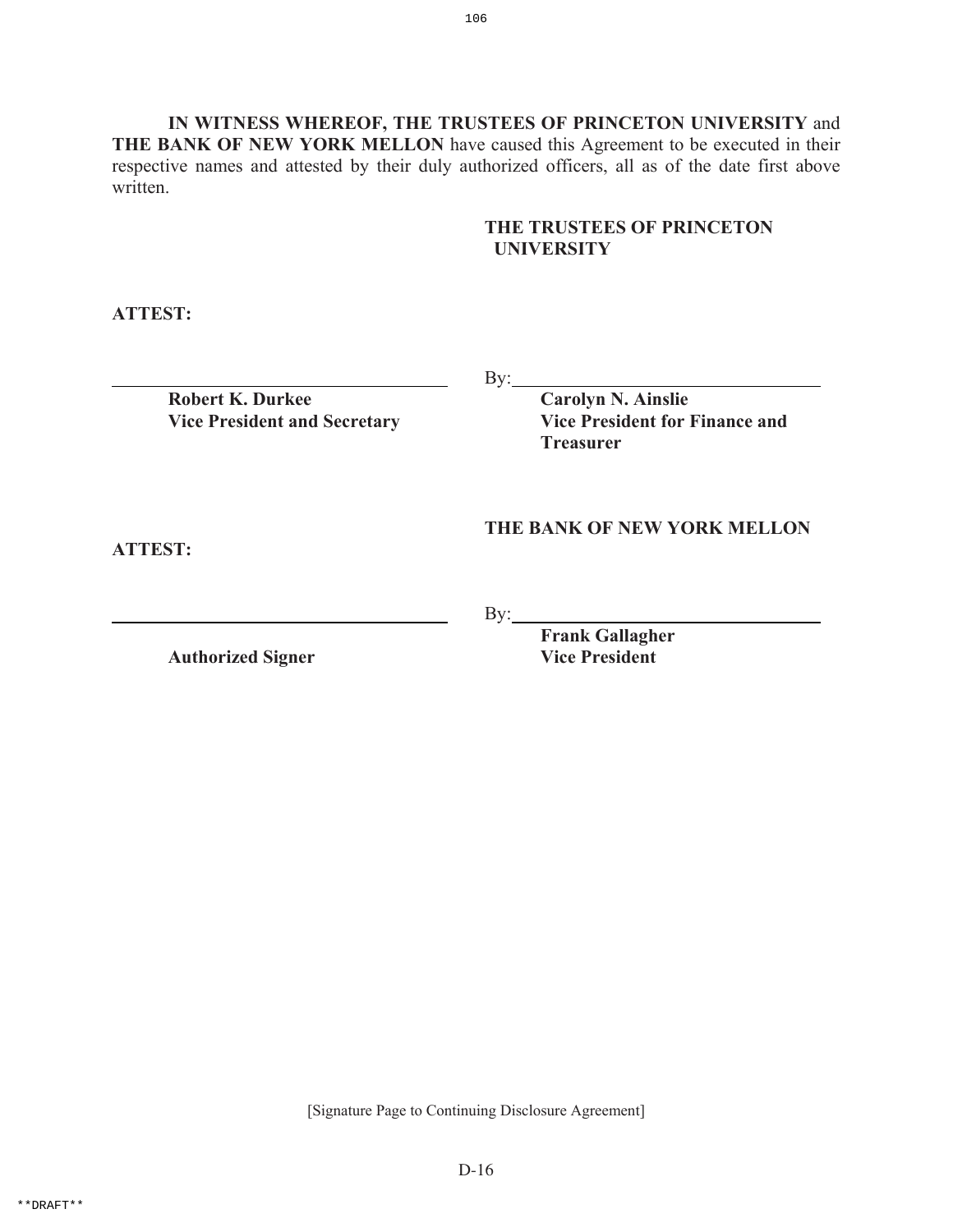## **APPENDIX E**

# **FORM OF OPINION OF BOND COUNSEL**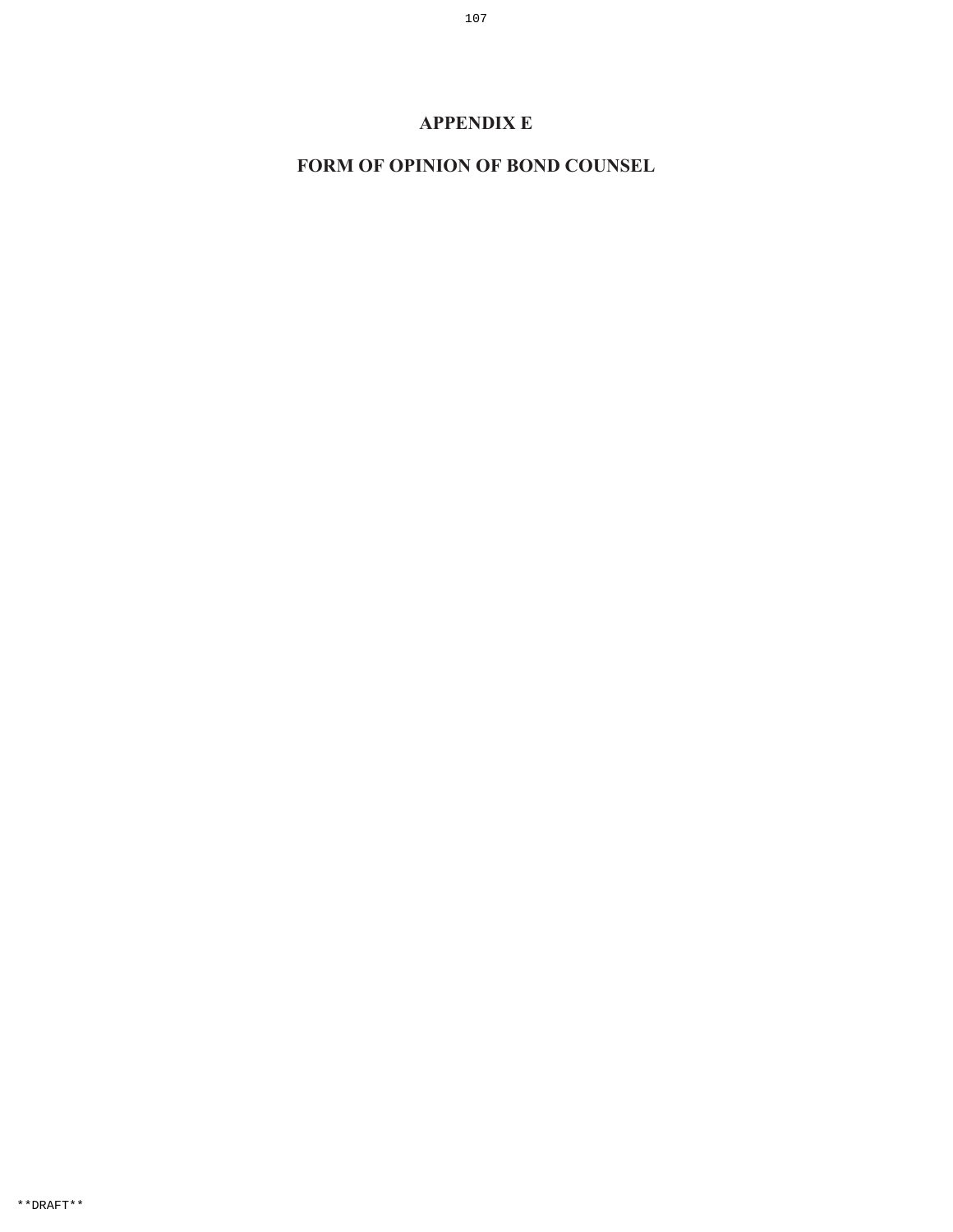[THIS PAGE INTENTIONALLY LEFT BLANK]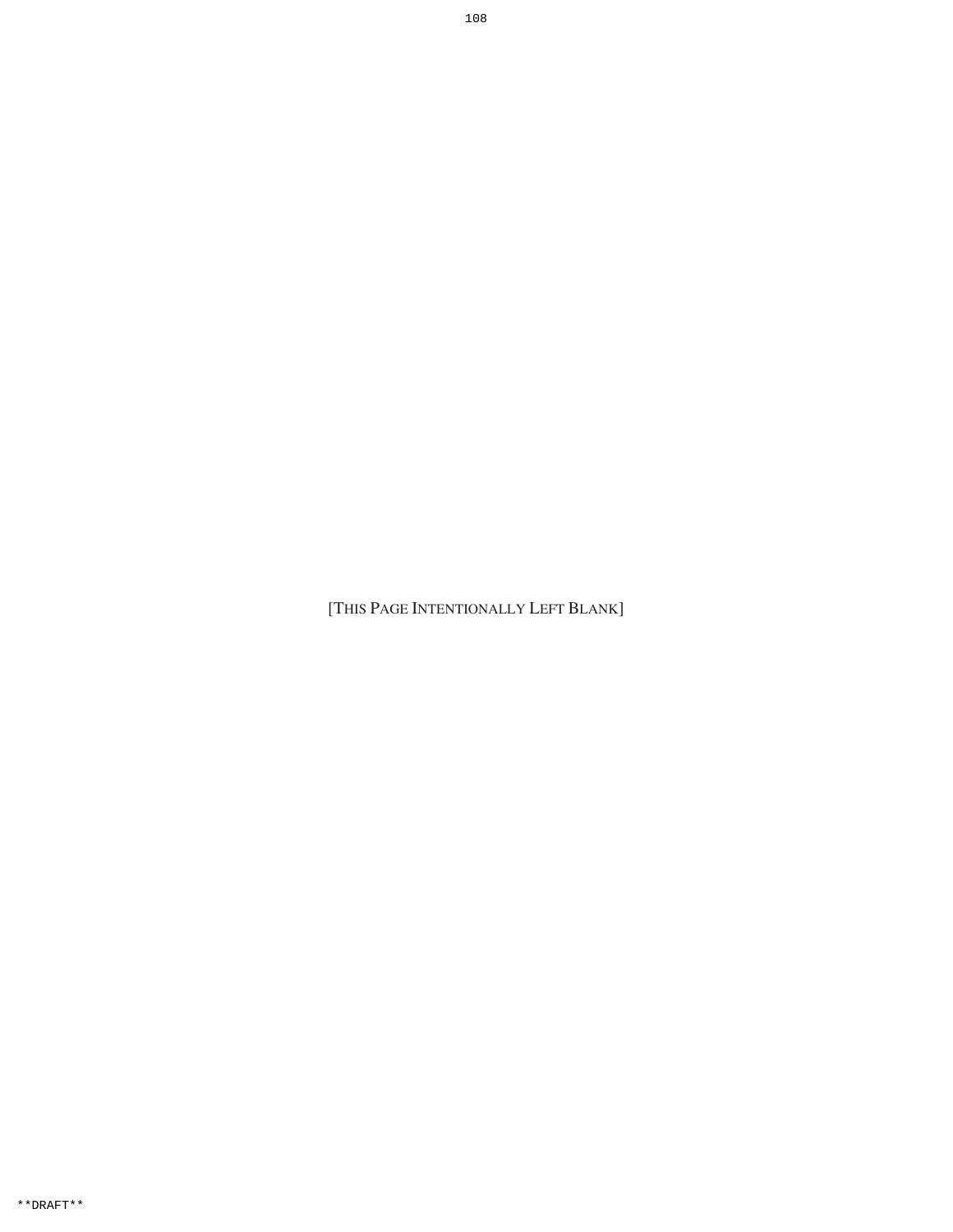[Form of Approving Opinion of McCarter & English, LLP]

[Date of Closing]

New Jersey Educational Facilities Authority 103 College Road East Princeton, New Jersey 08540

Ladies and Gentlemen:

We have acted as bond counsel in connection with the issuance of \$208,805,000 Princeton University Revenue Refunding Bonds, 2008 Series K (the "Bonds"), of the New Jersey Educational Facilities Authority (the "Authority"), a public body corporate and politic with corporate succession, constituting a political subdivision of the State of New Jersey, created pursuant to the New Jersey Educational Facilities Authority Law, constituting Chapter 271 of the Laws of 1967, as amended and supplemented (the "Act").

The Bonds are being issued pursuant to the Act, the Authority's Princeton University Revenue Bond Resolution, adopted on February 16, 1999, as amended and supplemented, and the Authority's 2008 Series K Series Resolution, adopted on October 2, 2008 (said resolutions being collectively referred to herein as the "Resolution"). The Bonds are dated, mature, bear interest and are subject to redemption prior to maturity upon the terms and conditions stated therein and in the Resolution.

We have examined a certified copy of the Resolution and an executed copy of the Loan Agreement dated as of November 1, 2008 (the "Agreement") by and between the Authority and The Trustees of Princeton University (the "University"), whereby the Authority has made a loan to the University to finance the Refunding Project (as defined in the Agreement). We have also examined originals (or copies certified or otherwise identified to our satisfaction) of such other instruments, certificates and documents as we have deemed necessary or appropriate for purposes of the opinions expressed below. In such examination, we have assumed the genuineness of all signatures, the authenticity of all documents submitted to us as originals, and the conformity to the original documents of all documents submitted to us as copies. As to any facts material to our opinion, when relevant facts were not independently established, we have relied upon said instruments, certificates and documents. We have also examined and relied upon the opinion of even date herewith of Peter G. McDonough, Esq., General Counsel to the University, as to certain matters concerning the University.

The Internal Revenue Code of 1986, as amended (the "Code"), imposes certain requirements that must be met on a continuing basis subsequent to the issuance of the Bonds in order for interest on the Bonds to be excluded from gross income for federal income tax purposes under Section 103 of the Code. The Authority and the University have covenanted to comply with the provisions of the Code applicable to the Bonds and have covenanted not to take any

E-1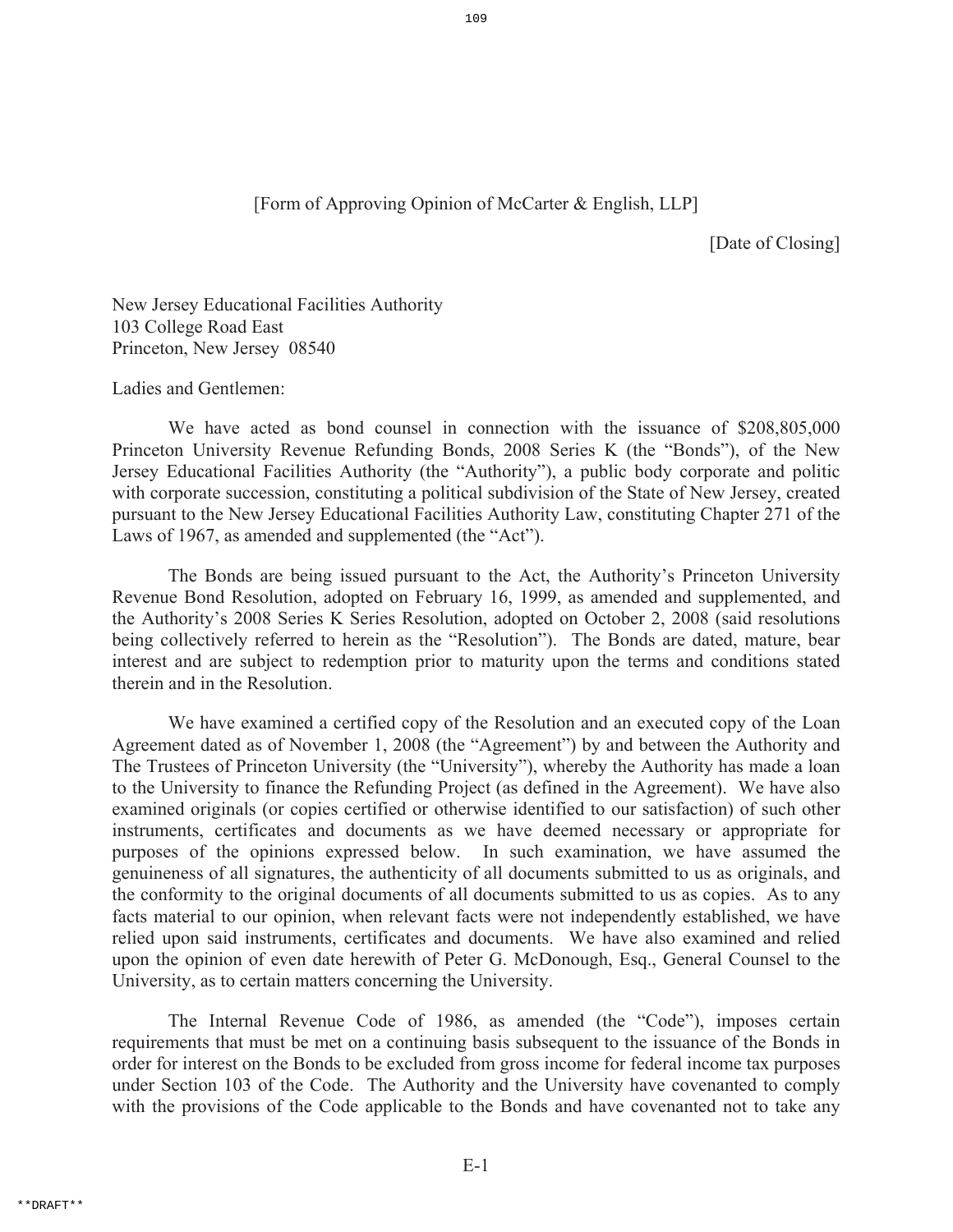action or permit any action to be taken which would cause the interest on the Bonds to lose the exclusion from gross income for federal income tax purposes under Section 103 of the Code or cause interest on the Bonds to be an item of tax preference under Section 57 of the Code. We have assumed continuing compliance by the Authority and the University with the above covenants in rendering our opinion with respect to the exclusion of interest on the Bonds from gross income for federal income tax purposes and with respect to interest on the Bonds not constituting an item of tax preference.

Based upon and subject to the foregoing and the assumptions and qualifications set forth below, we are of the opinion that:

a. The Authority is a duly created and validly existing public body corporate and politic constituting a political subdivision of the State of New Jersey created pursuant to the Act, and has the right, power and authority under the Act to adopt the Resolution, to enter into the Agreement and to issue the Bonds.

b. The Resolution has been duly and lawfully adopted by the Authority, is in full force and effect, is valid and binding upon the Authority, and is enforceable in accordance with its terms. The Resolution creates the valid pledge of and lien upon the revenues that it purports to create, subject only to the provisions of the Resolution permitting the withdrawal, payment, setting apart or appropriation thereof for the purposes and on the terms and conditions set forth in the Resolution.

c. The Bonds have been duly and validly issued and constitute valid and legally binding, special and limited obligations of the Authority, are enforceable in accordance with their terms and the terms of the Resolution, and are entitled to the benefits of the Act and the Resolution. The Bonds are payable from and secured by a valid and enforceable pledge of and lien upon the revenues of the Authority derived from payments made by the University under the Agreement, under existing loan agreements relating to the financing of facilities for the University with parity bonds, and under subsequent loan agreements relating to the financing of future eligible facilities for the University with additional parity bonds, all as more particularly provided in the Resolution.

d. The Agreement has been duly authorized pursuant to law, has been properly executed by the parties thereto and constitutes a valid and legally binding agreement between the Authority and the University, enforceable against the Authority in accordance with its terms.

e. Based upon existing law, interest on the Bonds is excluded from the gross income of the owners of the Bonds for federal income tax purposes pursuant to Section 103 of the Code and interest on the Bonds is not an item of tax preference under Section 57 of the Code for purposes of computing alternative minimum tax. The difference between the initial public offering price of certain of the 2008 Series K Bonds maturing in 2017 through 2023 at which price a substantial amount of each such maturity of the 2008 Series K Bonds was sold and the principal amount payable at maturity of each such of the 2008 Series K Bonds constitutes original issue discount. The appropriate portion of the original issue discount allocable to the original and each subsequent owner of the such 2008 Series K Bonds will be treated for federal income tax purposes as interest not includable in gross income under Section 103 of the Code to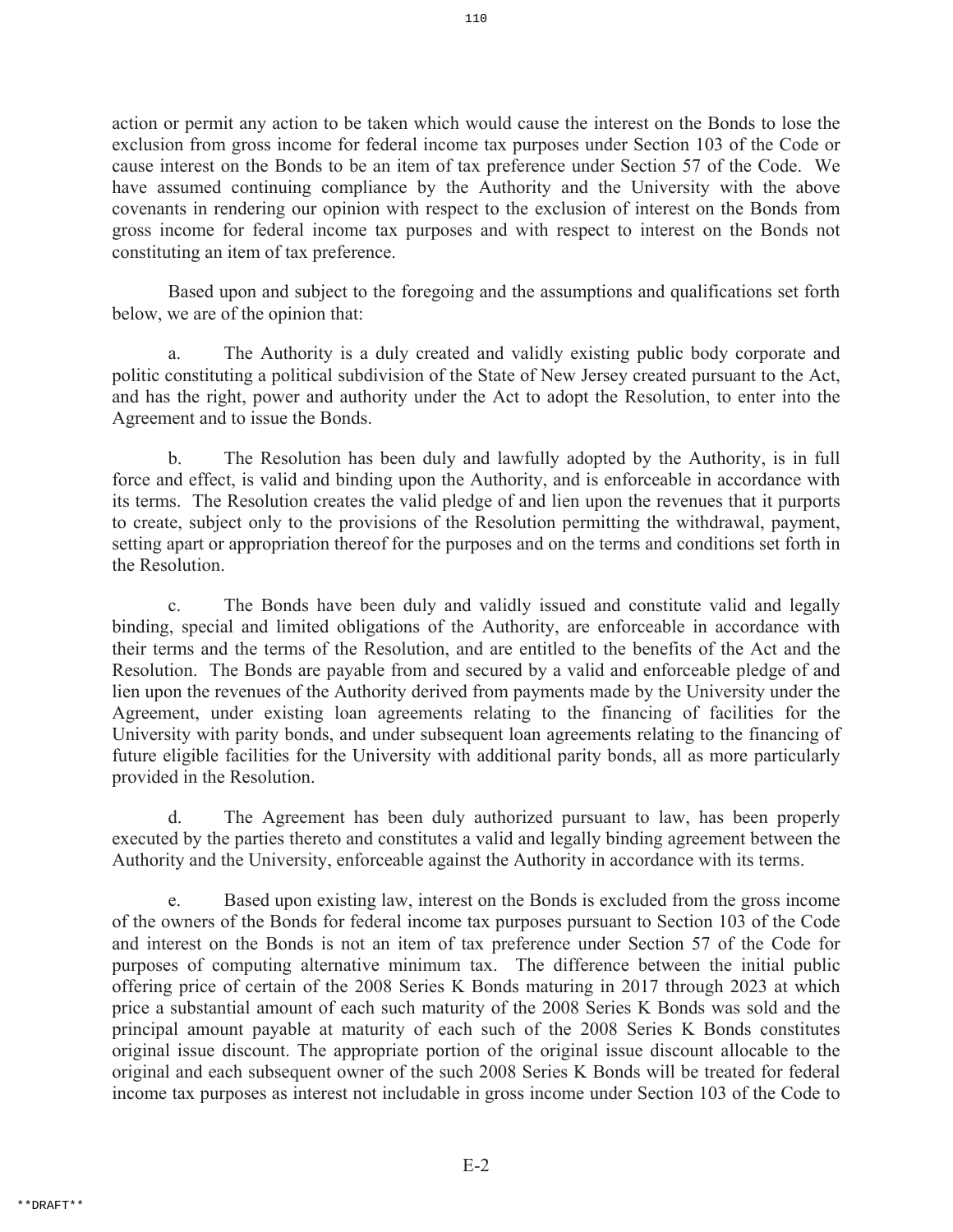the same extent as stated interest on the 2008 Series K Bonds. We express no opinion regarding any other federal income tax consequences arising with respect to the Bonds.

f. Interest on the Bonds and net gains from the sale thereof are exempt from the tax imposed by the New Jersey Gross Income Tax Act.

The foregoing opinions are qualified to the extent that the enforceability of the Bonds, the Resolution and the Agreement may be limited by bankruptcy, insolvency, reorganization, moratorium or other laws affecting creditors' rights or remedies heretofore or hereafter enacted and that their enforcement may also be subject to the exercise of judicial discretion in appropriate cases.

The opinions expressed herein are limited to and based upon the laws and judicial decisions of the State of New Jersey and the federal laws and judicial decisions of the United States of America as of the date hereof, and are subject to any amendment, repeal or other modification of the applicable laws or judicial decisions that served as the basis for our opinions or to any laws or judicial decisions hereafter enacted or rendered.

Our engagement by the Authority with respect to the opinions expressed herein does not require, and shall not be construed to constitute, a continuing obligation on our part to notify or otherwise inform the addressee hereof of the amendment, repeal or other modification of the applicable laws or judicial decisions that served as the basis for this opinion letter or of any laws or judicial decisions hereafter enacted or rendered that impact on this opinion letter.

We have examined one of the Bonds as executed by the Authority and authenticated by the Trustee, and, in our opinion, its form, execution and authentication are regular and proper. We have assumed that all of the Bonds have been so executed and authenticated.

Notwithstanding anything to the contrary contained herein, the undersigned acknowledges that this opinion is a government record subject to release under the Open Public Records Act (N.J.S.A. 47:1A-1 et seq.).

Very truly yours,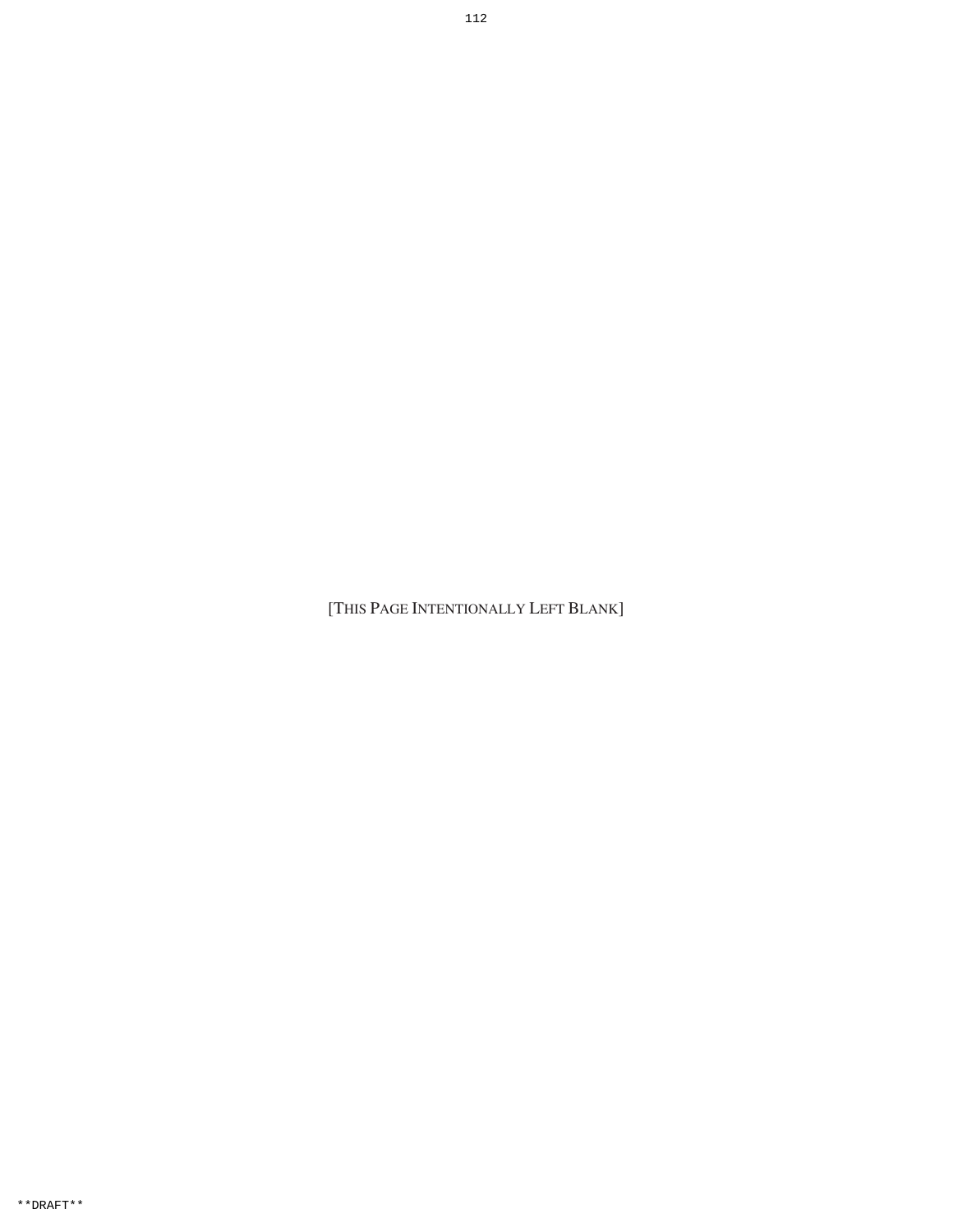## **APPENDIX F**

## **DESCRIPTION OF THE BONDS TO BE REFUNDED**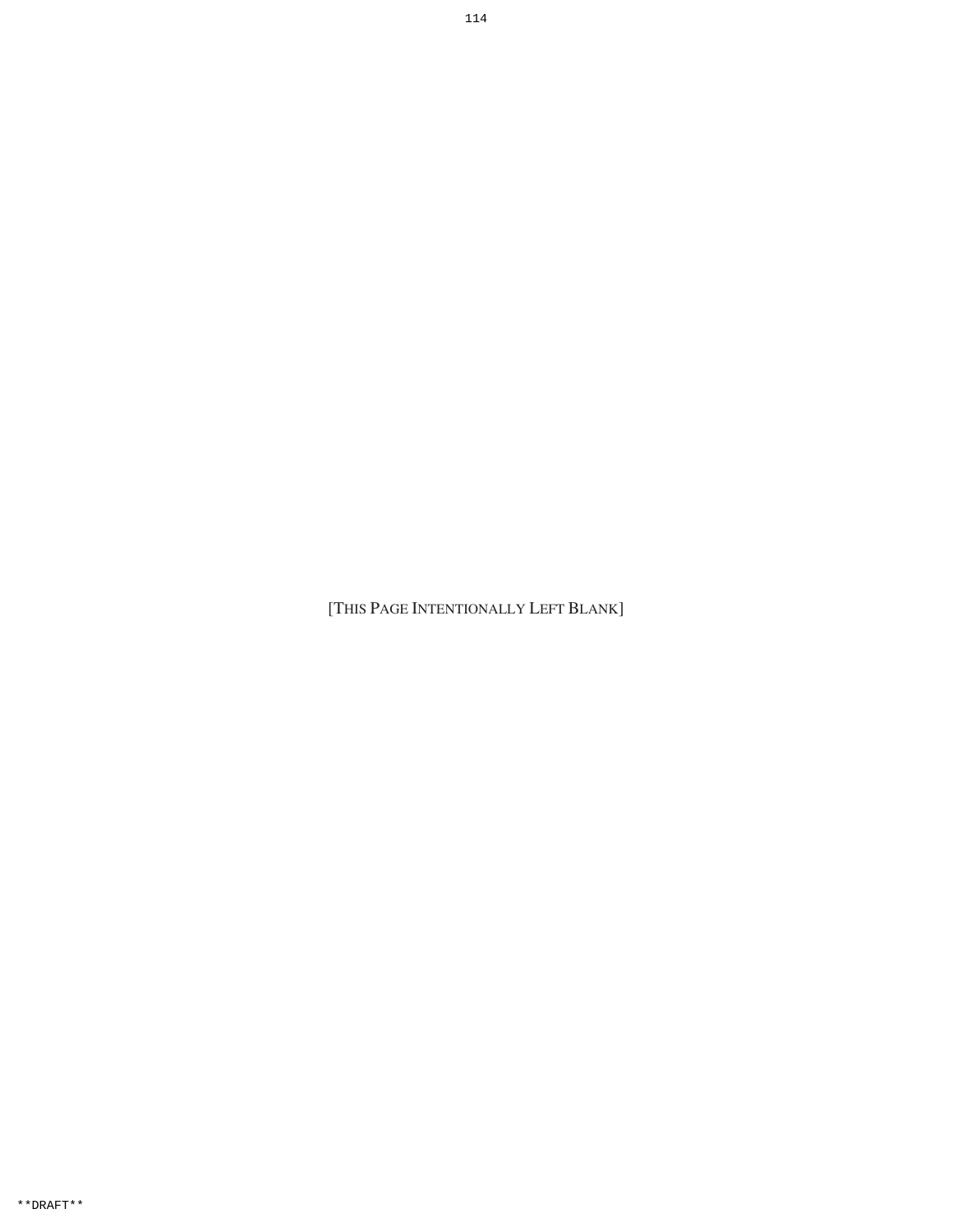The Bonds to be Refunded consist of the Authority's outstanding Princeton University Revenue Bonds of the series, maturities and principal amounts shown below. The Bonds to be Refunded will be redeemed prior to their stated maturity dates on the redemption dates and at the redemption prices shown below:

|        | Maturity     | Principal    | Redemption       | Redemption |
|--------|--------------|--------------|------------------|------------|
| Series | Date         | Amount       | Date             | Price      |
| 2001 B | July 1, 2021 | \$75,000,000 | December 1, 2008 | $100\%$    |
| 2002 B | July 1, 2022 | 79,435,000   | December 1, 2008 | 100        |
| 2003 F | July 1, 2023 | 60,185,000   | December 1, 2008 | 100        |